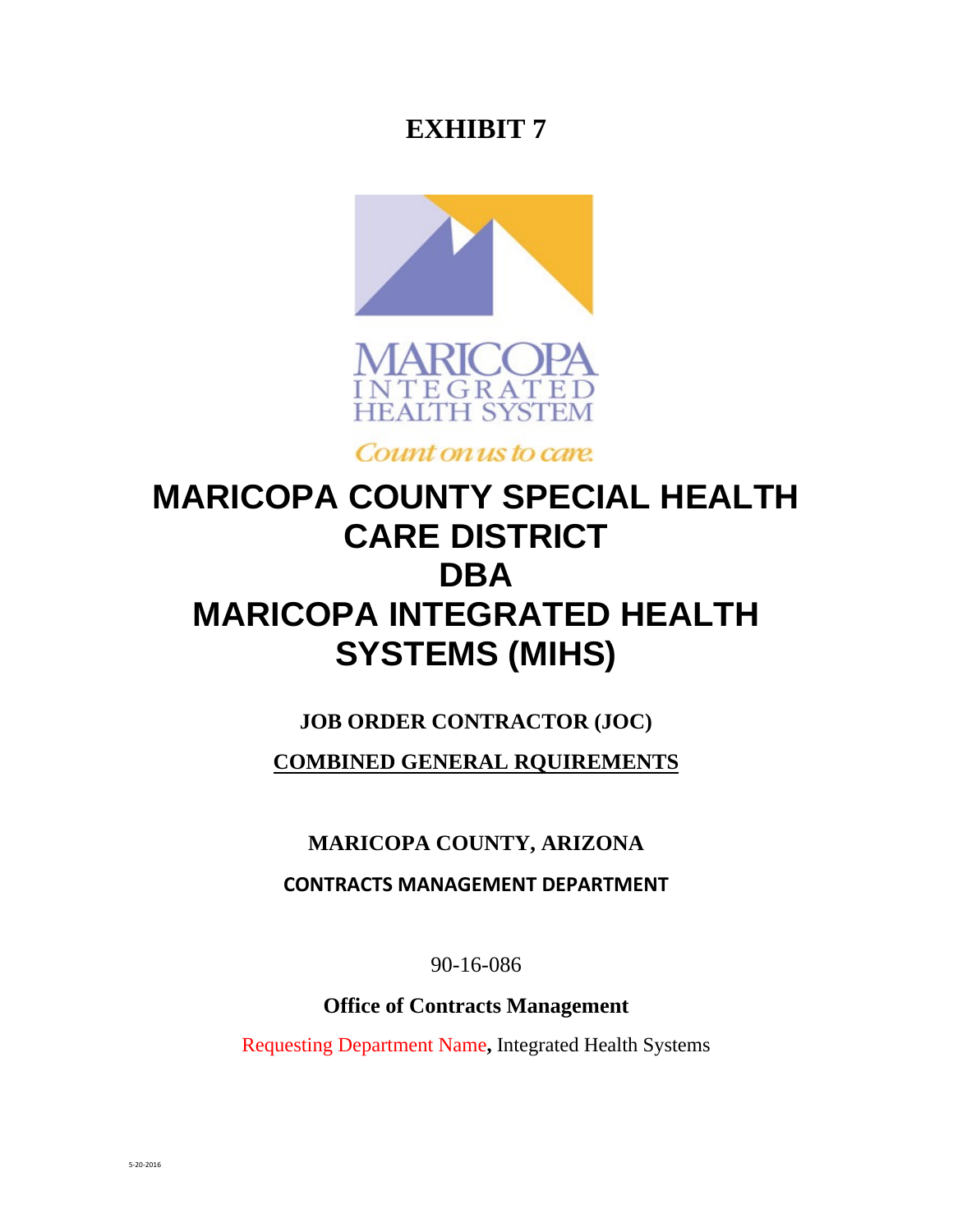# **Table of Contents Page 4 and 2**

| . .<br>k. |  |
|-----------|--|
|-----------|--|

| Section 01 79 00 - *** Equipment Demonstration and Owner Personnel Instruction *** 94 |  |
|---------------------------------------------------------------------------------------|--|
|                                                                                       |  |
|                                                                                       |  |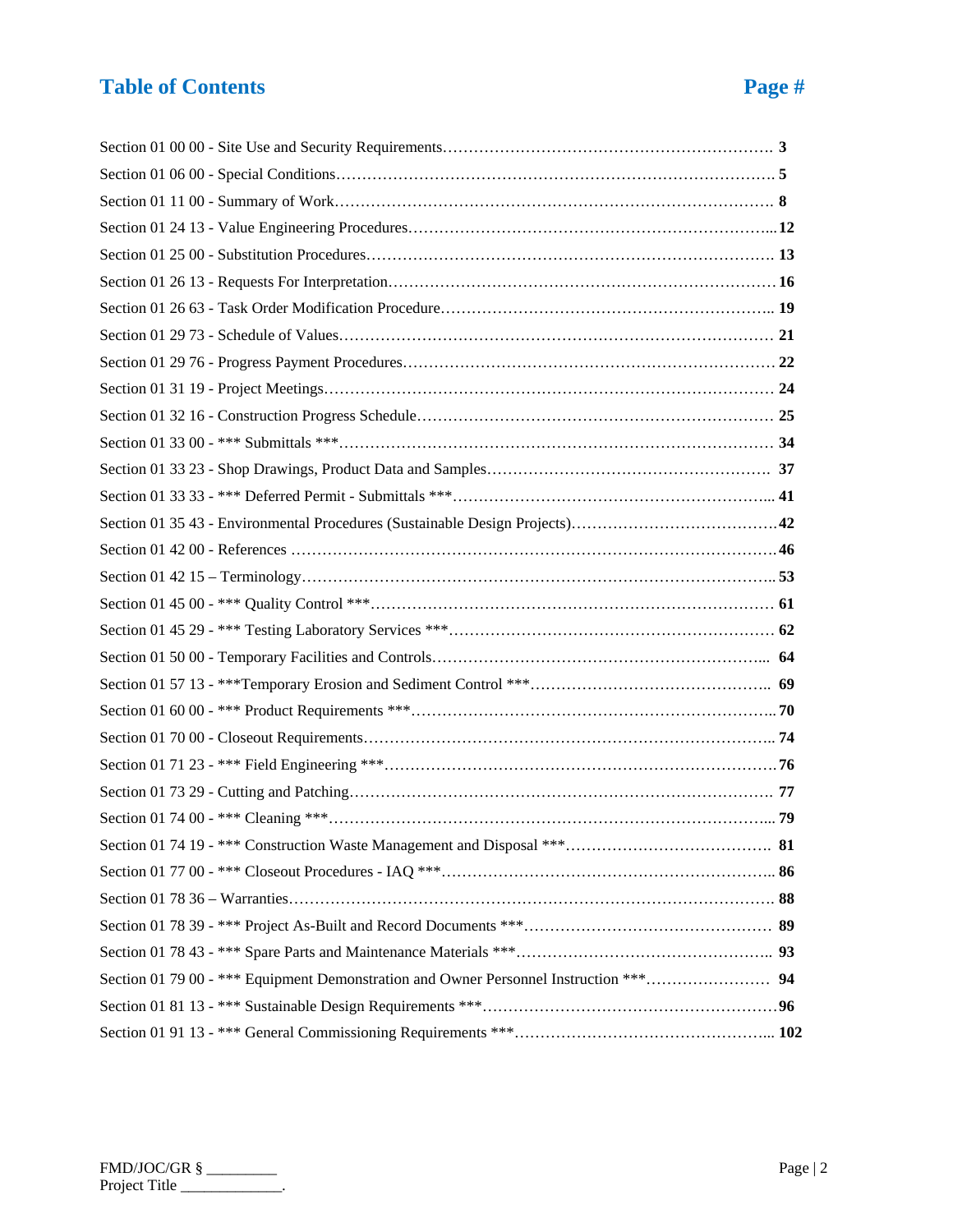## **DIVISION 01 - GENERAL REQUIREMENTS FOR JOB ORDER CONTRACTS**

| <b>SECTION</b> | TITLE <sup>1</sup>                                             | <b>No. of Pages</b> |
|----------------|----------------------------------------------------------------|---------------------|
|                |                                                                |                     |
| 01 00 00       | Site Use and Security Requirements                             | $\mathfrak{2}$      |
| 01 06 00       | <b>Special Conditions</b>                                      | 3                   |
| 01 11 00       | Summary of Work                                                | $\overline{4}$      |
| 01 24 13       | <b>Value Engineering Procedures</b>                            | 1                   |
| 01 25 00       | <b>Substitution Procedures</b>                                 | 3                   |
| 01 26 13       | Requests for Interpretation                                    | 3                   |
| 01 26 63       | <b>Task Order Modification Procedure</b>                       | $\overline{2}$      |
| 01 29 73       | <b>Schedule of Values</b>                                      | $\mathbf{1}$        |
| 01 29 76       | <b>Progress Payment Procedures</b>                             | $\overline{2}$      |
| 01 31 19       | <b>Project Meetings</b>                                        | 1                   |
| 01 32 16       | <b>Construction Progress Schedule</b>                          | 9                   |
| 01 33 00       | Submittals                                                     | 3                   |
| 01 33 23       | Shop Drawings, Product Data and Samples                        | $\overline{4}$      |
| 01 33 33       | <b>Deferred Permit Submittals</b>                              | $\mathbf 1$         |
| 01 35 43       | <b>Environmental Procedures</b>                                | $\overline{4}$      |
| 01 42 00       | References                                                     | $\tau$              |
| 01 42 15       | Terminology                                                    | $8\,$               |
| 01 45 00       | <b>Quality Control</b>                                         | $\mathbf{1}$        |
| 01 45 29       | <b>Testing Laboratory Services</b>                             | $\overline{2}$      |
| 01 50 00       | Temporary Facilities and Controls                              | 5                   |
| 01 57 13       | Temporary Erosion and Sediment Control                         | $\mathbf{1}$        |
| 01 60 00       | <b>Product Requirements</b>                                    | $\overline{4}$      |
| 01 70 00       | <b>Closeout Requirements</b>                                   | $\overline{2}$      |
| 01 71 23       | <b>Field Engineering</b>                                       | $\mathbf{1}$        |
| 01 73 29       | <b>Cutting and Patching</b>                                    | $\overline{2}$      |
| 01 74 00       | Cleaning                                                       | $\overline{2}$      |
| 01 74 19       | <b>Construction Waste Management and Disposal</b>              | 5                   |
| 01 77 00       | Closeout Procedures - IAQ                                      | $\overline{2}$      |
| 01 78 36       | Warranties                                                     | $\mathbf{1}$        |
| 01 78 39       | Project As-Built and Record Documents                          | $\overline{4}$      |
| 01 78 43       | Spare Parts and Maintenance Materials                          | 1                   |
| 01 79 00       | <b>Equipment Demonstration and Owner Personnel Instruction</b> | $\overline{2}$      |
| 01 81 13       | <b>Sustainable Design Requirements</b>                         | 6                   |
| 01 91 13       | <b>General Commissioning Requirements</b>                      | $\overline{7}$      |

FMD/JOC/GR § \_\_\_\_\_\_\_\_\_ Page | 3 Project Title \_\_\_\_\_\_\_\_\_\_\_\_\_. <sup>1</sup> \*\*\* In the text indicates an item which the Architect on a particular Project may want to adjust for that Project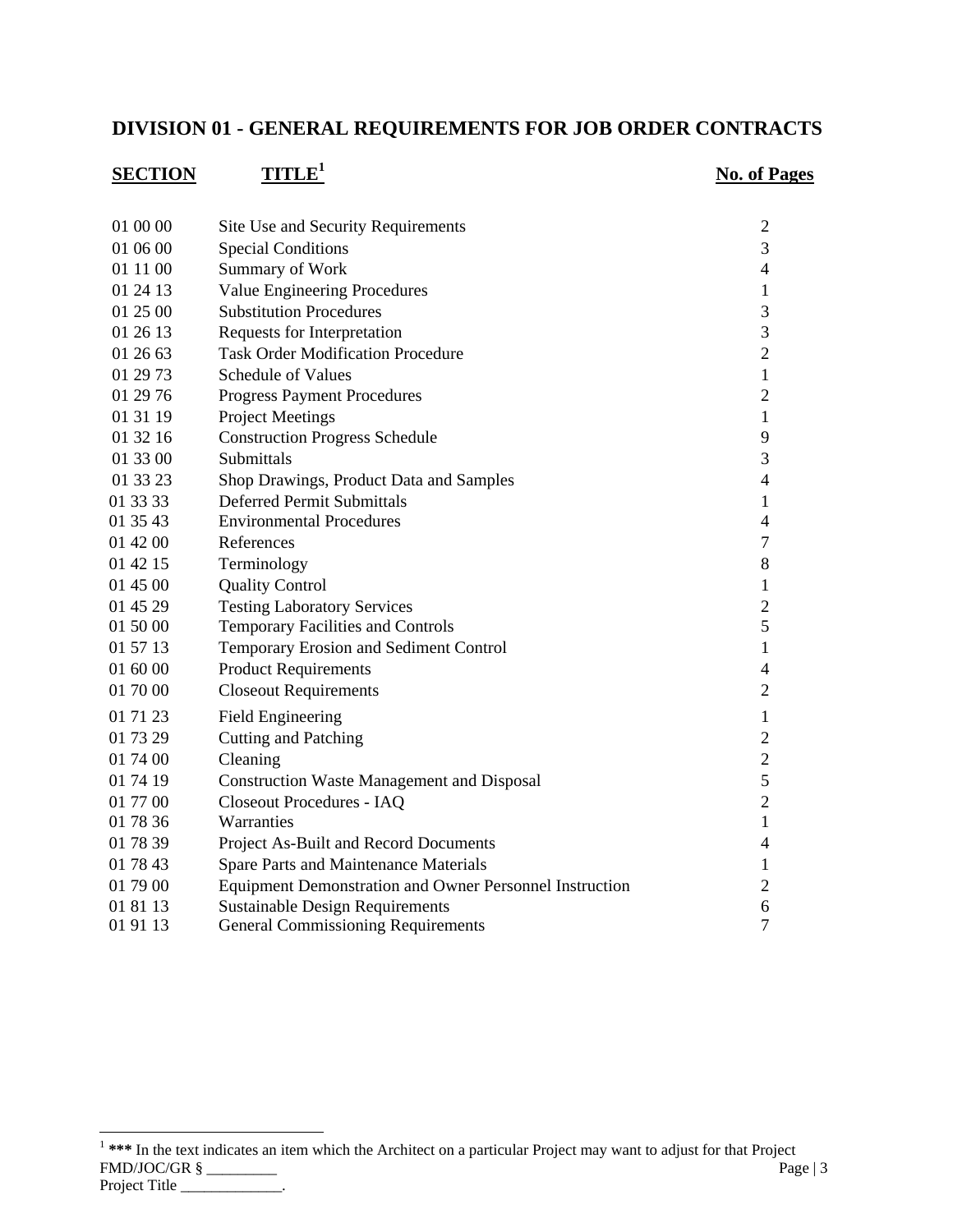## **SECTION 01 00 00 SITE USE AND SECURITY REQUIREMENTS**

## **PART 1 GENERAL**

## **1.1** Construction Site

- **1.1.1** Safety and security must be maintained at all times, on the Construction Site and lay down areas. It is the Job Order Contractor's responsibility to coordinate construction activities that may affect MIHS operations or any surrounding business. A twenty-four (24) hour advance written notice shall be given to the Owner or Owner's Representative for any activities or conditions that may affect operations, personnel, or clients.
- **1.1.2** The Construction Site is the area to be enclosed within temporary construction fences erected by the Job Order Contractor to separate and secure the construction activities from the Public.
- **1.1.3** Access to Construction Site shall be provided in accordance with requirements in Section 01 50 00 – Temporary Facilities and Controls.
- **1.1.4** Internal security for remodeling shall be provided.\*\*\*
- **1.1.5** Job Order Contractor is responsible for hiring a private utility locator to identify all underground utilities in the site.

## **PART 2 FACILITY ENTRY/EXIT REQUIREMENTS**

- **2.1** Access to MIHS Facilities must be maintained. \*\*\*
- **2.2** Weapons, drugs and alcohol cannot be brought onto MIHS property or the Construction Site.
- **2.3** Safety and security for all tools, equipment and stored or in-place materials on the site are the responsibility of the Job Order Contractor. The owner assumes no liability for loss or damage to tools or equipment.
- **2.4** Job Order Contractor must immediately report any major losses or major unexplained damages to equipment to the Owner or Owner's Representative.
- **2.5** Job Order Contractor and construction personnel shall not talk to or interact with the media for any reason without prior written approval for the Owner or Owner's Representative.
- **2.6** MIHS reserves the right to inspect lunch boxes, toolboxes, clothing and equipment of any and all construction personnel permitted into existing secured areas.
- **2.7** MIHS reserves the right to require immediate removal of any worker or employee from areas deemed to be considered secure in nature.
- **2.8** The work hours at the site will be agreed upon by the JOB ORDER CONTRACTOR and Owner.

## **PART 3 SITE LIGHTING**

**3.1** The Job Order Contractor shall provide adequate security lighting for the ground floor of the Construction Site throughout the evening and nighttime non-work hours. \*\*\*

| FMD/JOC/GR §  | Page $ 4 $ |
|---------------|------------|
| Project Title |            |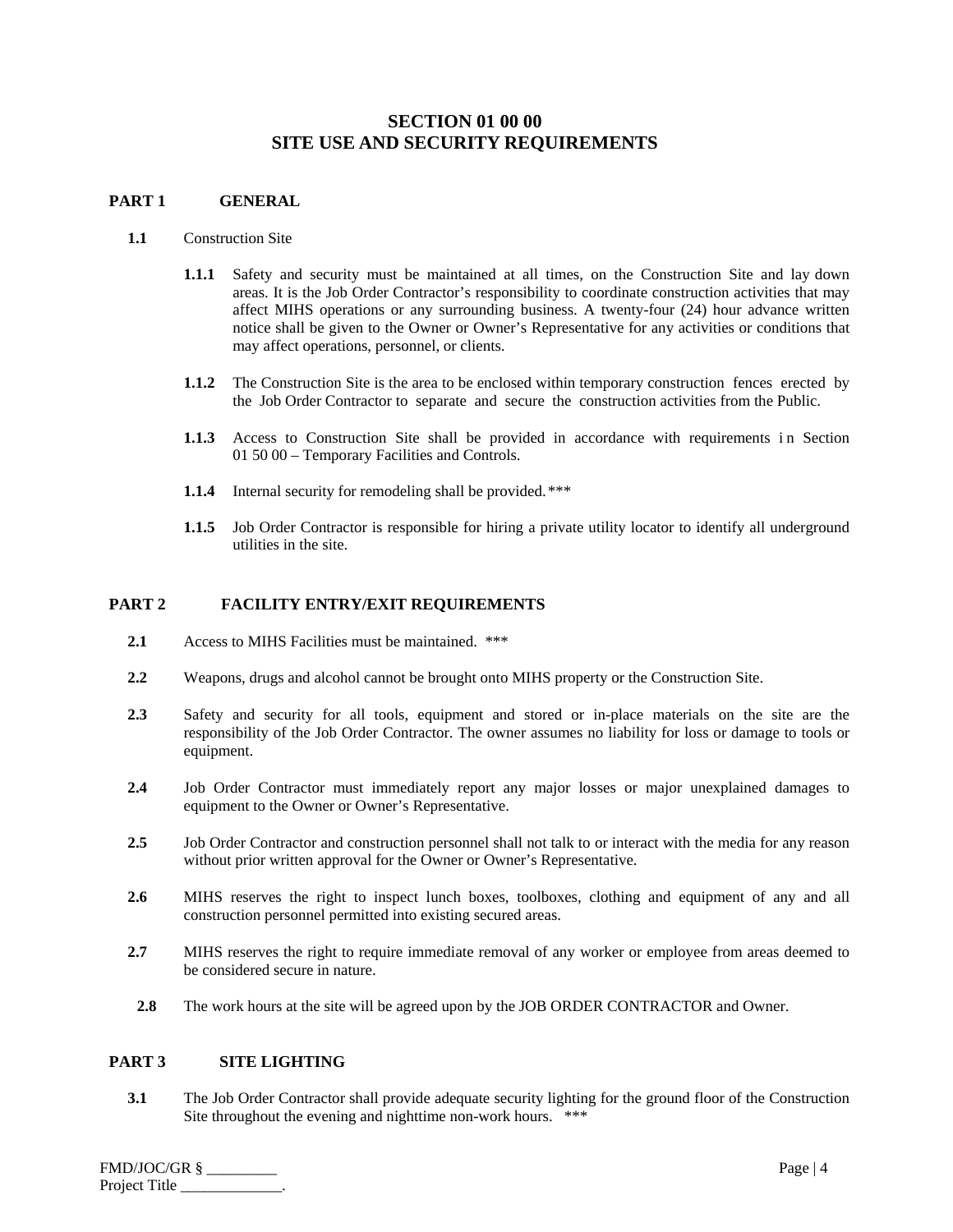## **PART 4 DISRUPTIONS TO ELECTRICAL SERVICE**

- **4.1** Electrical service shall be provided in accordance with Section 01 50 00 Temporary Facilities and Controls
- **4.2** The Owner or Owner's Representative must have at least twenty-one (21) days advance written notice prior to the electricity being shut off to any area outside of the construction site. At the discretion of the Owner or Owner's Representative, more notice may be required.
- **4.3** The length of time electricity is off is to be coordinated with the Owner or Owner's Representative and kept to the absolute minimum.

## **PART 5 EXCAVATIONS**

- **5.1** The Owner or Owner's Representative must have a minimum of five (5) working days advance written notice prior to any excavation.
- **5.2** Prior to any excavation, the specific location of all known underground utilities shall be marked.
- **5.3** Job Order Contractor is responsible for the location of all known utilities, on-site and off-site in the location of any excavation.
- **5.4** The Job Order Contractor shall be fully aware of the location of all known shut-off valves, and switches prior to commencing excavation.
- **5.5** All excavations must be properly marked and barricaded during daylight hours and adequately illuminated, barricaded, and marked during the hours of darkness. All excavations within City rights of way must comply with requirements of the City in which the excavation is located.
- **5.6** Based on security and safety issues, more stringent controls may be implemented; however, the JOB ORDER CONTRACTOR will be advised prior to revisions to this Section.

| FMD/JOC/GR §  | Page $\vert 5 \vert$ |
|---------------|----------------------|
| Project Title |                      |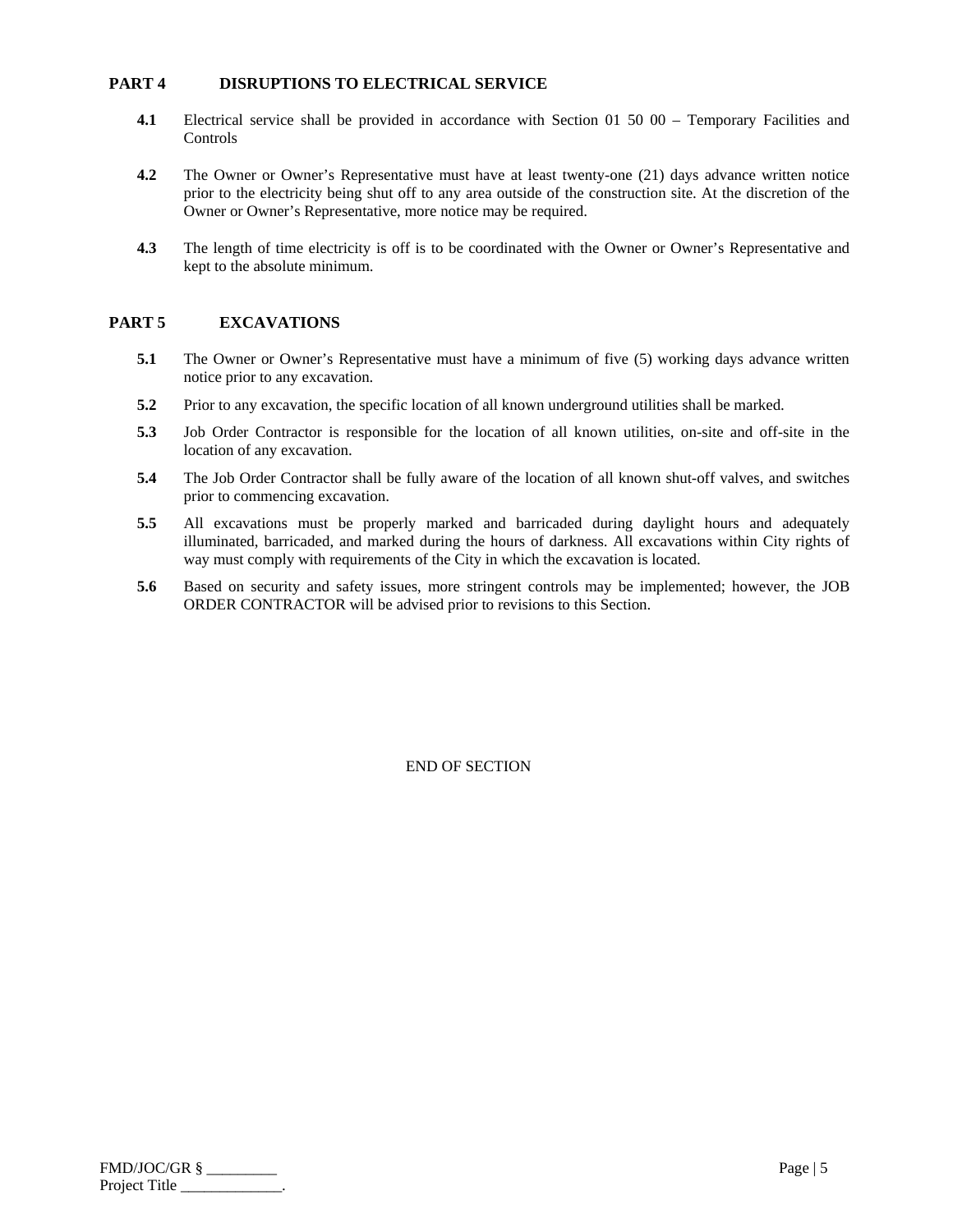## **SECTION 01 06 00**

## **SPECIAL CONDITIONS**

#### **PART 1 GENERAL**

## **1.1** RELATED DOCUMENTS

**1.1.1** Drawings and general provisions of the Contract, including General Conditions and Division 1 Specification Sections, apply to this Section.

## **1.2** GOOD REPAIR

- **1.2.1** Definition: Good repair as defined in General Conditions shall be extended to include:
	- **1.2.1.1** Site and Drainage Work
	- **1.2.1.2** Trench Conditions
	- **1.2.1.3** Landscaping Improvements
	- **1.2.1.4** Environmental/Process Applications of Work
- **1.2.2** If in opinion of Owner, deterioration has taken place, the Owner or Owner's Representative shall notify the Job Order Contractor and his surety of said matter. If the Job Order Contractor does not proceed to remedy such matters called to his attention by written notice within five (5) days of notice, the Owner shall have sufficient cause to correct matters requiring repairs as the Owner deems best, and entire cost shall be paid by Job Order Contractor and surety.

### **1.3** SITE MAINTENANCE

- **1.3.1** Maintain in good repair temporary structures, fences, barricades and related items.
- **1.3.2** Keep site clean of debris, rubble and paper. Store and stockpile materials in an orderly manner and protect against damage.

#### **1.4** DRAWINGS AND CONTRACT DOCUMENTS FOR CONTRACTOR USE

**1.4.1** No Charge Documents: The Owner or Owner's Representative will furnish to Job Order Contractor Contract Documents upon request and as appropriate.

## **1.5** TESTING

- **1.5.1** The Owner will engage a qualified independent testing agency to perform quality-control testing normally required for Divisions 02, 03, 04 and 05. **\*\*\***
	- **1.5.1.1** Payment of these services will be made by the Owner.
	- **1.5.1.2** Retesting of materials failing to meet the specified requirements shall be done at the Job Order Contractor's expense.
- **1.5.2** Other Testing: Unless specifically stated otherwise in individual sections of specifications or drawings, required testing, testing procedures, reports, certificates, and costs associated with all phases of securing required satisfactory test information which may be required by individual sections of specifications or drawings are the full responsibility of the Job Order Contractor.
- **1.5.3** Fuel costs for startup and testing of the emergency generator shall be included in the Job Order Contactor's construction cost. **\*\*\***

#### **1.6** START-UP AND DEMONSTRATION

**1.6.1** Pre Start-up Period. Prior to start-up, observe the following procedures by sequence: **\*\*\***

| FMD/JOC/GR §  | Page $\vert 6$ |
|---------------|----------------|
| Project Title |                |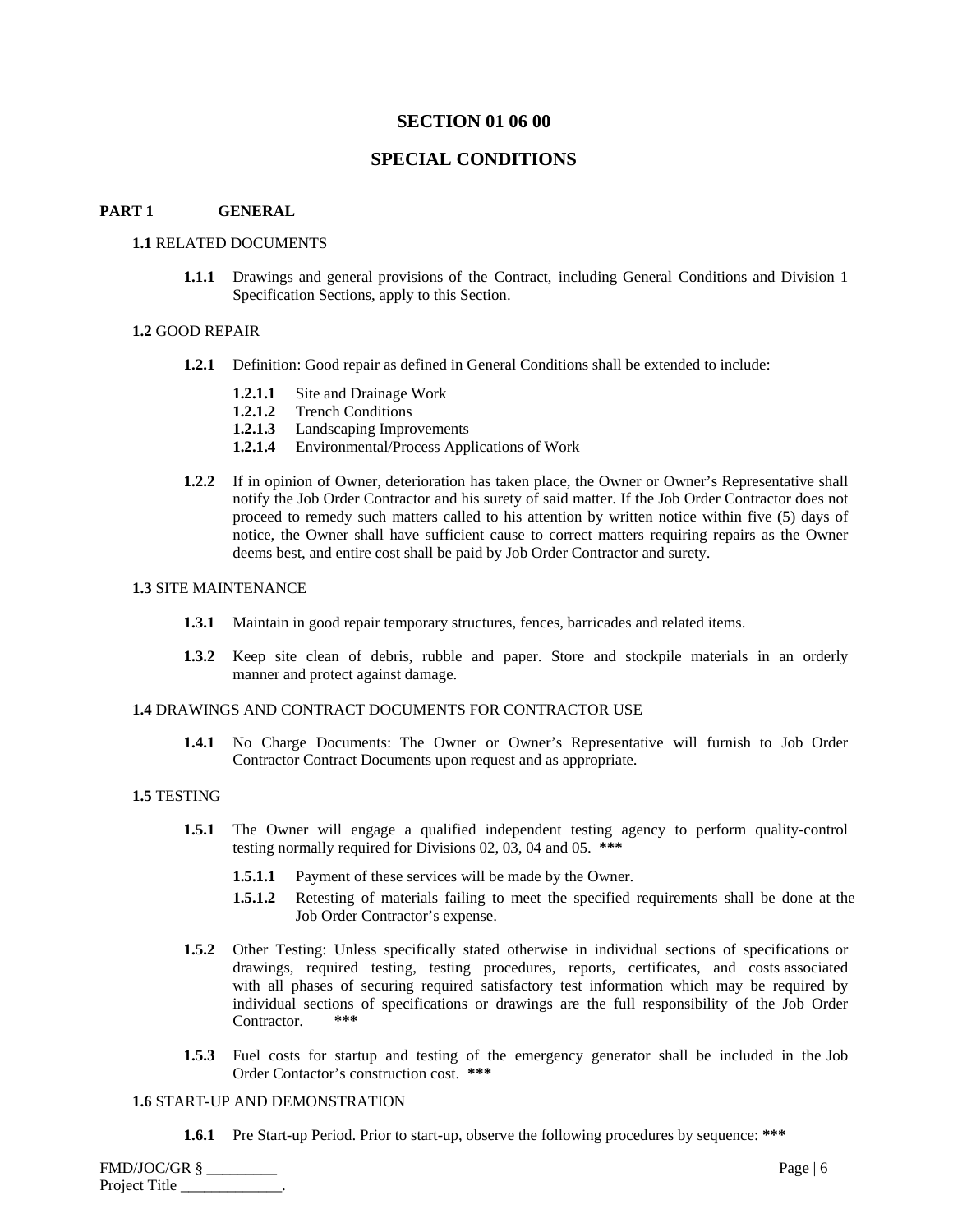- **1.6.1.1** Insure by checklist submitted to Owner or Owner's Representative that all required written statements from manufacturers by individual sections of specifications are received and comply with Contract Documents.
- **1.6.1.2** Insure work is completed before start-up of any unit or system. Certify to Owner or Owner's Representative that specifically required services of respective equipment manufacturer's representative by individual sections of specifications have been performed in accordance with Contract Documents.
- **1.6.1.3** Definition of System. For this project, "system" is defined as the arrangement of items or components of equipment (either process, mechanical or electrical) which form a unit of operation. Separate start-up and demonstration by system.
- **1.6.1.4** Insure systems are tested hydraulically, mechanically, and electrically. Insure systems which require calibration, commissioning, and balancing are fully certified as complete in performance in accordance with Contract Documents. Insure required tagging, identification, and stenciling is complete.
- **1.6.1.5** Schedule start-up a minimum of thirty (30) days prior with written notice issued to, but not necessarily limited to, Owner or Owner's Representative and applicable control agencies. Provide a final notification of the exact date and time for startup a minimum of ten (10) days prior to the startup in accordance with 01 91 13.
- **1.6.1.6** Provide all labor, supervision, chemicals, equipment, vehicles or any other items necessary to start-up, operate, and demonstrate the system.
- **1.6.2** Start-Up and Demonstration Period.
	- **1.6.2.1** Start-up, operate and demonstrate specified performance of each item of equipment and each system at full operation without interruption of equipment or system, or need of adjustment or repair per the plans and specifications.
	- **1.6.2.2** During start-up with equipment in operation, provide knowledgeable personnel to instruct Owner's designated personnel on operation and maintenance of each system. This service shall be in addition to services provided by individual manufacturer's authorized representative(s) prescribed by individual sections of specifications. Instructions during this start-up period shall be overview in nature and not simply repeat previous operation and maintenance instructions.
- **1.6.3** Substantial Completion:
	- **1.6.3.1** Completion of Paragraphs 1.6.1–1.6.3 above is required prior to Request for Substantial Completion.
	- **1.6.3.2** See also Section 01 91 13 General Commissioning Requirements for items to be completed prior to substantial completion.

## **1.7** REMOVAL OF EXISTING FACILITIES

**1.7.1** All equipment, piping, etc. removed, and not specifically designated for reuse, shall become the property of the Job Order Contractor for salvage or disposal and shall be removed from the site by the Job Order Contractor. All other debris shall be hauled by Job Order Contactor and disposed of in an approved landfill and in accordance with Section 01 74 19 Construction Waste Management.

## **1.8** INSPECTION BY PUBLIC AGENCIES

**1.8.1** Authorized representatives of the City, County and State of Arizona, shall have access to the work wherever it is in preparation or progress. The Job Order Contractor shall provide reasonable facilities for such access and inspection.

#### **1.9** HAZARDOUS SUBSTANCES

**1.9.1** The Job Order Contractor agrees that it shall not knowingly transport to, use, generate, dispose of, or install at the project site any Hazardous Substance, (as defined in Section 19.2.3), except in accordance with applicable Environmental Laws. Further, in performing the Work, the Job Order Contractor shall not knowingly cause any release of hazardous substances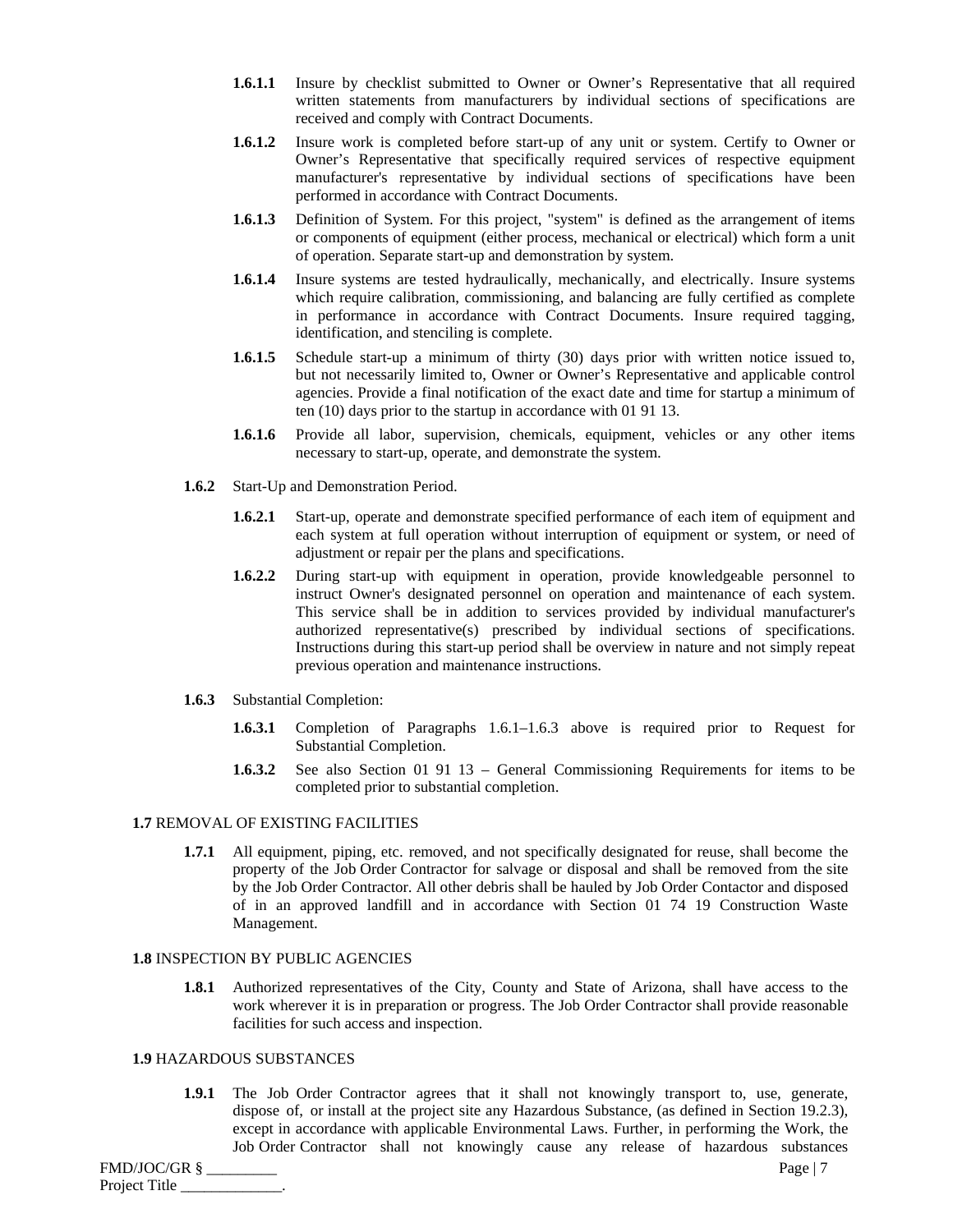into, or contamination of, the environment, including the soil, the atmosphere, any water course or ground water, except in accordance with applicable Environmental Laws.

- **1.9.2** In the event the Job Order Contractor encounters on the project site any Hazardous Substance, or what the Job Order Contractor reasonably believes to be a Hazardous Substance, which is being introduced to the Work, in violation of any applicable Environmental Laws, the Job Order Contractor shall immediately stop Work in the area affected and report the condition to the Owner or Owner's Representative if in fact a Hazardous Substance has been introduced and has not been rendered harmless.
- **1.9.3** The Owner or Owner's Representative may direct the Job Order Contractor to remediate and/or render harmless the Hazardous Substance in accordance with applicable permits then in existence, but the Job Order Contractor shall not be required to remediate and/or render harmless the Hazardous Substance absent such direction. If the Job Order Contractor is not so directed, Job Order Contractor shall not be required to resume Work in any area affected by the Hazardous Substance until such time as the Hazardous Substance has been remediated and/or rendered harmless.
- **1.9.4** For purposes of this Contract, the term "Hazardous Substance" shall mean and include, but shall not be limited to, any element, constituent, chemical, substance, compound or mixture, which are defined in or included under or regulated by any local, state, or federal law, rule, ordinance, by-law, or regulation pertaining to environmental Response, Compensation and Liability Act of 1980 (CERCLA), The Resource Conversation and Recovery Act (RCRA), The Toxic Substances Control Act (TSCA), The Clean Water Act (CWA), the Clean Air Act (CAA), The Occupational Safety and Health Act (OSHA), The Superfund Amendments and Reauthorization Act of 1986(SARA), or other state or environmental clean-up or disclosure statues including all state and local counterparts of such laws (all such laws, rules and regulations being referred to collectively as Environmental Laws). It is the JOB ORDER CONTRACTOR's responsibility to comply with the law in effect at the time its services are rendered and to comply with any amendments to those laws for all services rendered after the effective date of any such amendments.

## **PART 2 PRODUCTS (Not Used)**

## **PART 3 EXECUTION (Not Used)**

| FMD/JOC/GR §  | Page $ 8 $ |
|---------------|------------|
| Project Title |            |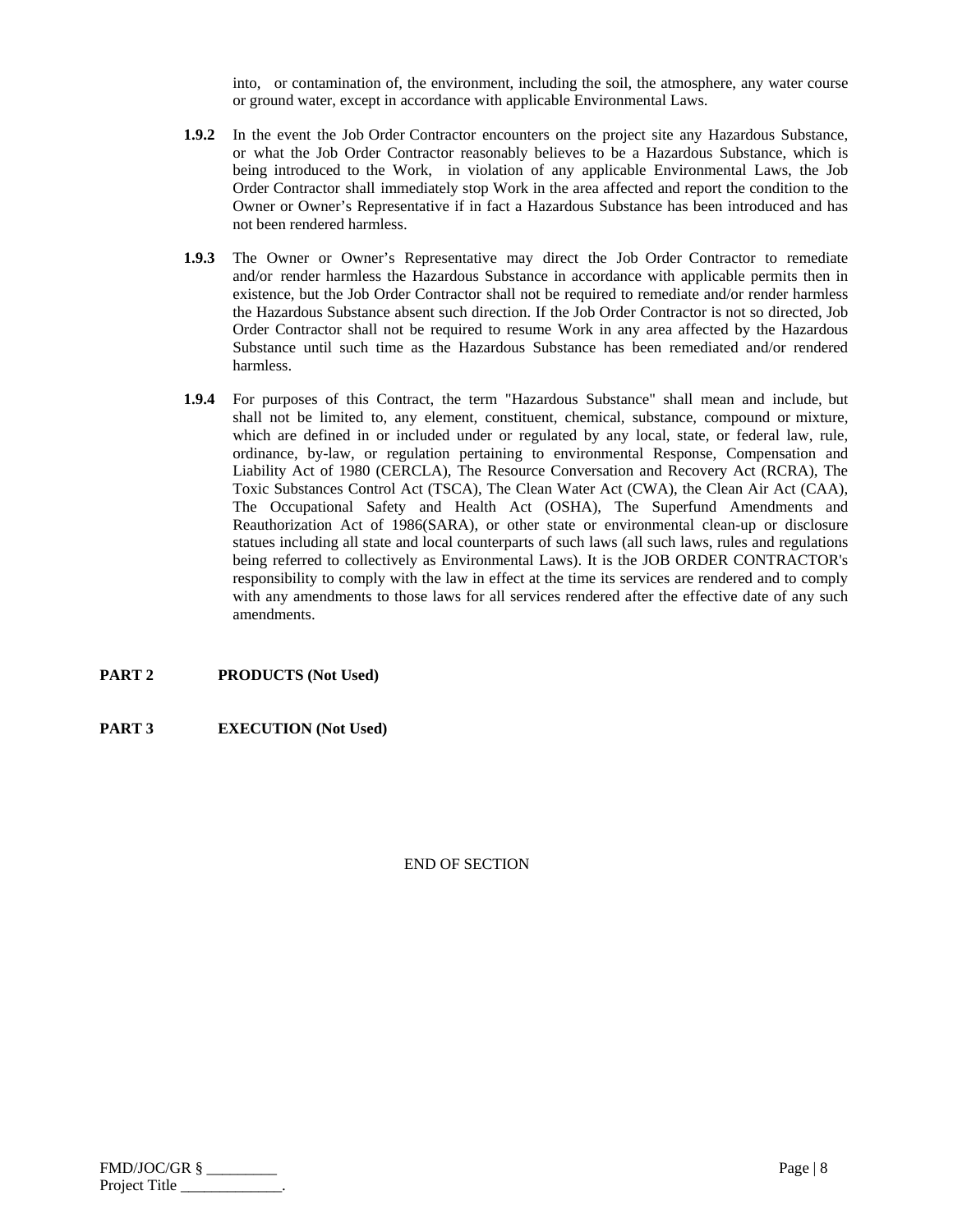## **SECTION 01 11 00**

## **SUMMARY OF WORK**

## **1.1** WORK COVERED BY CONTRACT DOCUMENTS

## **1.1.1** Project: **\*\*\***

- **1.1.2** Sustainable Design Requirements: **\*\*\***
	- **1.1.2.1** The building(s) on the site and the site-work adjacent to the building(s) are designed and shall be constructed as sustainable entities.
	- **1.1.2.2** The requirements for sustainable/"green" construction are contained throughout the Contract Documents and in particular are specified in Section 01 81 13 – Sustainable Design Requirements.
- **1.1.3** BIM Model: If the Job Order Contractor maintains a BIM model, it shall be made available for reference by the Design Professional and Owner. The files shall be compatible with REVIT 2012 and NAVISWORKS. **\*\*\***
- **1.1.4** Subcontractors shall review the Construction Documents in their entirety to ensure that all materials, services, labor and equipment required are included in their bid. Documents are arranged by discipline (e.g. electrical) only as a convenience. It shall not be assumed that work of a specified trade will be contained only within the specifications or drawings that are identified with a specific discipline. Subcontractors are hereby notified that the work of their trade may be contained on any or all of the documents. No additional cost(s) will be paid by the Owner for work that is construed to be performed by another trade because the work is specified or indicated on a document which is not specifically identified for their trade.

## **1.2** DEFINITIONS PERTAINING TO THE CONTRACT DOCUMENTS

- **1.2.1** Furnish: To purchase and deliver.
- **1.2.2** Install: To place into final position and connect.
- **1.2.3** Provide: To furnish and install.
- **1.2.4** "As shown", "as detailed", "as indicated" or words of similar import mean as indicated on the drawings
- **1.2.5** "As selected", "as approved" or words of similar import mean as selected by, as approved by, or as accepted by the Design Professional and Owner.
- **1.2.6** "Approved equal", "or equal" shall mean as approved and accepted by the Design Professional and Owner.
- **1.2.7** "Shall" means mandatory.
- **1.2.8** "As required" means as required by the contract documents.
- **1.2.9** "As necessary" means essential to the completion of the work.
- **1.2.10** "Concealed" means not visible in the finished work.
- **1.2.11** "Exposed" means visible in the finished work.
- **1.2.12** "Days" means calendar days, unless specifically indicated otherwise.
- **1.2.13** Substantial Completion: That stage in the progress of the Work when the Work or designated portion thereof is sufficiently complete in accordance with the Contract Documents so that the Owner can occupy or utilize the Work for its intended use. **\*\*\***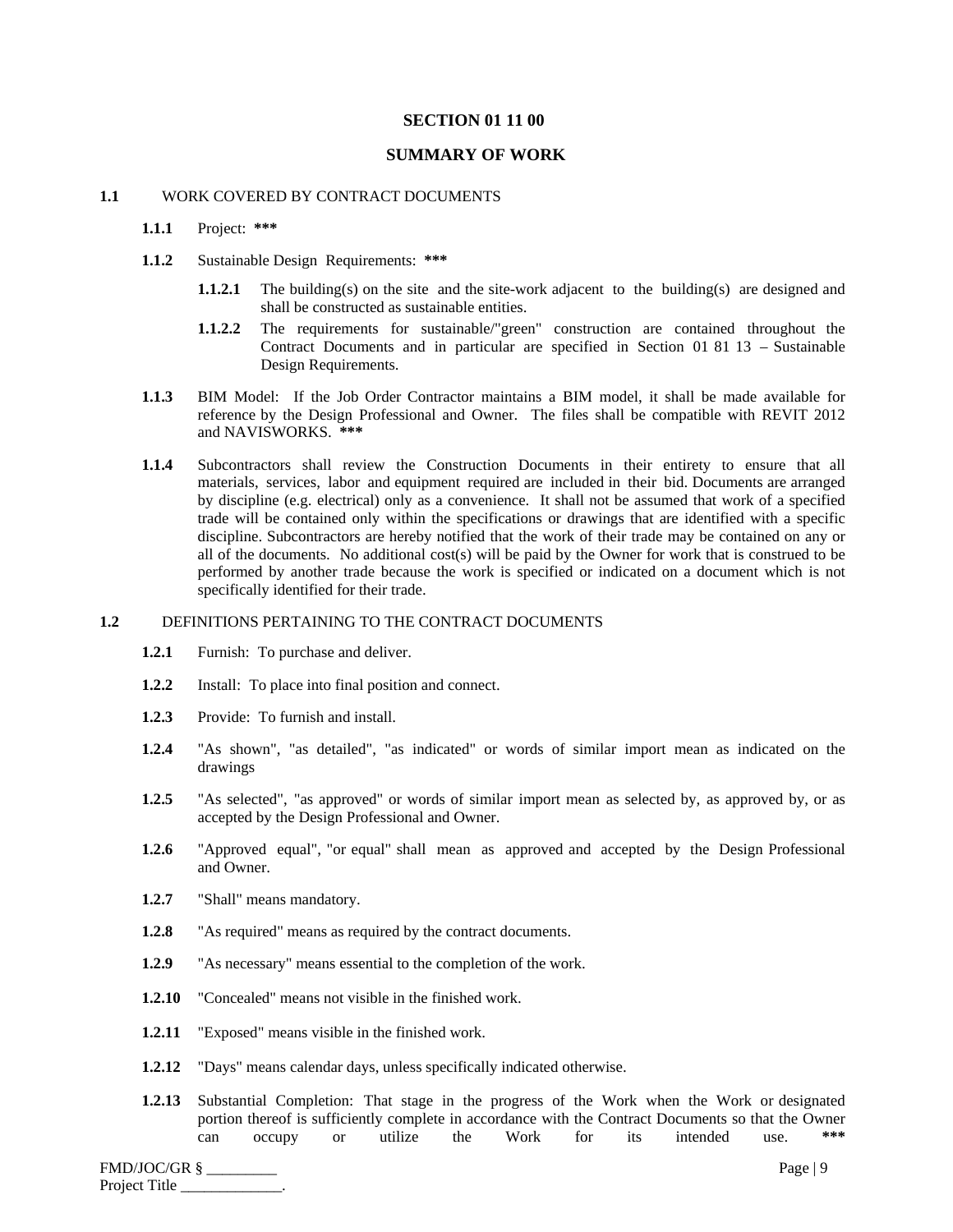#### **1.3** WORK BY OWNER

- **1.3.1** Items noted 'NIC' (Not in Contract) will be furnished and installed by Owner.
- **1.3.2** Fixtures, Furnishings and Equipment (FFE) items to be provided by Owner include: **\*\*\***
	- **1.3.2.1** Technology Hardware and Software, including cabling, terminations and commissioning.
	- **1.3.2.2** Furniture and Equipment throughout the building.

## **1.4** OWNER FURNISHED ITEMS **\*\*\***

- **1.4.1** Products furnished to the site and paid for by Owner shall be as noted on Drawings.
- **1.4.2** Owner's Responsibilities:
	- **1.4.2.1** Arrange for and deliver Owner reviewed Shop Drawings, Product Data, and Samples, to Job Order Contractor for Owner-Furnished Job Order Contractor Installed (OFCI) items.
	- **1.4.2.2** Arrange and pay for product delivery to site.
	- **1.4.2.3** On delivery, inspect products jointly with Job Order Contractor.
	- **1.4.2.4** Submit claims for transportation damage and replace damaged, defective, or deficient items.
	- **1.4.2.5** Arrange for Manufacturers' warranties, inspections and service.
- **1.4.3** Job Order Contractor's Responsibilities:
	- **1.4.3.1** Job Order Contractor shall give Owner written notice a minimum of 30 calendar days in advance stating dates when Owner-furnished items must be received at the job site to insure Project completion in accordance with established schedule.
	- **1.4.3.2** Review Owner-reviewed Shop Drawings, Product data, and Samples
	- **1.4.3.3** For OFCI items, receive and unload products at site; inspect for completeness or damage, jointly with Owner.
	- **1.4.3.4** For OFCI items, handle, store, assemble, install, connect and finish such products, including furnishing lubricants and fluids and procedures required to render product serviceable and operative.
	- **1.4.3.5** Job Order Contractor is responsible for the coordination and interface of Owner-Furnished and Installed work with Work of this Contract to provide all required mechanical and electrical rough-ins, openings, supports, dimensions, etc., as required for a complete installation
- **1.5** JOB ORDER CONTRACTOR USE OF SITE
	- 1.5.1 General: Job order Contractor shall have full use of the site within Contract Limit Lines indicated for construction operations during the construction period.
	- **1.5.2** Use of site shall allow for:
		- **1.5.2.1** Owner occupancy and usage of adjacent buildings.
		- **1.5.2.2** Work by Other Contractors and Work by Owner.
	- **1.5.3** Owner Operations:
		- **1.5.3.1** At no time during the work shall Job Order Contractor place, or cause to be placed, materials or equipment, or other items, at a location which would impede or impair access to or from the present facilities for customers, employees or delivery personnel.
		- **1.5.3.2** Job Order Contractor shall cooperate with the Owner in providing traffic control during course of construction in order to minimize inconvenience to Owner's customers. Job Order Contractor shall provide these traffic control service at no additional cost to Owner.
	- **1.5.4** Emergency Building Exits During Construction: Provide protection of emergency exits for adjacent buildings as directed by and approved by Owner during the entire course of construction.

FMD/JOC/GR § \_\_\_\_\_\_\_\_\_ Page | 10 Project Title \_\_\_\_\_\_\_\_\_\_\_\_\_.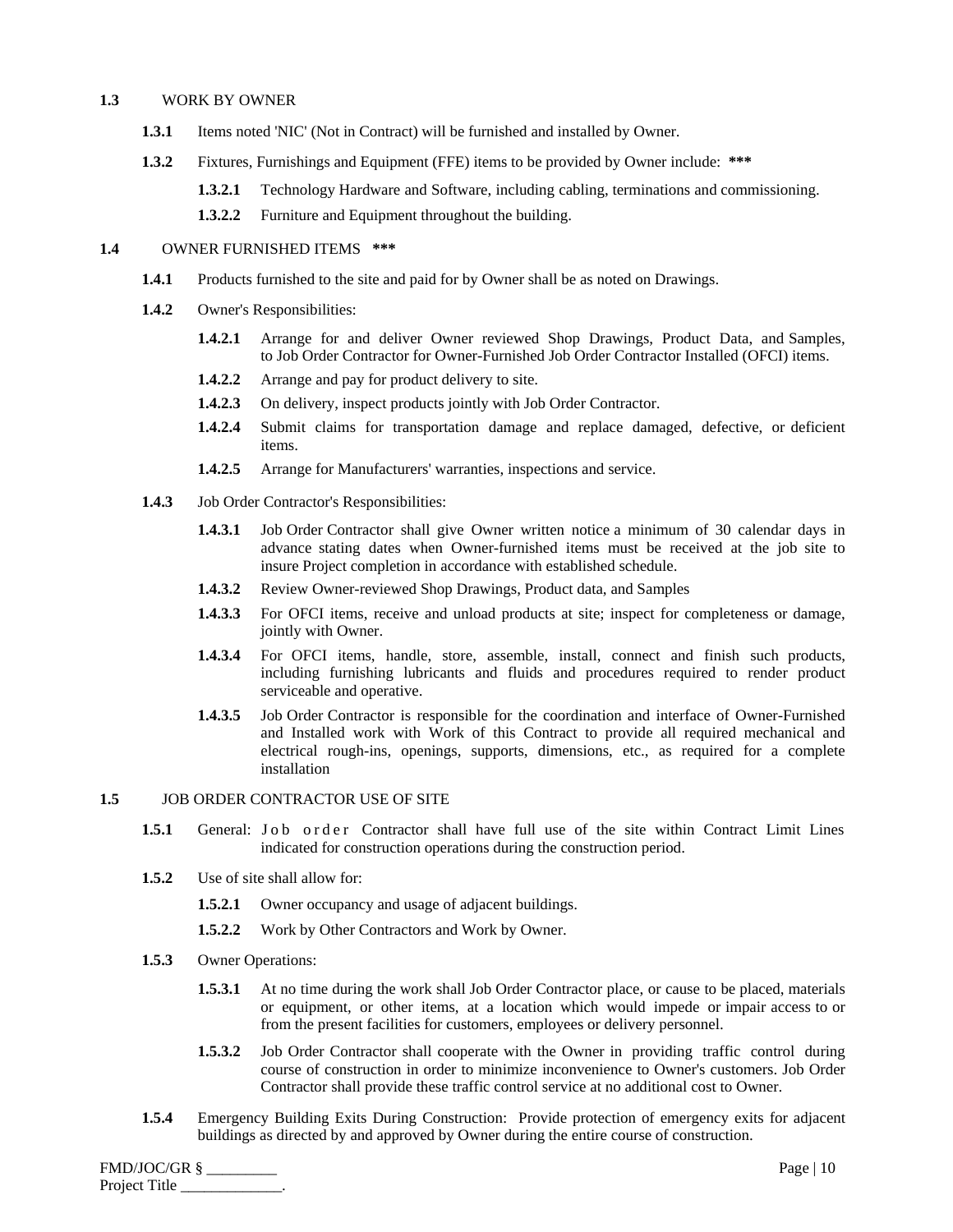- **1.5.5** Time Restrictions for Performing Work:
	- **1.5.5.1** Construction hours as directed by Owner. **\*\*\***
	- **1.5.5.2** Restrictions may be placed on certain types of work and areas of site activity depending on Owner needs.
- **1.5.6** Utility Outages and Shutdown: Non-emergency interruption of utility services to the existing building(s) is not permitted without advance written twenty-one (21) day minimum notice. Job Order Contractor shall schedule pre- activity meeting with affected stakeholders with written plan of shutdown activities, affected areas/systems. Include job hazard analysis, procedures, execution plan and activity durations.

#### **1.6** PERMITS, FEES AND NOTICES

- **1.6.1** Plan check fees will be paid by the Owner.
- **1.6.2** The Job Order Contractor shall comply with and give notices required by laws, ordinances, rules, regulations and lawful orders of public authority bearing on the performance of the Work.
- **1.6.3** It is the responsibility of the Design Professional to make certain that the Contract Documents are in accordance with applicable laws, statutes, building codes and regulations. If the Job Order Contractor observes that any of the Contract Documents are at variance therewith in any respect, he shall promptly notify the Design Professional and Owner in writing, and any necessary changes shall be accomplished by appropriate Modification.
- **1.6.4** If the Job Order Contractor performs Work knowing it to be contrary to such laws, ordinances, rules and regulations, and without such notice to the Design Professional and Owner, the Job Order Contractor shall assume full responsibility therefor and shall bear attributable costs.

## **1.7** SPECIAL SITE CONDITIONS **\*\*\***

- **1.7.1** The Job Order Contractor shall be solely and completely responsible for protecting the existing buildings from damage and/or injury due to this Work and shall repair at his expense and to the Design Professional's satisfaction, all areas damaged as a result of his Work.
- **1.7.2** Job Order Contractor shall make consideration of dust and debris. Means for maintaining operations shall be discussed with, an approved by the Owner prior to commencing work.
- **1.7.3** Job Order Contractor shall make consideration of providing a visual screen as part of, or in addition, the site fencing wherever, in the opinion of the Owner, additional privacy is needed for adjacent building patrons.

#### **1.8** APPROVED APPLICATORS

**1.8.1** Where specific instructions in the Specifications require that a particular product and/or material be applied and/or installed by an "approved applicator" it shall be the Job Order Contractor's responsibility to insure that any Subcontractor or Subsubcontractor used for such Work is in fact currently certified, or otherwise approved in writing, by the particular Manufacturer for this type of installation or application.

#### **1.9** APPROVED MANUFACTURERS

**1.9.1** Each Section of the Specifications may include a list of Manufacturers whose equipment is acceptable as to manufacture, subject to conformance with the Contract Documents. Careful checking must be made by the Job Order Contractor and the manufacturer or equipment supplier to verify that the equipment will meet all capacities, requirements, space allocations is suitable to the intended purpose, and will be installed in accordance with the Construction Schedule. **\*\*\***

| FMD/JOC/GR §  | Page $ 1$ |
|---------------|-----------|
| Project Title |           |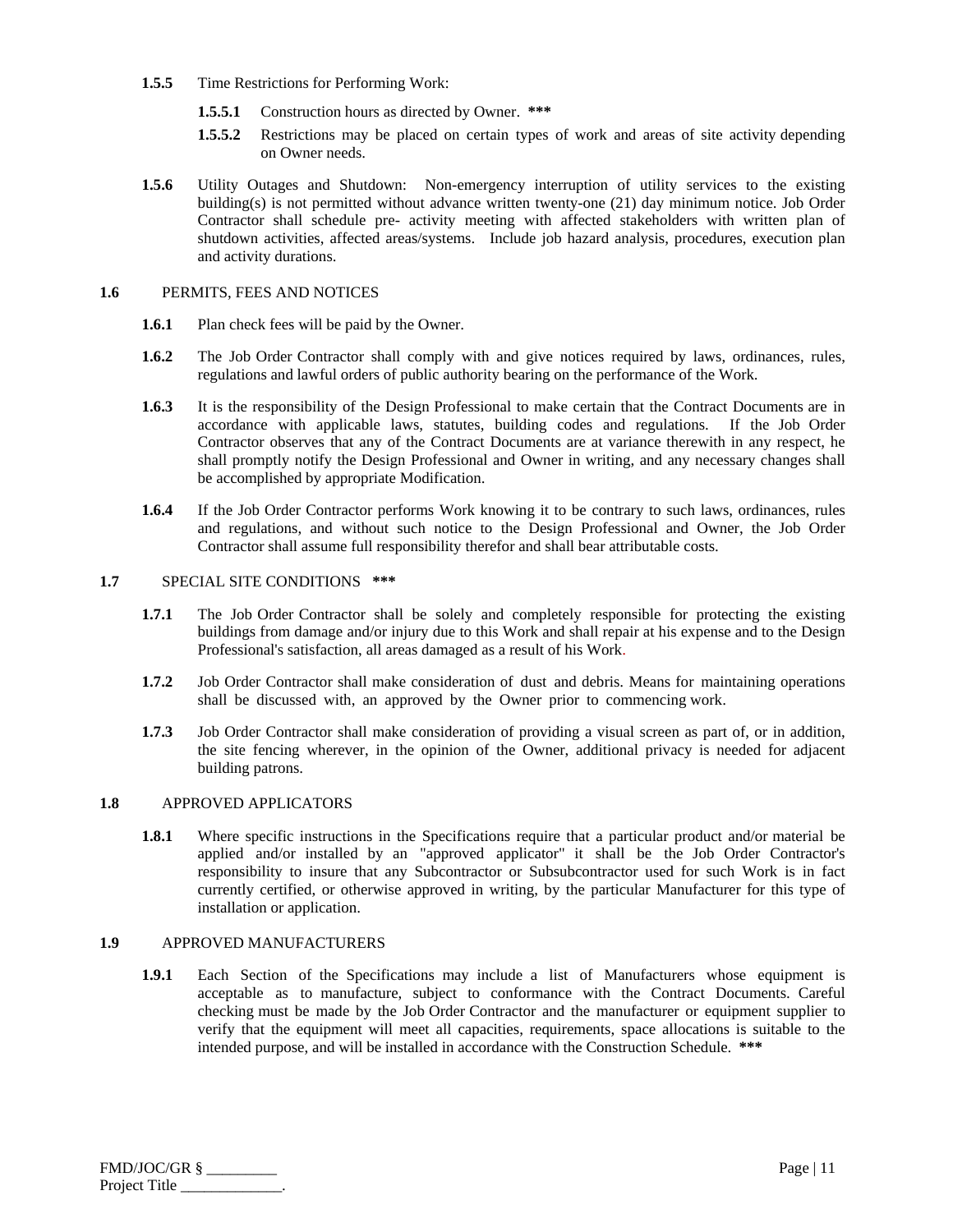#### **1.10** REFERENCE DATA

- **1.10.1** Reference data made available to the Job Order Contractor is for the Job Order Contractor's information only, and neither the Owner nor the Design Professional assume any responsibility for the Job Order Contractor's conclusions.
- **1.10.2** The Job Order Contractor shall establish and maintain all buildings and construction grades, lines, levels, and bench marks. This Work shall be performed by a licensed Civil Engineer or Surveyor under the employ of the Job Order Contractor, who shall certify to the Design Professional that he has performed this service.
- **1.10.3** The Job Order Contractor shall not remove any property line markers or monuments or data established by the Owner.

#### **1.11** NO DISCRIMINATION

- **1.11.1** It is the desire of the Owner that the facilities and improvements constructed under this Contract meet or exceed the intent of applicable public law concerning prohibition of discrimination, and that no individual be discriminated against on the basis of disability in the full and equal enjoyment of the goods, services, facilities, privileges, advantages, or accommodations of this completed Project.
- **1.11.2** The designers and drafters of these Documents have intended to incorporate those Owner's intentions into these Documents.
- **1.11.3** The Owner hereby solicits those providing elements of this Project to bid and contract for the Project as required by these Documents, but at the time of submitting Shop Drawings, or sooner when appropriate, and without causing delay in the Project, to also submit proposals for improving the accessibility of the Project to physically or mentally impaired persons.

| $FMD/JOC/GR$ § | Page $ 12 $ |
|----------------|-------------|
| Project Title  |             |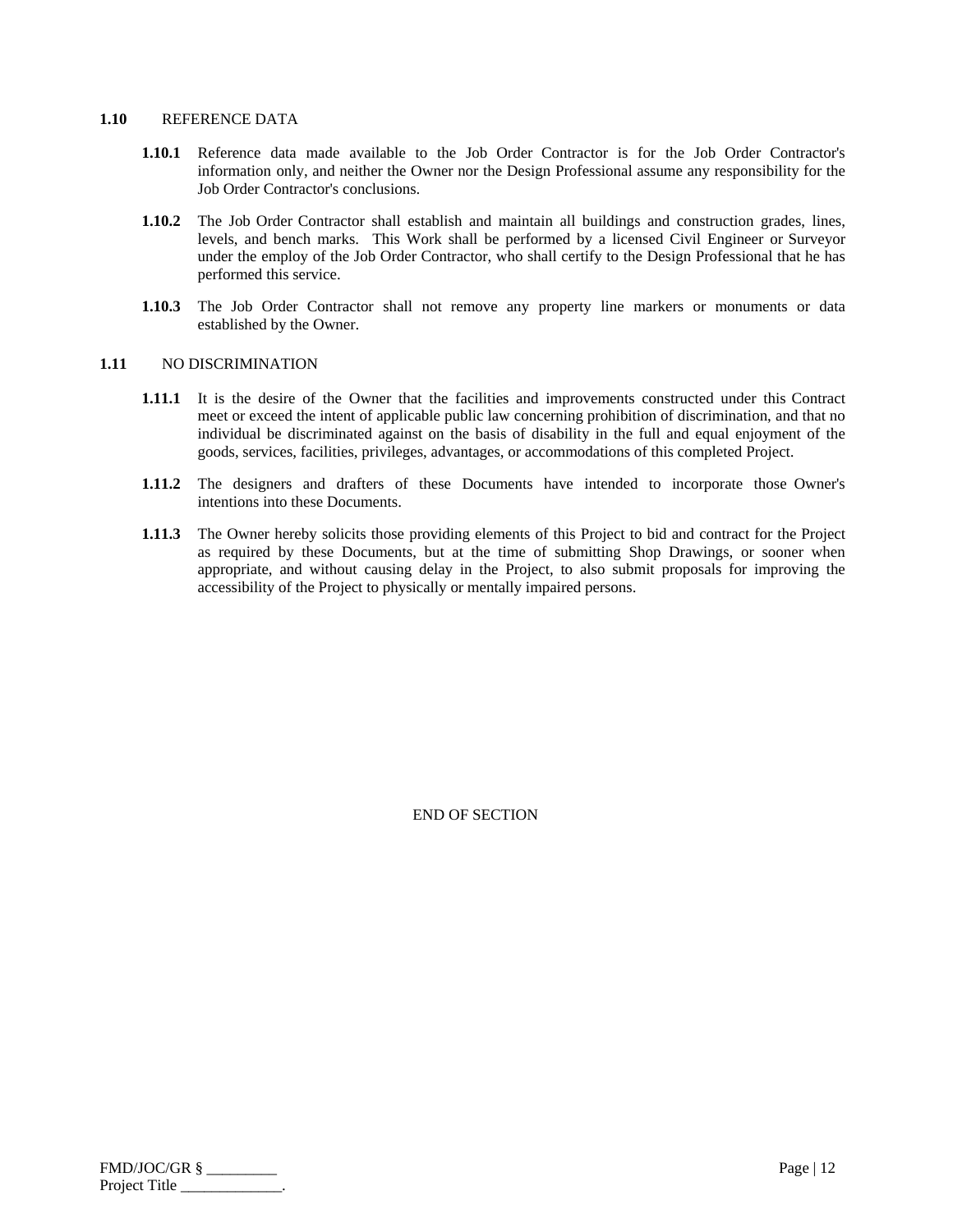## **SECTION 01 24 13 VALUE ENGINEERING PROCEDURES**

## **PART 1 GENERAL**

#### **1.01** SUMMARY

A. Section Includes: Administrative requirements for value engineering.

## **1.02** DEFINITIONS

A. Value Engineering: 1) To effect economy in the cost of constructing a project, and; 2) Evaluating and bettering of materials and systems in terms of dollars and functional objectives.

## **1.03** ADMINISTRATIVE REQUIREMENTS FOR VALUE ENGINEERING OPTIONS

- A. Whenever a material or system is specified, the specified item shall be understood as establishing type, function, dimension, appearance, and quality desired. Other materials and systems will be accepted as value engineering options, provided sufficient information is submitted to allow the Design Professional to determine that proposed value engineering option materials and systems will meet the functional objectives of the specified materials and systems.
- B. Requests for approval of value engineering options:
	- 1. Job Order Contractor shall request approval of each value engineering option, in writing, to the Design Professional.
	- 2. The request shall specifically state what specified materials and systems are being substituted and shall state what materials and systems are being proposed as value engineering options.
	- 3. Design Professional will approve or reject value-engineering options in writing, and in such form, as the Design Professional or Owner directs. Owner has final authority regarding approval of value engineering items.
	- 4. Value engineering options will not be considered if they are indicated or implied on submittals (shop drawings, product data or samples).
	- 5. Value engineering options are encouraged and will be treated confidential as proprietary to the Job Order Contractor making the value engineering option.
- C. Job Order Contractor shall provide descriptive brochures, drawings, samples and other data as is necessary to allow comparison to the specified materials and systems. Value engineering information and data shall be well-marked and identified as to types and kind of the items being proposed for value engineering option. Reference to catalogs will not be acceptable unless catalog is included with proposal.
- D. In proposing a value engineering option, the Job Order Contractor makes the following representations:
	- 1. Proposed value engineering option has been fully investigated and determined to will meet the functional objectives of the specified materials and systems.
	- 2. Maintenance service and source of replacement parts, as applicable, is available.
	- 3. Cost data included on the value engineering option is complete. Claims for additional costs related to accepted value engineering options which may subsequently become apparent are to be waived.
	- 4. Coordination, installation, and changes in the Work as necessary for accepted substitution will be complete in all respects.
	- 5. Implementation of the value engineering option will not adversely affect other systems.
- E. Value engineering options which are accepted and require revisions to the Contract Documents shall have the cost of the modifications to the Contract Documents deducted from the savings proposed for the value engineering option. There will be a deductive Task Modification to the Task Order.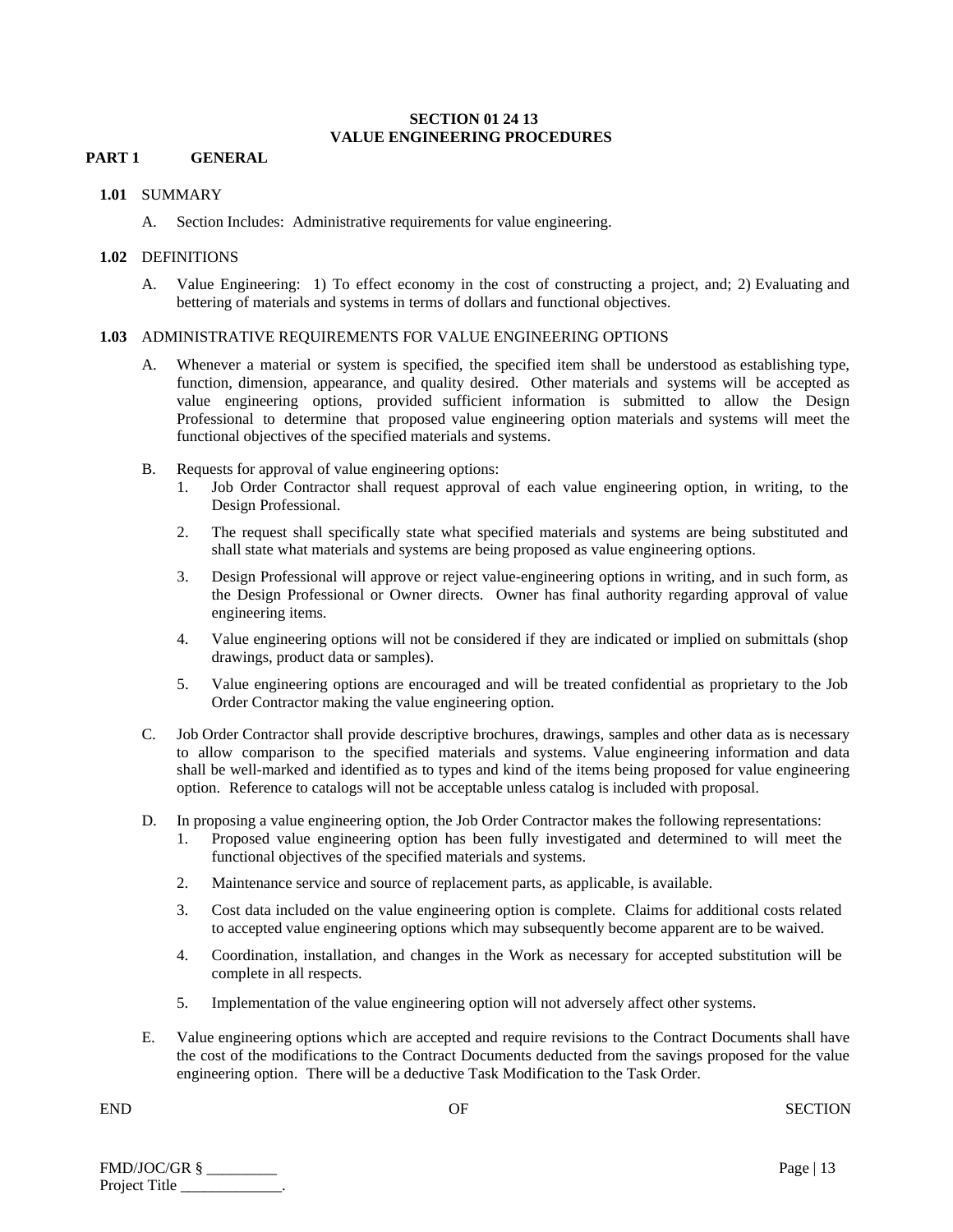#### **SECTION 01 25 00**

#### **SUBSTITUTION PROCEDURES**

### **PART 1 GENERAL**

#### **1.1 Description**

- **1.1.1** Furnish all work and services for furnishing, submitting, processing, and handling of requests for substitution and product options. Any substitution or option shall be in accord with provisions of Contract Documents.
- **1.1.2** Completely coordinate with work of other trades.
- **1.1.3** See appropriate sections of the Specifications for specific items.
- **1.1.4** Address submissions to Design Professional and Owner's Representative.

#### **1.2 Product Selection–General**

- **1.2.1** Base bids on materials, equipment and procedures specified.
- **1.2.2** Certain types of equipment and kinds of material are described in Specifications by means of trade names, catalog numbers and/or manufacturer's names. This is not intended to exclude from consideration other items which may be capable of accomplishing the purpose indicated. The words "or equal" allow submission under Section 01 33 00 of products considered to be capable of accomplishing the Specification criteria.
- **1.2.3** Prior Approvals for "or equal" products will be permitted in accordance with the submittal requirements of this Section.
- **1.2.4** Other types of equipment and kinds of material may be acceptable to Owner. A Substitution request (see 1.6 below) or Value Engineering request (see Section 01 24 13) will be required to initiate review of these items.
- **1.2.5** Listing of a manufacturer implies acceptance of them only as the supplier of a product which complies with specified item.
- **1.2.6** The Owner or Owner's Representative, and DP reserve the right to require substitute items to comply color- and pattern-wise with base specified items.

#### **1.3 Job Order Contractor's Options**

- **1.3.1** For products specified only by reference standards, any product meeting standards may be used.
- **1.3.2** For products specified by naming several products or manufacturers and "or equal", use any product or manufacturer named, or any product or manufacturer which meets all the Specification criteria. Job Order Contractor may request Prior written Approval of an "or equal" product or manufacturer in accordance with this Section.
- **1.3.3** For products specified by naming one manufacturer and product, and indicating product is proprietary, select the product and manufacturer named.

#### **1.4 Requests for Approval Prior**

- **1.4.1** Only written requests a minimum of twenty-one (21) days prior to shop drawing submittals with complete submittal data will be considered.
- **1.4.2** In making request for prior approval, or in using a prior approved item, Job Order Contractor acknowledges it:
	- **1.4.2.1** Has investigated proposed product or method, and has determined that it is equal or superior in all respects to that specified, and that it will perform the intended function and not impact adversely other systems.
	- **1.4.2.2** Will provide same guarantee for prior approved item as for product or method specified.

FMD/JOC/GR § \_\_\_\_\_\_\_\_\_ Page | 14 Project Title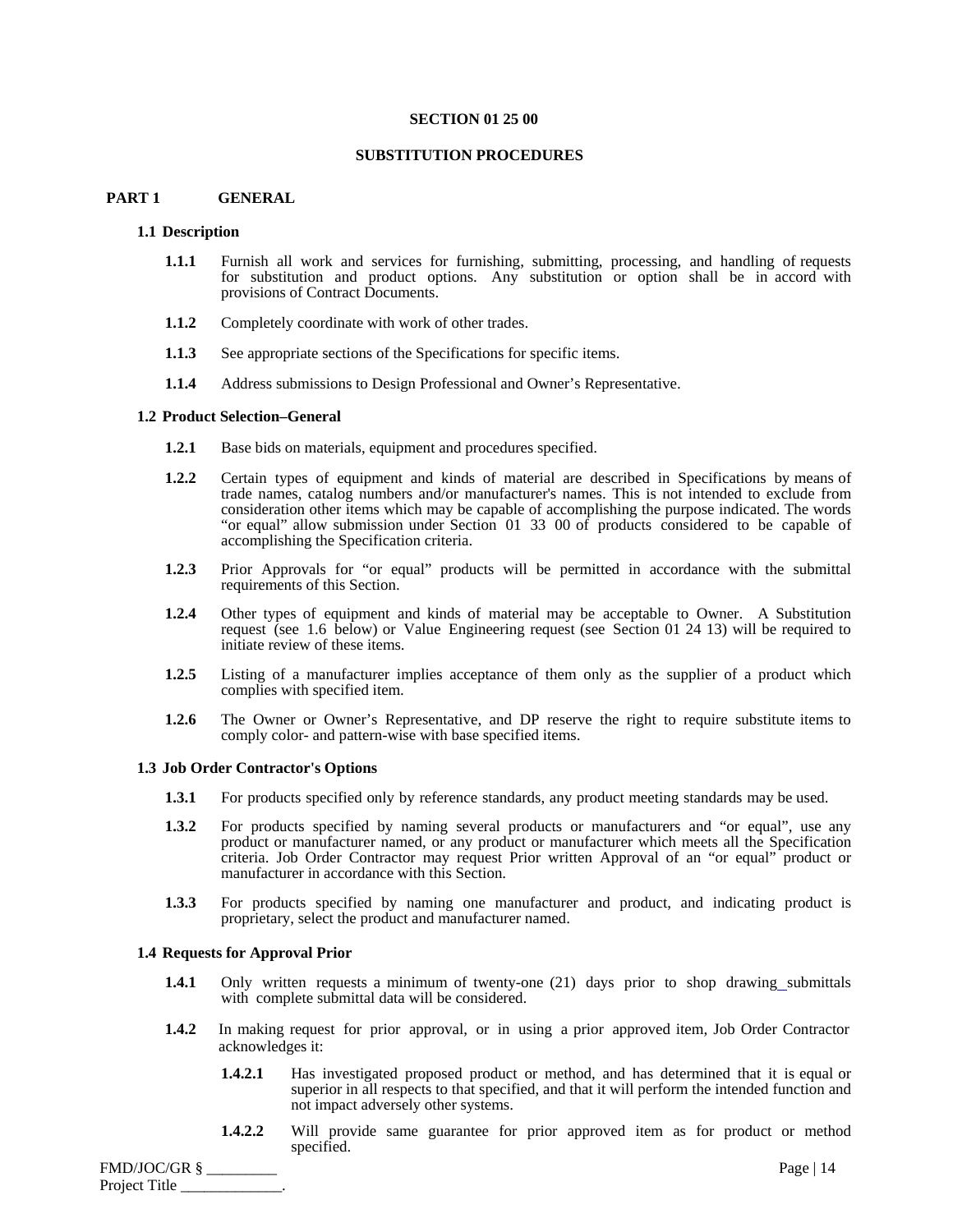- **1.4.2.3** Will coordinate installation of accepted prior approval into Work, to include building modifications if necessary; making such changes as may be required for Work to be complete and timely in all respects.
- **1.4.2.4** Waives all claims for additional costs related to any requested and/or approved prior approval which may subsequently become apparent.
- **1.4.2.5** Shall pay for all Job Order Contractor requested modifications and/or revisions to the Drawings and/or Specifications at no expense to the Owner, including any resulting fees for added Design Professional services.
- **1.4.3** Job Order Contractor shall acknowledge acceptance of the foregoing provisions in request form.
- **1.4.4** If the request for prior approval requires any change to equipment, materials, and methods of construction, such must be specifically indicated, and approved by the DP and be agreed upon by Owner as part of the approval process.
- **1.4.5** Prior approval does not automatically mean equipment is approved. Final submittals and shop drawings shall be made as required by the specifications for final approval of all equipment and materials. Any changes required due to substitution are the Job Order Contractor's responsibility.

#### **1.5 Submittal Data**

- **1.5.1** Complete data substantiating compliance of proposed prior approval with Contract Documents. Job Order Contractor shall request approval of such substitution, in writing, to the Design Professional using Document 00 63 25 - Substitution Request form contained in the Project Manual. **\*\*\***
- **1.5.2** For products:
	- **1.5.2.1** Products identification, including manufacturer's name**.**
	- **1.5.2.2** Manufacturer's literature, marked to indicate specific model, type, size, and options to be considered:
		- 1.5.2.2.1 Product description.
		- **1.5.2.2.2** Performance and test data.
		- 1.5.2.2.3 Reference standards.
		- **1.5.2.2.4** Difference in power demand, air quantities, etc.
		- **1.5.2.2.5** Dimensional differences from specified unit.
	- **1.5.2.3** Full size samples if requested. DP reserves the right to impound sample until physical units are installed on project for comparison purposes. Requester will pay all costs of furnishing and return of samples. DP is not responsible for loss of, or damage to, samples not under their direct control.
	- **1.5.2.4** Name and address of similar projects and name of Owner's Representative who can be contacted to discuss product, installation, and field performance data.
- **1.5.3** For construction methods:
	- **1.5.3.1** Detailed description of proposed method.
	- **1.5.3.2** Illustrate on drawings.
- **1.5.4** Itemized comparison of proposed prior approval to specified item.
- **1.5.5** Data relating to changes in construction schedule.
- 1.5.6 Relation to separate contracts.
- **1.5.7** Cost of proposed prior approval in comparison with product or method specified.
- **1.5.8** Any change to equipment, materials, and methods of construction must be specifically indicated.

FMD/JOC/GR § \_\_\_\_\_\_\_\_\_ Page | 15 Project Title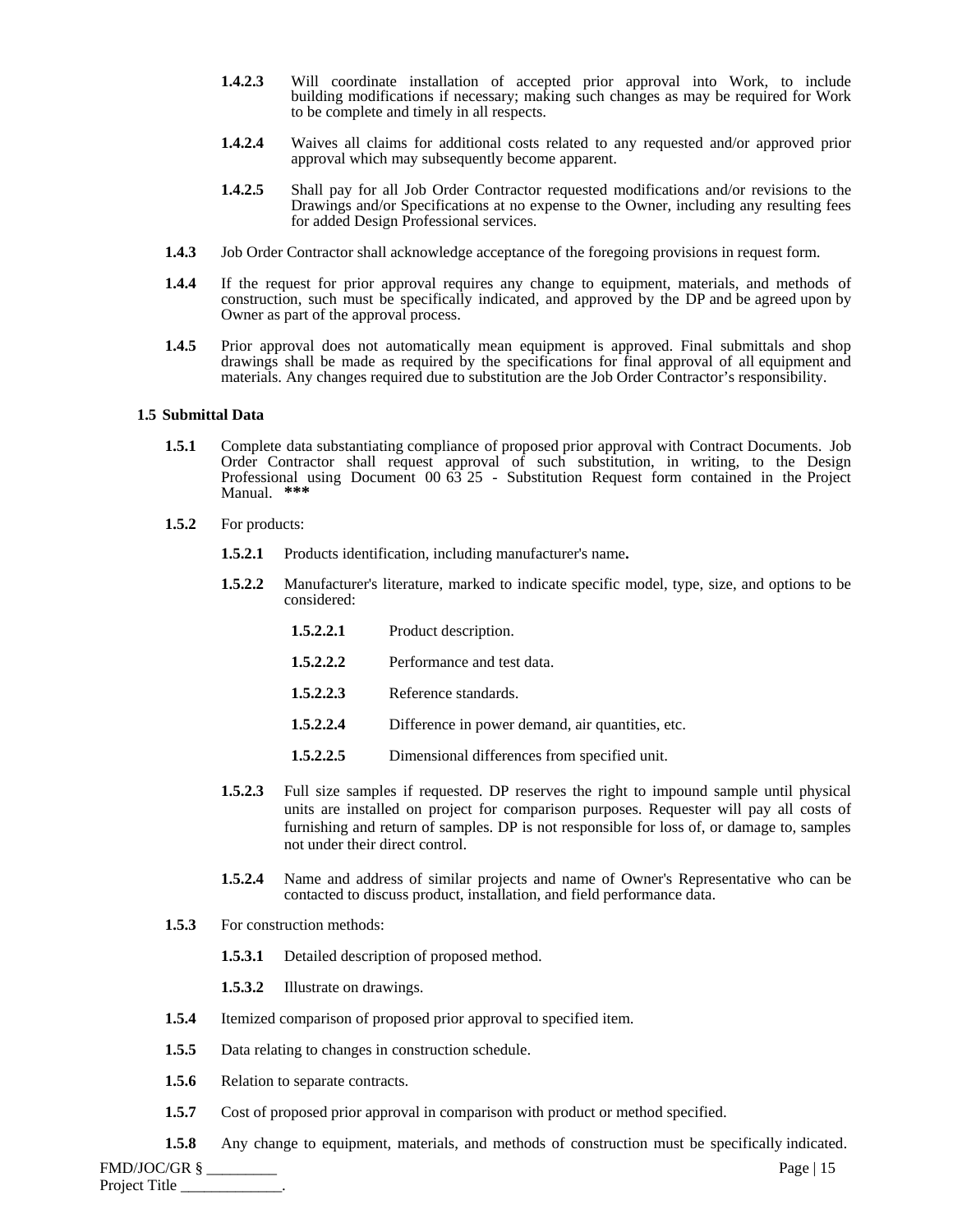#### **1.6 Substitutions**

- **1.6.1** A Substitution is defined as a minor change in the type of materials operation of equipment or method of manufacture or production of a specified item. Submission of an item considered to be "or equal" under the Specifications is not a Substitution and should be submitted as a Shop Drawing, Product Data, or Sample under Section 01 33 00.
- **1.6.2** Substitutions will be considered after Contract execution provided data as required in 1.5 above is received by Owner or Owner's representative a minimum of twenty-one  $(21)$  days prior to show drawings submittals. A Substitution may be submitted as Value Engineering request, per Section 01-24-13, if significant costs savings may be realized.
- **1.6.3** Substitutions will also be allowed for non–availability of specified item due to strikes, lockouts, bankruptcy, discontinuance of production, proven shortage, or similar occurrences.
- **1.6.4** Notify Owner or Owner's Representative, in writing with substantiating data as soon as nonavailability becomes apparent, to avoid delay in construction. Only written requests made a minimum of twenty-one (21) days prior to shop drawing submittals with complete submittal data will be considered.
- **1.6.5** Forward submittal data as required for Prior Approvals in 1.5 above.

#### **1.7 Rejection of Substitution or Optional Items**

- **1.7.1** Substitutions and/or options will not be considered if:
	- **1.7.1.1** They are indicated or implied on shop drawings, or project data submittals, without a timely formal request having been submitted in accordance with this section.
	- **1.7.1.2** Request for substitution does not indicate specific item for which request is submitted. Acceptance of a manufacturer only will not be made.
- **PART 2: PRODUCTS (Not Used)**
- **PART 3: EXECUTION (Not Used)**

| FMD/JOC/GR §  | Page   $16$ |
|---------------|-------------|
| Project Title |             |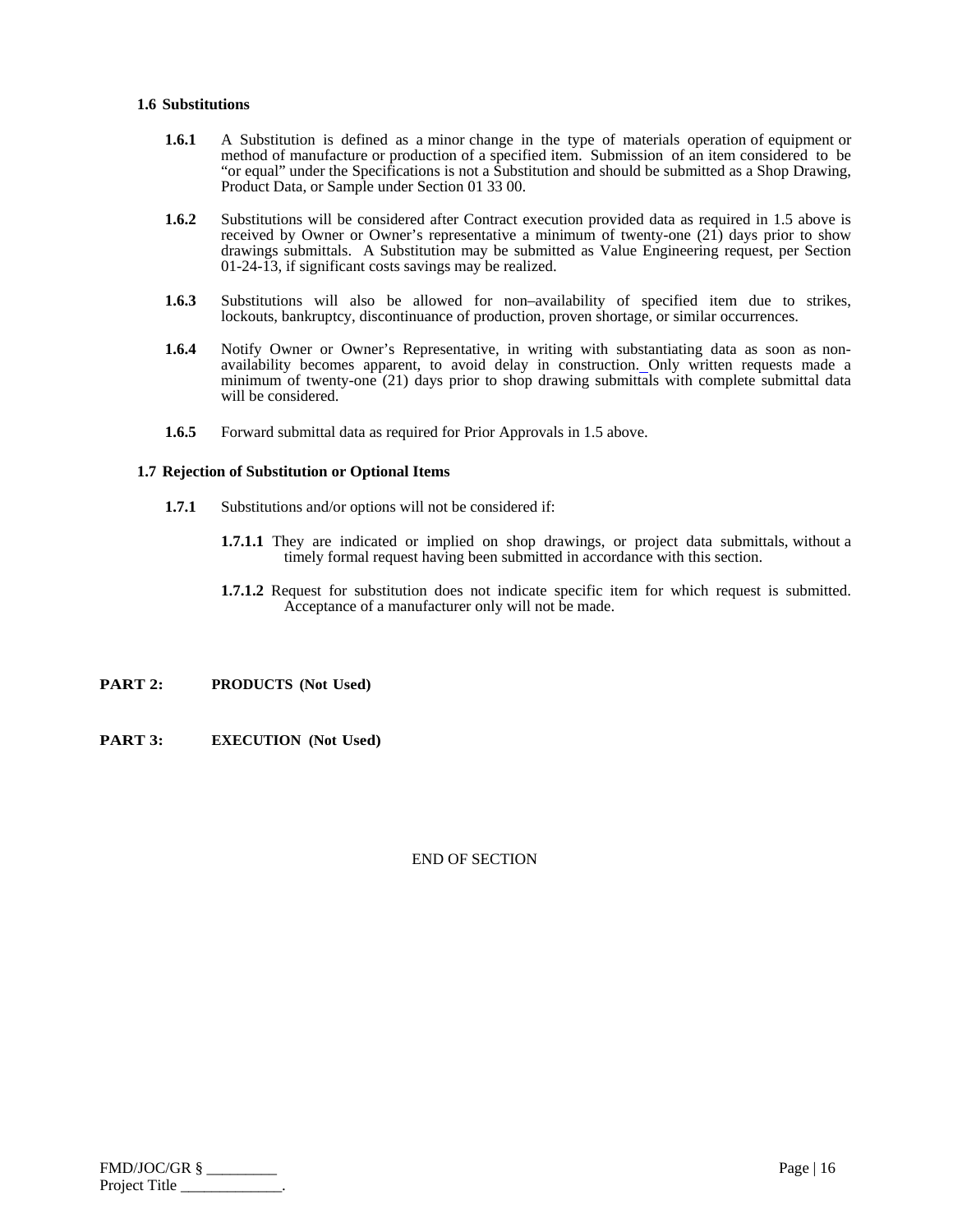#### **SECTION 01 26 13**

## **REQUESTS FOR INTERPRETATION**

## **PART 1 GENERAL**

## 1.01 SUMMARY

A. Section Includes: Administrative requirements for requests for information interpretation.

#### 1.02 DEFINITIONS

#### A. Request For Information / Interpretation (RFI):

- 1. A document submitted by the Job Order Contractor to the Architect and Owner requesting clarification of a portion of the Contract Documents, hereinafter referred to as RFI.
- 2. A properly prepared request for information / interpretation shall include a detailed written statement that indicates the specific Drawings or Specification in need of clarification and the nature of the clarification requested. RFI shall indicate if cost and/or schedule may be impacted.
	- a. Drawings shall be identified by drawing number and location on the drawing sheet.
	- b. Specifications shall be identified by Section number, page and paragraph.
- 3. Requests for Information: Request made by Job Order Contractor concerning items not indicated on drawings or contained in Project Manual that is required to properly perform the work.
- 4. Requests for Interpretation: Request made by Job Order Contractor in accordance with Owner's Representative's third party obligations to the contract for construction.
- B. Improper RFI's:
	- 1. RFI's that are not properly prepared.
	- 2. Hand-written RFI's are not acceptable.
	- 3. Improper RFI's will be processed by the Design Professional after receiving corrected or clarified RFI forms. The Job Order Contractor will be notified by the Design Professional prior to the processing of improper RFI's.
- C. Frivolous RFI's:
	- 1. RFI's that request information that is clearly shown on the Contract Documents.
	- 2. Frivolous RFI's may be returned unanswered or may be voided. The Job Order Contractor will be notified by the Design Professional prior to the processing of frivolous RFI's.

## 1.03 JOB ORDER CONTRACTOR'S REQUESTS FOR INFORMATION

- A. RFI's shall be submitted on a form acceptable to the Owner. **\*\*\*** 
	- 1. Forms shall be completely filled in, and; shall be fully legible after photocopying or transmission by facsimile (fax).
	- 2. RFI's shall be submitted in numerical order with no breaks in the consecutive numbering.
	- 3. Each page of attachments to RFI's shall bear the RFI number and shall be consecutively numbered in chronological order.
	- 4. Job Order Contractor's may use their own form which must include, at a minimum, the information required in Document 00 63 13.
	- 5. RFI's may be submitted by E-Mail or via online project management system.
		- a. Address for E-Mail will be distributed by the Design Professional at the Pre-Construction Conference.
		- b. Digitally issued RFI's shall be prepared using a standard form. Requests issued without using the standard form will not be considered a formal RFI
		- c. An electronic version of Document 00 63 13 will be provided upon request.
- B. When the Job Order Contractor is unable to determine from the Contract Documents, the material, process or system to be installed, the Design Professional shall be requested to make a clarification of the indeterminate item.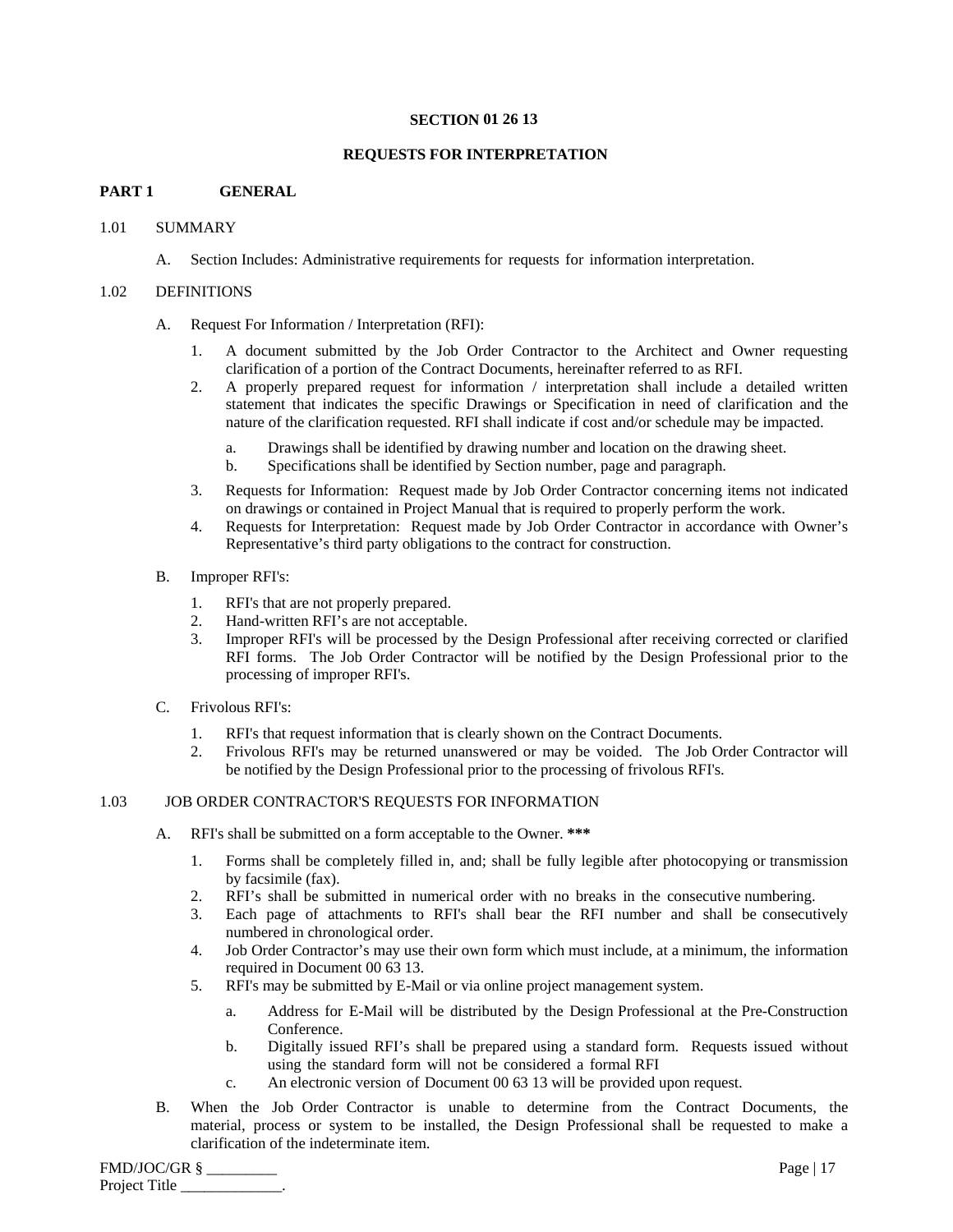- 1. Wherever possible, such clarification shall be requested at the next appropriate project meeting, with the response entered into the meeting minutes. When clarification at the meeting is not possible, either because of the urgency of the need, or the complexity of the item, Job Order Contractor shall prepare and submit an RFI to the Design Professional.
- 2. RFI requesting clarification of an item required of a document, known to have been prepared by a consultant to the Design Professional, may be sent directly to the consultant with a simultaneous copy to the Design Professional, if this direct communication is approved by the Design Professional.
- C. Job Order Contractor shall endeavor to keep the number of RFI's to a minimum. In the event that the process becomes unwieldy, in the opinion of the Design Professional (and validated by Owner), because of the number and frequency of RFI's submitted, the Design Professional may request that the Owner require the Job Order Contractor to abandon the process and submit future requests as either submittals, substitutions or requests for change.
- D. RFI's shall be originated by the Job Order Contractor.
	- 1. RFI's from subcontractors or material suppliers shall be submitted through, reviewed by, and signed by the Job Order Contractor prior to submittal to the Design Professional.
	- 2. RFI's from subcontractors or material suppliers sent directly to the Owner's Representative, Design Professional or the Design Professional's consultants shall not be accepted and will be returned unanswered.
- E. Job Order Contractor shall carefully study the Contract Documents to assure that the requested information is not available therein. RFI's which request information available in the Contract Documents will be deemed either "improper" or "frivolous" as noted above.
- F. In cases where RFI's are issued to request clarification of coordination issues, for example, pipe and duct routing, clearances, specific locations of work shown diagrammatically, and similar items, the Job Order Contractor shall fully lay out a suggested solution using drawings or sketches drawn to scale, and submit same with the RFI. RFI's which fail to include a suggested solution will be returned unanswered with a requirement that the Job Order Contractor submit a complete request.
- G. RFI's shall not be used for the following purposes:
	- 1. To request approval of submittals
	- 2. To request approval of substitutions,
	- 3. To request changes which are known to entail additional cost or credit. (A Task Order Modification Request form shall be used.)
	- 4. To request different methods of performing work than those drawn and specified.
- H. In the event the Job Order Contractor believes that a clarification by the Design Professional results in additional cost or time, Job Order Contractor shall not proceed with the work indicated by the RFI until a Change Order (or Construction Change Directive, if applicable to project) is prepared and approved. RFI's shall not automatically justify a cost increase in the work or a change in the project schedule.
	- 1. Answered RFI's shall not be construed as approval to perform extra work.
	- 2. Unanswered RFI's will be returned with a stamp or notation: Not Reviewed.
- I. Job Order Contractor shall prepare and maintain a log of RFI'S, and at any time requested by the Design Professional, Job Order Contractor shall furnish copies of the log showing outstanding RFI'S. Job Order Contractor shall note unanswered RFI's in the log.
- J. Job Order Contractor shall allow up to 7 days for review and response time for RFI'S, unless review is required of multiple consultants, then the review and response period shall be 10 working days.
	- 1. The Design Professional will endeavor to respond in a timely fashion to RFI's.
	- 2. RFI shall state requested date/time for response, however, this requested date/time for response is not a guarantee that the RFI will be answered by that date/time if that date/time is too expeditious
- 1.04 DESIGN PROFESSIONAL'S RESPONSE TO RFI'S
	- A. Design Professional will respond to RFI's on one of the following forms:

FMD/JOC/GR § \_\_\_\_\_\_\_\_\_ Page | 18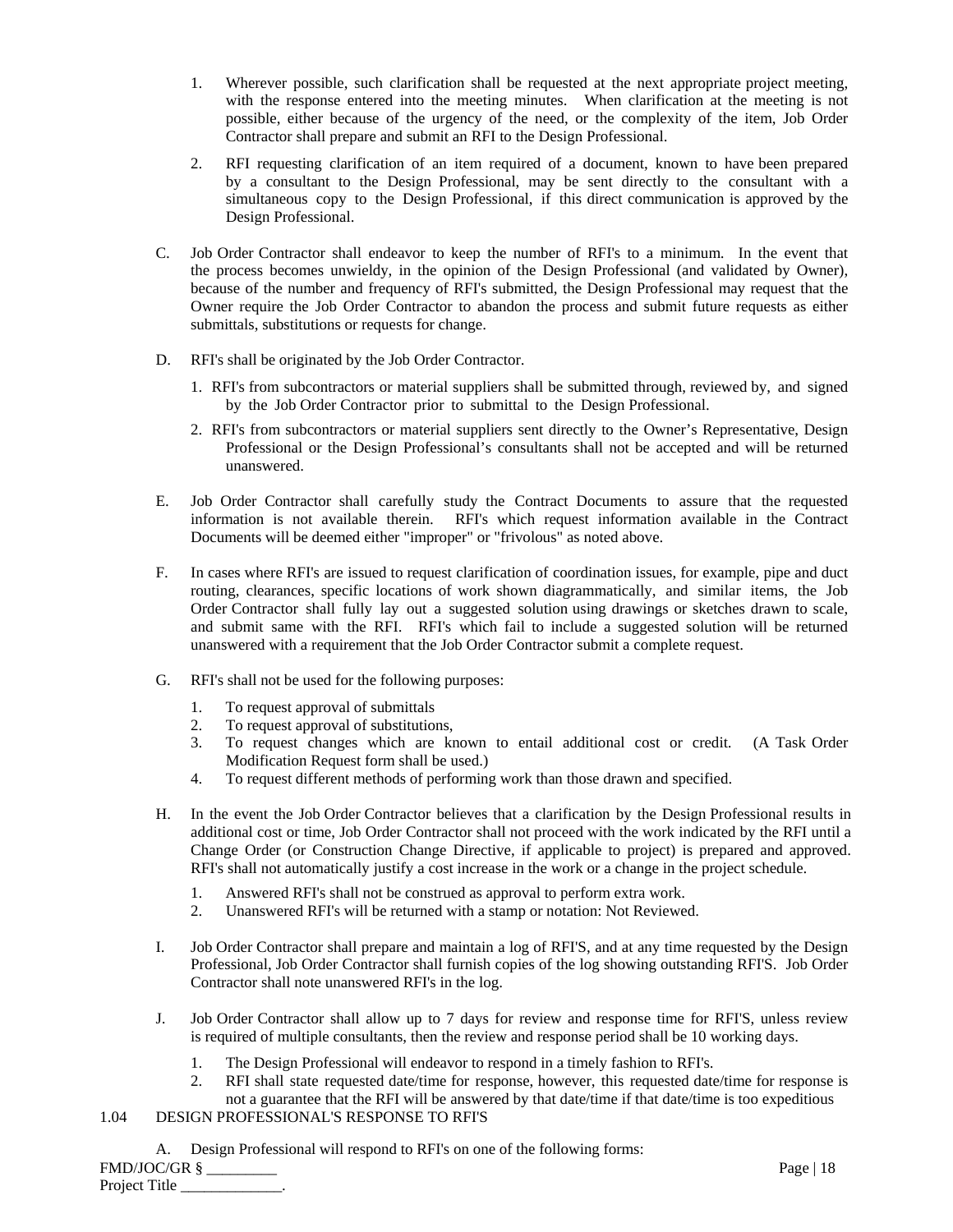- 1. Properly prepared RFI's:
	- a. Response directly upon Request for Information / Interpretation form.
	- b. Design Professional's Supplemental Instruction.
	- c. Request for Proposal.
- 2. Improper or Frivolous RFI's
	- a. Notification of Processing Fee(s).
	- b. Unanswered RFI's will be returned with a stamp or notation: Not Reviewed.
- 3. Answers to properly prepared RFI's may or may not be made directly upon the RFI form as deemed appropriate by the Design Professional.
- 4. Design Professional will reference the RFI number when appropriate for tracking purposes.

## 1.05. CONFIRMING RFI'S

A. The Job Order Contractor shall provide confirming RFI's or other acceptable means of tracking verbal directives and their resolution, whether initiated by the Design Professional, Job Order Contractor or Owner.

## **PART 2: PRODUCTS** (Not Used)

**PART 3: EXECUTION (Not Used)**

| $FMD/JOC/GR$ § | Page   $19$ |
|----------------|-------------|
| Project Title  |             |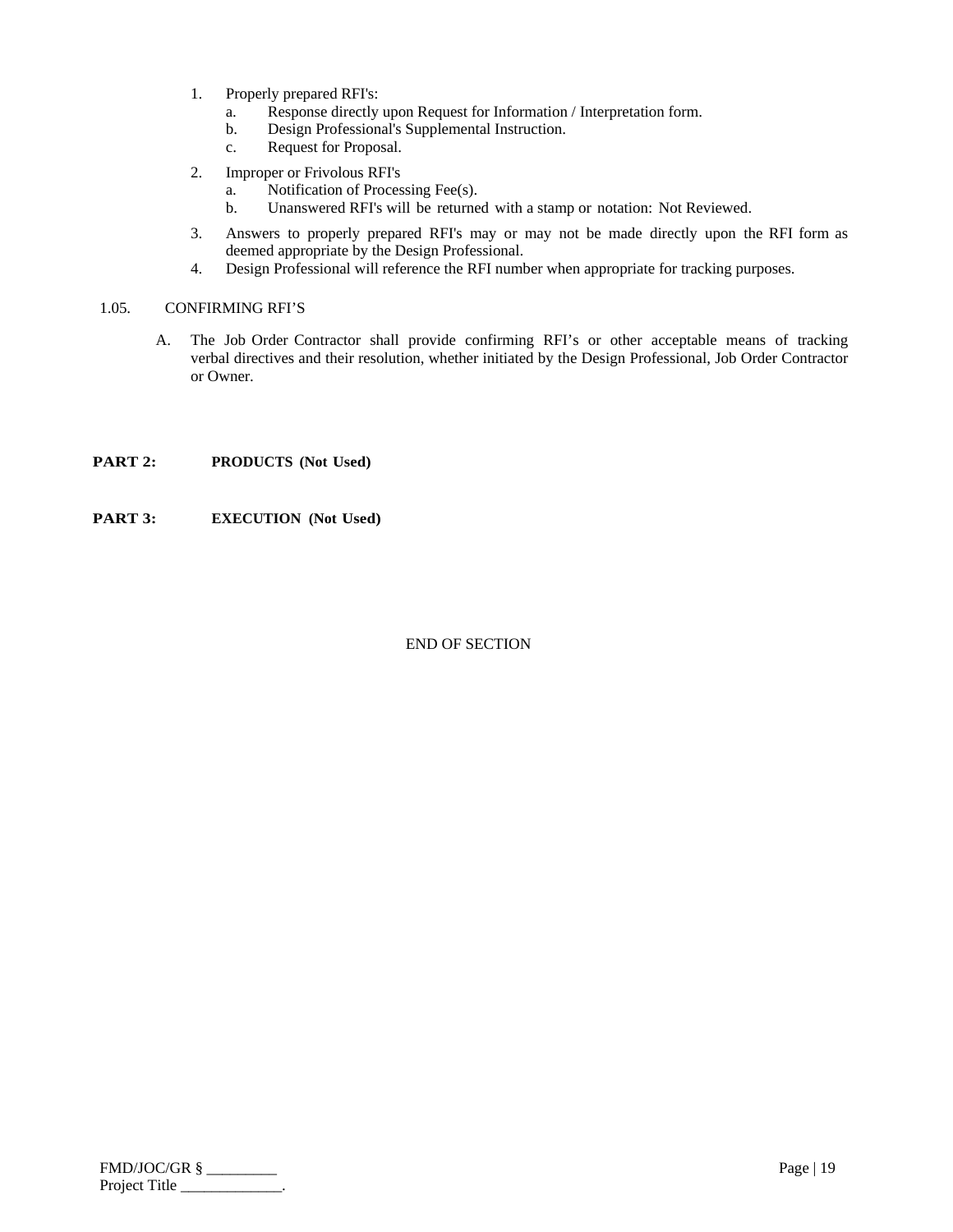#### **SECTION 01 26 63**

#### **TASK ORDER MODIFICATION PROCEDURE**

#### **PART 1 GENERAL**

#### **1.1 DESCRIPTION**

**1.1.1** Only such changes in the Work, in the Task Order Sum, in the Task Order Time of Completion, in the Contract or Task Order language, or any combination thereof, as are described in written Task Order Modifications signed by the Job Order Contractor, Owner or Owner's Representative and the DP and issued after execution of the Contract, in accordance with the provisions of this Section.

#### **1.2 OWNER REQUESTED REVISIONS**

- **1.2.1** If Owner requests a revision, Owner will submit a Proposed Task Order Modification to the Job Order Contractor.
- **1.2.2** Owner will review the proposed modification and issue to Job Order Contractor a Proposed Task Order Modification Order ("PTOMO").
- **1.2.3** Within fifteen (15) days the Job Order Contractor shall respond in writing to the PTOMO, in the form of a Task Order Modification detailing all costs and time and schedule impacts.
- **1.2.4** Job Order Contractor shall take no action until Owner has issued a written Task Order Modification.

## **1.3 PROCESSING CHANGES INITIATED BY THE OWNER**

- **1.3.1** Should the Owner contemplate making a change in the work or a change in the Task Order Time of Completion, the Owner will issue a Potential Change Order (PCO) describing the modification and may include a proposal request ("P.R.") from Design Professional, if applicable.
	- **1.3.1.1** Each PTOMO will be dated and will be numbered in sequence.
	- **1.3.1.2** The PCO will describe the contemplated revision.
	- **1.3.1.3** Upon receipt of a PCO the Job Order Contractor shall promptly respond with a Change Order Request advising the Owner or Owner's Representative as to credit or cost and time proposed for the described change. This is not an authorization to proceed with the change.
	- **1.3.1.4** Upon agreement the Owner will issue a Task Modification to the Job Order Contractor. The Job Order Contractor shall immediately proceed with the modification.
- **1.3.2** If the Job Order Contractor disputes any aspect of the Task Modification and the Job Order Contractor wishes to make a claim for a portion of such change, the Job Order Contractor shall proceed with the Task Order Modification and shall notify the Owner and/or Owner's Representative as provided for in Contract for Construction Services. Job Order Contractor will track the labor and material used for the disputed work.
- **1.3.3** If the Job Order Contractor has been directed by the Owner or Owner's Representative to make the described Task Order Modification subject to later determination of cost or credit in accordance with the Contract for Construction Services, the Job Order Contractor shall:
	- **1.3.3.1** Take such measures as needed to make the change.
	- **1.3.3.2** Consult with the Owner and Owner's Representative and reach agreement on the most appropriate method for determining credit or cost or time or schedule impact for the modification, then submit a Task Order Modification Order Request.
- 1.3.4 If the Job Order Contractor has been directed by the Owner or Owner's Representative to promptly advise him as to credit or cost or time or schedule impact proposed for the described modification, the Job Order Contractor shall:
	- **1.3.4.1** Analyze the described change and its impact on costs and time.

FMD/JOC/GR § \_\_\_\_\_\_\_\_\_ Page | 20 Project Title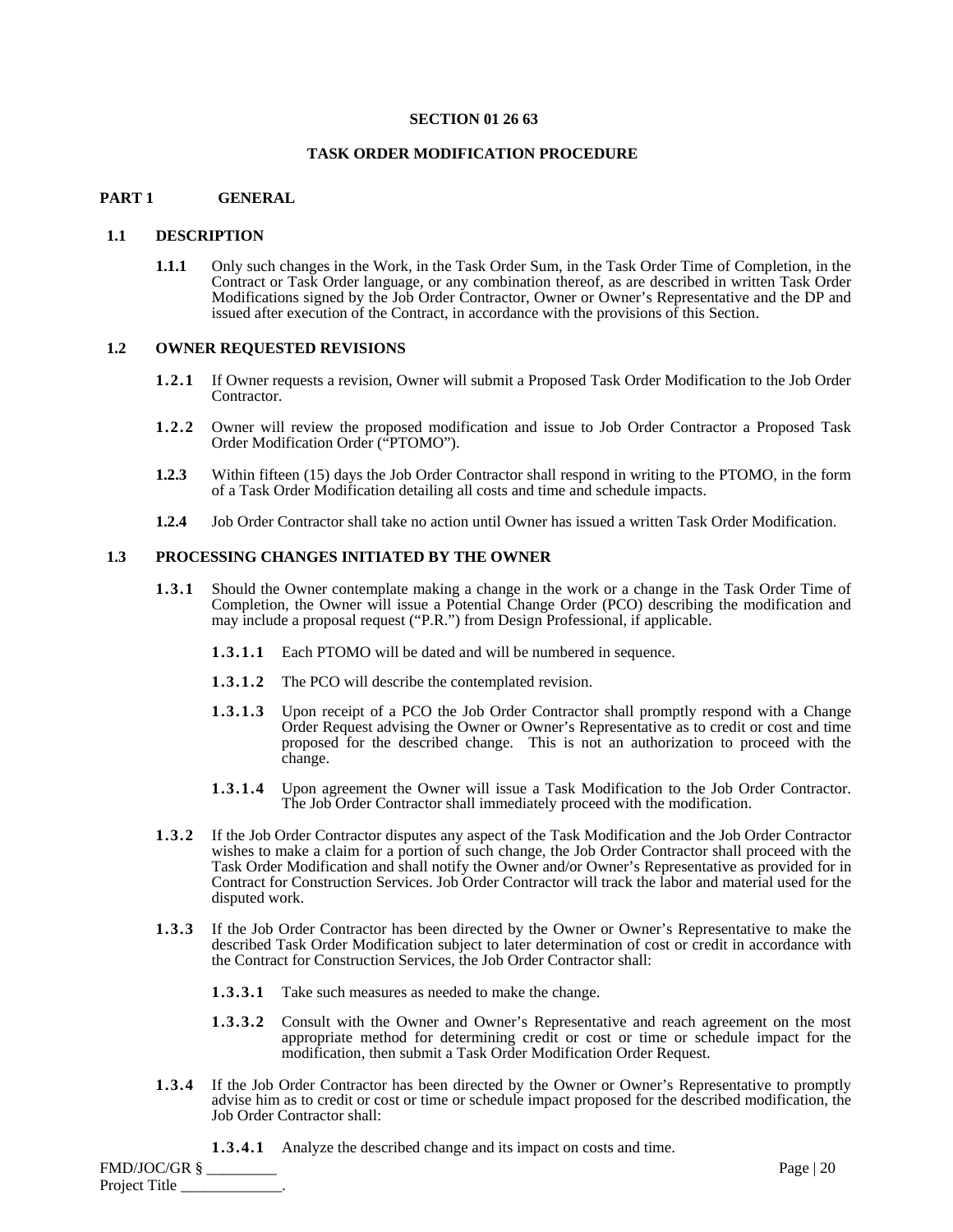- **1.3.4.2** Secure the required information and forward it to the Owner or Owner's Representative for review as a Change Order Request.
- **1.3.4.3** Meet with the Owner or Owner's Representative as required to explain costs and, when appropriate, determine other acceptable ways to achieve the desired objective.
- **1.3.4.4** Alert pertinent personnel and subcontractors as to the impending change and, to the maximum extent possible, avoid such work as would increase the Owner's cost for making the change, advising the Owner or Owner's Representative in writing when such avoidance no longer is practicable.

#### **1.4 PROCESSING CHANGES INITIATED BY THE JOB ORDER CONTRACTOR**

**1.4.1** Should the Job Order Contractor discover a discrepancy among the Contract Documents, a concealed condition or other cause for suggesting a Task Order Modification in the Work, a change in the Task Order Sum, or a change in the Task Order Time of Completion, he shall notify the Owner or Owner's Representative as required by Article 6 of the Contract for Construction Services.

## **1.5 PROCESSING JOB ORDER CONTRACTOR CHANGES**

- **1.5.1** Job Order Contractor shall promptly provide a Change Order Request to the Owner or Owner's Representative. The Owner will assign a PCO number to the proposed change.
	- **1.5.1.1** State proposed modification to the Task Order Sum, and/or Time and Schedule if any.
	- **1.5.1.2** Clearly describe other modifications in the work, if required by the proposed modification, or desirable therewith, if any.
	- **1.5.1.3** Include full backup data such as subcontractor's proposal. At a minimum the subcontractor's supporting data shall provide a breakdown of labor, labor rates, materials, taxes, delivery costs, indirect costs, and overhead and profit as well as Time and Schedule impacts, including a schedule analysis.
	- **1.5.1.4** Submit this Change Order Request in single copy.
	- **1.5.1.5** Each Change Order Request will be dated and will be numbered in sequence
- **1.5.2** When cost or credit or time or schedule impact for the modification has been agreed between Owner and the Job Order Contractor, or the Owner has directed that cost or credit be determined in accordance with provisions of Article 7 of the Contract for Construction Services, the Owner or Owner's Representative will issue a "Task Order Modification" to the Job Order Contractor. No work shall be performed prior to issuance of a signed Task Order Modification.

## **1.6 LOGS**

- **1.6.1** Maintain a Log of Change Order Requests and Task Order Modifications at the job site, accurately reflecting current status of all pertinent data.
- **1.6.2** Make the Log available to the DP, Owner or Owner's Representative for review upon request.

#### **PART 2 PRODUCTS (Not Used)**

**PART 3 EXECUTION (Not Used)** 

| $FMD/JOC/GR$ § | Page $ 21$ |
|----------------|------------|
| Project Title  |            |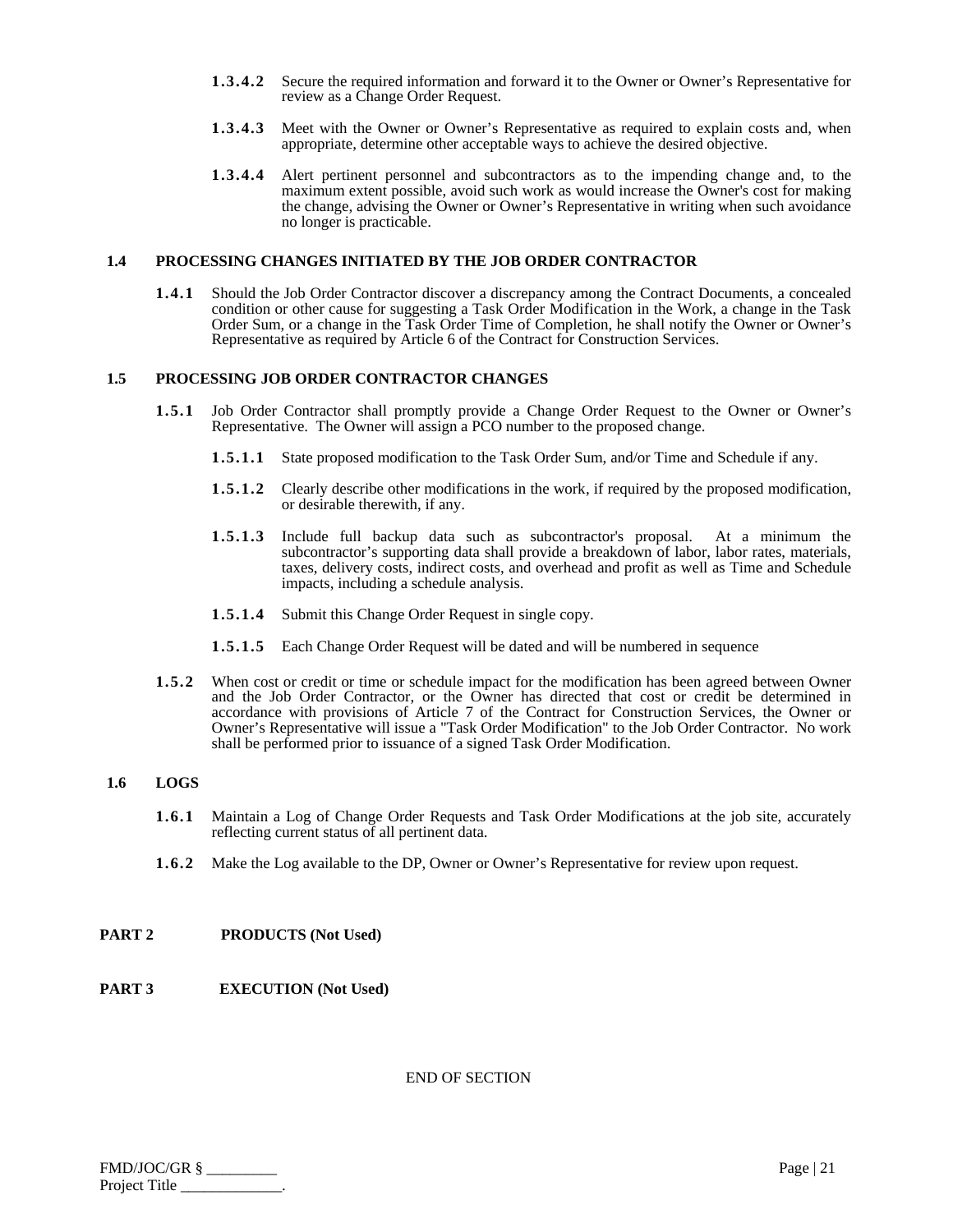#### **SECTION 01 29 73**

#### **SCHEDULE OF VALUES**

## **PART 1 GENERAL**

#### **1.1 DESCRIPTION**

- **1.1.1** Work Included: Provide a detailed breakdown, of the agreed Task Order Sum showing values allocated to each of the various parts of the Work as directed by the Owner or Owner's Representative, as specified herein and in other provisions of the Contract Documents.
- **1.1.2** Related Work
	- **1.1.2.1** Schedule of Values is required under Article 9.1 of the General Conditions to the Job Order Contract.
	- **1.1.2.2** Schedule of Values is required to be compatible with AIA Document G703, "Continuation Sheet" and accompany AIA Document G702, "Application and Certificate for Payment", as described in Section 01 29 76.

## **1.2 QUALITY ASSURANCE**

**1.2.1** Assure arithmetical accuracy of the sums described.

#### **1.3 SUBMITTALS**

- **1.3.1** Submit a proposed Schedule of Values to the Owner or Owner's Representative for approval.
	- **1.3.1.1** The Schedule of Values shall subdivide the work into component parts in sufficient detail to serve as the basis for progress payments during construction.
	- **1.3.1.2** Meet with the Owner, or Owner's Representative, and determine additional data, if any, required to be submitted.
	- **1.3.1.3** Secure the Owner or Owner's Representative's approval of the Schedule of Values prior to submitting first Application for Payment.
- **1.4 Identifying Changes in the Schedule-of-Values**. Each change shall be listed separately in the Job Order Contractor's Schedule-of-Values. Changes shall be listed by Potential Change Order number, by trade or subcontractor and include a line item for the Job Order Contractor's mark-ups associated with the change.

#### Example:

A change occurs including three trades. The Owner issues a Potential Change Order Request #005. Another change occurs including two trades. The Owner issues Potential Change Order Request #006.

| (Schedule-of Values)     | <b>Scheduled Value</b> | Previously Paid | This Period |
|--------------------------|------------------------|-----------------|-------------|
| Electrical PCO #005      | \$1,000.00             | 0.00            | 0.00        |
| Mechanical PCO #005      | \$1,500.00             | 0.00            | 0.00        |
| Framing/Drywall PCO #005 | \$1,000.00             | 0.00            | 0.00        |
| JOC Markups PCO #005     | \$388.72               | 0.00            | 0.00        |
|                          |                        |                 |             |
| Electrical PCO #006      | \$1,000.00             | 0.00            | 0.00        |
| Framing/Drywall PCO #006 | \$500.00               | 0.00            | 0.00        |
| JOC Markups PCO #006     | \$166.59               | 0.00            | 0.00        |

#### **PART 2 PRODUCTS (Not Used)**

#### **PART 3 EXECUTION (Not Used)**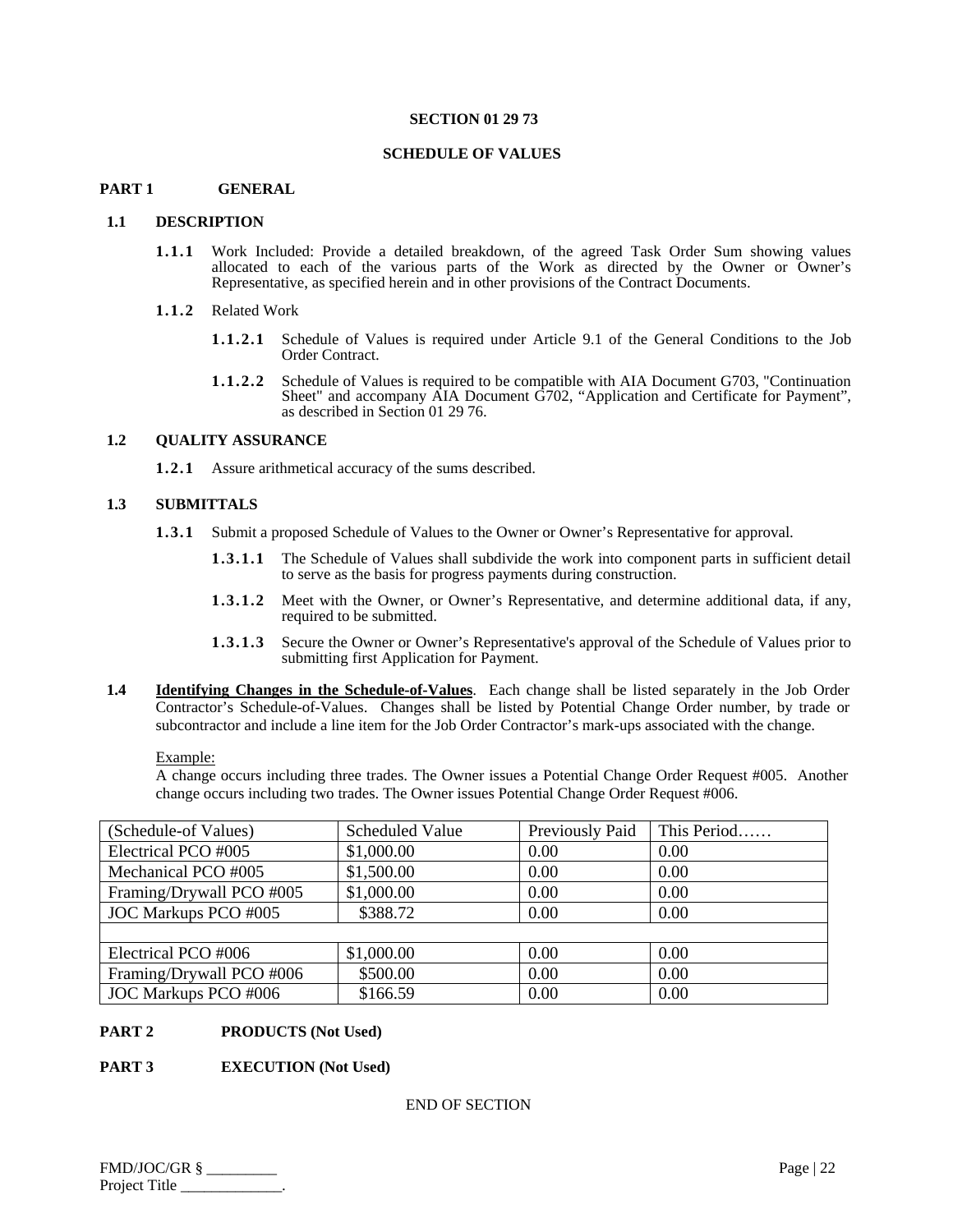#### **SECTION 01 29 76**

#### **PROGRESS PAYMENT PROCEDURES**

#### **PART 1 GENERAL**

#### **1.1** DESCRIPTION

#### **1.1.1** General

**1.1.1.1** Furnish all Applications for Payment as indicated, in accordance with provisions of Article 8 of the Contract for Construction Services.

#### **PART 2 PRODUCTS (Not Used)**

#### **PART 3 EXECUTION**

#### **3.1** GENERAL

- **3.1.1** On the first  $(1^{st})$  of the month or the next business day if the first  $(1^{st})$  is a legal holiday or weekend, the Job Order Contractor shall submit to the Project Manager an itemized Application for Payment for the work completed to that date. This application will be reviewed for content by the Program Manager. The Application for Payment shall be based on the accepted Schedule of Values, per Section 01 29 73.
- **3.1.2** Provide supporting data substantiating the Job Order Contractor's right to payment as the Owner or Owner's Representative may require. See 3.2 below for requirements.
- **3.1.3** Submit estimates of the cost of work to be completed during the current calendar month with the Application for Payment.
- **3.1.4** Submit Progress Photographs.
- **3.1.5** Submit Record Photographs.
- **3.1.6** Submit updated monthly Schedule.
- **3.1.7** Submit conditional and unconditional lien waivers from Job Order Contractor and subcontractors.
- **3.1.8** Submit documentation per the Contract for Construction Services for off-site stored materials.
- **3.1.9** Submit SBE forms per the Contract for Construction Services.
- **3.1.10** Comply with other Specification Sections which contain requirements related to the Job Order Contractor's Application for Payment.
- **3.1.11** Demonstrate as built project documents are up to date.

#### **3.2** APPLICATIONS FOR PAYMENT **\*\*\***

- **3.2.1** Submit the Application for Payment on AIA Document G702, "Application and Certificate for Payment" to the Owner's Representative. The Schedule of Values shall be submitted in a format similar to AIA Document G703, "Continuation Sheet.
- **3.2.2** Furnish electronically one (1) original Application for Payment with a schedule update in P6 format.
- **3.2.3** The Application for Payment will serve as a certification of the status of project.
- **3.2.4** The notarized Signature on the Application for Payment shall be that of a duly authorized agent of the Job Order Contractor.
- **3.2.5** Base Application for Payment upon 100 percent of value of work installed and materials and equipment suitably stored at site and materials and equipment suitably stored off-site in insured and/or a bonded warehouse.
- **3.2.6** Itemize Applications for Payment:

FMD/JOC/GR § \_\_\_\_\_\_\_\_\_ Page | 23 Project Title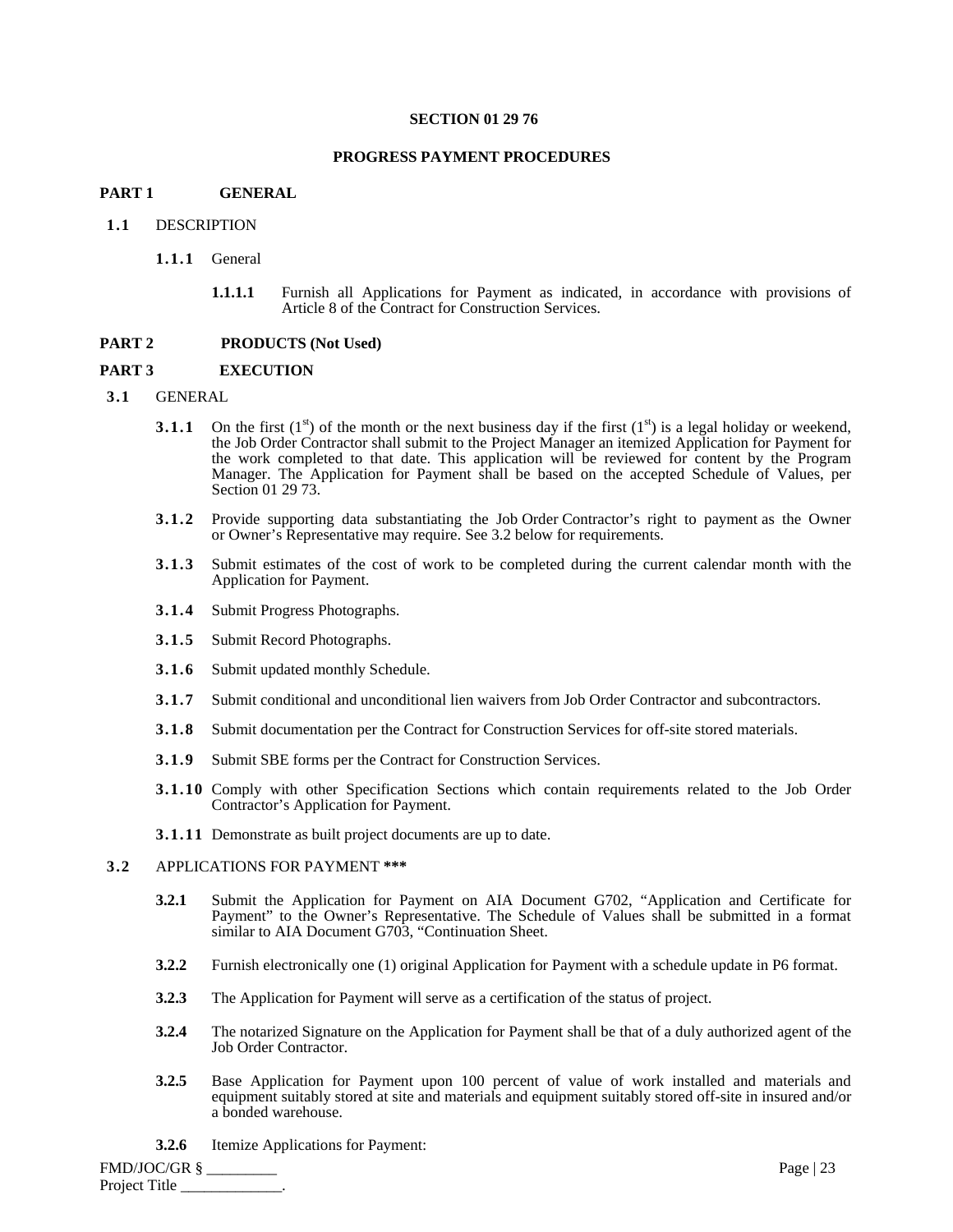- **3.2.6.1** Submit Applications for Payment
- **3.2.6.2** Heading completed in full
- **3.2.6.3** Original contract sum
- **3.2.6.4** Change order summary completed
- **3.2.6.5** Net change by Change Order
- **3.2.6.6** Contract sum to date
- **3.2.6.7** Total completed and stored to date
- **3.2.6.8** Total earned, less retainage
- **3.2.6.9** Amount of previous payments
- **3.2.6.10** Current payment due
- **3.2.6.11** Balance to finish
- **3.2.6.12** Notarized section completed
- **3.2.6.13** Completed Schedule of Values as identified in 3.2.1 above

| FMD/JOC/GR §  | Page $ 24$ |
|---------------|------------|
| Project Title |            |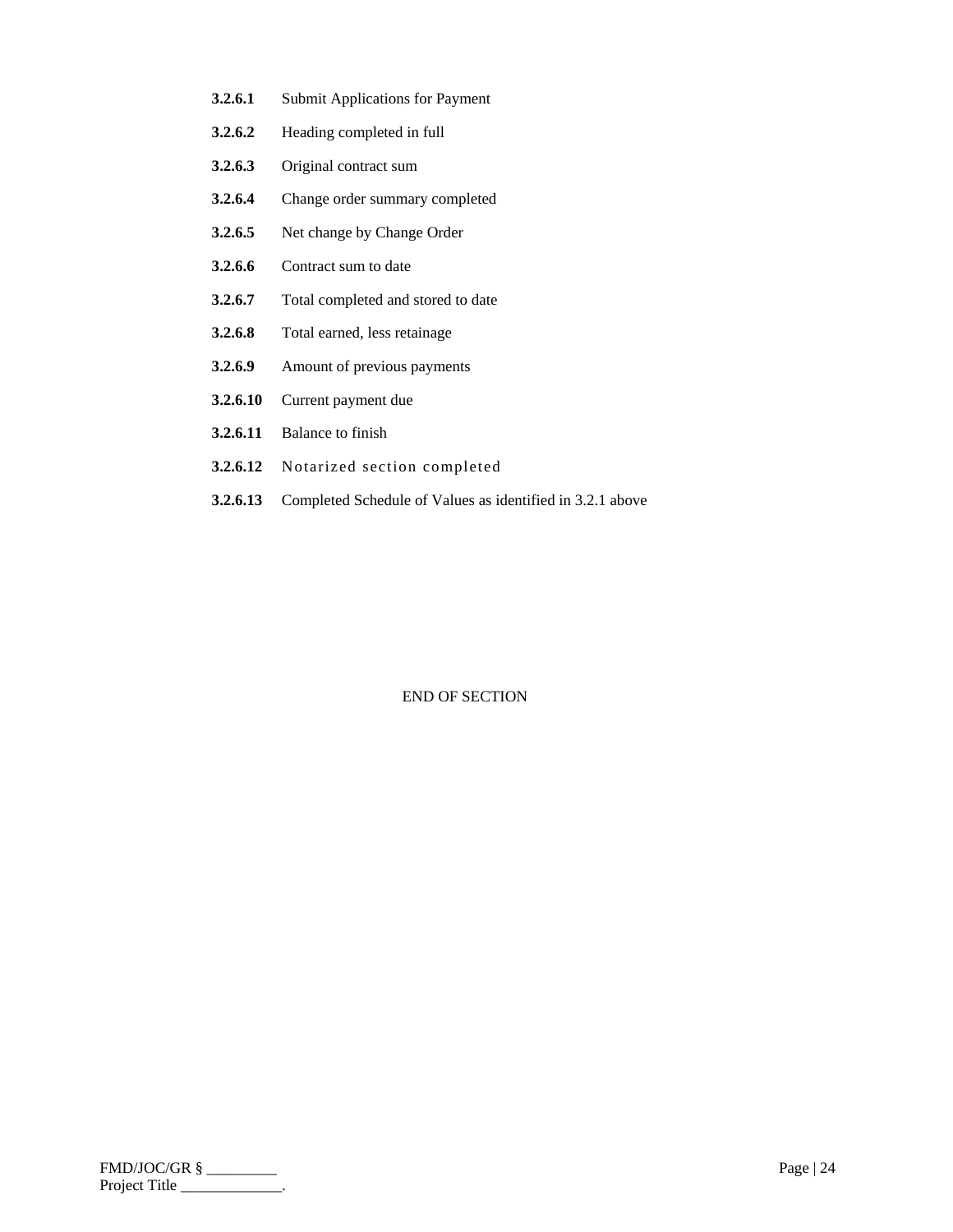#### **SECTION 01 31 19**

#### **PROJECT MEETINGS**

#### **PART 1 GENERAL**

#### **1.1 DESCRIPTION**

- **1.1.1** Project Meetings are held to enable an orderly review of the Work as it progresses on a weekly basis. It also provides an opportunity for systematic discussion of cost, schedule, problems and solutions. The Owner's Representative shall schedule and conduct project meetings throughout the construction period. **\*\*\***
- **1.1.2** The Job Order Contractor's relationship with his Subcontractors and materials suppliers, and discussions relative thereto, are the Job Order Contractor's responsibility and are not a part of project meetings content.
- **1.1.3** Persons designated by the Job Order Contractor to attend and participate in the project meetings shall have all required authority to commit the Job Order Contactor to solutions agreed upon in the project meetings.

#### **1.2 SUBMITTALS**

- **1.2.1** To the maximum extent possible, advise the Owner's Representative at least three (3) working days in advance of project meetings regarding all items to be added to the agenda.
- **1.2.2** The Job Order Contractor will compile minutes of each project meeting and will furnish a draft to the Project Manager for approval within 3 days of the meeting. Job Order Contractor shall distribute approved minutes to the identified distribution list within 5 days of the meeting.

#### **PART 2: PRODUCTS** (Not Used)

#### **PART 3: EXECUTION**

#### **3.1 MEETING SCHEDULE**

**3.1.1** Project meetings will be held on a weekly basis or more frequently if required. Meeting dates and times will be coordinated in an effort to include all parties whose participation is essential.

#### **3.2 MEETING LOCATION**

**3.2.1** To the maximum extent practicable, meetings will be held at the job site.

#### **3.3 PROJECT MEETINGS**

- **3.3.1** To the maximum extent practicable, assign the same person or persons to represent the Job Order Contractor at project meetings throughout progress of the Work. Subcontractors, materials suppliers, and others may be invited to attend those project meetings in which their aspects of the Work are involved.
- **3.3.2** Minimum Agenda:
	- **3.3.2.1** Review, revise as necessary, and approve minutes of previous meeting.
	- **3.3.2.2** Review site safety issues.
	- **3.3.2.3** Review progress of the Work since last meeting, including status of submittals for approval.
	- **3.3.2.4** Present and discuss Job Order Contractor's updated 3-week schedule.
	- **3.3.2.5** Identify problems which impede planned progress.
	- **3.3.2.6** Develop corrective measures and procedures to regain planned schedule.
	- **3.3.2.7** Discuss changes in the work.
	- **3.3.2.8** Review RFI, RFP, COR, and CO logs, and identify outstanding items.
	- **3.3.2.9** Complete other current and new business.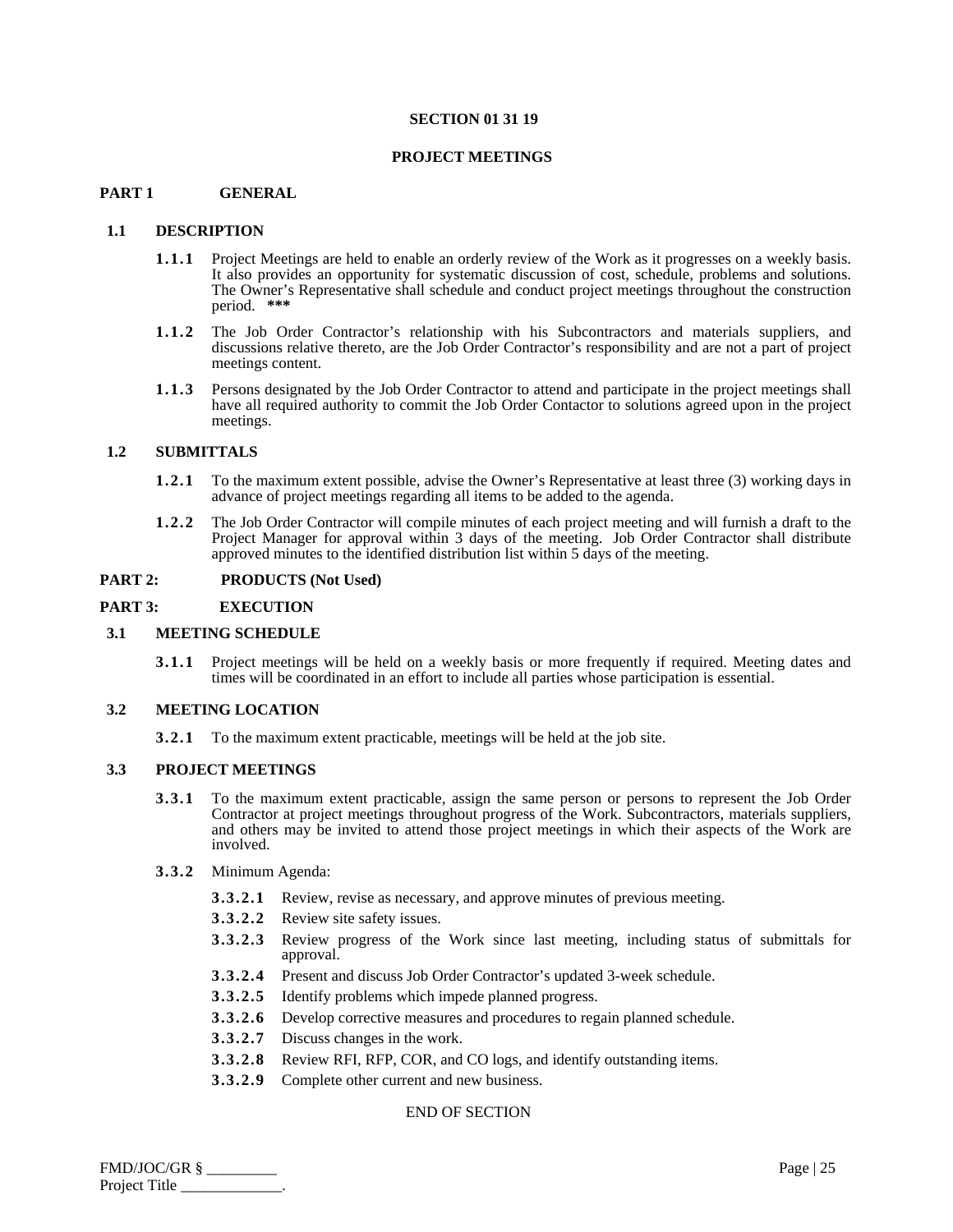#### **SECTION 01 32 16**

#### **CONSTRUCTION PROGRESS SCHEDULE**

## **PART 1 GENERAL**

#### **1.1** RELATED DOCUMENTS

1.1.1 Drawings and General Provisions of Contract, including General and Supplementary Conditions and other Division-1 Specification Sections, apply to this Section.

#### **1.2** SUMMARY

- 1.2.1 General
	- 1.2.1.1 This Section specifies administrative and procedural requirements for preparation and reporting of Job Order Contractor's preferred sequence of construction of the Work and other possible sequences of construction of the Work, for monitoring and reporting of actual performance of the Work, for incorporation of changes and unexpected events for determination of possible impact to the timely completion of the Work and for determination of means and method necessary for time completion of performance of the Work.

#### **1.3** PROJECT SCHEDULE

- 1.3.1 Detailed Construction Schedule
	- 1.3.1.1 The Job Order Contractor shall develop and maintain the overall Detailed Construction Schedule, (referred to hereafter as Schedule or Construction Schedule). The Schedule shall be computer generated in precedence format using the Critical Path Method (CPM). The Job Order Contractor shall perform its obligations in accordance with the sequence and time frame provided by the Schedule. The Job Order Contractor shall update the Schedule and shall modify and change the Schedule as may be required as provided by this Section and notify the Owner or Owner's Representative in writing of changes to the schedule. Any change made in the schedule at any time shall require an explanation in writing as to reasons for the change.
- 1.3.2 Purpose of the Schedule
	- 1.3.2.1 Provide additional assurance by the Job Order Contractor of its adequate planning, scheduling, and reporting during the execution of the construction and related activities so they may be prosecuted in an orderly and expeditious manner, within the Contract time and the milestones stipulated herein.
	- 1.3.2.2 Provide additional assurance by the Job Order Contractor of its coordination of the Work of the Contractors and the various Subcontractors and suppliers at all tiers.
	- 1.3.2.3 Assist the Owner or Owner's Representative in monitoring the progress of the Work.
	- 1.3.2.4 Assist the Owner or Owner's Representative in evaluation of the monthly progress payments requests.
	- 1.3.2.5 Assist the Owner or Owner's Representative evaluating the potential impact of proposed changes to the Task Order.
	- 1.3.2.6 Assist and be utilized by the Job Order Contractor in the coordination of its forces, subcontractors and vendors.
	- 1.3.2.7 Assist in detecting problems for the purpose of taking timely corrective action and to provide a mechanism or tool for determining and monitoring such corrective actions.
- 1.3.3 General Requirements of Submitted Schedules
	- 1.3.3.1 The Work shall proceed at a rate as will meet the specified Milestone Dates, Substantial Completion and Final Completion dates within the Contract Time. By execution of the Contract, the Job Order Contractor represents that he has analyzed the Work, the materials and methods involved, the systems of the building, availability of qualified mechanics and labor, restrictions of the site, constraints imposed, their own work load and capacity to perform the Work, and agrees that the specified times are reasonable considering the existing conditions prevailing in the locality of the Work, including weather conditions, and other factors, with reasonable allowance for variations from average or ideal conditions.
	- 1.3.3.2 The Schedule shall clearly identify the activities illustrating accomplishment of the time(s) for completion of the Project set forth in the Contract. If the Schedule indicates earlier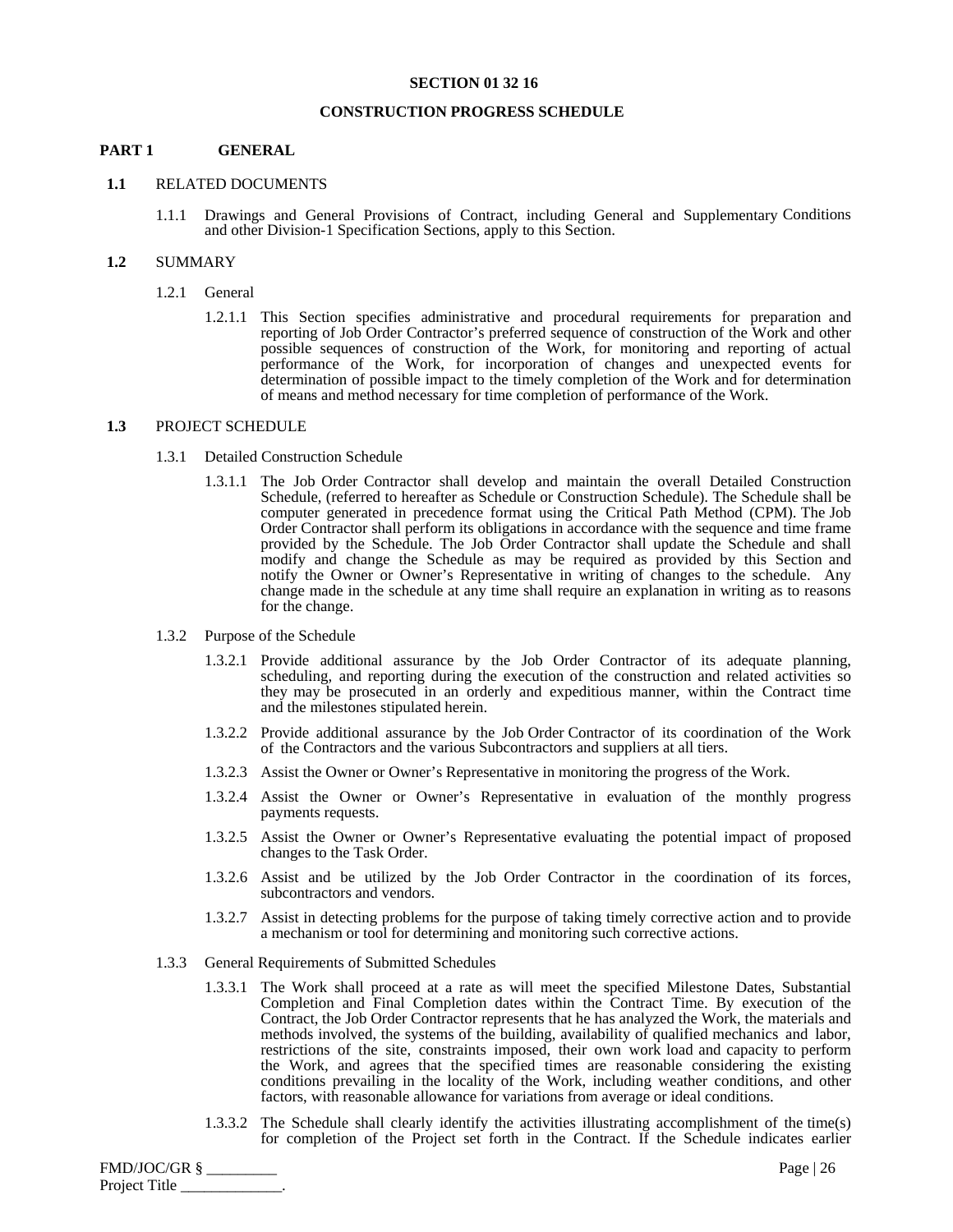completion time(s) than that set forth in Contract, the float between the Schedule and the Contract dates shall be considered to be part of the total float available.

- 1.3.3.3 In developing the Schedule, the Job Order Contractor shall be responsible for assuring that Subcontractor Work at all tiers, as well as Job Order Contractor's own Work, is included in the Schedule.
- 1.3.3.4 The Schedule as developed shall show the sequence and interdependence of activities required for complete performance of the Work. The Job Order Contractor shall be responsible for assuring all Work sequences are logical and the Schedule shows a coordinated plan of the Work.
- 1.3.3.5 Failure by the Job Order Contractor to include any element of Work required for performance of the Contract or failure to properly sequence the Work shall not excuse the Job Order Contractor from completing all Work within the Contract Time.
- 1.3.3.6 Contractor shall include a total number of weather related days for the project within the final baseline construction schedule. If delay occurs due to weather related conditions, the Contractor shall submit a request for the number of days to the Owner for approval within 5 calendar days. Claims for delay due to weather will be deducted from the total number of days approved in the final baseline construction schedule.
- 1.3.4 Use of Float and Reasonable Limitations Upon Resources
	- 1.3.4.1 Float time within the schedule is jointly owned. The Job Order Contractor shall limit its use of logic restraints based upon use of a resource such that it equally reserves float for the limited resources of the Owner, other entities under the Owner's control and other entities beyond the control of either the Job Order Contractor or Owner, and that the Job Order Contractor reserves float for the various types of unexpected events which may be anticipated on a construction project of this magnitude.
	- 1.3.4.2 The Job Order Contractor acknowledges and agrees that actual delays to specific activities that do not exceed available total float time of such activities will not have any effect upon Contract completion times and Job Order Contractor will take all actions necessary to maintain the overall schedule.
- 1.3.5 Requirement for Additional Resources
	- 1.3.5.1 The Job Order Contractor shall provide adequate resources, including but not limited to manpower and construction equipment, to perform its obligations in a timely manner. The Job Order Contractor shall be required to provide additional resources for additional unanticipated Work or events which may be anticipated on a construction project of this magnitude.
	- 1.3.5.2 If the Job Order Contractor and Owner or Owner's Representative agree to a Task Order Modification, such agreement shall be construed as stating that the Job Order Contractor is capable of supplying additional resources as may be required to effectuate such Task Order Modification without the need to reduce the resources available for other Work on the project, without disruption of other Work on the project and without additional cost for provision of additional resources other than as may be included in the agreed Change Order
- 1.3.6 Entitlement to Extension of Time and Acceleration
	- 1.3.6.1 Entitlement to extensions of time for performance as described in the Contract Documents will be granted only to the extent that time adjustments for the activity or activities affected by any condition or event which entitles the Job Order Contractor to a time extension exceed the total float along the current critical path of activities affected.
	- 1.3.6.2 If the Owner or Owner's Representative does not provide an extension of time at the request of the Job Order Contractor, the Job Order Contractor shall in a timely manner provide a Recovery Schedule and itemized estimate of costs to effectuate such or shall be deemed to waive its claim for additional compensation therefore.

#### **PART 2 PRODUCTS**

#### **2.1 TECHNICAL REQUIREMENTS OF SUBMITTED SCHEDULES \*\*\***

- 2.1.1 Job Order Contractor shall plan, schedule, execute, and report on the Work using the Critical Path Method (CPM). The principles used herein shall be as set forth in the text CPM in Construction Management, current edition, McGraw Hill and the Associated General Contractors of America (AGC) publication "The Use of CPM in Construction, a Manual for General Contractors and the Construction Industry", except that in case of conflict, the provisions of these Contract Documents shall govern. 2.1.2 The Job Order Contractor shall be responsible for maintaining the Project's Schedule.
- 2.1.3 The Schedule shall be developed utilizing the Precedence Diagramming Method. Job Order
- Contractor shall use Microsoft Project or Primavera 6 software or some program acceptable to the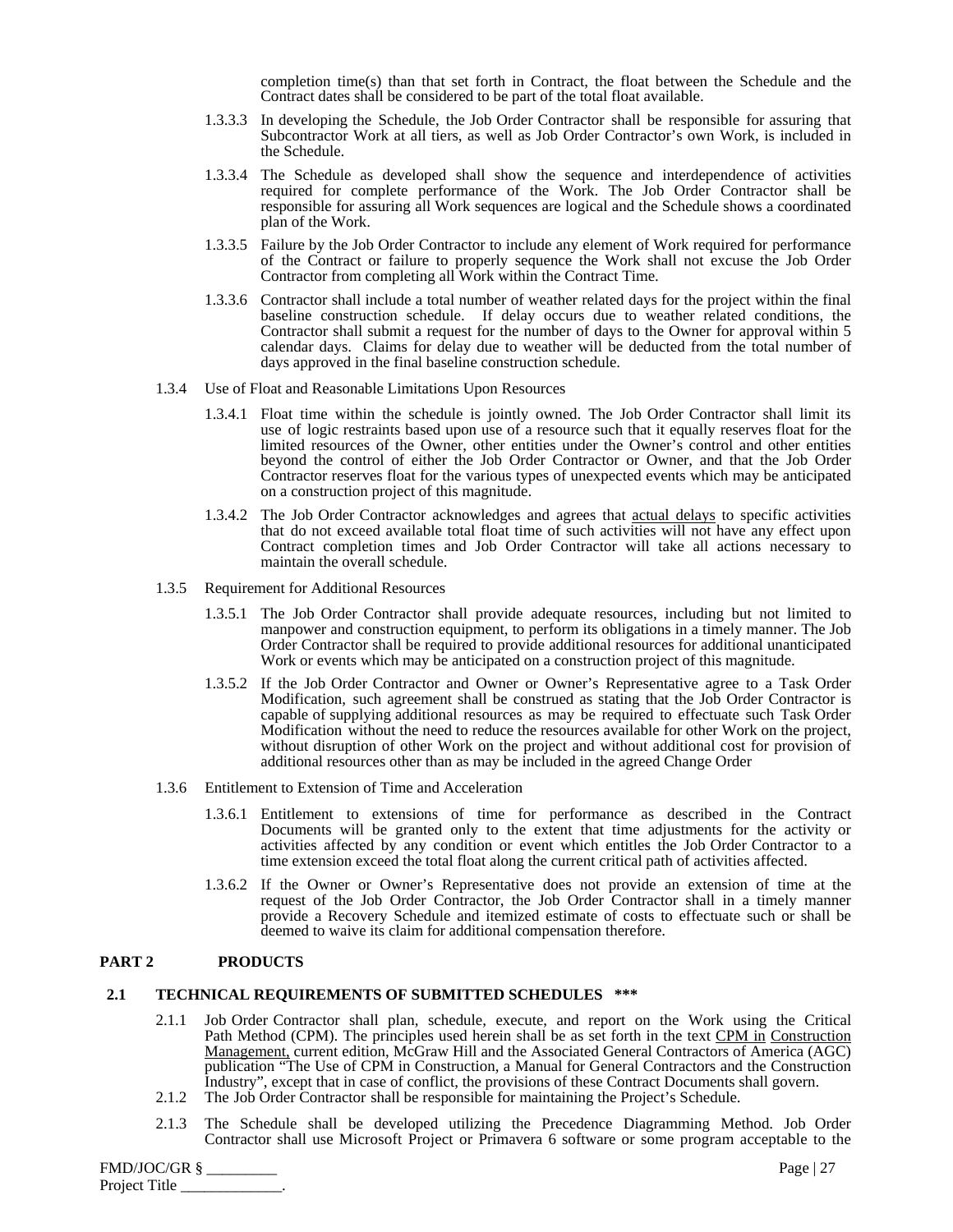Owner with scheduling options set for retained logic, calculate start-to- start lag from actual start, schedule durations as interruptible, show open ends as critical and calculate the total float as the most critical.

- 2.1.4 Milestone Dates, including Notice to Proceed, Substantial Completion, and Final Completion must be adhered to and shall be clearly identified on the Schedule. Milestone Dates may not be changed without the written consent of the Owner or Owner's Representative. Final Completion and Substantial Completion shall be mandatory finish constrained dates.
- 2.1.5 The Schedule shall be developed utilizing activities of specified duration of whole days between one (1) and fifteen (15) work days. Working days are defined as on a five day per week calendar, less recognized holidays as provided by the Owner or Owner's Representative. Milestones or other zero duration activities shall not be permitted except to indicate milestones set forth in this Specification. Submissions including use of Expected Finish constraints to calculate durations shall not be permitted.
- 2.1.6 Exceptions to the requirements above for the purpose of improving the Owner or Owner's Representative's ability to monitor the Schedule and permitting the use of durations larger than fifteen (15) work days, multiple calendars, milestones or other zero duration activity, calculated durations, logic relationships other than finish to start or durations between activities (lags) may be permitted on a case by case basis at the sole discretion of the Owner or Owner's Representative.
- 2.1.7 The level of detail of the Schedule shall be a function of the complexity of the Work involved. The level of detail and total number of activities shall be subject to approval by the Owner or Owner's Representative. No construction activity shall have duration of longer than fifteen (15) work days without prior acceptance of the Owner or Owner's Representative. Non-construction activities (such as procurement and fabrication) may have durations in excess of fifteen (15) work days.
- 2.1.8 Normal weather conditions shall be considered and included in the planning and scheduling of all Work influenced by high or low ambient temperatures and/or precipitation to ensure completion of all Work within the Contract Time. Normal weather conditions shall be determined by an assessment of average historical climatic conditions based upon the preceding ten (10) year records published for the locality by the National Ocean and Atmospheric Administration (NOAA).
- 2.1.9 Activity descriptions shall be clear and concise. The beginning and end of each activity shall be readily verifiable. All activity starts and finishes, with the exception of Milestones, must be tied into the schedule by logical restraints.
- 2.1.10 Proposed duration assigned to each activity shall be the Job Order Contractor's best estimate of time required to complete the activity considering the scope and resources planned for the activity.
- 2.1.11 Responsibility for each activity shall be identified with a single performing organization.
- 2.1.12 Each activity shall be identified with codes including as a minimum:
	- 2.1.12.1 The party responsible for performance of the Work.
	- 2.1.12.2 Where Work is to be subcontracted, the subcontractor to be responsible for the Work,
	- 2.1.12.3 Building, Floor and Location of the Work.
- 2.1.13 For all major equipment and materials fabricated or supplied for this project, the Schedule shall show a sequence of activities including:
	- 2.1.13.1 Preparation of shop drawings and sample submissions.
	- 2.1.13.2 Review of shop drawings and samples.
	- 2.1.13.3 Shop fabrication and delivery.
	- 2.1.13.4 Erection or installation.
	- 2.1.13.5 Testing of equipment and materials.

#### **PART 3 EXECUTION**

#### **3.1 PRESENTATION AND REVIEW CYCLE**

- 3.1.1 Job Order Contractor's Representative Designation
	- 3.1.1.1 (3) working days after date of Notice to Proceed, Job Order Contractor shall designate the person in its employ preparing the Schedule and Schedule updates.
- 3.1.2 Initial Schedule Conference
	- 3.1.2.1 The Owner or Owner's Representative will schedule and conduct an initial schedule conference within five (5) working days of Notice to Proceed. Job Order Contractor shall be prepared to review and discuss the schedule and sequence of operations. The conference shall be attended by:

FMD/JOC/GR § \_\_\_\_\_\_\_\_\_ Page | 28 Project Title \_\_\_\_\_\_\_\_\_\_\_\_\_.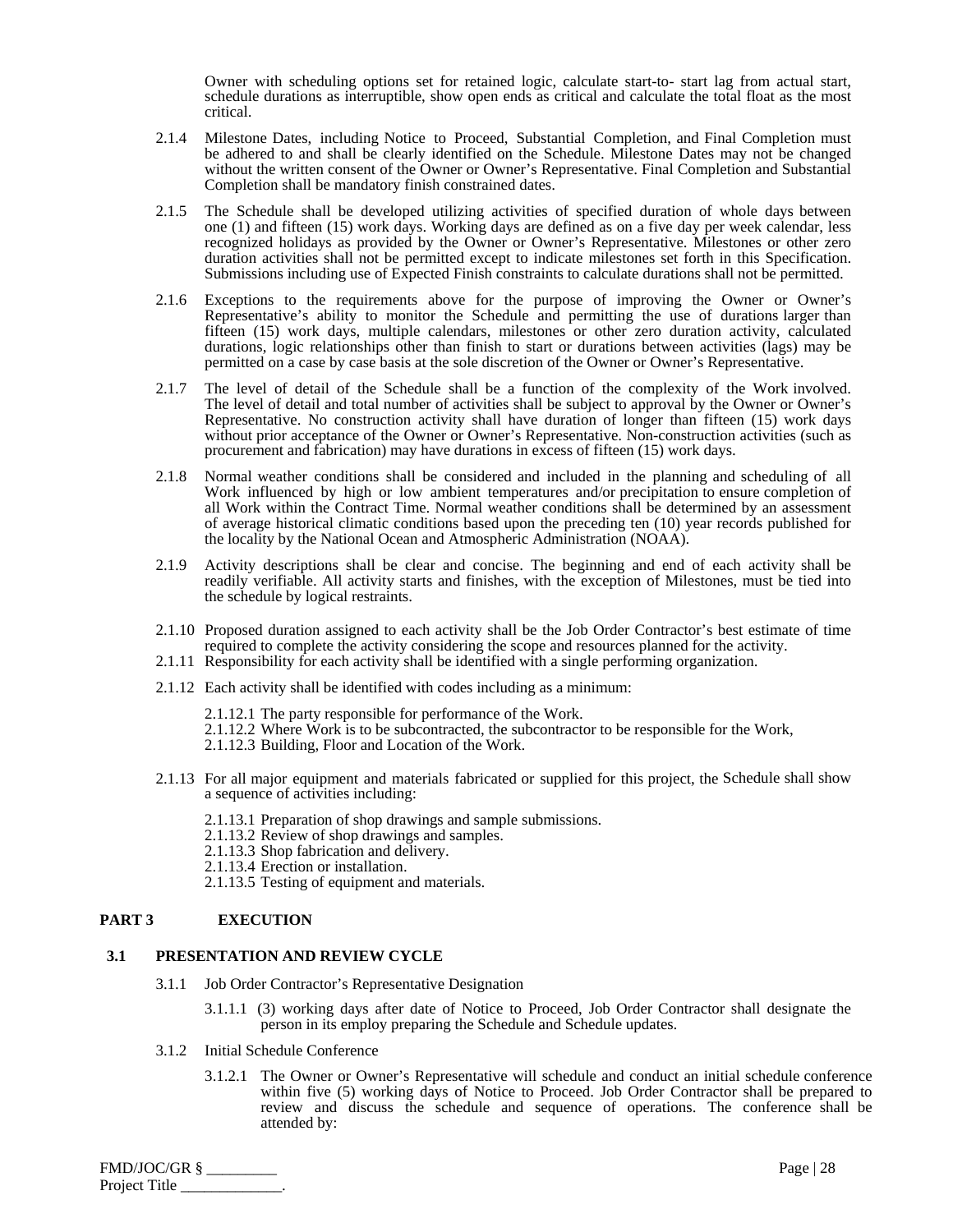- 3.1.2.1.1 Job Order Contractor's Project Manager, Superintendent, and any Scheduler employee.
- 3.1.2.1.2 Other Job Order Contractor key personnel, defined as any individual reporting to the Job Order Contractor's Project Manager or Superintendent, and being in responsible charge of more than 20% of field efforts as defined by cost.
- 3.1.2.1.3 The Project Manager, Superintendent or person in responsible charge of each Subcontractor expected to perform more than 10% of field efforts as defined by cost.
- 3.1.2.1.4 A representative in responsible charge of the fabrication and delivery of materials for this project for each major supplier including each supplier of more than 10% of the total contract value as defined by cost.
- 3.1.2.1.5 Owner or Owner's Representative.
- 3.1.2.2 Procedures will be reviewed by the Owner or Owner's Representative for the following:
	- 3.1.2.2.1 Development of preliminary Schedule by Job Order Contractor.
	- 3.1.2.2.2 Procedures for updating and revisions.
	- 3.1.2.2.3 Data exchange and Communications.
	- 3.1.2.2.4 Procedures for assessing schedule impacts, schedule delays, and time extensions.
	- 3.1.2.1.5 Development of recovery schedules.
- 3.1.3 Preliminary Schedule
	- 3.1.3.1 Immediately after the Notice to Proceed, the Job Order Contractor shall submit for the Owner or Owner's Representative's review and acceptance a Preliminary Schedule.
	- 3.1.3.2 The Preliminary Schedule shall cover the following project phases and activities
		- 3.1.3.2.1 Proposed Procurement Activities to be accomplished during the first ninety (90) days of the Contract. Procurement activities shall include mobilization, key shop drawing and sample submittals, reviews and the fabrication and delivery of key and long-lead procurement elements. Indicate planned submittal dates and delivery dates for fabrication and delivery activities.
		- 3.1.3.2.2 Proposed Construction Activities to be accomplished during the first ninety (90) days of the Contract
		- 3.1.3.2.3 Summary Activities not included above which are necessary to properly indicate the approach to scheduling the remaining Work areas or phases of the Work. The Work for each phase or area must be represented by at least one summary activity such that they cumulatively indicate the entire Construction Schedule. Summary Activities may exceed the duration limitations listed above and may be connected by Start-to-Start and Finish- to-Finish logic relationships as well as Finish-to-Start logic relationships and such logic relationships may include durations between activities (lag.)
		- 3.1.3.2.4 The Preliminary Schedule shall otherwise conform to the requirements outlined in the "Technical Requirements for Job Order Contractor-submitted Schedules" in this specification section.
	- 3.1.3.3 The submission shall consist of:
		- 3.1.3.3.1 A Schedule in Scheduling Program File Backup Disk.
		- 3.1.3.3.2 A logic diagram of the entire Preliminary Schedule in electronic format.
		- 3.1.3.3.3 Time scaled logic diagrams of:
			- 3.1.3.3.3.1 The entire Preliminary Schedule.
			- 3.1.3.3.3.2 The first 90 days of the Preliminary Schedule.
			- 3.1.3.3.3.3 Time scaled diagrams shall be Adobe electronic format.
		- 3.1.3.3.4 Tabular listings of:
			- 3.1.3.3.4.1 All Procurement Activities grouped by Submissions, Review and Fabrications, then sorted by Early Start, then Total Float.
			- 3.1.3.3.4.2 All Construction Activities to be performed in the first ninety (90) days, sorted by Early Start, then Total Float.

FMD/JOC/GR § \_\_\_\_\_\_\_\_\_ Page | 29 Project Title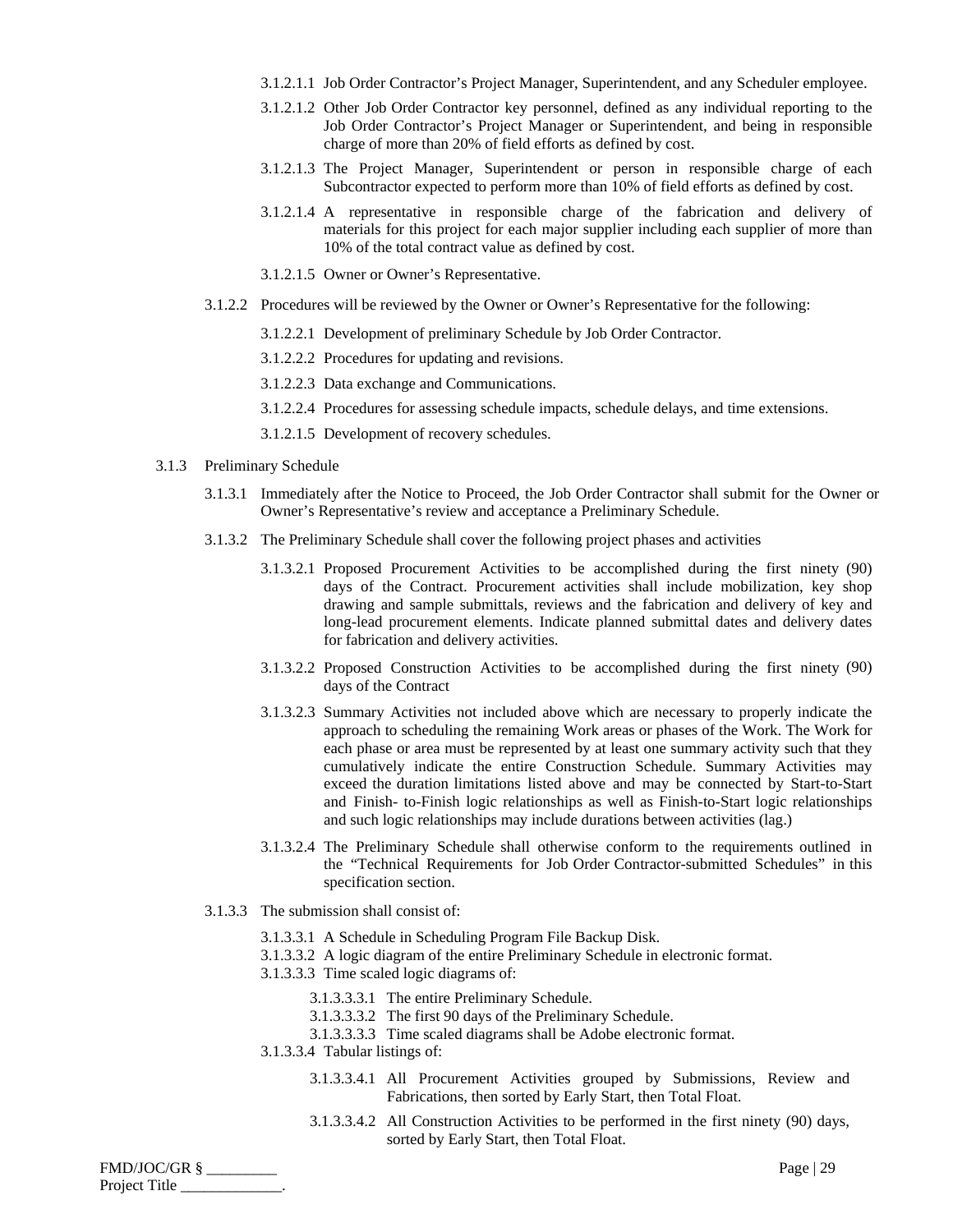- 3.1.3.3.4.3 All Summary Activities sorted by Early Start, then Total Float.
- 3.1.3.3.4.4 Tabulations shall include Activity ID, Description, Original Duration, Remaining Duration, Activity Codes, Early Dates, Late Dates, Total Float, Predecessors and Successors.
- 3.1.3.3.5 Electronic copies of all diagrams and tabulations shall be required.
- 3.1.3.3.6 Within seven (7) calendar days after receipt by the Owner or Owner's Representative of the Preliminary Schedule, the Owner or Owner's Representative will notify the Job Order Contractor of any concerns the Owner or Owner's Representative may have in regard to the Preliminary Schedule. The Job Order Contractor shall provide a response to the concerns of the Owner or Owner's Representative, to the satisfaction of the Owner or Owner's Representative, before the submittal of the Detailed Construction Schedule.
- 3.1.3.3.7 Upon the submittal of the changes to the Preliminary Schedule by the Job Order Contractor, final review and acceptance by the Owner or Owner's Representative will take place within seven (7) days. The Preliminary Schedule shall be updated on a monthly basis while the Baseline Schedule is being developed. The monthly updating of the Preliminary Schedule shall be consistent with the procedures and requirements described in the "Schedule Updating" section of this specification section.
- 3.1.4 Baseline Schedule
	- 3.1.4.1 Within fifteen (15) days following Notice to Proceed, Job Order Contractor shall submit to the Owner or Owner's Representative a detailed Baseline Schedule in precedence format for the Job Order Contractor's construction Work scope.
	- 3.1.4.2 The Baseline Schedule shall conform to the requirements outlined in the "Technical Requirements for Job Order Contractor-submitted Schedules" in this specification section.
	- 3.1.4.3 The submission shall consist of:
		- 3.1.4.3.1 A Scheduling Backup disk.
		- 3.1.4.3.2 A logic diagram of the entire Baseline Schedule.
		- 3.1.4.3.3 Time scaled logic diagrams of:
			- 3.1.4.3.3.1 The entire Baseline Schedule.
			- 3.1.4.3.3.2 Activities on the critical path and those having ten (10) days or less float relative to the critical path.
			- 3.1.4.3.3.3 Diagrams shall have the critical path highlighted and activities for which responsibility is other than the Job Order Contractor highlighted in a different color and pattern.
			- 3.1.4.3.3.4 Diagrams shall be in a format acceptable to the Owner.
		- 3.1.4.3.4 Tabular listings of:
			- 3.1.4.3.4.1 All Procurement Activities organized by Submissions, Review and Fabrications, then sorted by Early Start, then Total Float.
			- 3.1.4.3.4.2 All Construction Activities sorted by Early Start, then Total Float.
			- 3.1.4.3.4.3 Tabulations above shall include Activity ID, Description, Original Duration, Remaining Duration, Percent Complete, Cost Percent Complete, Activity Codes, Early Dates, Late Dates, Total Float, Predecessors, Successors and Assigned Cost. The column for Assigned Cost shall be totaled.
			- 3.1.4.3.4.4 All activities in activity identification number order, listing the activity identification number, activity title, successor identification number, successor title, logic relationship type, lag, activity calendar number and reason for the logic relationship.
	- 3.1.4.4 The Baseline Schedule shall be reviewed in the following manner:
		- 3.1.4.4.1 Within fifteen (15) days after receipt by the Owner or Owner's Representative of the Baseline Schedule, the Owner or Owner's Representative shall notify the Job Order

| FMD/JOC/GR §  | Page   $30$ |
|---------------|-------------|
| Project Title |             |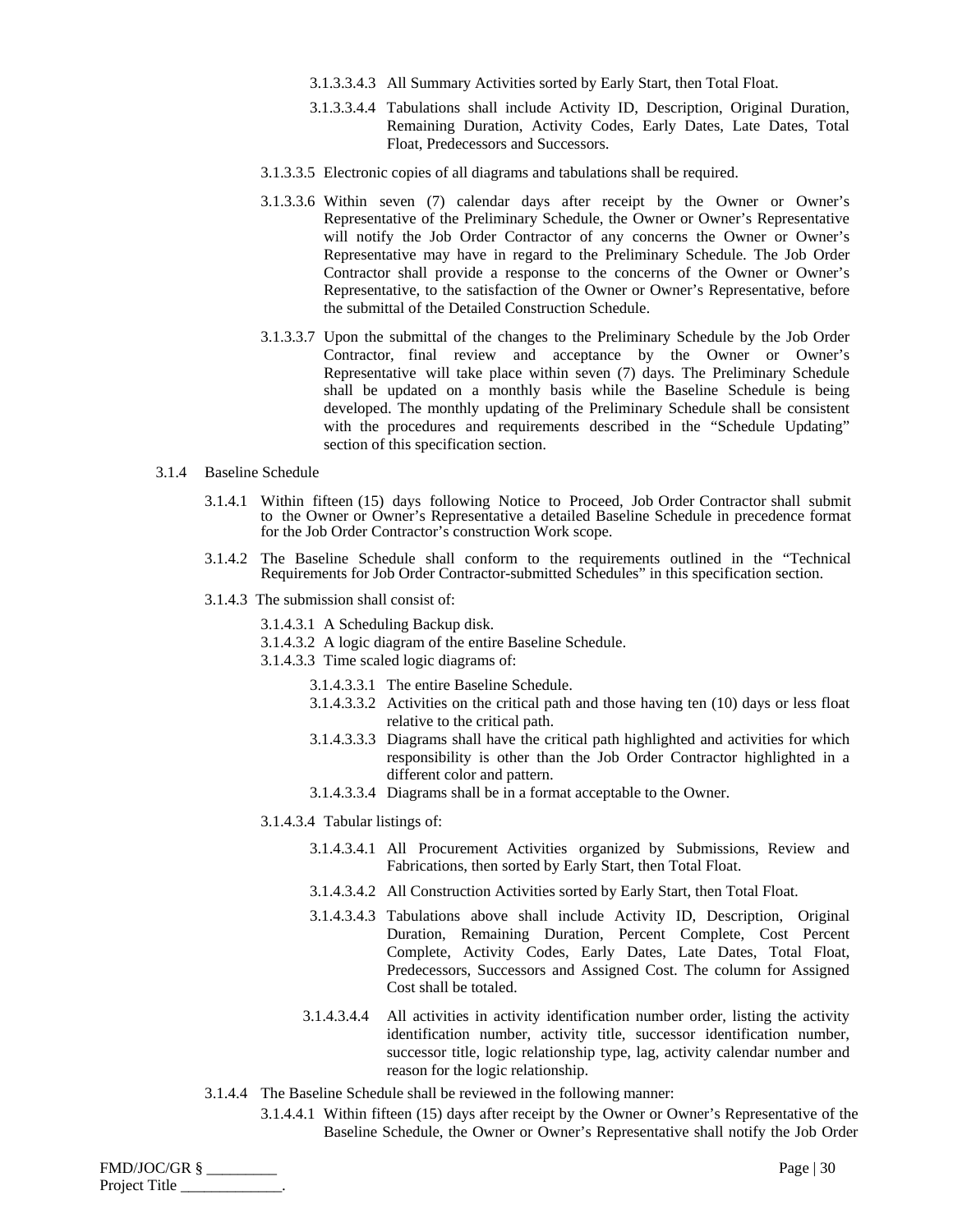Contractor of any concerns the Owner or Owner's Representative may have in regard to the Baseline Schedule.

- 3.1.4.4.2 If the Owner or Owner's Representative questions the Job Order Contractor's proposed activities, logic, duration, the Job Order Contractor, within seven (7) days after receipt of the Owner or Owner's Representative's request, provide a satisfactory revision to, or adequate justification for, these activities, logic, duration, to the satisfaction of the Owner or Owner's Representative.
- 3.1.4.4.3 The Owner or Owner's Representative and the Job Order Contractor shall meet within seven (7) days after receipt of the Job Order Contractor's response for a joint review, correction, or adjustment of the Job Order Contractor's proposed Baseline Schedule.
- 3.1.4.4.4 In the event the Job Order Contractor fails to define any element of Work, activity, or logic and the Owner or Owner's Representative review does not detect this omission or error, such omission or error, when discovered by the Job Order Contractor or Owner or Owner's Representative, shall be corrected by the Job Order Contractor at the next monthly Schedule Update (discussed hereinafter) and shall not affect the Contract Time.
- 3.1.4.4.5 Within seven (7) days after the joint review between the Job Order Contractor and Owner or Owner's Representative, the Job Order Contractor shall revise the Baseline Schedule in accordance with agreements reached during the joint review and resubmit it to the Owner or Owner's Representative.
- 3.1.4.5 Acceptance of Job Order Contractor's Baseline Schedule:
	- 3.1.4.5.1 Upon the submittal of the changes to the Baseline Schedule by the Job Order Contractor, final review and acceptance by the Owner or Owner's Representative will take place within seven (7) days. Upon the Owner or Owner's Representative's acceptance of the changes to the Baseline Schedule, the Job Order Contractor shall sign on the face of the Baseline Schedule which shall then indicate the Job Order Contractors acceptance and approval of the Baseline Schedule.
	- 3.1.4.5.2 The electronic files for Accepted Baseline Schedule shall be saved as Project ID Number/Version "BASELINE" and not further modified. A copy of this file shall be renamed as Project ID Number/Version "UPDATE <date>" and used for subsequent updates and shall reference this file as its target. A copy of the "UPDATE" file shall be renamed as Project ID Number/Version "INTERIM <date>" and shall reference the most recent "UPDATE" file.
	- 3.1.4.5.3 Acceptance by the Owner or Owner's Representative of the Job Order Contractor's accepted Baseline Schedule shall be a condition precedent to the making of any progress payments under the Contract after the first ninety (90) days of the Contract.
	- 3.1.4.5.4 Upon acceptance of the Baseline Schedule by the Owner or Owner's Representative, the Baseline Schedule shall be used as a basis for determining progress payments. Monthly progress payments shall be based upon information developed at the monthly Schedule Update.
	- 3.1.4.5.5 Acceptance by the Owner or Owner's Representative of the Job Order Contractor's Construction Schedule does not relieve the Job Order Contractor of any of Job Order Contractor's responsibility whatsoever for the accuracy or feasibility of the Construction Schedule, or of the Job Order Contractor's ability to meet the Contract completion date or Milestone Dates, nor does such acceptance acknowledge or admit the reasonableness of the activities, logic and duration of the Job Order Contractor's Construction Schedule.

## 3.2 **USE OF SCHEDULE FOR PROJECT COORDINATION**

- 3.2.1 Weekly Progress Meetings
	- 3.2.1.1 Once each week at the progress meeting, the progress achieved by the Job Order Contractor during previous work week will be assessed. The Job Order Contractor shall update the most recent "INTERIM" Schedule with the Actual Start date of activities started in the past week, the Remaining Duration of those activities in progress and the Actual Finish date of activities completed during the past week. The Job Order Contractor shall submit a progress schedule in electronic tabular/bar-chart format indicating the information used to perform this update for the previous week and the activities scheduled for the succeeding three (3) weeks. A bar chart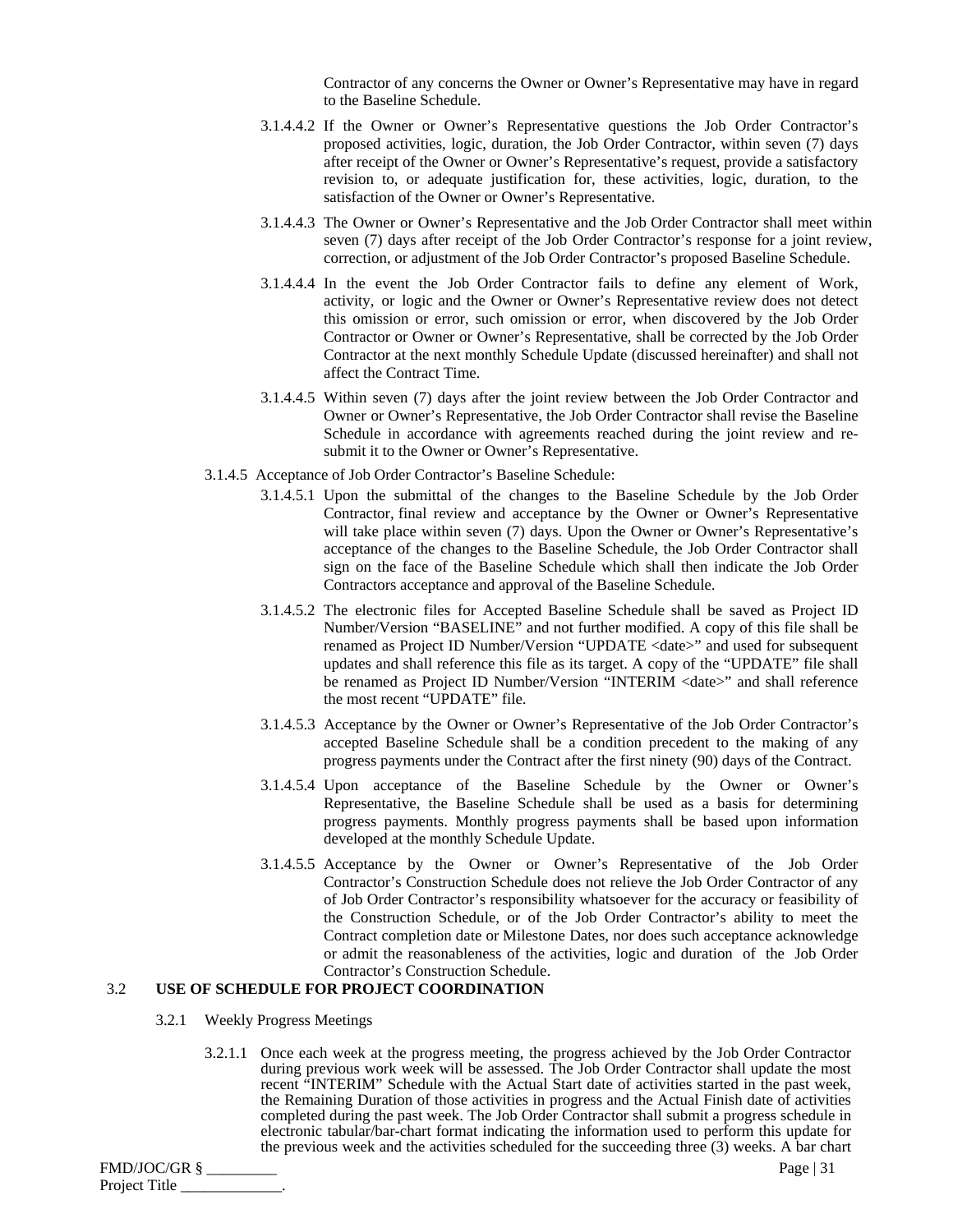directly derived from the most recent "INTERIM" Schedule shall be used to generate the four (4) week window. All activities shown in this short interval schedule will be identified by the same activity numbers and descriptions as shown in the Construction Schedule.

- 3.2.1.2 The Job Order Contractor shall mark on this computer generated bar-chart schedule the choice and timing of those activities it intends to actually perform during the upcoming three weeks. The Job Order Contractor may add further details to monitor this short interval Schedule.
- 3.2.1.3 A copy of this short interval schedule shall be submitted to the Owner or Owner's Representative.
- 3.2.2 Minor Revisions to the Schedule for Unanticipated Events
	- 3.2.2.1 If the Job Order Contractor and Owner or Owner's Representative agree to a Task Order Modification, such agreement shall include an Impact Analysis and agreement on the acceptance for such impact (in part or whole by each party) and costs for mitigation thereof. In the event that such agreement is not part of the agreement for the price of the Task Order Modification, the Job Order Contractor shall treat such Task Order Modification as a directive for purposes of the schedule.
	- 3.2.2.2 If the Job Order Contractor believes that any change to the Work identified through an accepted Project document may impact its Work, the Job Order Contractor shall perform an Impact Analysis upon a copy of the most recent "UPDATE" file and submit such to the Owner or Owner's Representative, with a written explanation of the changes, as soon as practicable (not more than seven (7) days) after determination of such belief. The failure to so promptly notify the Owner or Owner's Representative shall be deemed a waiver of any compensation or extension of time due to such cause. Where the parties are in disagreement over the responsibility of the delaying event, the Job Order Contractor shall use a description for such which is responsibility neutral.
	- 3.2.2.3 As part of its Impact Analysis, the Job Order Contractor shall suggest means of mitigation including but limited to use of greater resources, modification or deletion from the logic network of selected restraints and selective overtime. If the Job Order Contractor believes that its efforts to mitigate such impact will entitle it to additional compensation, the Job Order Contactor shall submit an estimate of the unmitigated and mitigated impact and cost consequences of each. The failure to provide such a submittal in a timely manner shall be deemed a waiver of any additional compensation.
- 3.2.3 Monthly Schedule Update Meetings
	- 3.2.3.1 On a monthly basis, the Job Order Contractor shall meet with the Owner or Owner's Representative for the purpose of updating the Schedule. The Job Order Contractor shall submit its assessment of the Actual Start date of activities started since the last update, Remaining Duration of those activities in progress, Actual Finish date of activities completed and Cost Percent Complete of activities in progress or complete. The Owner or Owner's Representative will either assent to the Job Order Contractor's assessments or direct the Job Order Contractor to use other dates. The Owner or Owner's Representative may request the Job Order Contractor to provide additional assurance of a Remaining Duration of Work in progress. If the Job Order Contractor does not agree to the direction of the Owner or Owner's Representative, it shall so state in the log field of the activity and in comments to the Minutes of the meeting.
	- 3.2.3.2 The information shall be entered to a copy of the most recent "UPDATE" file which will then be saved and not further modified.
	- 3.2.3.3 Monthly Update Reports submission shall consist of:
		- 3.2.3.3.1 An electronic Back up disc.
		- 3.2.3.3.2 Electronic time scaled logic diagrams of:
			- 3.2.3.3.2.1 The entire Baseline Schedule including indication of progress to date.
			- 3.2.3.3.2.2 Activities not yet completed on the critical path and those having ten (10) days or less float relative to the critical path.
			- 3.2.3.3.2.3 Diagrams shall have the critical path highlighted and activities for which responsibility is other than the Job Order Contractor highlighted in a

| FMD/JOC/GR §  | Page $ 32$ |
|---------------|------------|
| Project Title |            |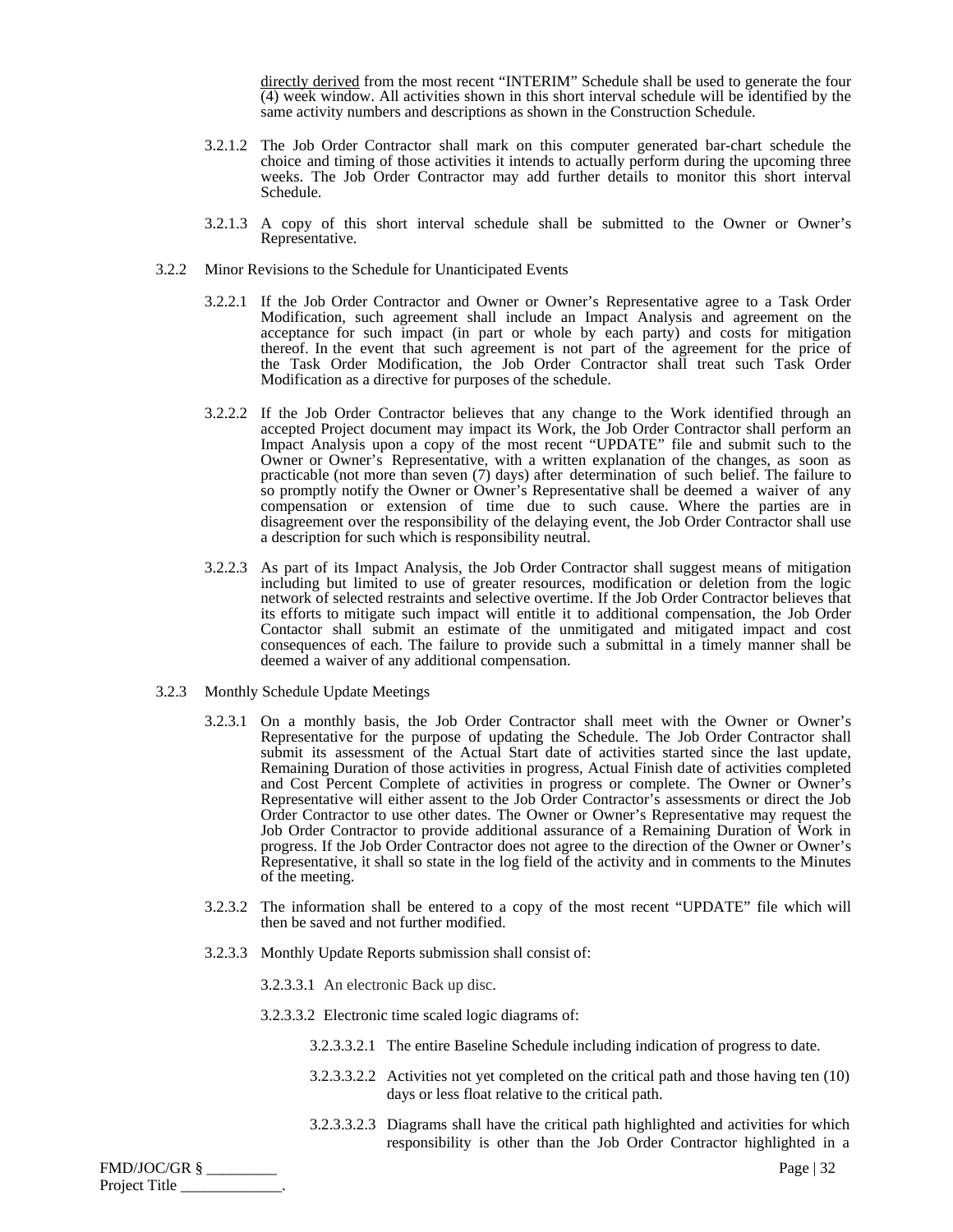different color and pattern.

- 3.2.3.3.2.4 Diagrams shall be provided in an electronic format approved by the Owner.
- 3.2.3.3.3 Electronic tabular listings of:
	- 3.2.3.3.3.1 All Procurement Activities organized by Submissions, Review and Fabrications, then sorted by Early Start, then Total Float.
	- 3.2.3.3.3.2 All Construction Activities sorted by Early Start, then Total Float.
	- 3.2.3.3.3.3 Tabulations above shall include Activity ID, Description, Original Duration, Remaining Duration, Activity Codes, Early Dates or Actual Dates, Late Dates (if applicable), Total Float, Predecessors and Successors.
- 3.2.3.4 If there have been any Minor Revisions to the Schedule for Unanticipated Events during the past reporting period, such shall be incorporated into a copy of most recent "UPDATE" file and rescheduled. This file will be renamed as Project ID Number/Version "REVISED <date>". The file will then be saved as the new "UPDATE" file and not further modified.
- 3.2.3.5 Minor Revision Reports submission shall consist of:
	- 3.2.3.5.1 All reports required for an Update.
	- 3.2.3.5.2 Those portions of the logic diagram required for the Baseline Schedule submission which have been modified with the modifications highlighted.
- 3.2.3.6 After updating and (if required) revising the schedule, it shall be copied to the next UPDATE file and to a new INTERIM file.

#### **3.3 MAJOR REVISIONS TO THE SCHEDULE**

3.3.1 In the event that, pursuant to a Task Order Modification, a Revised Baseline Schedule is adopted for the Work remaining on the project, such revised baseline Schedule shall be used as the target for further update to the project.

## **3.4 RECOVERY SCHEDULE**

- 3.4.1 In the event that the Job Order Contractor determines that it can no longer perform according to the schedule, the Job Order Contractor shall prepare and submit a Recovery Schedule.
- 3.4.2 In the event that the Most Recent Update indicates that the project is more than ten (10) days behind schedule, or that a major subcontractor performing more than ten percent (10%) of the labor on the site leaves for any reason without completion of its Work, or that a specialty subcontractor employing proprietary means and methods leaves the site for any reason without completion of its Work, or the Job Order Contractor becomes aware of an anticipated delay of specially ordered materials or equipment calculated to delay the project more than ten (10) days behind schedule or the Job Order Contractor anticipates for any reason that the project is likely to be delayed more than ten (10) days behind schedule, and upon notice of such to and subsequent request of the Owner or Owner's Representative, the Job Order Contractor shall prepare and submit a Recovery Schedule.
- 3.4.3 The Recovery Schedule submittal may include, without limitation:
	- 3.4.3.1 Revisions to the Original Durations of Activities not yet started, which are to individually be supported with a narrative of the actual productivity to date.
	- 3.4.3.2 Revisions to the Calendar, including indicating Work on Saturdays, Sundays or holidays, subject to approval by the Owner or Owner's Representative.
	- 3.4.3.3 Splitting of activities to indicate more precise coordination, which are to be individually supported with a narrative of how a portion of the previously indicated activity may now suffice for a successor activity.
	- 3.4.3.4 Revisions to Logic Relationships, deleting restraints, as may be required.

FMD/JOC/GR § \_\_\_\_\_\_\_\_\_ Page | 33 Project Title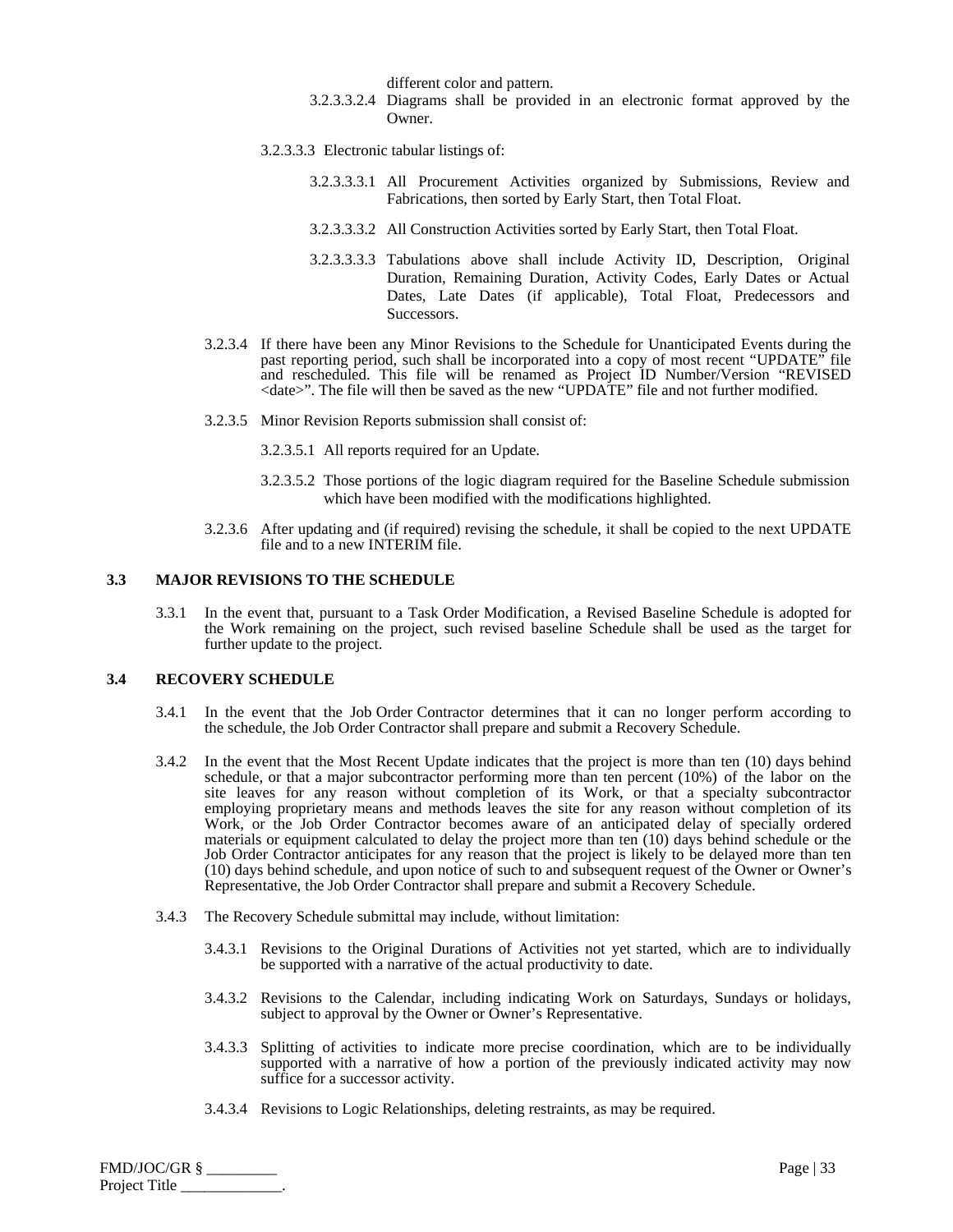- 3.4.4 The Recovery Schedule shall be prepared to indicate, where practicable, recovery within one month or within ten percent (10%) of the remaining duration until the mandated deadlines threatened.
- 3.4.5 Recovery Schedule Reports submission shall consist of:
	- 3.4.5.1 All reports required for an Update.
	- 3.4.5.2 The logic diagram required for the Baseline Schedule submission, highlighted, where practicable, to indicate where the Recovery Schedule differs from the Baseline Schedule. A narrative explanation shall be provided as to the reasons for the changes in the schedule.
- 3.4.6 Where the Recovery Schedule has been ordered by the Owner or Owner's Representative, it shall be submitted within five (5) working days. The Job Order Contractor and all parties under its control called to the Initial Schedule Conference shall be prepared to attend, upon forty-eight (48) hours' notice, a Recovery Schedule Meeting which may be called by the Owner or Owner's Representative within the next three (3) to seven (7) work days. The Owner or Owner's Representative may also request the Job Order Contractor's Surety to attend the Recovery Schedule Meeting.
	- 3.4.6.1 If a Recovery Schedule Meeting is called, the parties attending shall provide additional assurances to, or revise the proposed Recovery Schedule to the satisfaction of the Owner or Owner's Representative.
	- 3.4.6.2 Once approved by the Owner or Owner's Representative, the Recovery Schedule shall be treated as a Minor Revision to the Schedule or a Major Revision to the Schedule as may be directed by the Owner or Owner's Representative.
	- 3.4.6.3 Once approved by the Owner or Owner's Representative, failure by the JOB ORDER CONTRACTOR to strictly follow the Recovery Schedule until back on schedule shall be deemed a Material Breach of the Contract.

| FMD/JOC/GR §  | Page $ 34$ |
|---------------|------------|
| Project Title |            |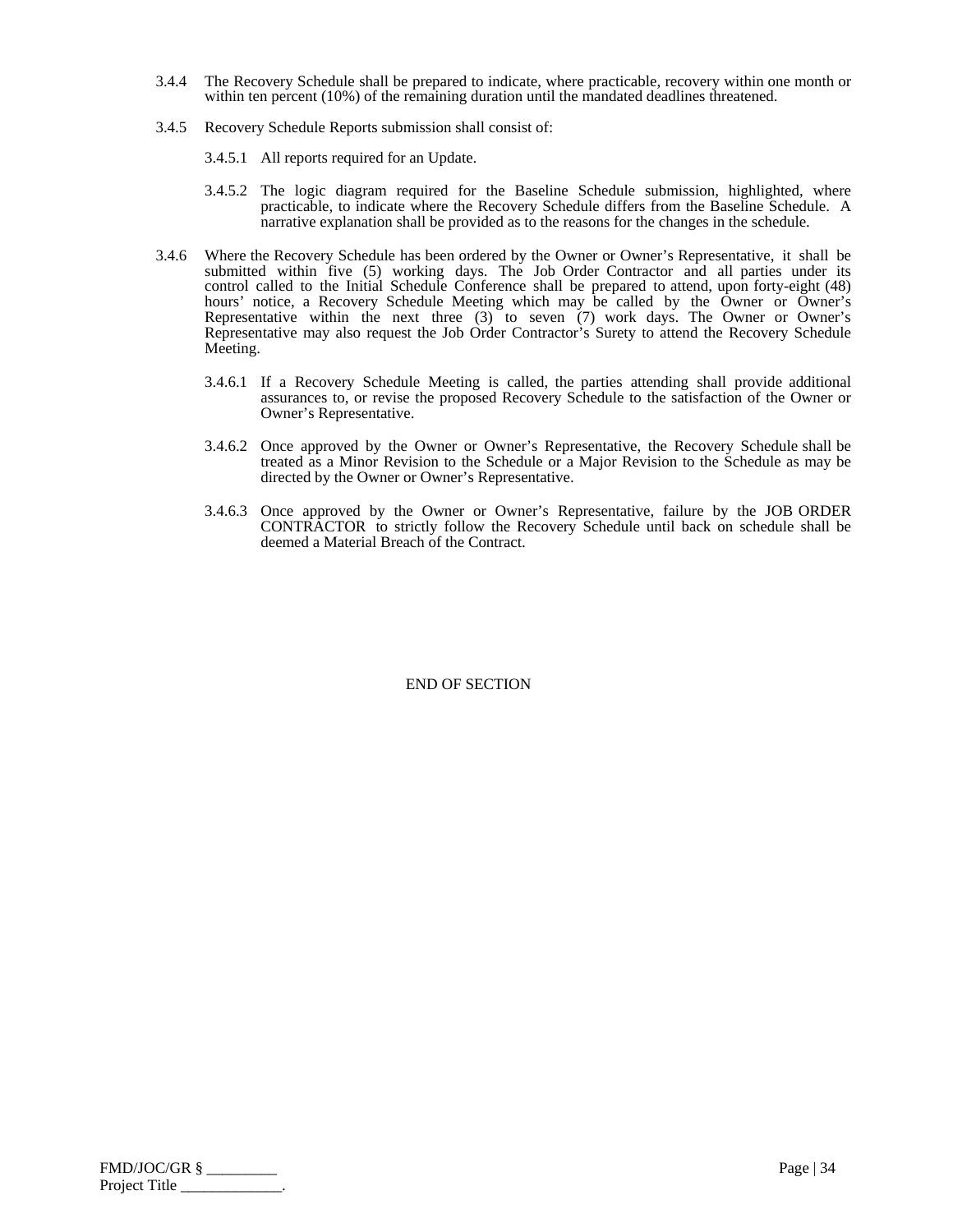#### **SECTION 01 33 00**

## **\*\*\* SUBMITTALS \*\*\***

#### **PART 1 GENERAL**

#### 1.01 CONSTRUCTION SCHEDULE

- A. In accordance with Section 01 32 16 and as specified herein.
- B. Based upon the Project Schedule, provide a separate submittal schedule indicating anticipated product and shop drawing submittal dates along with critical dates by which approvals must be provided. Schedule shall make accommodation for full review times and at least one resubmittal.

#### 1.02 SHOP DRAWINGS, PRODUCT DATA AND SAMPLES

- A. In accordance with Section 01 33 23 and as specified herein.
- B. UL Assemblies:
	- 1. Job Order Contractor shall submit 3 copies of each UL Listed fire rated assembly that is to be used for the project for approval by the Design Professional, including; but not limited to:
		- a. Fire rated wall and ceiling construction, including shaft wall construction.
		- b. Fire rated roof construction.
		- c. Spray applied fire resistive materials
		- d. Fire rated penetrations (including dampers) through fire rated wall, ceiling and roof construction, including pipe, duct and expansion joint assemblies.
		- e. Fire rated openings, glazing and frames (interior and exterior doors and windows).
		- f. Other fire rated assemblies as noted on Drawings or as specified in the specifications.
	- 2. Copies shall be compiled into loose-leaf notebooks with tabbed dividers identifying the location of each UL assembly.
- C. Submit Shop Drawings and Samples for only those items specifically mentioned in the Specifications. Job Order Contractor shall be responsible for obtaining Shop Drawings required for the progress of the Work, even though such Shop Drawings may not require the Design Professional's review.
- D. Environmentally Sensitive Materials (Green Products):
	- 1. Specifications are based upon the use of environmentally sensitive materials.
	- 2. In some cases, manufacturer's standard products may contain materials that do not comply with specified requirements for the usage of environmentally sensitive materials and compliance with the specified requirements may not be possible.
	- 3. Job Order Contractor shall submit product data for any products that are proposed for use that failed to comply with specified requirements for the usage of environmentally sensitive materials.
	- 4. Design Professional and Owner reserve the right to disapprove the submittal (and subsequent usage) for a n d products that are proposed for use that fail to comply with specified requirements for the usage of environmentally sensitive materials.

## 1.03 QUALITY CONTROL SUBMITTALS

- A. Mockups: In coordination with submittal and prior to start of Work represented by mockup, construct full scale mockup(s) as indicated on Drawings and as required by the Owner
	- 1. General requirements:
		- a. Mockups shall provide a standard of workmanship.
		- b. Provide required structural support for mockups and include concrete slab with required footings as mock-up base.
		- c. Construct with all anchors, fasteners, sealants, and other components proposed for actual installation.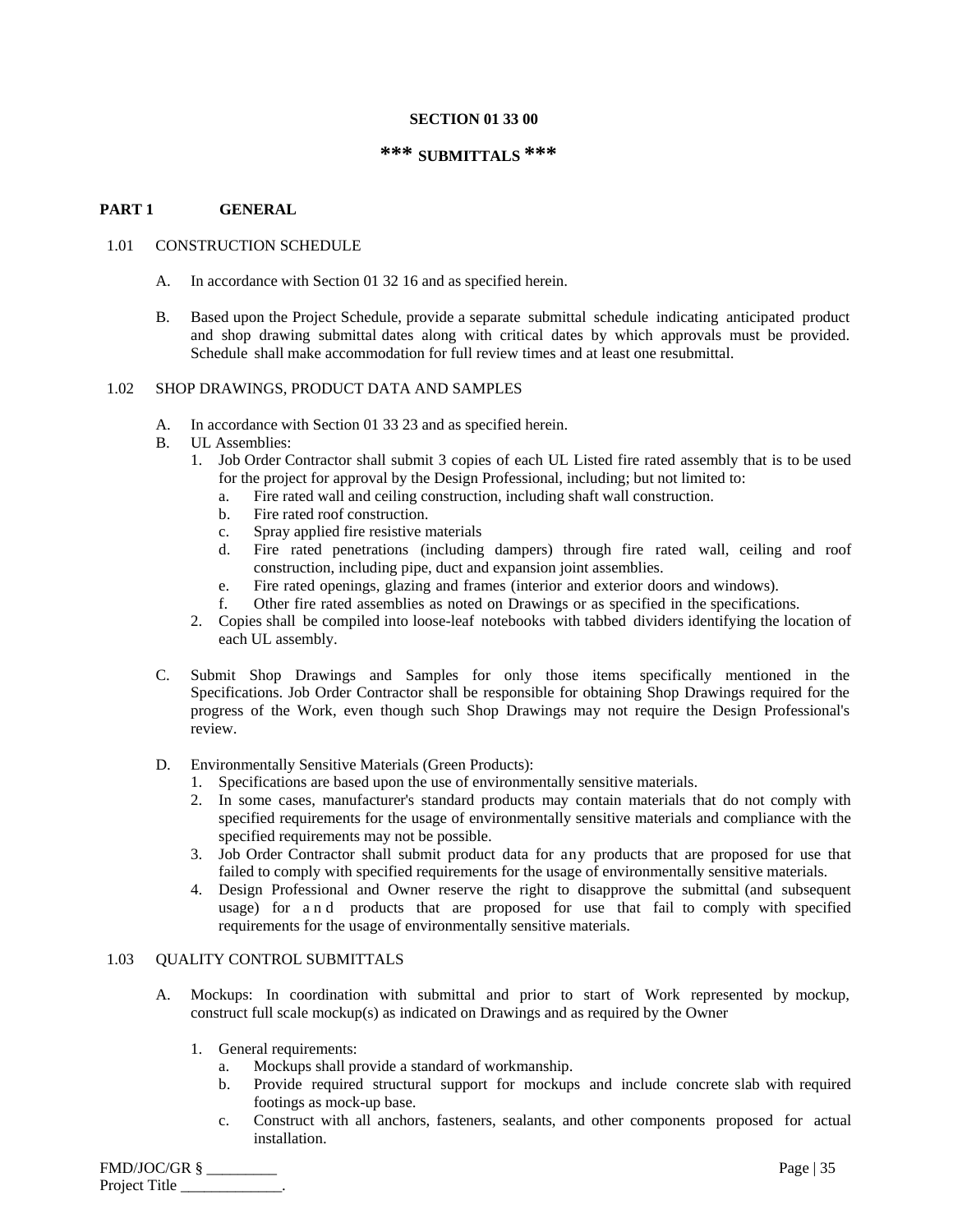- d. Construct successive and/or modify mockups until standard is approved.
- e. When accepted, sample panel shall be standard of comparison for remainder of Work and will function as a reference base for acceptance or rejection of final work.
- f. Submit report describing tests, results, and any modifications made to correct deficiencies or to improve performance.
- g. Mockups shall be reviewed by the Design Professional's contract administrator and Owner's Representative for joint acceptance. Do not proceed with installation of materials included on mockups on the building until mock-up has been inspected and accepted by Design Professional and Owner's Representative.
- h. Upon acceptance of final work at completion of Project, if directed by Owner's Representative, remove sample panel from site and dispose of in a legal manner, in accordance with Waste Management Plan per Section 01 74 19.
- B. Field Samples: In addition to mockups described above, provide the field samples as specified in the various technical sections for review and joint acceptance by Design Professional and Owner's Representative.
	- 1. Job Order Contractor shall provide field samples for all finishes (interior and exterior) that will remain exposed to view in the final work.
		- a. Field samples shall be constructed of actual materials to be used in the final work, including actual mix for concrete and other such materials.
		- b. Include testing for exterior components as specified in the various sections.
		- c. Field samples shall not be incorporated into the final work
	- 2. Size(s) of field samples shall be sufficient to show the characteristics of the finish.
	- 3. Approved field samples will serve as standard for approval of building construction.
	- 4. Construct in location where directed.
	- 5. Bracing and supports shall be adequate to support field samples throughout construction period.
	- 6. Modify field samples as directed by Design Professional to satisfy appearance and performance requirements.
	- 7. Obtain approval of field samples before commencing construction of exposed work.
	- 8. Upon acceptance of final work at completion of Project, remove sample panel from site and dispose of in a legal manner, in accordance with Waste Management Plan per Section 01 74 19, if directed by Owner's Representative.
- C. Equipment Lists: Following Job Order Contractor's review and approval, submit to the Design Professional and Owner's Representative 3 complete lists of major items of mechanical, plumbing and electrical equipment and materials. Submit all items at one time. Partial lists will not be acceptable. Submittals shall include the Manufacturer's Specifications, weights, space requirements, physical dimensions, rating of equipment and supplemental information requested by the Design Professional. Submit performance curves for pumps and fans. Where a submittal sheet describes items in addition to that item being submitted, delete such items. Clearly note equipment and materials which deviate from those shown or specified in size, weight, required clearances, and location of access. Modifications to the Work as shown or specified in submittals shall be indicated and shall be provided by the Job Order Contractor as a part of the Work.
- D. Manufacturer's Instructions: Where Specifications require Work to be furnished, installed or performed in accordance with a specified product Manufacturer's instructions, distribute copies of such instructions to concerned parties.

## 1.04 LEED SUBMITTALS **\*\*\***

- A. Prior to start of construction: The following shall be submitted a minimum of 15 calendar days prior to the start of construction for review and acceptance.
	- 1. Erosion and Sedimentation Control Plan (SSp1)
	- 2. Construction IAQ Management Plan as specified in Section 01 50 00-Temporary Facilities and Control.
	- 3. Construction Waste Management Plan as specified in Section 01 74 19.
- B. Prior to installation of products: The following shall be submitted a minimum of 7 calendar days prior to the installation of the applicable product.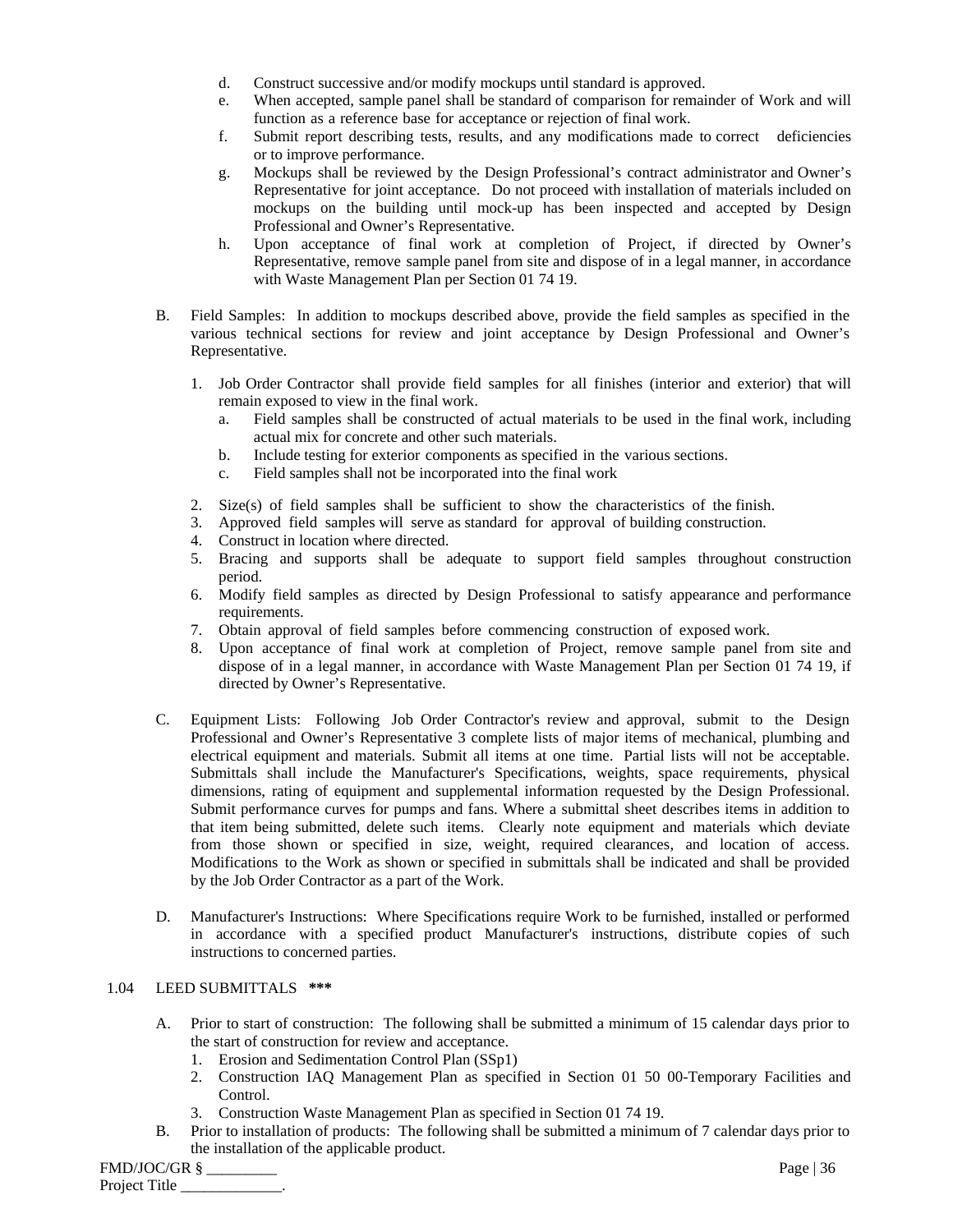- 1. Product Form: Prior to installation of a product into the work, submit a completed form for each product which contributes to the points required for LEED™ Certification. Information contained on the Product Form shall be used to complete the information required for the LEED Submission.
- C. During the course of construction:
	- 1. Submittals with applications for payment as specified in Section 01 29 76 Progress Payment Procedures.
- D. Prior to Substantial Completion:
	- 1. The Job Order Contractor shall complete required LEED-NC 2009 forms and supporting data required by LEED-OnLine as required for the "Construction Submittal" in accordance with Section 01 81 13. Provide required Project Data and calculation information for each respective credit template to document credit compliance using LEED-NC 2009 requirements.
	- 2. Requirements of IAQ management (during construction and before occupancy) shall be in accordance with Section 01 50 00 and 01 77 00.

| FMD/JOC/GR §  | Page $ 37$ |
|---------------|------------|
| Project Title |            |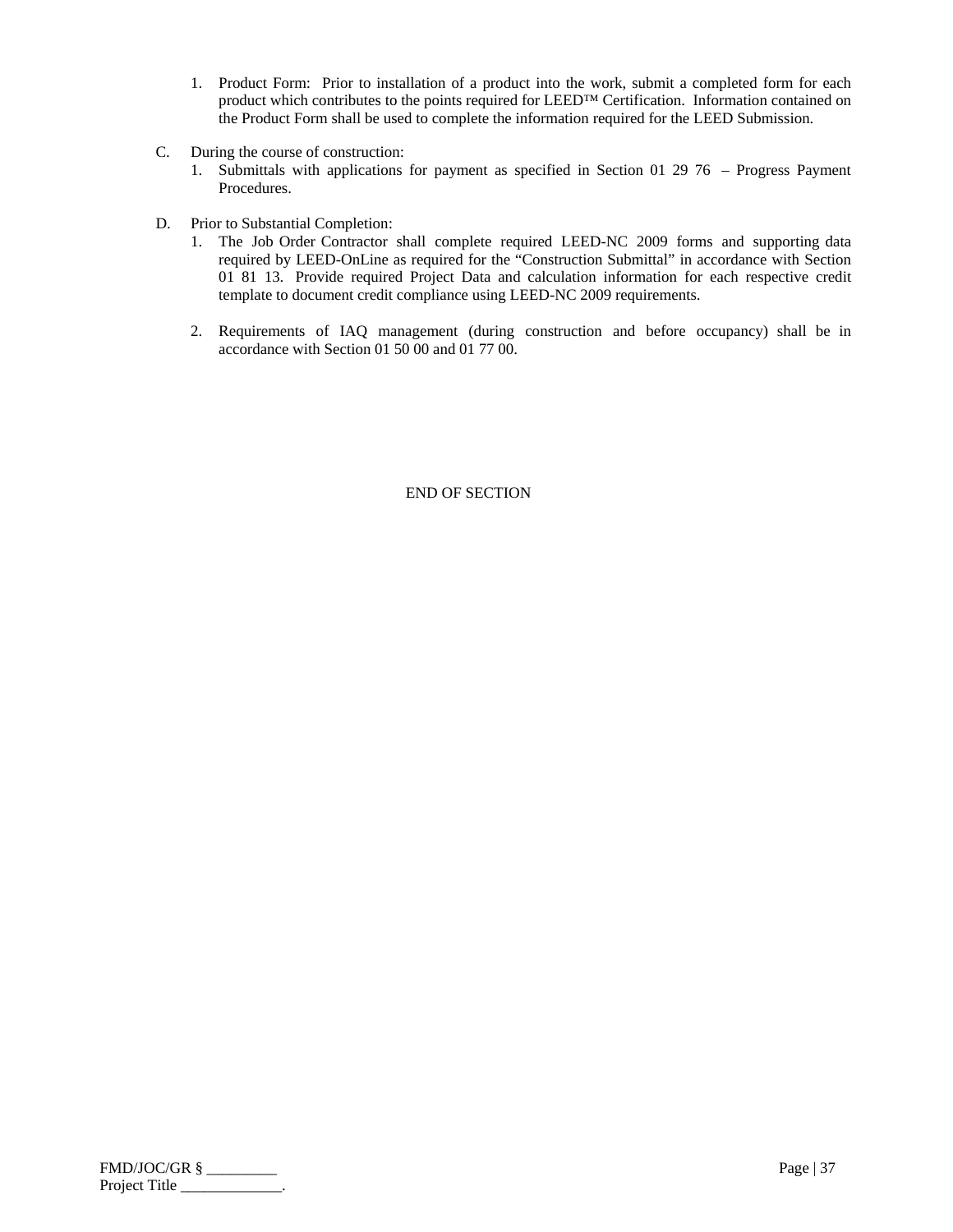#### **SECTION 01 33 23**

#### **SHOP DRAWINGS, PRODUCT DATA AND SAMPLES**

#### **PART 1 GENERAL**

#### **1.1 Description**

- **1.1.1** General
	- **1.1.1.1** Furnish all shop drawings, product data and samples as indicated, in accordance with Contract Documents.
	- **1.1.1.2** Completely coordinate with work of all other trades.
	- **1.1.1.3** See Sections of the Contract and Task Order for additional requirements.
- **1.1.2** See Specification Sections for items for which shop drawings, product data, and samples are required.

#### **1.2 Submittal–General**

- **1.2.1** Job Order Contractor shall be responsible for and make all submissions.
	- **1.2.1.1** Transmit all items on an approved shop drawing transmittal form.
	- **1.2.1.2** Identify each transmittal using the 6-digit specification number with a dash and an added number (i.e. metal handrails might be numbered 05 50 00-1. If returned for re-submission, second submission would be 05 50 00-1A) or other mutually agreed upon numbering system.\*\*
	- **1.2.1.3** After the second rejection, a meeting may be required by the Owner or Owner's Representative between the Job Order Contractor, Owner or Owner's Representative, and Design Professional (hereafter "DP") to review the submittal.
- **1.2.3.** Job Order Contractor shall review all Subcontractor submittals prior to submission.
- **1.2.4.** Provide written statement that the submittals are consistent with the Construction Documents or if not totally consistent, indicate all deviations. Unless such departures are accepted as indicated in Section **1.7.6** below, such departures will not be permitted.
- **1.2.5.** Submittals without written statement will be returned and considered as not having been submitted.
- **1.2.6.** By reviewing or submitting submittals and/or shop drawings, the Job Order Contractor thereby represents that it has determined and verified availability, field measurements, field construction criteria, materials, catalog numbers and similar data, or will do so, and that it has checked and coordinated each submittal and/or shop drawing with the requirements of the Construction Documents and other Job Order Contractor Construction Contract Documents.
- **1.2.7.** If any specified material item or part is not available, the Job Order Contractor shall so indicate to the DP**.**
- **1.2.8** Make submittals sufficiently in advance of date required to allow the DP reasonable time, in accordance with the requirements of the Contract, for review and additional resubmission and review cycles if necessary.
- **1.2.9** Items not submitted in accordance with provisions of this Section will be returned, without action, for resubmission.
- **1.2.10** Submittals on items not approved for use by specifications, addenda or substitution request will be rejected.
- **1.2.11** Drawings transmitted to the Owner or Owner's Representative by other than the Job Order Contractor will be returned to the Job Order Contractor without action of any kind unless agreed to previously. Drawings will not be returned to subcontractors.
- **1.2.12** Provide Operation-Maintenance Manuals, and warranties in a separate transmittal. Refer to Section 01 91 13 for operation and maintenance manual requirements. Transmittal numbers for Operation-Maintenance Manuals shall be original number for Operation- Maintenance "O-M" or other mutually agreed to numbering system.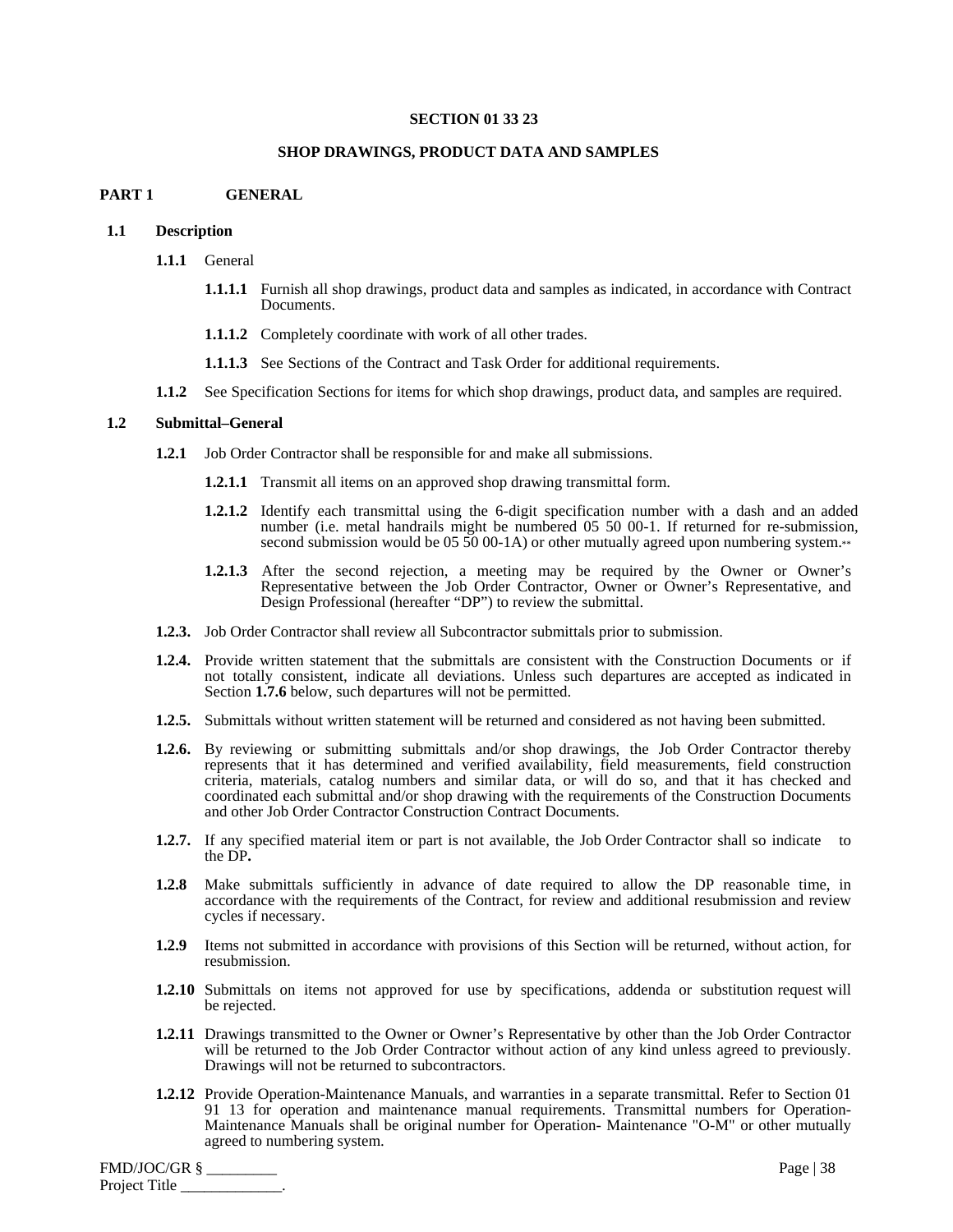#### **1.3 Submittal Schedule**

- **1.3.1** Per the requirements of the Contract and the Task Order, submit an itemized schedule, indicating proposed submittal dates for all items.
	- **1.3.1.1** Include all shop drawings, data, samples and other items required to be submitted including operations and maintenance data.
	- **1.3.1.2** All items requiring DP action should be submitted, when possible during the first 25 percent of the construction period.
	- **1.3.1.3** No extension of time will be granted to the Job Order Contractor because of its failure to submit submittals or shop drawings in ample time to allow for review, possible resubmittals and approval.

#### **1.4 Product List**

- **1.4.1** Submit six (6) copies **\*\*\*** of a list of products, equipment and subcontractors proposed for use. Electronic submittals may be utilized in lieu of hard copies upon consent of Design Professional.
- **1.4.2** Tabulate by Specification Section.
- **1.4.3** Only items which have been specified, approved by addenda or substitution request may be used.
- **1.4.4** No partial Applications for Payment will be processed until this data and other submissions required by Contract Documents are received.
- **1.4.5** For products specified under reference standards, approved equal products, or products of optional manufacturers, include with listing of each product:
	- **1.4.5.1** Name and address of manufacturer**.**
	- **1.4.5.2** Trade name**.**
	- **1.4.5.3** Model or catalog designation**.**
	- **1.4.5.4** Manufacturer's data.
	- **1.4.5.4.1** Performance and test data.

**1.4.5.4.2** Reference standards.

#### **1.5 Submittals–Shop Drawings**

- **1.5.1** Identify drawings with manufacturer, item, use, type, project designation, specification section or drawing detail reference.
- **1.5.2** In the event hard copies are submitted, submit six (6) copies of each drawing, or as otherwise indicated in the specification section. Electronic submittals may be utilized in lieu of hard copies upon consent of Design Professional.
	- **1.5.2.1** Marks on drawings by Job Order Contractor shall not be in red. Any marks by Job Order Contractor shall be duplicated on all copies submitted.
	- **1.5.2.1** Submit drawings 24 x 36 inches, or 30 x 42 inches, unless size of items depicted makes such size impractical or as agreed to by the Owner or Owner's Representative, the DP and the Job Order Contractor .
	- **1.5.2.3** Allow clear space of approximately 40 square inches for stamping on right hand side.
- **1.5.3** Submit six (6) copies **\*\*\*** of standard items such as equipment brochures, catalog cuts of fixtures, or standard catalog items. Electronic submittals may be utilized in lieu of hard copies upon consent of Design Professional.
	- **1.5.3.1** Indicate exact item or model and all proposed options.
	- **1.5.3.2** Include scale details, sizes, dimensions, performance characteristics, capacities, wiring diagrams, controls and other pertinent data.

#### **1.6 Submittals–Samples**

**1.6.1** The Job Order Contractor shall furnish product samples of all items requested or required by the specifications in accordance with Contract for Construction Manager at Risk Project.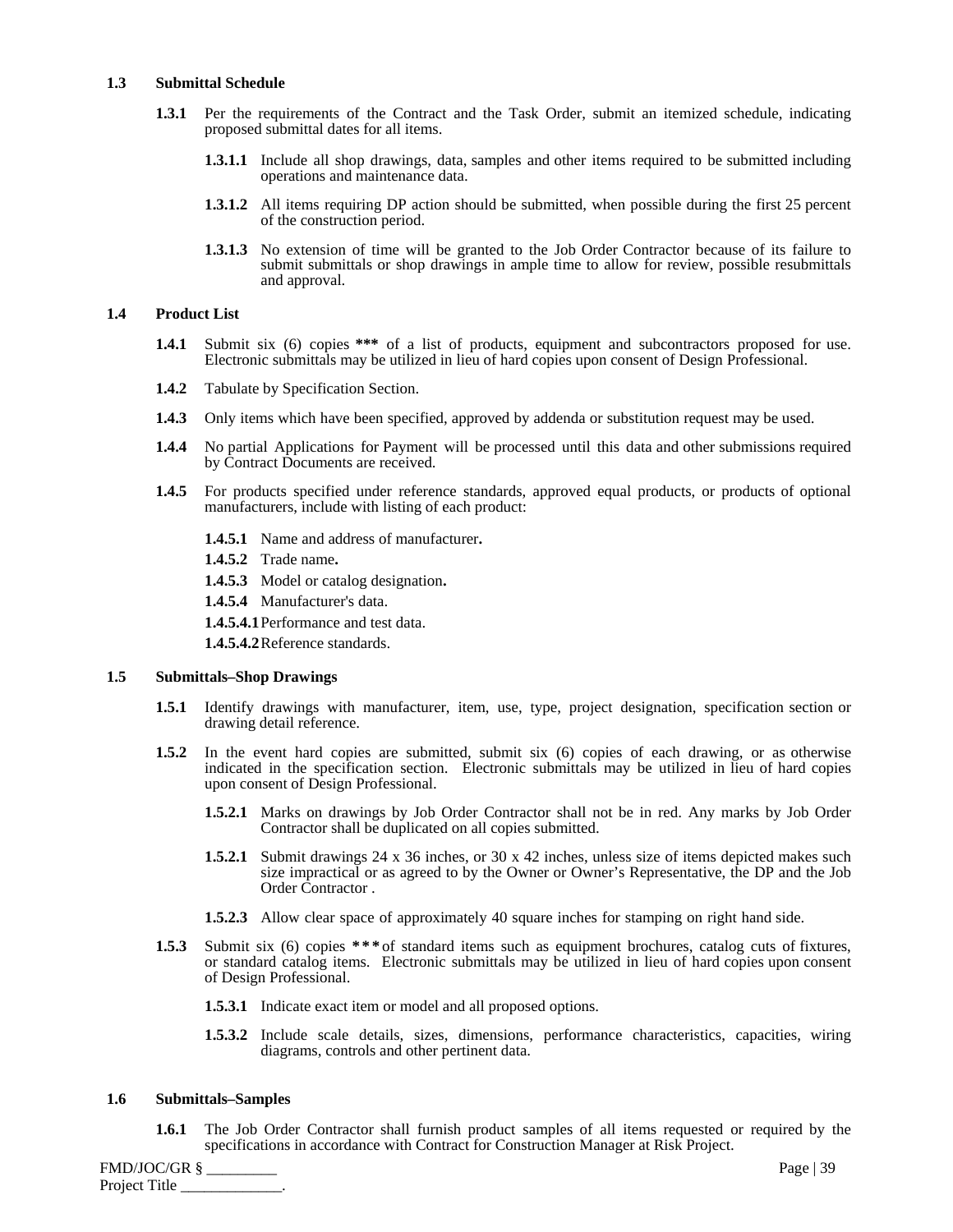- **1.6.1.1** Product samples shall be properly identified and submitted with such promptness as to cause no delay in Construction Work or in the work of any other contractor and to allow time for consideration by the DP and the Owner.
- **1.6.1.2** Job Order Contractor shall submit product samples to the DP and Owner for review and approval.
- **1.6.1.3** Any product or material substitutions must be submitted for DP's prior written approval, subject to Owner's review and written approval.
- **1.6.1.4** Each product sample must be accompanied by a letter of transmittal containing: (i)Date of submission; (ii) Name of Project; (iii) Location of Project; (iv) Branch of Construction Work (specification section number); (v) Project number; (vi) Name of submitting Job Order Contractor; and (vii) Name of Subcontractor.
- **1.6.1.5** The Job Order Contractor shall furnish to the DP a certificate stating that material or equipment submitted complies with the Construction Documents and the other Contract Documents. If a certificate originates with the manufacturer, the Job Order Contractor shall endorse it and submit it to the DP together with a statement of compliance in its own name.
- **1.6.2** Submit six (6) samples **\*\*\*** to address indicated with transmittal letters, or construction site, if required.

**1.6.2.1** Include brochures, shop drawings, and installation instructions with transmittal.

**1.6.2.2** Submit transmittal for site-built samples to address indicated.

- **1.6.3** DP, Owner or Owner's Representative may retain samples for comparison purposes until completion of Work.
	- **1.6.3.1** Samples will be returned or may be used in the Work unless the Specification Section specifically indicates otherwise.
	- **1.6.3.2** Remove samples when directed.
	- **1.6.3.3** Pay all costs of furnishing or constructing, and removing samples as specified within the Contract Documents.
	- **1.6.3.4** Unless the DP is requested at the time of submittal to return samples at the Job Order Contractor's expense, rejected samples will be destroyed.
- **1.6.4** Resubmit samples of rejected items.

#### **1.7 Design Professional Review**

- **1.7.1** Reproduce and distribute submittals that the DP reviews and stamps. The DP will review and stamp the submittal as follows, to indicate the action taken:
	- **1.7.1.1** REVIEWED: Where a submittal is marked "REVIEWED", that part of the Work covered by the submittal may proceed provided it complies with requirements of the Contract Documents; final acceptance will depend upon that compliance.
	- **1.7.1.2** FURNISH AS CORRECTED: When a submittal is marked ''FURNISH AS CORRECTED", that part of the Work covered by the submittal may proceed provided it complies with notations or corrections on the submittal and requirements of the Contract Documents; final acceptance will depend on that compliance.
	- **1.7.1.3** REJECTED Submit Specified Item: When a submittal is marked "REJECTED Submit Specified Item", information submitted is not in compliance with Contract Documents. Provide a written statement to the Job Order Contractor as to why the item is rejected. Job Order Contractor shall resubmit submittal as required by Contract Documents.
	- **1.7.1.4** REVISE AND RESUBMIT: When a submittal is marked "REVISE AND RESUBMIT", do not proceed with that part of the Work covered by the submittal, including purchasing, fabrication, delivery, or other activity. Revise or prepare a new submittal in accordance with the notations; resubmit without delay. Repeat if necessary to obtain a different action mark.
		- **1.7.1.4.1** Do not permit submittals marked "REVISE AND RESUBMIT" to be used at the Project Site or elsewhere where Work is in progress.
- **1.7.2** Job Order Contractor shall retain one (1) copy of each "REVIEWED", or "FURNISH AS CORRECTED" submittal on file at the job-site.

| FMD/JOC/GR §  | Page   $40$ |
|---------------|-------------|
| Project Title |             |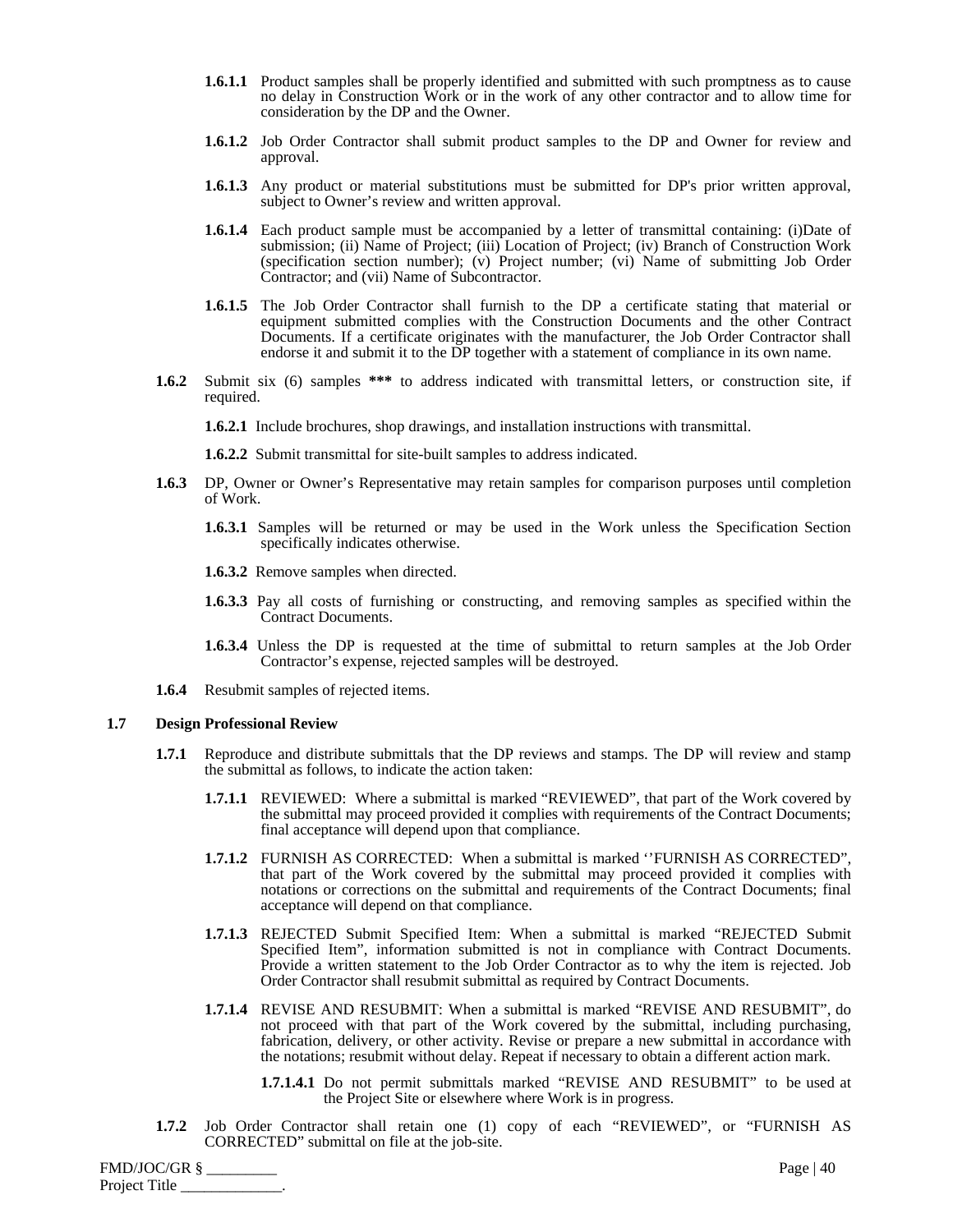- **1.7.3** Owner or Owner's Representative and DP shall retain one (1) copy of each "REVIEWED", or "FURNISH AS CORRECTED" submittal in the project file.
- **1.7.4** Job Order Contractor shall resubmit items stamped "REVISE AND RESUBMIT" or "REJECTED Submit Specified Item"; by DP.
	- **1.7.4.1** Provide a print of previous drawing with resubmission for comparison, if requested by the DP.
	- **1.7.4.2** Add letter suffix to previous transmittal number, to indicate resubmission.
	- **1.7.4.3** It shall be the Job Order Contractor's responsibility to assure that previously approved documents are destroyed when they are superseded by a resubmittal.
- **1.7.5** The DP shall review and approve Submittals, Shop Drawings, Product Data, Samples, substitutions, and other required submissions of the Job Order Contractor.
	- **1.7.5.1** Submissions shall be approved only if they are in conformance with the design of the Project and in full compliance with the Construction Documents.
	- **1.7.5.2** Submissions of Job Order Contractor shall be acted on and returned to Job Order Contractor within fourteen (14) days of receipt. If review and approval are not timely, the DP shall notify the Job Order Contractor or Job Order Contractor and the Owner in writing stating the reason for the delay.
	- **1.7.5.3** The DP's approval of a specific item or component shall not indicate approval of an assembly of which the item is a component.
	- **1.7.5.4** DP review does not relieve Job Order Contractor of the responsibility to provide all components, wiring, etc., required to make item operable or usable provided this information is indicated within the Contract Documents.
- **1.7.6** At Owner's option, items constituting a departure from Contract Documents that are in the interest of Owner and involve no change in Contract cost may be accepted. In the event of such acceptance, institute a Supplementary Instruction reflecting change.
- **1.7.7** Reviewed samples submitted or constructed and approved by DP constitute criterion for judging completed work. Finish work or items not equal to samples will be rejected.
- **1.7.8** Start of work which requires submittals, prior to return of submittals with DP or Owner's stamp indicating review is at Job Order Contractor's risk.

**PART 2: PRODUCTS (Not Used)**

**PART 3: EXECUTION (Not Used)**

| FMD/JOC/GR §  | Page   $41$ |
|---------------|-------------|
| Project Title |             |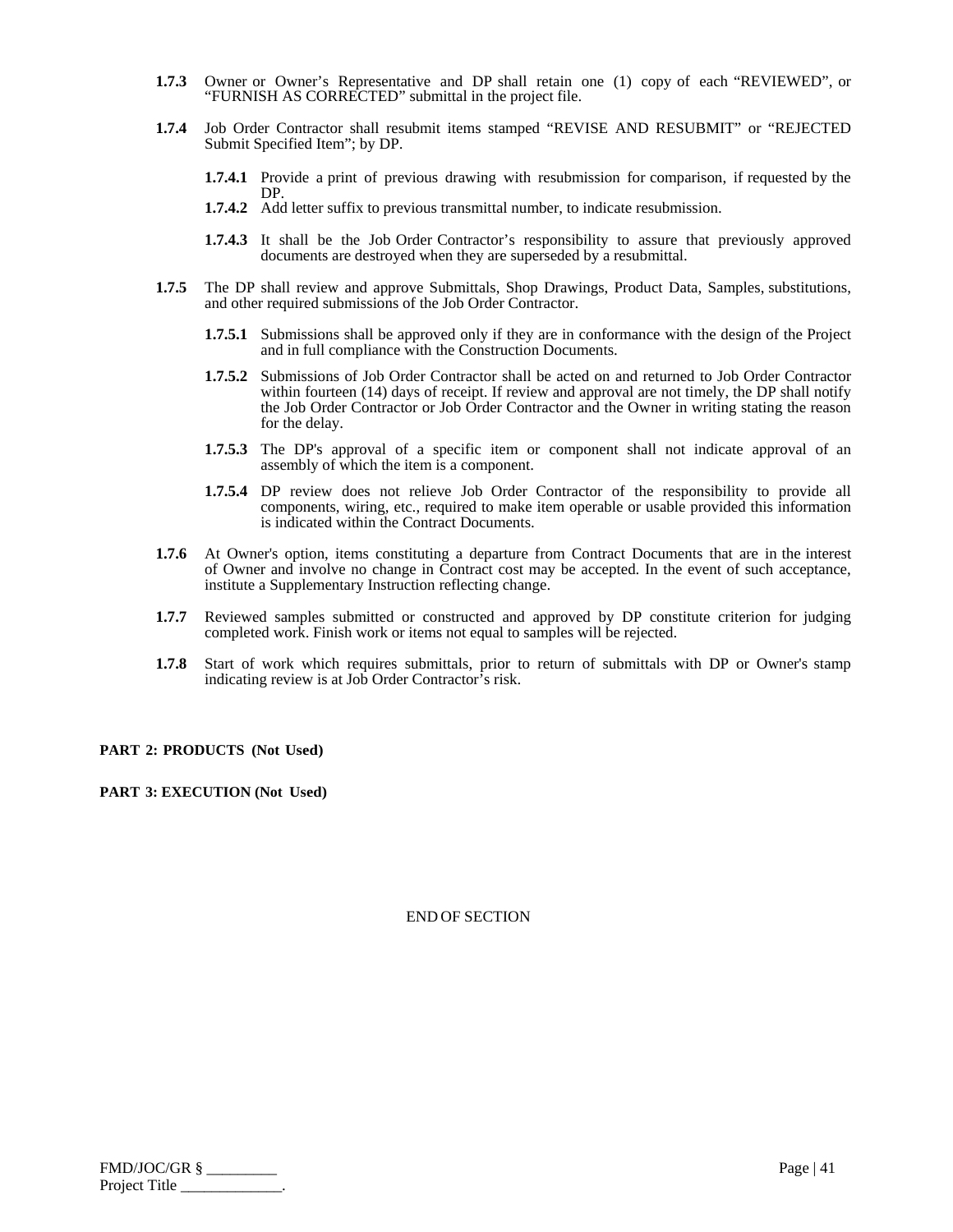#### **SECTION 01 33 33**

## **\*\*\* DEFERRED PERMIT - SUBMITTALS \*\*\***

## **PART 1 GENERAL**

## **1.1 DESCRIPTION**

- **1.1.1** Design deferred to the Contractor for completion of the design due to the complexity and associated Code impacts. Typical Deferred Submittals may include, but are not limited to Curtain Wall Systems, Stairs, Precast, Fire Alarm, and Fire Protection Systems.
- **1.1.2** On occasion, Design Professionals, with the consent of Owner's Representative, may provide for "deferred permit submittals" which will comply with the procedures and requirements of the permitting agency.
- **1.1.3** In the event of the AE having provided (with the Owner's consent) for deferred permit submittals, the costs of such shall be borne by the Job Order Contractor (except for the permitting cost which will be paid by the Owner).
- **1.2** The deferred permit submittals are as indicated on the drawings.

| FMD/JOC/GR §  | Page   $42$ |
|---------------|-------------|
| Project Title |             |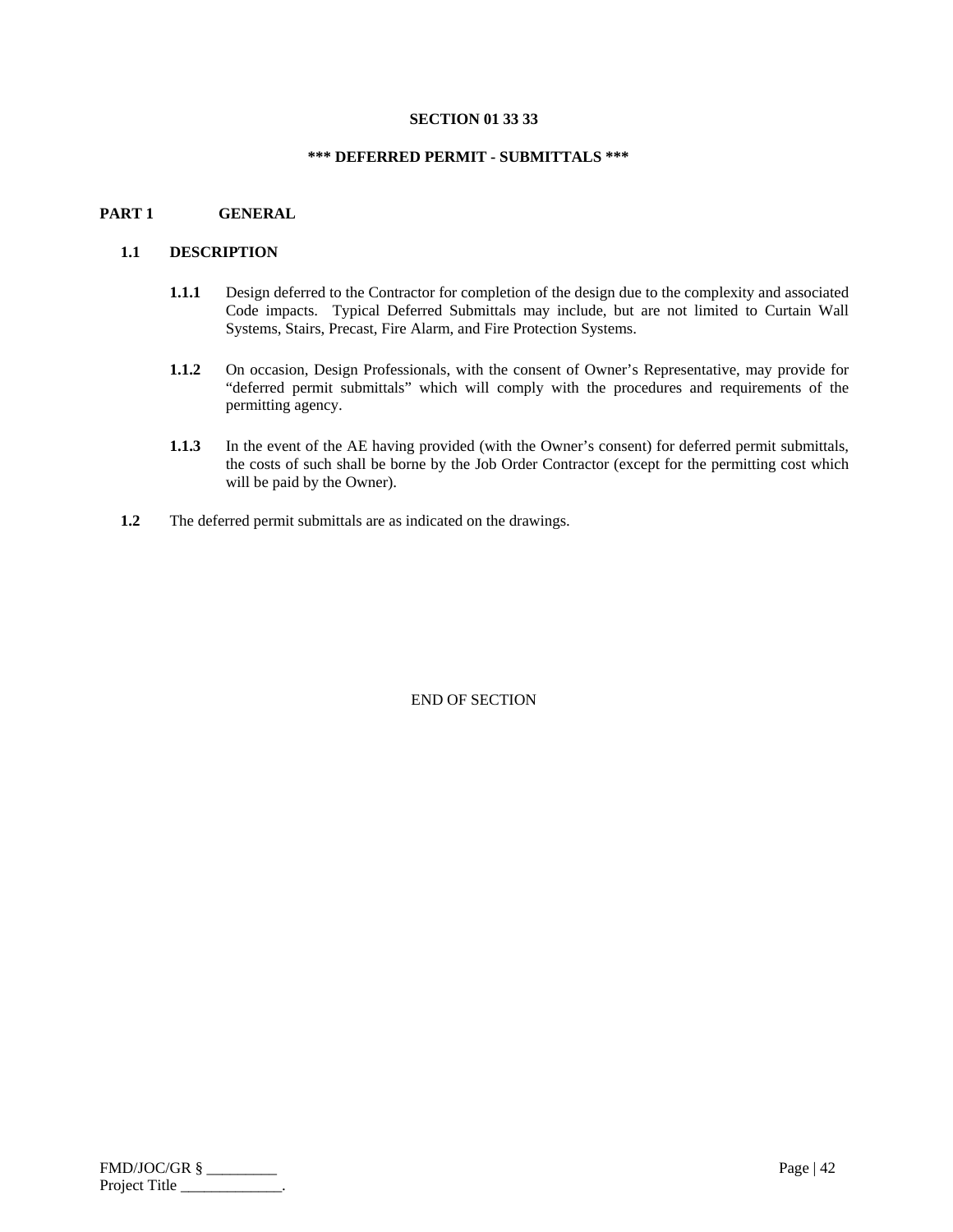## **SECTION 01 35 43**

#### **ENVIRONMENTAL PROCEDURES (Sustainable Design Projects)**

## **PART 1 GENERAL**

## 1.01 SUMMARY

- A. Section Includes: Procedures for achieving the most environmentally conscious Work feasible within the limits of the Construction Schedule, Contract Sum, and available materials, equipment, and products.
	- 1. Participate in promoting efforts of Owner and Design Professional to create an energy-efficient and environmentally sensitive structure.
	- 2. Use recycled-content, toxic-free, and environmentally sensitive materials, equipment, and products.
	- 3. Use environmentally sensitive procedures.
		- a. Protect the environment, both on-site and off-site, during construction operations.
		- b Prevent environmental pollution and damage.
		- c. Effect optimum control of solid wastes.
- B. Related Sections:
	- 1. Section 01 33 00 Submittal Procedures: Submittals for "non-green" products.
	- 2. Section 01 60 00 Product Requirements Product substitution procedures.
	- 3. Section 01 77 00 Closeout Procedures: Cleaning and final submittals.

#### 1.02 SUBSTITUTIONS

- A. Notify Owner when Job Order Contractor is aware of materials, equipment, or products that meet the aesthetic and programmatic intent of Contract Documents but are more environmentally sensitive than materials, equipment, or products specified or indicated in the Contract Documents.
- B. Substitution requirements of Section 01 60 00, apply except as follows:
	- 1. Prior to submitting detailed information required under Section 01 60 00, submit the following for initial review by Owner and Design Professional:
		- a. Product data including manufacturer's name, address, and phone number.
		- b. Description of the differences of the proposed substitution from specified product. Include description of environmental advantages of proposed substitution over specified product.
		- c. MSDS Sheets (for information only, not for verification of conformance under OSHA requirements.)
	- 2. Submit additional information as directed by Design Professional.

## 1.03 PRECONSTRUCTION MEETING

A. After award of Contract and prior to the commencement of the Work, schedule and conduct meeting with Owner and Design Professional to discuss the proposed Solid Waste Management and Environmental Protection Plan and to develop a mutual understanding relative to details of environmental protection, recycling, and rebate programs.

#### 1.04 SUBMITTALS

- A. Environmental Protection Plan:
	- 1. List of federal, state, and local laws, regulations, and permits concerning environmental protection, environmental pollution and damage, hazardous materials, construction waste, chemical waste, sanitary waste, sediment, water, air, and noise pollution that are applicable to the Job Order Contractor's proposed operations.
	- 2. List species of fish and wildlife (as applicable to this project) that require specific attention, along with measures for their protection.
	- 3. Procedures to be implemented to provide the required environmental protection and to comply with the applicable laws and regulations. Document existing conditions.
	- 4. Procedures for Recycling/Reuse Program, including:
		- a. Name, location, and phone number.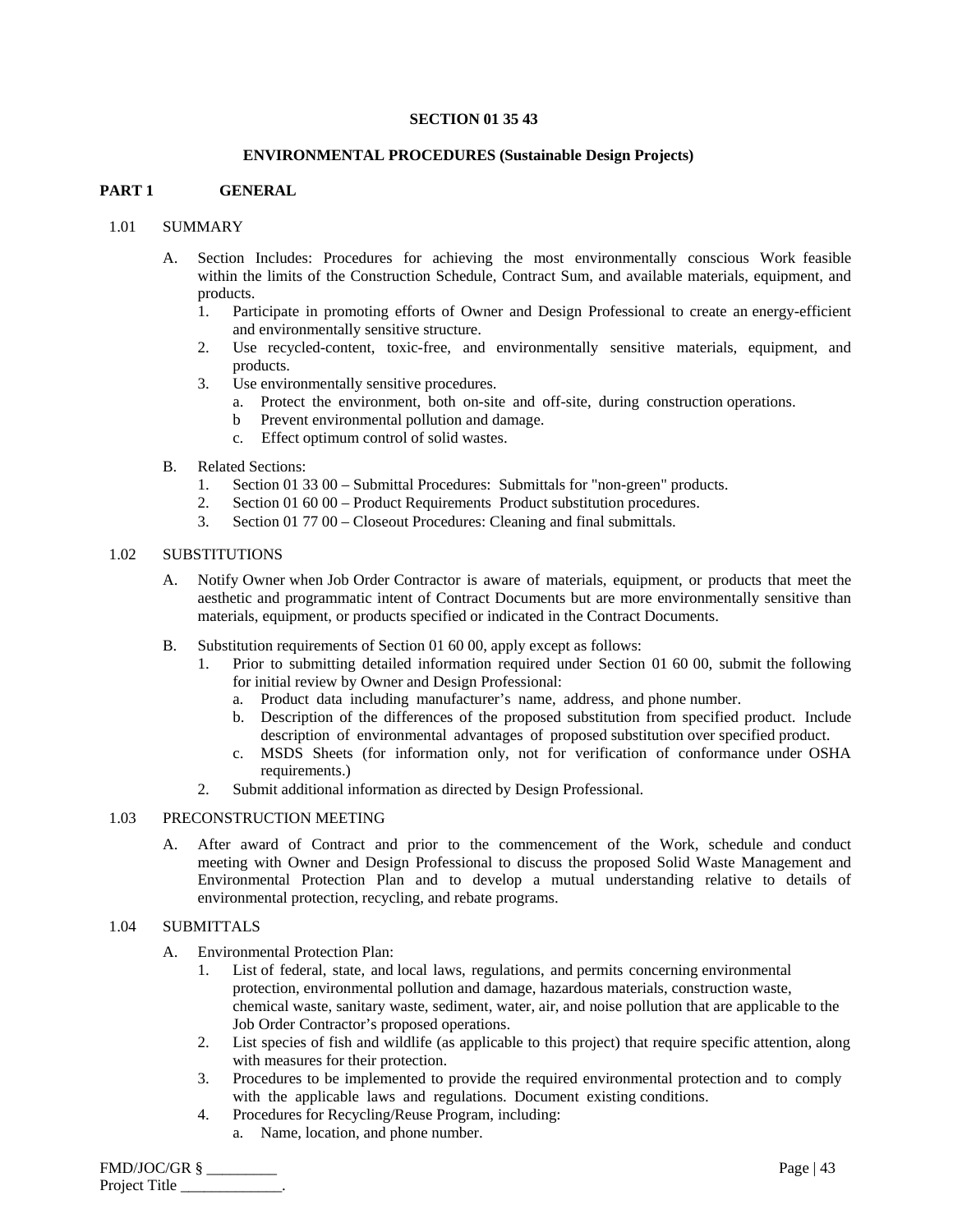- b. Copy of permit or license for each facility.
- B. Environmental Cleaning Plan: Submit cleaning / housekeeping policies and environmental cleaning solution product data sheets.
	- 1. Provide written program for training and implementation.
	- 2. Provide written plan for integrating the Green Housekeeping program into the overall project Environmental Protection Plan
	- 3. Material Safety Data Sheets (MSDS) on chemicals approved for use within the building.
	- 4. Develop list of approved and prohibited chemicals and practices.

## 1.05 QUALITY ASSURANCE

- A. Regulatory requirements:
	- 1. Cleaning materials and methods shall meet federal mandates including Executive Order 13101 on Greening the Government through Waste Prevention, Recycling and Federal Acquisition and Section 23.703 of the Federal Acquisition Regulation which requires federal agencies to consider environmental factors when purchasing products and services.
	- 2. Comply with the CURRENT criteria of Green Seal standard GS-37 (see www.greenseal.org).

# **PART 2 PRODUCTS**

# 2.01 MATERIALS

- A. Furnish environmentally responsible materials as defined above and as specified in the various specification sections of this Project Manual.
- B. Cleaning Materials:
	- 1. Utilize non-hazardous chemicals that have no or greatly reduced impacts upon the environment.
	- 2. Provide Green Seal approved ENVIRCARE chemical line, or approved equivalent, which consists of products that are non-hazardous and have a low environmental impact.
	- 3. Utilize concentrated cleaning products when available.

# **PART 3 EXECUTION**

# 3.01 ENVIRONMENTAL GOALS IMPLEMENTATION

- A. Job Order Contractor shall designate an on-site party (or parties) responsible for overseeing the Environmental Goals for the project and instructing workers and subcontractors in the means and methods of achieving those goals.
- B. Distribution: The Job Order Contractor shall distribute copies of the Environmental Goals to the Job Site Foreman, each Subcontractor, the Owner, and the Design Professional.
- C. Meetings: Job Order Contractor shall discuss the implementation of the Environmental Goals at the following meetings:
	- 1. Pre-construction meeting.
	- 2. Regular job-site meetings.

## 3.02 ENVIRONMENTAL CONTROLS

- A. Protection of natural resources: Preserve the natural resources within the project boundaries and outside the limits of permanent work performed under this Contract in their existing condition or restore to an equivalent or improved condition as approved by Owner, upon completion of the Work.
	- 1. Confine construction activities to work area limits indicated on the Drawings.
		- a. Temporary construction: As specified in Section 01 50 00.
		- b. Disposal operations for demolished and waste materials that are not identified to be salvaged, recycled, or reused:
			- 1) Remove debris, rubbish, and other waste materials resulting from construction operations from site.
			- 2) No burning permitted.
			- 3) Transport materials with appropriate vehicles, and dispose off-site to areas that are approved for disposal by governing authorities having jurisdiction.
			- 4) Avoid spillage by covering and securing loads when hauling on or adjacent to public streets or highways. Remove spillage and sweep, wash, or otherwise clean project site, streets, or highways.
			- 5*)* Comply with applicable regulations.

FMD/JOC/GR § \_\_\_\_\_\_\_\_\_ Page | 44 Project Title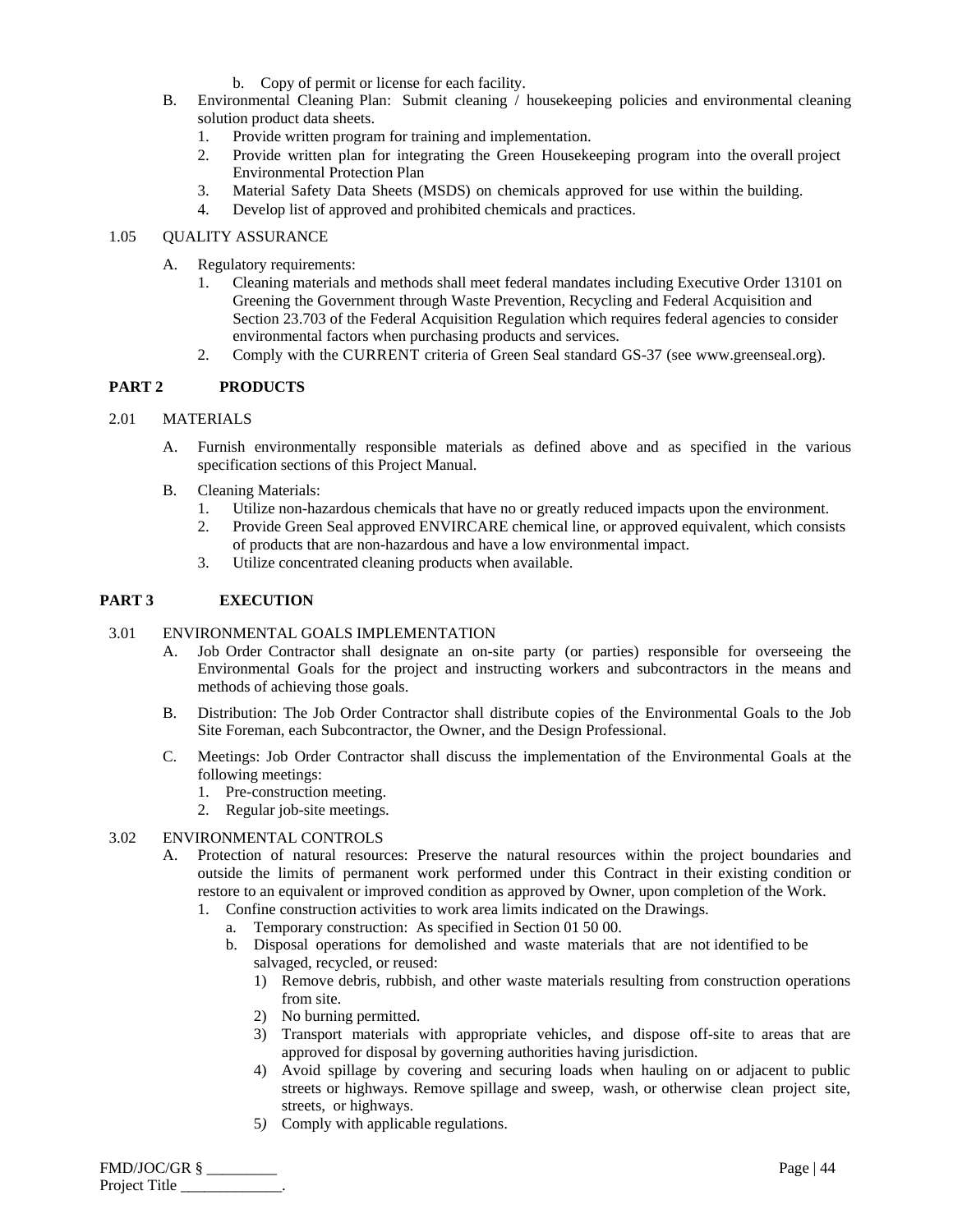- 2. Land resources: Prior to construction, identify land resources to be preserved within the Work area. Do not remove, cut, deface, injure, or destroy land resources, including trees, shrubs, vines, grasses, topsoil, and land forms without permission from Owner.
	- a. Earthwork: As specified in Section \_\_\_\_\_\_\_\_ **\*\*\*** —Earthwork and as follows:
		- 1) Erodible soils: Plan and conduct earthwork to minimize the duration of exposure of unprotected soils, except where the constructed feature obscures borrow areas, quarries, and waste material areas. Clear areas in reasonably sized increments only as needed to use the areas developed. Form earthwork to final grade as shown. Immediately protect side slopes and back slopes upon completion of rough grading.
		- 2) Erosion and sedimentation control devices: Construct or install temporary and permanent erosion and sedimentation control features as required. Provide 'biofence" (www.biofence.com), or approved equivalent or hay bales, or other methods as required to provide silt control into adjacent washes, creeks, rivers, lakes and other wetlands as directed by Design Professional and/or Civil Engineer.
	- b. Tree and plant protection: Prior to start of construction, tag each tree and plant scheduled to remain with value as identified by Owner. In the event of damage to tree or plant, Owner may, at Owner's discretion, deduct the indicated value of the damaged tree or plant from the Contract Sum.
- 3. Air Resources: Prevent creation of dust, air pollution, and odors.
	- a. Use water sprinkling, temporary enclosures, and other appropriate methods to limit to lowest practical level dust and dirt rising and scattering in air.
		- 1) Dust mitigation shall be as required by local Environmental Health Department.
		- 2) Do not use water when it may create hazardous or other adverse conditions such as flooding and pollution.
	- b. Store volatile liquids, including fuels and solvents, in closed containers.
	- c. Properly maintain equipment to reduce gaseous pollutant emissions.
	- d. Interior final finishes: Schedule construction operations involving wet products prior to packaged dry products to the greatest extent possible, in accordance with approved Solid Waste Management and Environmental Protection Plan.
	- e. Temporary Ventilation: As specified in Section 01 50 00—Temporary Facilities and Controls, and as follows:
		- 1) Provide adequate ventilation during and after installation of interior wet products and interior final finishes.
		- 2) Provide adequate ventilation of packaged dry products prior to installation. Remove from packaging and ventilate in a secure, dry, well-ventilated space free from strong contaminant sources and residues. Provide a temperature range of 60 degrees F minimum to 90 degree F maximum continuously during the ventilation period. Do not ventilate within limits of Work unless otherwise approved by Design Professional.
		- 3) Preoccupancy ventilation: After final completion and prior to initial occupancy, provide adequate ventilation for minimum five days. Preoccupancy ventilation procedures:
			- a) Use supply air fans and ducts only.
			- b) Temporarily seal exhaust ducts.
			- c) Temporarily disable exhaust fans.
			- d) Provide exhaust through operable windows or temporary openings.
			- e) Provide temporary exhaust fans as required to pull exhaust air from deep interior locations. Stair towers may be used for exhausting air from the building during the temporary ventilation.
			- f) After preoccupancy ventilation and prior to final testing and balancing of HVAC system, replace air filters and make HVAC system fully operational.
			- g) Provide clean air filters.

FMD/JOC/GR § \_\_\_\_\_\_\_\_\_ Page | 45 Project Title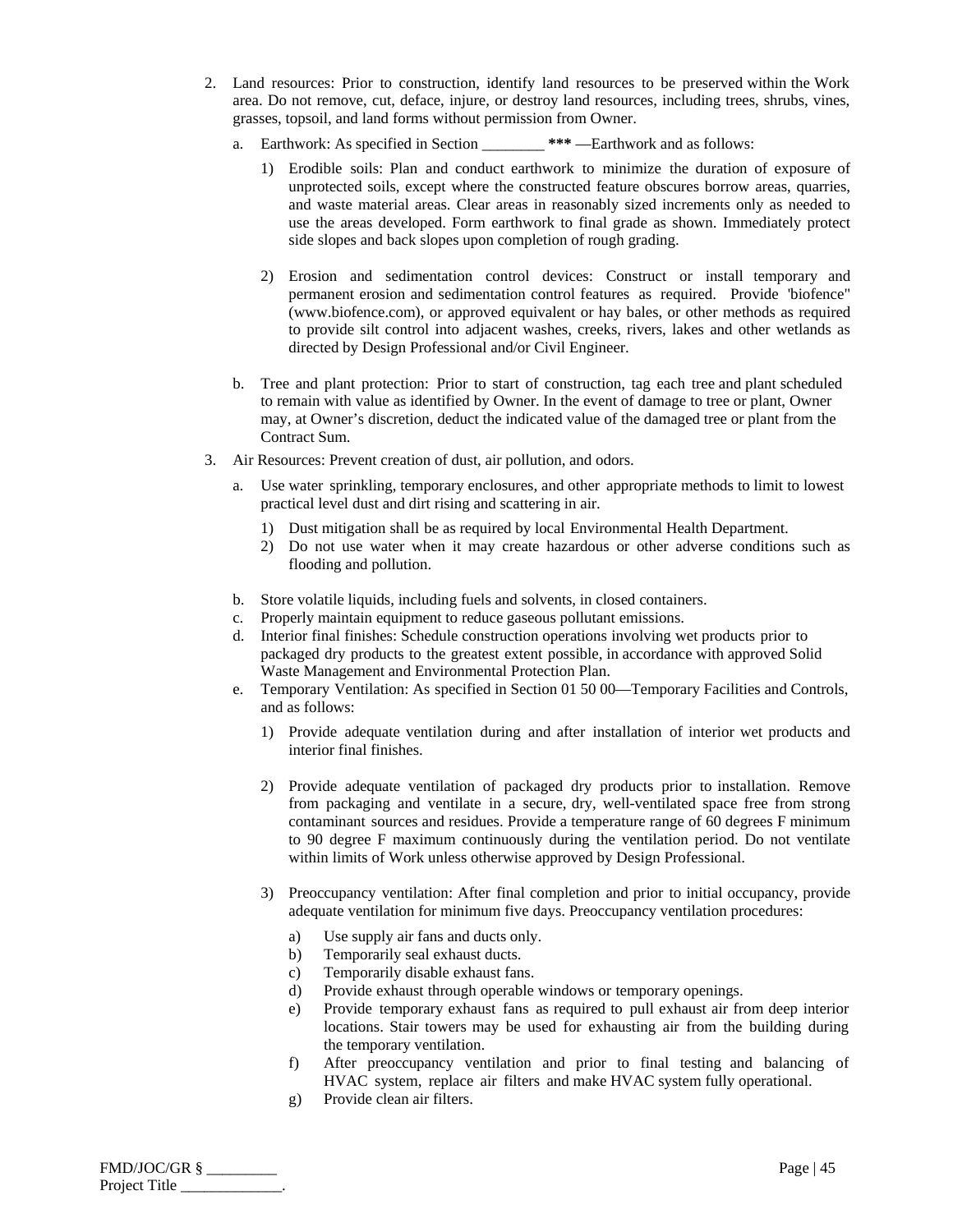#### 3.03 INDOOR AIR QUALITY

- A. Verify ventilation requirements for indoor air quality. "Adequate" requirements for one material may not be "adequate" for another; for example, carpet can contain over 100 chemicals, including possible carcinogens, and may require more complex ventilation to accelerate off-gassing prior to installation. Materials/products that generally require temporary ventilation for off gassing include:
	- 1. adhesives<br>2. wood pres
	- wood preservatives
	- 3. composite wood products
	- 4. plastics
	- 5. waterproofing
	- 6. insulation
	- 7. fireproofing
	- 8. sealants/caulking
	- 9. acoustical ceilings
	- 10. resilient flooring
	- 11. carpet
	- 12. painting
	- 13. sealers/coatings
	- 14. wall coverings
	- 15. manufactured casework
	- 16. furniture
- B For more information and information on current Federal activities for IAQ, contact: EPA Indoor Air Quality Information Clearing House, National Pesticides Telecommunication Network, National Institute for Occupational Safety and Health, The Department of Energy (DOE) Office of Conservation, and Renewable Energy.

| $FMD/JOC/GR$ § | Page   $46$ |
|----------------|-------------|
| Project Title  |             |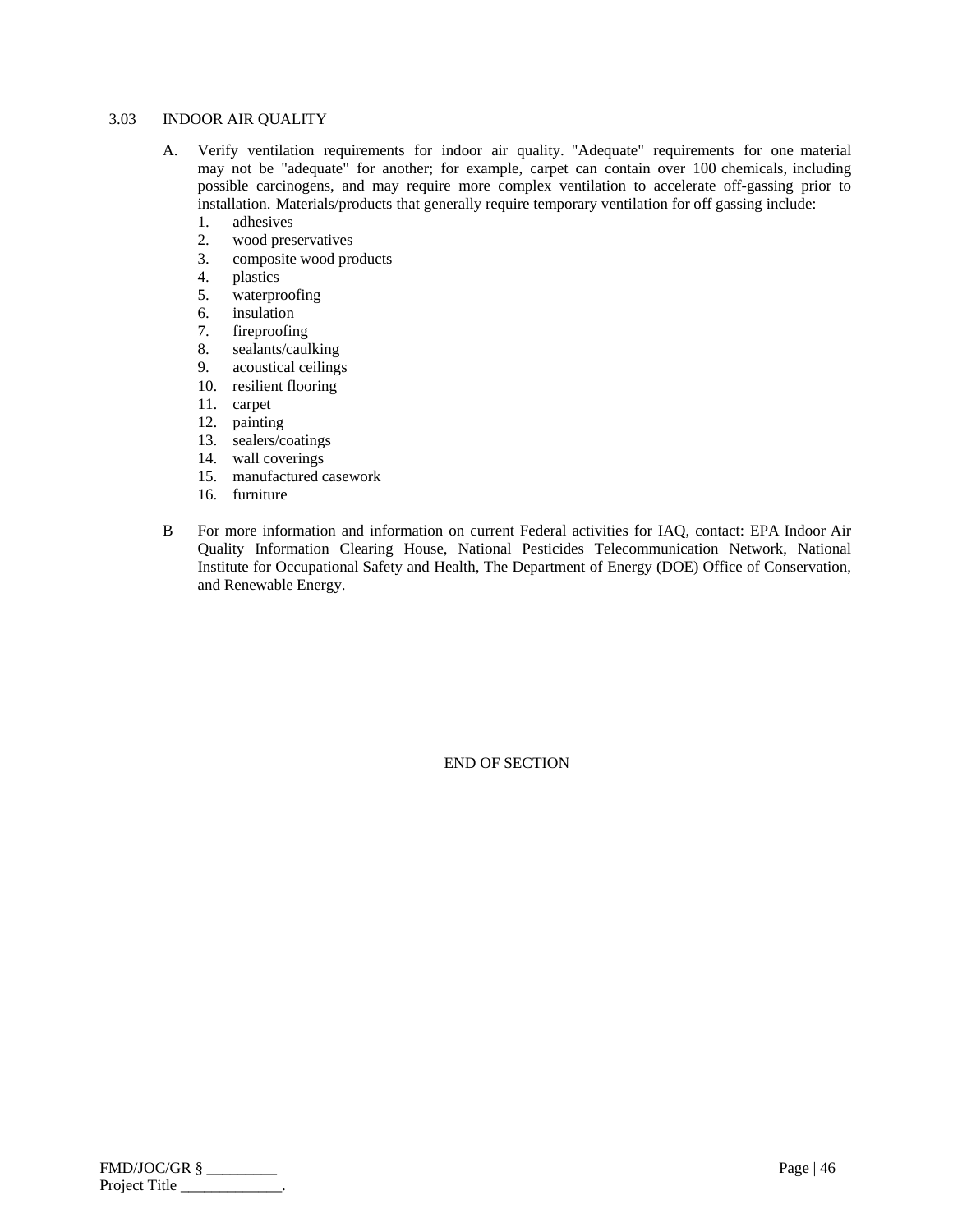## **SECTION 01 42 00**

#### **REFERENCES**

## 1.01 OUALITY ASSURANCE

- A. For products or workmanship specified by association, trade, or Federal Standards, comply with requirements of the standard, except when more rigid requirements are specified or are required by applicable codes.
- B. Conform to reference standard by date of issue current on date of Contract Documents.
- C. Obtain copies of standards when required by Contract Documents.
- D. Should specified reference standards conflict with Contract Documents, request clarification from Design Professional/Engineer before proceeding.
- E. The contractual relationship of the parties to the Contract shall not be altered from the Contract Documents by mention or inference otherwise in any reference document.

# 1.02 MARICOPA COUNTY DESIGN GUIDELINES AND STANDARDS

- A. The following list represents Maricopa County Departmental and User-specific Design Guidelines and Standards. Project teams must incorporate the requirements of these guidelines into their project approach. The information in these specific design guidelines takes precedence over the information of the Technical Design Standards unless directed otherwise by the FMD Project Manager.
- B. Discrepancies between MIHS Technical Design Standards and the specific departmental guidelines must be brought to the attention of the FMD Project Manager for review with  $O \& M$  and user group staff.
- C. The FMD Project Manager will assist the Design Team in obtaining the latest versions of the following design guidelines:
	- 1. Maricopa County Green Government Program
	- 2. MCSO Cabling Standards
	- 3. Maricopa County Structured Cabling Standard
	- 4. Maricopa County Security System Requirements
	- 5. Maricopa County Superior Court Court Facility Planning Guidelines
	- 6. Maricopa County Justice Court Facility Planning Guidelines
	- 7. Maricopa County Locksmith Guidelines
	- 8. Maricopa County Ergonomics Guidelines
	- 9. MCSO Detention Facility Design Guidelines
	- 10. Maricopa County Commissioning Requirements
	- 11. Maricopa County Space Guidelines
	- 12. Maricopa County CAD Layering Standards
- D. Sustainable Design is a priority to MIHS. If a project is to be designed to achieve a minimum LEED Certification level as defined by the U.S. Green Building Council, unless specified otherwise by FMD shall be stated here
	- 1. MIHS may elevate desired LEED –Certification levels on certain projects.
	- 2. Credits that increase operating efficiencies and reduce Life Cycle Costs are strongly desired.
	- 3. Building Commissioning is required on all projects regardless of LEED. FMD will hire and additional commissioning agent under separate contract.
	- 4. Design shall incorporate lighting, motors, and HVAC equipment that are eligible for rebate or incentive programs from local utility companies such as APS or SRP.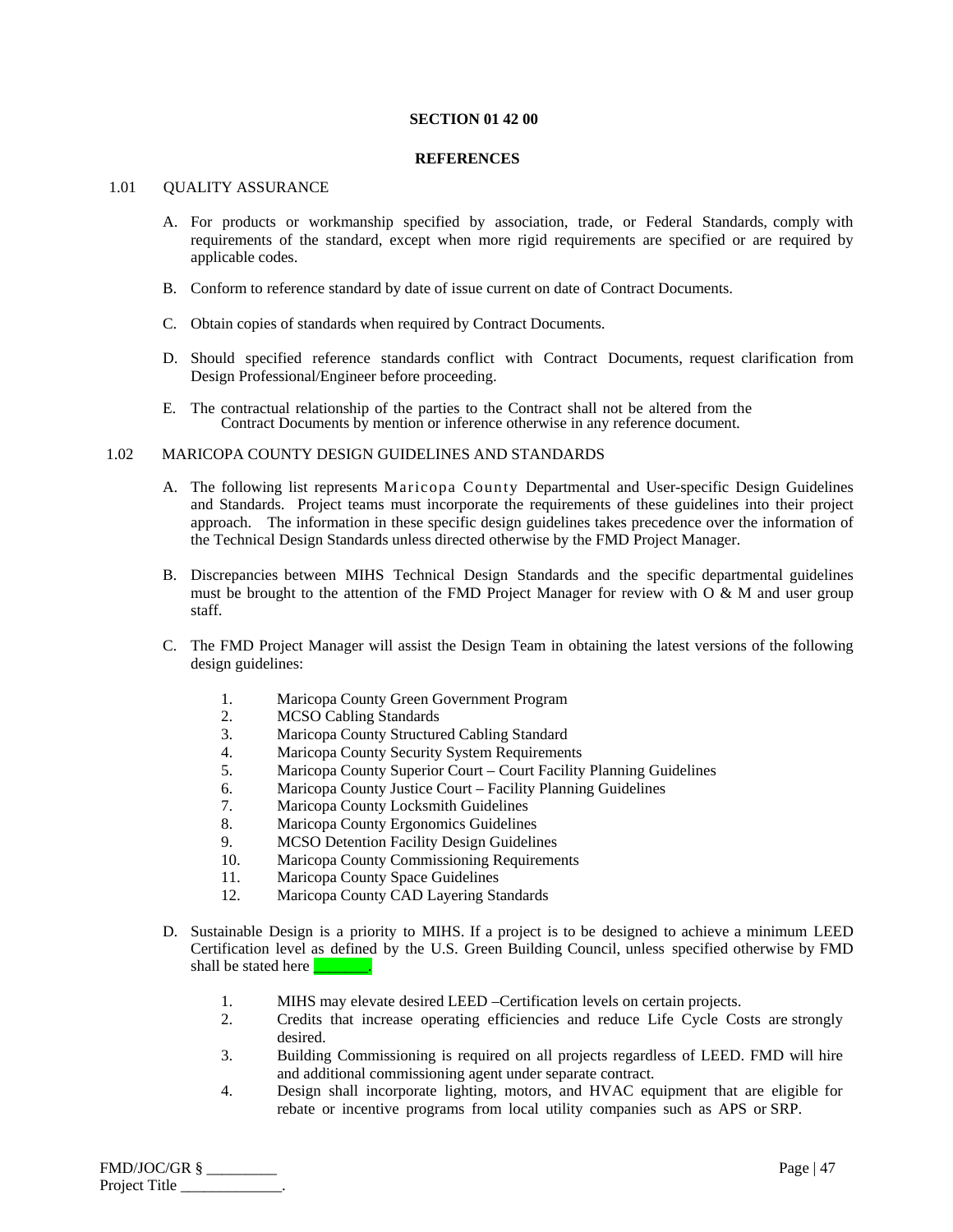| 1.03 | SCHEDULE OF REFERENCES (telephone numbers, addresses, or URL's may not be current): |                                                                                                                                                                                 |                  |  |
|------|-------------------------------------------------------------------------------------|---------------------------------------------------------------------------------------------------------------------------------------------------------------------------------|------------------|--|
|      | AA                                                                                  | <b>Aluminum Association</b><br>900 19th St. N.W., Suite 300<br>Washington, DC 20006<br>www.aluminum.org                                                                         | $(202)$ 862-5100 |  |
|      | AABC                                                                                | <b>Associated Air Balance Council</b><br>1518 K. Street, N.W.<br>Washington, DC 20005<br>www.aabchq.com                                                                         | $(202)$ 737-0202 |  |
|      | <b>AACPA</b>                                                                        | <b>Autoclaved Aerated Concrete Product Association</b><br>3701 C.R. 544 E Haines<br>City, FL 33844<br>www.aacpa.org                                                             | $(863)$ 419-2058 |  |
|      | <b>AAMA</b>                                                                         | American Architectural Manufacturers Association<br>1540 E. Dundee Rd., Suite 310<br>Palatine, IL 6067-8321<br>www.aamanet.org                                                  | $(847)$ 303-5664 |  |
|      | <b>AASHTO</b>                                                                       | American Association of State Highway<br>and Transportation Officials<br>444 North Capitol Street, N.W., Suite 249<br>Washington, DC 20001<br>www.aashto.org                    | $(202)$ 624-5800 |  |
|      | <b>ACI</b>                                                                          | American Concrete Institute<br>P. O Box 9094<br>Farmington Hills, MI 48999-9094<br>www.aci-net.org                                                                              | $(248)$ 848-3700 |  |
|      | <b>ADC</b>                                                                          | Air Diffusion Council<br>230 North Michigan Avenue<br>Chicago, IL 60601<br>www.flexibleduct.org                                                                                 | $(312)$ 201-0101 |  |
|      | <b>AFPA</b>                                                                         | American Forest and Paper Association<br>(Formerly: National Forest Products Association<br>1111 19 <sup>th</sup> St., NW, Suite 800<br>Washington, DC 20036<br>www.afandpa.org | $(202)$ 463-2700 |  |
|      | AI                                                                                  | <b>Asphalt Institute</b><br>2696 Research Park Dr<br>P.O. Box 14052<br>Lexington, KY 40512-4052<br>www.asphaltinstitute.org                                                     | $(606)$ 288-4960 |  |
|      | <b>AIA</b>                                                                          | American Institute of Architects<br>1735 New York Avenue, N.W.<br>Washington, DC<br>20006-5292<br>www.aia.org                                                                   | $(202)$ 626-7300 |  |
|      | <b>AISC</b>                                                                         | American Institute of Steel Construction<br>1 E. Wacker Dr., Suite 3100<br>Chicago, IL 60601<br>www.aisc.org                                                                    | $(312)$ 670-2400 |  |
|      | AISI                                                                                | American Iron and Steel Institute<br>1101 17th Street, N.W., Suite 1300<br>Washington, DC 20036<br>www.steel.org                                                                | $(202)$ 452-7133 |  |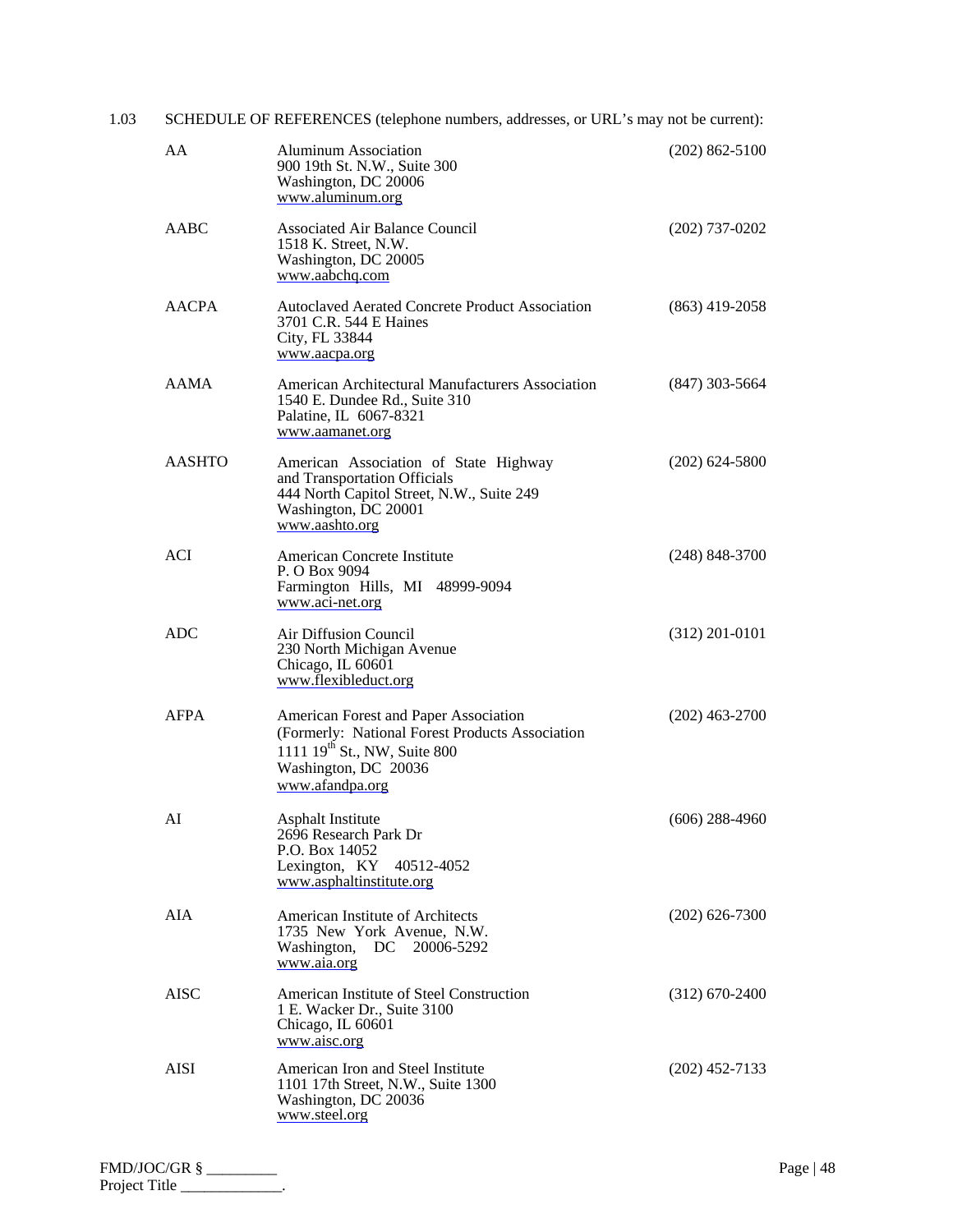| <b>AITC</b>   | American Institute of Timber Construction<br>7012 S. Revere Pky, Suite 140<br>Englewood, CO 80112<br>www.aitc-glulam.org                        | $(303)$ 792-9559                       |
|---------------|-------------------------------------------------------------------------------------------------------------------------------------------------|----------------------------------------|
| <b>AMCA</b>   | Air Movement and Control Association<br>30 West University Drive<br>Arlington Heights, IL 60004<br>www.amca.org                                 | $(847)$ 394-0150                       |
| AMG           | Arizona Masonry Guild<br>5225 N. Central Ave., Suite 400<br>Phoenix, AZ 85014<br>www.azmasonryguild.org                                         | $(602)$ 265-5999                       |
| <b>ANSI</b>   | American National Standards Institute<br>11 West 42nd Street, 13 <sup>th</sup> Fl<br>New York, NY 10036<br>www.ansi.org                         | $(212)$ 642-4900                       |
| <b>APA</b>    | <b>Engineered Wood Association</b><br>(Formerly: American Plywood Association)<br>P.O. Box 11700<br>Tacoma, WA 98411<br>www.apawood.org         | $(253) 656-6600$                       |
| API           | American Petroleum Institute<br>1220 L Street, N.W.<br>Washington, DC 20005<br>www.api.org                                                      | $(202)$ 682-8000                       |
| <b>AQMD</b>   | Air Quality Management District<br>21865 E. Copley Drive<br>Diamond Bar, CA 91765<br>www.aqmd.gov                                               | $(909)$ 396-2000                       |
| ARI           | Air-Conditioning and Refrigeration Institute<br>4301 N. Fairfax Dr., Suite 425<br>Arlington, VA 22203<br>www.ari.org                            | $(703)$ 524-8800                       |
| <b>ASHRAE</b> | American Society of Heating, Refrigerating<br>and Air Conditioning Engineers<br>1791 Tullie Circle, N.E.<br>Atlanta, GA 30329<br>www.ashrae.org | $(800)$ 527-4723<br>$(404)$ 636-8400   |
| <b>ASME</b>   | American Society of Mechanical Engineers<br>345 East 47th Street<br>New York, NY 10017<br>www.asme.org                                          | $(800)$ 843-2763<br>$(973) 882 - 1167$ |
| <b>ASTM</b>   | American Society for Testing and Materials<br>100 Barr Harbor Drive<br>West Conshohocken, PA 19428<br>www.astm.org                              | $(610)$ 832-9585                       |
| AWI           | Architectural Woodwork Institute<br>1952 Isaac Newton Square West<br>Reston, VA 20190 www.awinet.org                                            | $(703)$ 733-0600                       |
| AWPA          | American Wood Preservers Association<br>PO Box 5690<br>Granbury, TX<br>76049<br>www.awpa.com                                                    | $(817)$ 326-6300                       |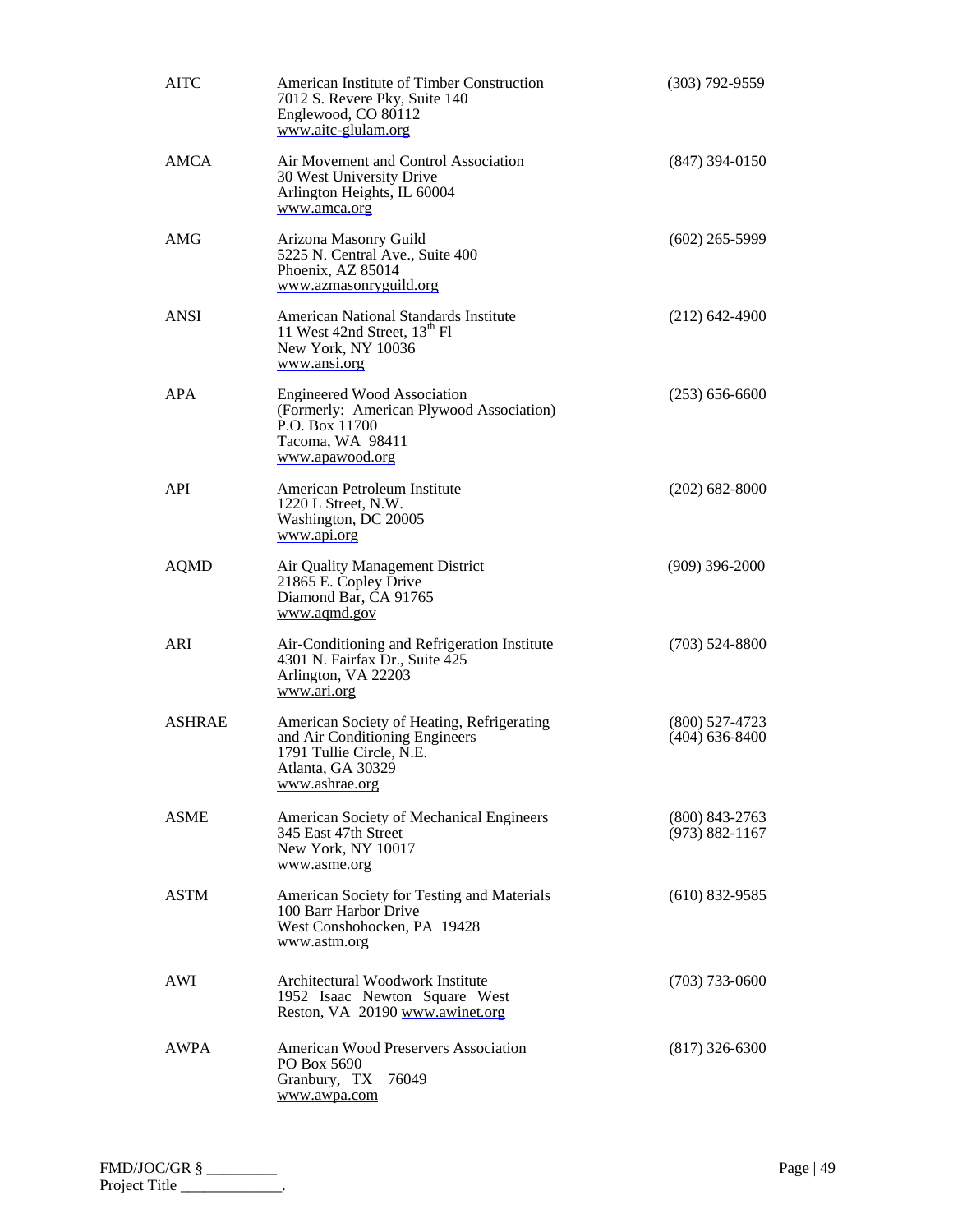|                | AWS          | <b>American Welding Society</b><br>8669 NW 36 St.,#130<br>Miami, FL<br>33166-6672<br>www.amweld.org                                           | $(800)$ 443-9353<br>$(305)$ 443-9353 |             |
|----------------|--------------|-----------------------------------------------------------------------------------------------------------------------------------------------|--------------------------------------|-------------|
|                | <b>AWWA</b>  | <b>American Water Works Association</b><br>6666 West Quincy Avenue<br>80235<br>CO<br>Denver,<br>www.awwa.org                                  | $(303) 794 - 7711$                   |             |
|                | <b>BHMA</b>  | <b>Builders Hardware Manufacturer's Association</b><br>355 Lexington Ave., 17th Floor<br>New York, NY 10017                                   | $(212)$ 661-4261                     |             |
|                | <b>BIA</b>   | <b>Brick Institute of America</b><br>11490 Commerce Park Drive<br>Reston, VA 22091 www.bia.org                                                | $(703)$ 620-0010                     |             |
|                | <b>CDA</b>   | <b>Copper Development Association</b><br>260 Madison Ave. New<br>NY.<br>10016<br>York,<br>www.copper.org                                      | $(212)$ 251-7200                     |             |
|                | <b>CFPC</b>  | <b>Certified Forest Products Council</b><br>14780 SW Osprey Drive, Suite 285<br>Beaverton, OR 97007<br>www.certifiedwood.org                  | $(503) 590 - 6600$                   |             |
|                | <b>CISCA</b> | Ceilings and Interior Systems Construction Association<br>1500 Lincoln Highway, Suite 202<br>St. Charles, IL 60174<br>www.cisca.org           | $(630)$ 584-1919                     |             |
|                | <b>CLFMI</b> | Chain Link Fence Manufacturers Institute<br>9891 Broken Land Pkwy, Suite 300<br>Columbia, MD 21046<br>www.chainlinkinfo.org                   | $(301)$ 596-2584                     |             |
|                | <b>CRI</b>   | The Carpet and Rug Institute<br>Box 2048<br>Dalton, GA 30722-2048<br>www.carpet-rug.com                                                       | $(706)$ 278-3176                     |             |
|                | <b>CRSI</b>  | Concrete Reinforcing Steel Institute<br>933 Plum Grove Road<br>Schaumburg, IL 60173<br>www.crsi.org                                           | $(847)$ 517-1200                     |             |
|                | <b>CSSB</b>  | Cedar Shingle and Shake Bureau(Formerly: Red Cedar<br>Shingle and Handsplit Shake Bureau)<br>515 116th Avenue<br>Bellevue, WA 98004           | $(425)$ 453-1323                     |             |
|                | <b>DCAT</b>  | Development Center for Appropriate Technology<br>P.O. Box 41144<br>Tucson, AZ 85717<br>www.dcat.net                                           | $(520)$ 624-6628                     |             |
|                | DHI          | Door and Hardware Institute<br>14170 Newbrook Drive<br>Chantilly, VA<br>20151<br>www.dhi.org                                                  | $(703)$ 222-2010                     |             |
|                | <b>DOE</b>   | U.S. Department of Energy<br>1000 Independence Ave., SW<br>Washington,<br>DC<br>20585<br>http://www.energy.gov                                | $(800)$ 342-5363                     |             |
|                | <b>EEBA</b>  | Energy and Environmental Building Association<br>10740 Lyndale Avenue South, 10W,<br>55420-5615<br>Bloomington,<br>MN<br>http://www.eeba.org/ | $(952) 881-1098$                     |             |
| FMD/JOC/GR § _ |              |                                                                                                                                               |                                      | Page   $50$ |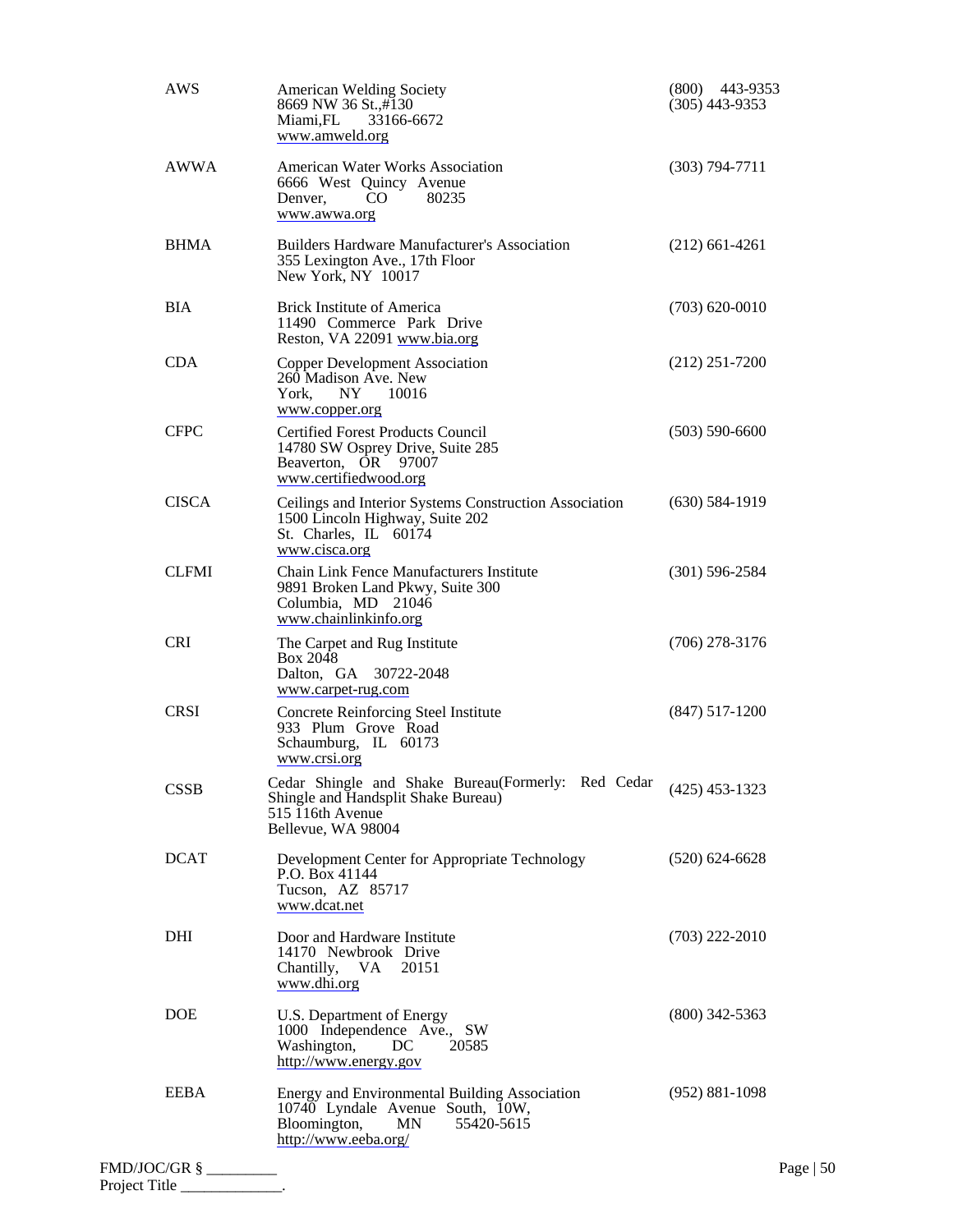| <b>EBN</b>    | <b>Environmental Building News</b><br>122 Birge St., Suite 30<br>Brattelboro, VT<br>05301<br>www.BuildingGreen.com                                         | $(802)$ 257-7300  |
|---------------|------------------------------------------------------------------------------------------------------------------------------------------------------------|-------------------|
| <b>EJMA</b>   | <b>Expansion Joint Manufacturers Association</b><br>25 North Broadway<br>Tarrytown, NY 10591<br>www.ejma.org                                               | $(914)$ 332-0040  |
| EPA           | U.S. Environmental Protection Agency<br>401 M St. WS, 6202J<br>Washington, DC 20460<br>www.epa.gov                                                         | $(202)$ 775-6650  |
| <b>FSC</b>    | Forest Stewardship Council - U.S.<br>1155 30th Street NW Suite 300<br>Washington, DC 2007<br>www.fscus.org                                                 | $(877)$ 372-5646  |
| <b>FM</b>     | <b>FM</b> Global<br>(Formerly: Factory Mutual System)<br>1151 Boston-Providence Turnpike<br>P.O. Box 688<br>Norwood, MA 02062<br>www.factorymutual.com     | $(781)$ 762-4300  |
| <b>GA</b>     | <b>Gypsum Association</b><br>125 S Franklin St<br>Chicago, IL 60606<br>www.usg.com                                                                         | $(312)$ 606-4000  |
| <b>GANA</b>   | Glass Association of North America<br>(Formerly: Flat Glass Marketing Association)<br>3310 SW Harrison St<br>Topeka, KS 66611<br>www.glasswebsite.com/gana | $(785)$ 266-7013  |
| ICC           | <b>International Code Council Headquarters</b><br>5203 Leesburg Pike, Suite 600<br>Falls Church, VA 22041                                                  | 703-931-4533      |
|               | Los Angeles District Office<br>5360 S. Workman Mill Road<br>Whittier, CA 90601<br>http://www.iccsafe.org/                                                  | 800-284-4406      |
| <b>IEEE</b>   | Institute of Electrical and Electronics Engineers<br>3 Park Ave $17^{\text{th}}$ Floor<br>New York, NY 10016<br>www.ieee.org                               | $(212)$ 419-7900  |
| <b>ISRI</b>   | Institute of Scrap Recycling Industries<br>1325 G St. NW, Suite 1000<br>Washington, DC 20005-3104<br>www.isri.org                                          | $(202)$ 737-1770  |
| <b>MAG</b>    | Maricopa Association of Governments<br>302 N. 1 <sup>st</sup> Street, suite 300<br>Phoenix, AZ 85003<br>www.mag.maricopa.gov                               | $(602)$ 254-6300  |
| <b>MBMA</b>   | Metal Building Manufacturer's Association<br>1300 Sumner Ave.<br>Cleveland, OH 44115                                                                       | $(216)$ 241-7333  |
| MIL           | Military Specification<br>Naval Publications and Forms Center<br>5801 Tabor Avenue<br>Philadelphia, PA 19120                                               |                   |
| ML/SFA        | Metal Lath/Steel Framing Association                                                                                                                       | (312)<br>456-5590 |
|               |                                                                                                                                                            | Page $ 51$        |
| Project Title |                                                                                                                                                            |                   |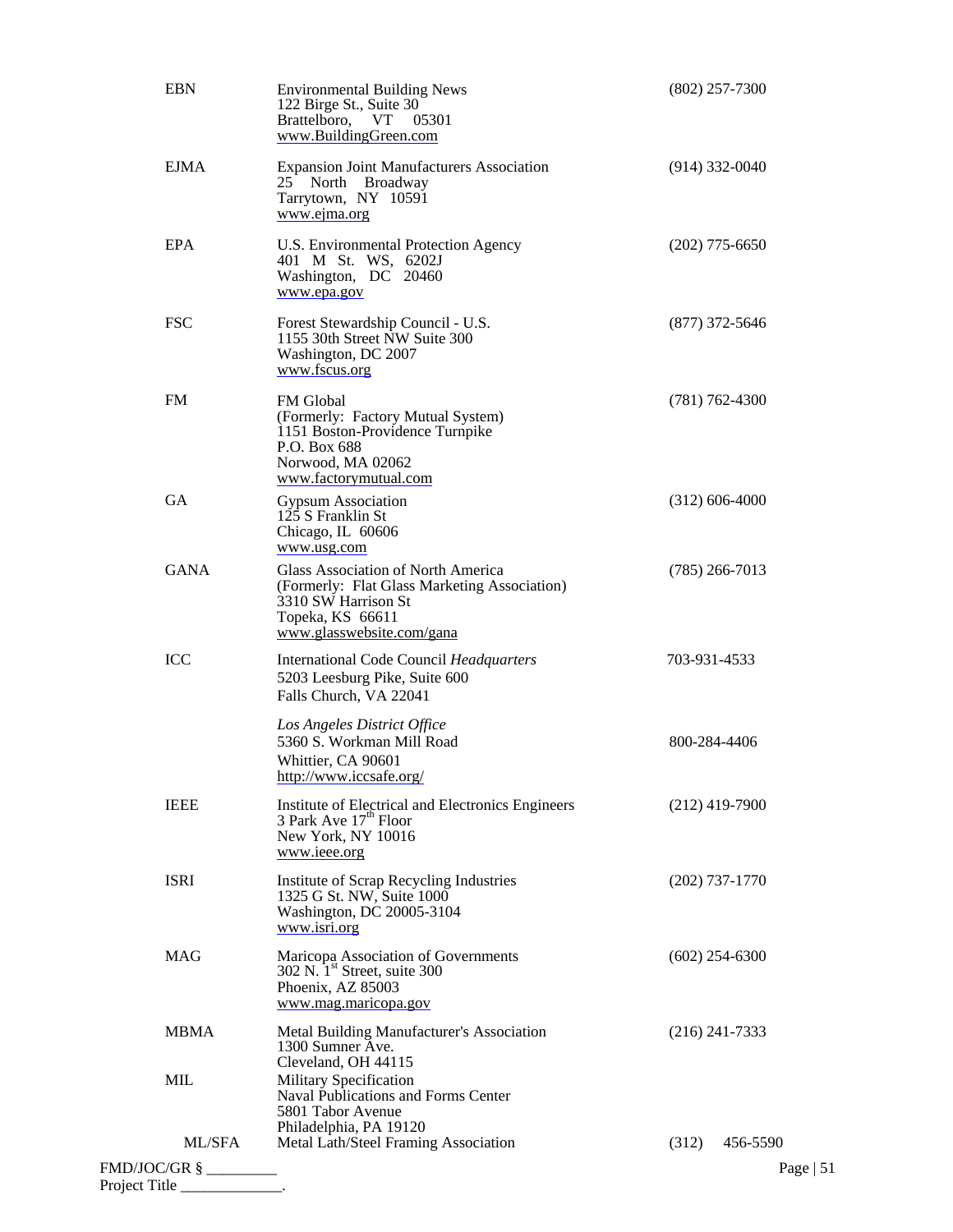|               | (A Division of the NAAMM)<br>8 South Michigan Ave., Suite 1000<br>Chicago, IL 60603                                                           |                                      |
|---------------|-----------------------------------------------------------------------------------------------------------------------------------------------|--------------------------------------|
| <b>NAAMM</b>  | National Association of Architectural<br><b>Metal Manufacturers</b><br>8 South Michigan Ave, Suite 1000<br>Chicago, IL 60603<br>www.naamm.org | $(312)$ 456-5590                     |
| <b>NCMA</b>   | National Concrete Masonry Association<br>2302 Horse Pen Rd.<br>Herndon, VA 22071<br>www.ncma.org                                              | $(703)$ 713-1900                     |
| <b>NEBB</b>   | National Environmental Balancing Bureau<br>8575 Grovemont Circle<br>Gaithersburg, MD 20877<br>www.nebb.org                                    | $(301)$ 977-3698                     |
| <b>NEMA</b>   | National Electrical Manufacturers Association<br>1300 N 17 <sup>th</sup> Street, Suite 1847<br>Rosslyn, VA 22209<br>www.nema.org              | $(703)$ 841-3200                     |
| <b>NFPA</b>   | <b>National Fire Protection Association</b><br>1 Battery March Park<br>Quincy, MA 02269<br>www.nfpa.org                                       | $(800)$ 344-3555<br>$(617)$ 770-3000 |
| <b>NRCA</b>   | National Roofing Contractors Association<br>10255 W. Higgins Rd., Suite 600<br>Rosemont, IL 60018<br>www.roofonline.org                       | $(847)$ 299-9070                     |
| <b>NTMA</b>   | National Terrazzo and Mosaic Association<br>110 E Market St, Ste 200A<br>Leesburg, VA 20176                                                   | $(800)$ 323-9736<br>$(703)$ 779-1022 |
| <b>PCA</b>    | www.ntma.com<br><b>Portland Cement Association</b><br>5420 Old Orchard Road<br>Skokie, IL 60077                                               | $(847)$ 966-6200                     |
| <b>PCI</b>    | www.portcement.org<br>Precast/Prestressed Concrete Institute<br>209 W. Jackson Blvd<br>Chicago, IL 60606                                      | $(312)$ 786-0300                     |
| <b>PDCA</b>   | www.pci.org<br>Painting and Decorating Contractors of America<br>3913 Old Lee Hwy., Suite 33B<br>Fairfax, VA 22030<br>www.pdca.com            | $(703)$ 359-0826                     |
| <b>PS</b>     | <b>Product Standard</b><br>U. S. Department of Commerce<br>Washington, DC 20203                                                               |                                      |
| <b>RIS</b>    | Redwood Inspection Service<br>405 Enfrente Rd<br>Novato, CA 94949                                                                             | $(415)$ 382-0662                     |
| <b>RCSHSB</b> | Red Cedar Shingle and Handsplit Shake Bureau                                                                                                  | Refer to CSSB                        |
| <b>RFCI</b>   | <b>Resilient Floor Covering Institute</b><br>966 Hungerford Dr., Suite 12B<br>Rockville, MD 20850<br>www.buildernet.com/rfci                  | $(301)$ 340-8580                     |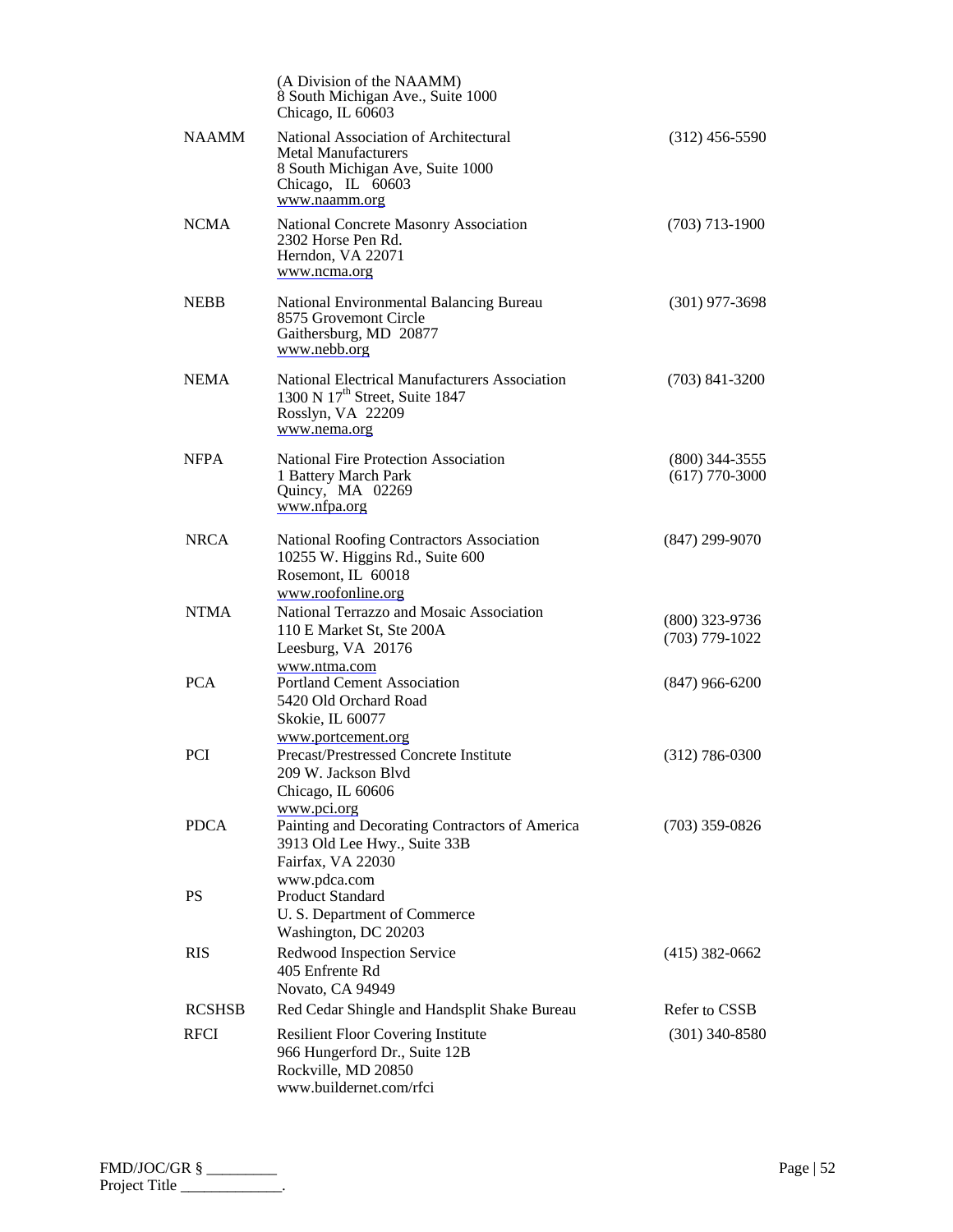|              | SDI           | <b>Steel Deck Institute</b><br>P.O. Box 25<br>Fox River Grove, IL 60021-0025<br>www.sdi.org                                                                                     | $(847)$ 462-1930   |            |
|--------------|---------------|---------------------------------------------------------------------------------------------------------------------------------------------------------------------------------|--------------------|------------|
|              | SDI           | <b>Steel Door Institute</b><br>30200 Detroit Rd.<br>Cleveland, OH 44145<br>www.steeldoor.org                                                                                    | $(440) 899 - 0010$ |            |
|              | <b>SIGMA</b>  | Sealed Insulating Glass Manufacturers Association<br>401 N. Michigan Ave<br>Chicago, IL 60611<br>www.sigmaonline.org                                                            | $(312)$ 664-6610   |            |
|              | SJI           | <b>Steel Joist Institute</b><br>3127 10 <sup>th</sup> Ave Extension<br>North Myrtle Beach, SC 29582<br>www.steeljoist.org                                                       | $(843) 626 - 1995$ |            |
|              | <b>SMACNA</b> | Sheet Metal and Air Conditioning<br><b>Contractors' National Association</b><br>4201 Lafayette Center Drive<br>Chantilly, VA 20151<br>www.smacna.org                            | $(703) 803 - 2980$ |            |
|              | <b>SSPC</b>   | The Society for Protective Coatings<br>(Formerly: Steel Structures Painting Council)<br>4516 Henry St., 6 <sup>th</sup> Floor<br>Pittsburgh, PA 15222<br>www.sspc.org           | $(412)$ 281-2331   |            |
|              | <b>TCA</b>    | Tile Council of America, Inc.<br>100 Clemson Research Blvd<br>Anderson, SC 29625<br>www.tileusa.com                                                                             | $(864) 646 - 8453$ |            |
|              | UL            | Underwriters' Laboratories, Inc.<br>333 Pfingston Road<br>Northbrook, IL 60062<br>www.ul.com                                                                                    | $(800)$ 704-4050   |            |
|              | <b>USGBC</b>  | <b>US Green Building Council</b><br>1825 I St. NW, Suite 400<br>Washington, DC<br>20006<br>www.usgbc.org                                                                        | $(202)$ 429-2081   |            |
|              | <b>WCLIB</b>  | West Coast Lumber Inspection Bureau<br>Box 23145<br>Portland, OR 97281<br>www.wclib.org                                                                                         | $(503) 639 - 0651$ |            |
|              | <b>WDMA</b>   | Window and Door Manufacturing Association<br>(Formerly: National Woodwork Manufacturers Association<br>1400 E. Touhy Avenue, Suite 470<br>Des Plaines, IL 60018<br>www.wdma.com | $(800)$ 223-2301   |            |
|              | <b>WWPA</b>   | <b>Western Wood Products Association</b><br>522 S.W. 5th Ave., Ste 500<br>Portland, OR 97204<br>www.wwpa.org                                                                    | $(503)$ 224-3930   |            |
|              |               | <b>END OF SECTION</b>                                                                                                                                                           |                    |            |
| FMD/JOC/GR § |               |                                                                                                                                                                                 |                    | Page $ 53$ |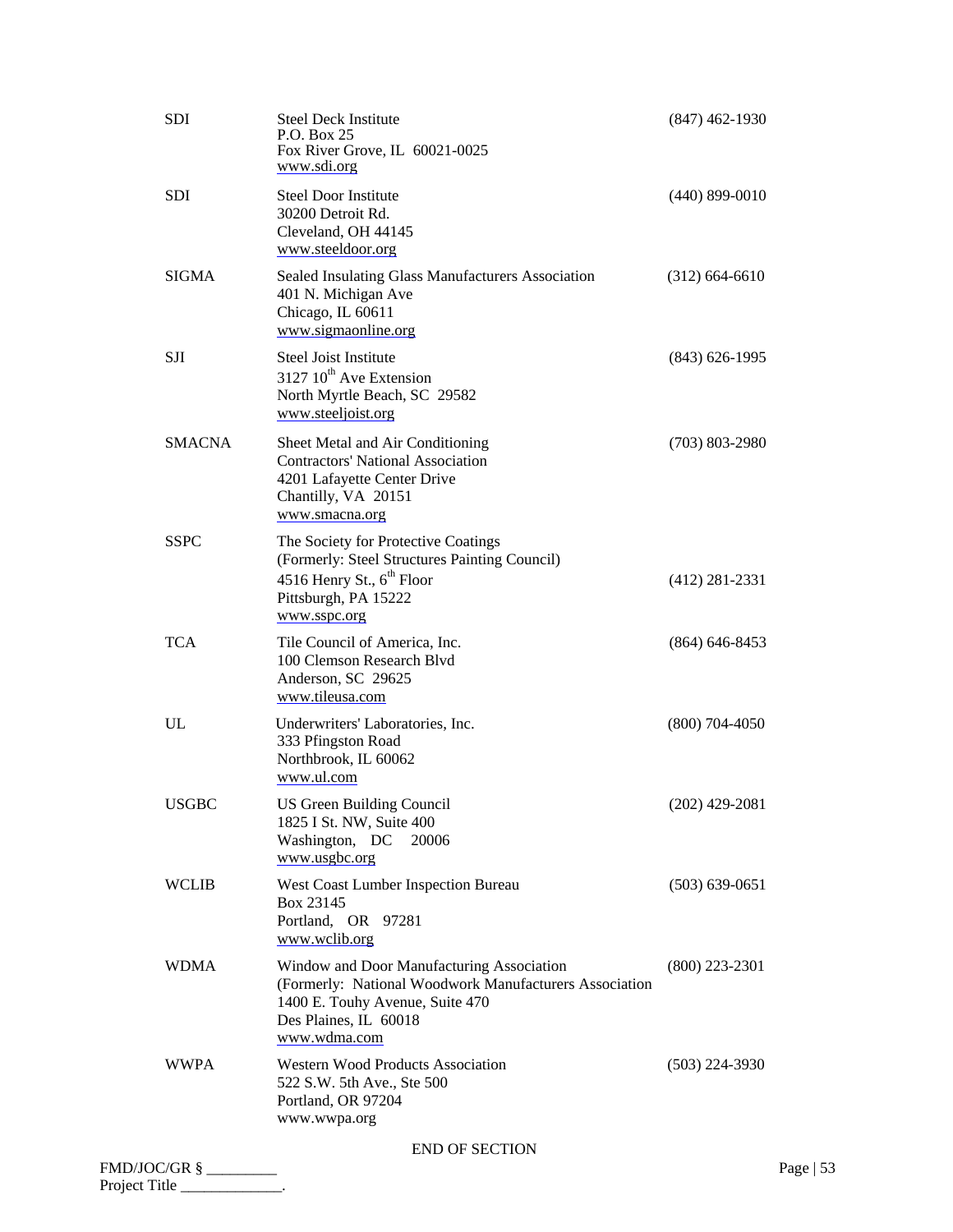## **SECTION 01 42 15**

#### **TERMINOLOGY**

#### **PART 1 GENERAL**

#### 1.01 DESCRIPTION

A. Work included: Terminology used on drawings and within specifications and the meanings intended. The following list is limited to those words which experience indicates are most often misused and sources of confusion. Words, which are consistently properly used and understood, are not included.

#### 1.02 DEFINITIONS PERTAINING TO THE CONTRACT DOCUMENTS

A. In accordance with Section 01 11 00, Exhibit A contains acronyms and definitions related to the Summary of Work. \*\*\*

## 1.03 COMMON ABBREVIATIONS (MIHS)

- A. FMD-Facilities Management Department
- B. IT-Information Technology
- C. JOC-Job Order Contracting
- D. MIHS-Maricopa Integrated Health Systems
- E. MCSO-Maricopa County Sheriff's Office
- F. O&M-Operations and Maintenance
- G. OET-Office of Enterprise Technology
- H. OMB-Office of Management and Budget
- I. D.P. or A.E.-Design Professional or Architect/Engineer
- J. P&D-Planning and Development Department
- K. MCDEQ-Maricopa County Department of Environmental Quality

## 1.04 TERM ("GREEN" BUILDING RELATED)

- A. ADEQUATE VENTILATION: Ventilation, including air circulation and air changes Required to cure materials, dissipate humidity, and prevent accumulation of dust fumes, vapors, or gases. See Section 01 81 13 - for requirements relating to Indoor Environmental Quality (EQ) Prerequisite No. 1 - Minimum IAQ Performance.
- B. AIR BARRIER SYSTEM: The assembly of components used in building construction to create a plane of air tightness throughout the building envelope and to control air leakage.
- C. ADAPTIVE REUSE: Renovation of a building or site to include elements that allow a particular use or uses to occupy a space that originally was intended for a different use.
- D. ALTERNATIVE ENERGY: Energy from a source other than the conventional fossil-fuel sources of oil, natural gas and coal (i.e., wind, running water, the sun). Also referred to as "alternative fuel."
- E. BAKE-OUT: Process by which a building is heated in an attempt to accelerate VOC emissions from furniture and materials.
- F. BIODEGRADABLE: Waste material composed primarily of constituent parts that occur naturally, are able to be decomposed by bacteria or fungi, and are absorbed into the ecosystem. Wood, for example, is biodegradable, while plastics are not.
- G. BUILDING ENVELOPE: The external elements walls, floor, ceiling, roof, windows and doors of a building that encloses conditioned space; the building shell.
- H. BUILDING FOOTPRINT: The area on a project site that is used by the building structure and is defined by perimeter of the building plan. Parking lots, landscape and other non- building facilities are not included in the building footprint.
- I. BROWNFIELDS: Abandoned, idled or underused industrial and commercial facilities where expansion or redevelopment is complicated by real or perceived environmental contamination.

| FMD/JOC/GR §  | Page $  54$ |
|---------------|-------------|
| Project Title |             |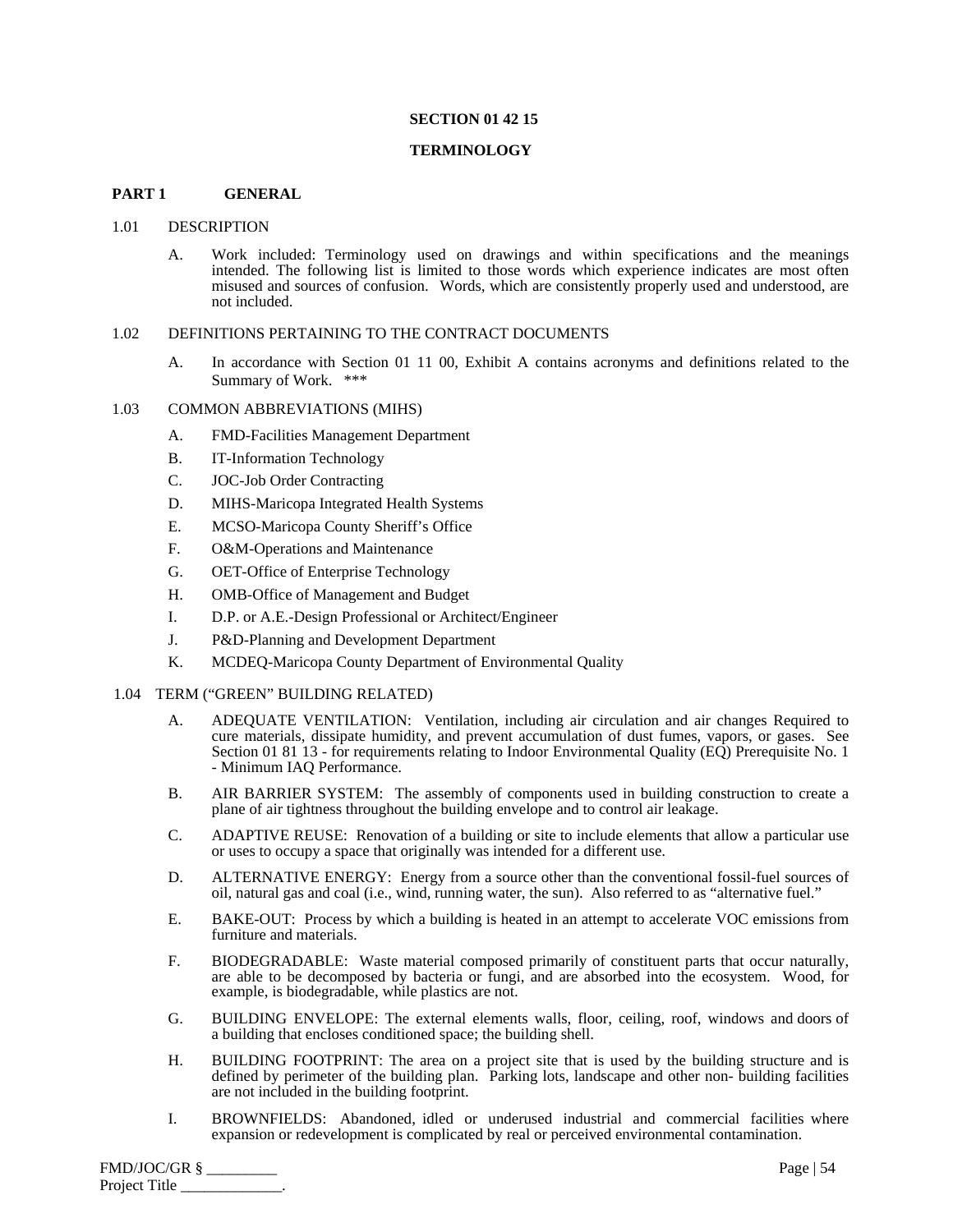- J. CHAIN OF CUSTODY: A tracking procedure to document the status of a product from the point of harvest or extraction to the ultimate consumer end use. *(from LEED™ Reference Guide Version 2.0, June 2001, Pg. 188)*
- K. CHEMICAL WASTE: Includes petroleum products, bituminous materials, salts, acids, alkalis, herbicides, pesticides, organic chemicals, and inorganic wastes.
- L. CLOSED-LOOP RECYCLING: When a used product is recycled into a similar product; a recycling system in which a particular mass of material (possibly after upgrading) is remanufactured into the same product (e.g., glass bottles into glass bottles).
- M. COMPOST: Process whereby organic wastes, including food wastes, paper and yard wastes, decompose naturally, resulting in a product rich in minerals and ideal for gardening and farming as a soil conditioner, mulch, resurfacing material or landfill cover.
- N. CONSTRUCTION [AND DEMOLITION ] WASTE: Includes solid wastes, such as building materials, packaging, rubbish, debris, and rubble resulting from construction, remodeling, repair. [and demolition ]operations.
	- 1. Rubbish: Includes both combustible and noncombustible wastes, such as paper. boxes, glass. crockery, metal and lumber scrap, metal cans. and bones.
	- 2. Debris: Includes both combustible and noncombustible wastes, such as leaves and tree trimmings that result from construction or maintenance and repair work.
- O. CRADLE-TO-CRADLE: A term used in life-cycle analysis to describe a material or product that is recycled into a new product at the end of its defined life and disposal. Also refers to a system that handles a product from creation through disposal.
- P. DAYLIGHTING: Daylighting optimizes the use of natural light through design considerations to illuminate the interior of buildings during the day. Common daylighting strategies include the proper orientation and placement of windows, use of light wells, light shafts or tubes, skylights, clerestory windows, light shelves, reflective surfaces, and shading, and use of interior glazing to allow light into adjacent spaces.
- Q. DEVELOPMENT FOOTPRINT: The area on the project site that has been impacted by any development activity. Hardscape, access roads, parking lots, non-building facilities and building structure are all included in the development footprint.
- R. ENVIRONMENTAL FOOTPRINT: For an industrial setting, this is a company's environmental impact determined by the amount of depletable raw materials and nonrenewable resources it consumes to make its products, and the quantity of wastes and emissions that are generated in the process. Traditionally, for a company to grow, the footprint had to get larger. Today, finding ways to reduce the environmental footprint is a priority for leading companies.

# S. ENVIRONMENTALLY RESPONSIBLE MATERIALS:

- 1. Products made from environmentally attractive materials such as "salvaged products" and "products with post-consumer recycled content."
- 2. Products that are green because of what isn't there, such as alternative to products made from PVC and polycarbonate.
- 3. Products that reduce environmental impacts during construction, renovation, or demolition.
- 4. Products that reduce environmental impacts of the building operation, such as equipment that conserves energy and products that prevent pollution or reduce waste.
- 5. Products that contribute to a safe, healthy indoor environment such as products that remove indoor pollutants.
- T. ENVIRONMENTAL TOBACCO SMOKE: Secondhand tobacco smoke exposure. U. FLY ASH
	- 1. A fine, glass-powder recovered from the gases of burning coal during the production of electricity. These micron- sized earth elements consist primarily of silica, alumina and iron. When mixed with lime and water the fly ash forms a cementitious compound with properties very similar to that of Portland cement. Because of this similarity, fly ash can be used to replace a portion of cement in the concrete, providing some distinct quality advantages. The concrete is denser resulting in a tighter, smoother surface with less bleeding. Fly Ash concrete offers a distinct architectural benefit with improved textural consistency and sharper detail.
	- 2. Fly ash with a low LOI (carbon content) is used as a substitute for Portland cement in concrete. Regulations vary from state to state, however, ASTM suggests that fly ash must not contain more than 6% unburned carbon to be used for its cementitious qualities.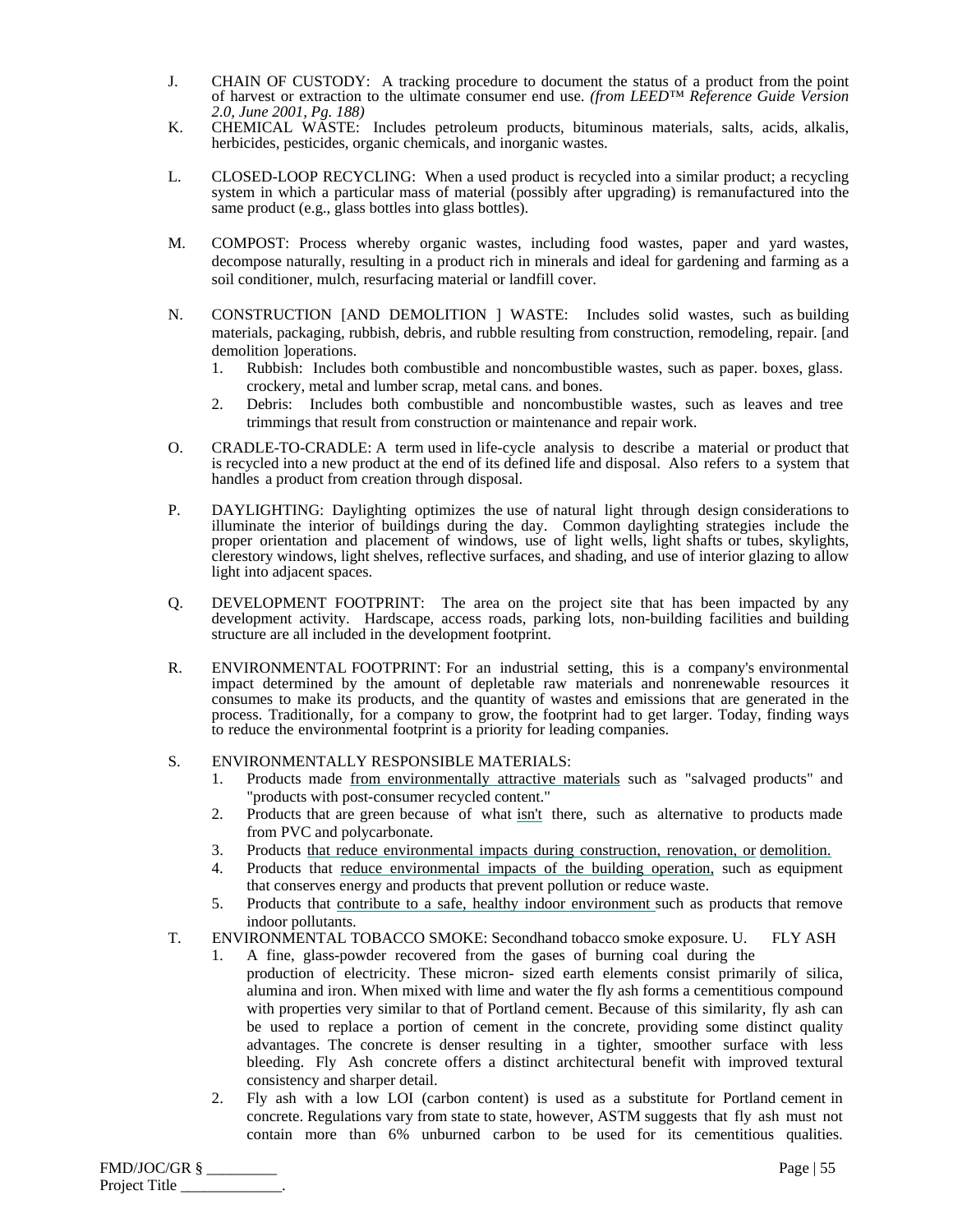Otherwise, concrete companies use it as a fine aggregate in concrete block. Others use it for filling old coal mines, seaside docking areas and as a lining for hazardous waste dumps.

- V. GREEN BUILDING: Green Building refers to the process of designing and constructing buildings in ways that minimize their negative ecological impacts. This includes concern for the full life cycle impacts of buildings from the acquisition of resources and materials, transportation, processing, manufacture, distribution, installation, use, maintenance, repair, and ultimate disposal. Green building usually also includes efforts to ensure energy efficiency, material and resource efficiency and healthy and safe indoor environment in terms of the toxicity of materials and indoor air quality.
- W. GREEN DEVELOPMENT: Green development is a development approach that benefits or has minimal negative impacts to the local and larger environment, uses resources efficiently (including community resources), and is sensitive to the existing local culture and community.
- X. GREEN MATERIALS, PRODUCTS, AND SYSTEMS: Green materials. Products, and systems have many of the following characteristics: are durable, are low-maintenance, have low-embodied energy (energy required to acquire, transport, manufacture and install), are locally available, are made from recycled or renewable resources and can be recycled or renewed, have low toxicity, produce little pollution or waste, and have minimal negative ecological impacts.
- Y. GREENFIELD: Undeveloped land or land that has not been impacted by human activity.
- Z. GREENWASH: Disinformation disseminated by an organization so as to present an environmentally responsible public image.
- AA. INDOOR AIR QUALITY (IAQ**)**: ASHRAE defines acceptable indoor air quality as air in which there are no known contaminants at harmful concentrations as determined by cognizant authorities and with which 80% or more people exposed do not express dissatisfaction.
- AB. INTEGRATED WASTE MANAGEMENT: The complementary use of a variety of practices to handle solid waste safely and effectively. Techniques include source reduction, recycling, composting, combustion and landfilling.
- AC. LIFE CYCLE OF A PRODUCT: All stages of a product's development, from extraction of fuel for power to production, marketing, use and disposal.
- AD. LIFE CYCLE ANALYSIS (LCA): The assessment of a product's full environmental costs, from raw material to final disposal, in terms of consumption of resources, energy and waste.
- AE. MATERIAL SAFETY DATA SHEET (MSDS): A standard formatted information sheet, prepared by a material manufacturer, describing the potential hazards, physical properties, and procedures for safe use of a material.
- AF. OPEN-LOOP RECYCLING: A recycling system in which a product made from one type of material is recycled into a different type of product (e.g., used newspapers into toilet paper). The product receiving recycled material itself may or may not be recycled.
- AG. PASSIVE SOLAR DESIGN: Passive solar design of buildings maximizes the use of the sun for heating during cool weather and minimizes solar gain from the sun in warm weather. Design features typically include south-facing orientation of windows for winter sun (in the northern hemisphere), general east-west orientation of the building, roof and overhangs that provide shade from the summer sun but allow the winter sun through the windows, and thermal mass in the interior to store heat or coolness and maintain more constant temperatures within the structure. Good insulation is typical also for most of the building envelope, to control heat loss and gain.
- AH. POST-CONSUMER MATERIAL: Any household or commercial product that has served its original, intended use.
- AI. POST-CONSUMER RECYCLE CONTENT: A product composition that contains some percentage of material that has been reclaimed from the same or another end use at the end of its former, useful life.
- AJ. POST-INDUSTRIAL MATERIAL: Industrial manufacturing scrap or waste; also called preconsumer material.
- AK. POST-INDUSTRIAL RECYCLE CONTENT: A product composition that contains some percentage of manufacturing waste material that has been reclaimed from a process generating the same or a similar product. Also called pre-consumer recycle content.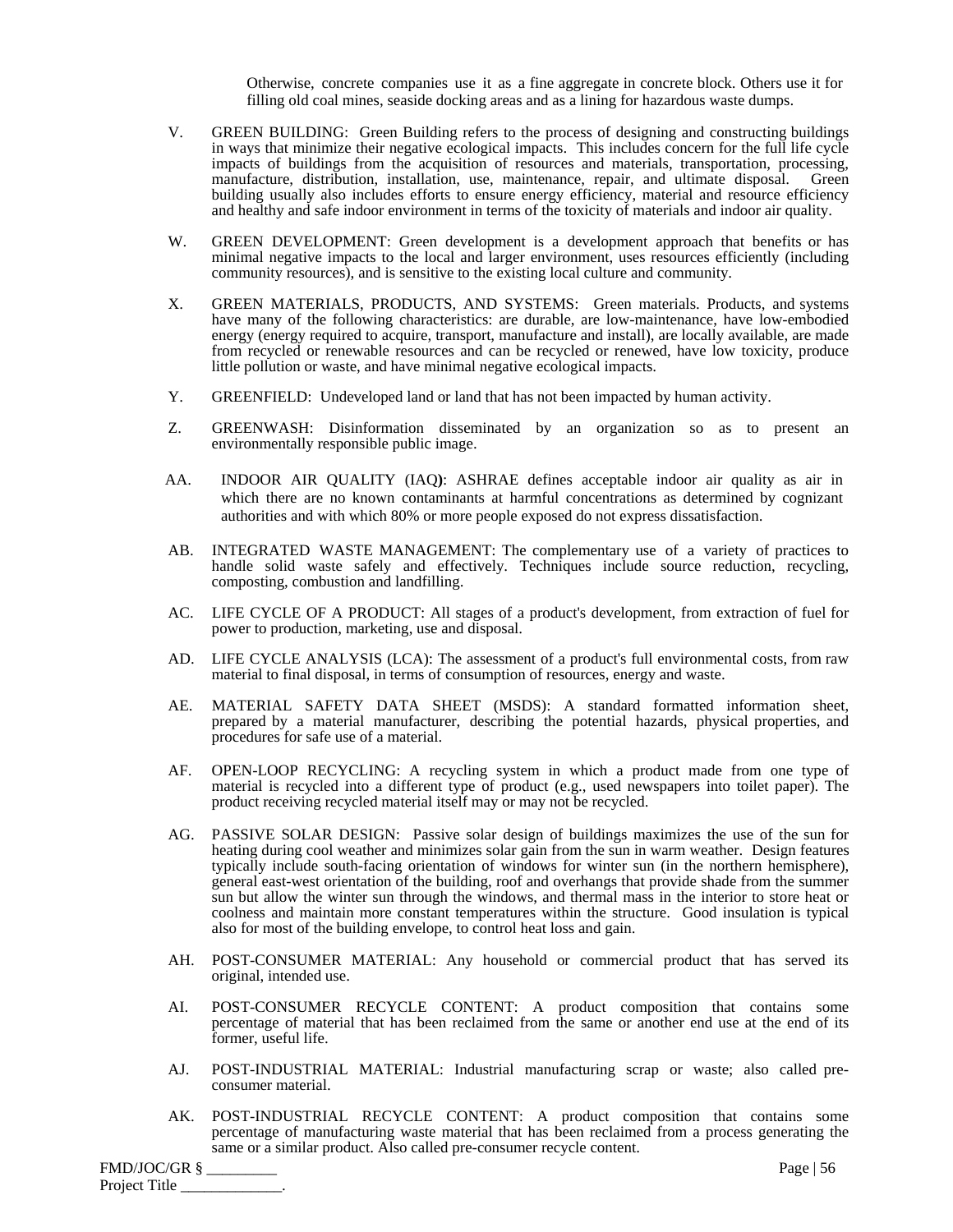- AL. RECLAMATION: Restoration of materials found in the waste stream to a beneficial use that may be other than the original use.
- AM. RECYCLE: A strategy to process material in order to extend the usable life of that material.
- AN. REDUCE: A strategy to use less of a material or to use it more efficiently.
- AO. RENEWABLE RESOURCES: A resource that can be replenished at a rate equal to or greater than its rate of depletion; i.e., solar, wind, geothermal and biomass resources.
- AP. RESOURCE CONSERVATION: Practices that protect, preserve or renew natural resources in a manner that will ensure their highest economic or social benefits.
- AQ. RETROFIT: The modification of an existing building or facility to include new systems or components.
- AR. REUSE:
	- 1. A strategy to return a material to achieve use in the same or a related capacity.
	- 2. Using a product or component of municipal solid waste in its original form more than once.
- AS. SALVAGED MATERIALS: Construction materials recovered from existing building and reprocessed for reuse in other buildings. Common salvaged materials include structural beams and posts, flooring, doors, cabinetry, brick and decorative items. *(from LEED™ Reference Guide Version 2.0, June 2001, pg 188)*
- AT. SEDIMENT: Soil and other debris that has been eroded and transported by storm or well production runoff water.
- AU. SOLAR THERMAL WATER HEATING: Here the energy of the sun is used to provide or supplement a building's hot water supply. This can be both domestic hot water and for building heat, usually through radiant heat systems.
- AV. SOURCE REDUCTION.
	- 1. The design, manufacture, purchase or use of materials to reduce the amount or toxicity of waste in an effort to reduce pollution and conserve resources (i.e., reusing items, minimizing the use of products containing hazardous compounds, extending the useful life of a product and reducing unneeded packaging).
	- 2. Practices that reduce the amount of any hazardous substance, pollutant or contaminant entering any waste stream or otherwise being released into the environment. Such practices also reduce the risk to public health and the environment associated with such releases. Term includes equipment or technology modifications, substitution of raw materials, and improvements in housekeeping, maintenance, training or inventory control.

AW. TIPPING FEE:

- 1. Charge for the unloading or dumping of waste at a recycling facility, composting facility, landfill, transfer station or waste-to-energy facility.
- 2. Fees charged by the landfill for dumping large volumes of disposable waste. The fee is usually quoted for one ton of waste.
- AX. TOTAL VOLATILE ORGANIC COMPOUNDS: The total mass, typically in milligrams per cubic meter, of the organic compounds collected in air.
- AY. VAPOR RETARDER: A layer of moisture resistant material usually which controls moisture diffusion (defined as less than 1 perm) to prevent moisture build up in the walls.
- AZ. VOLATILE ORGANIC COMPOUNDS (VOC): Any compound containing carbon and hydrogen or containing carbon and hydrogen in combination with other elements.
- BA. WASTE TO ENERGY: Burning of industrial waste to provide steam, heat or electricity. Sometimes referred to as waste-to-fuel process.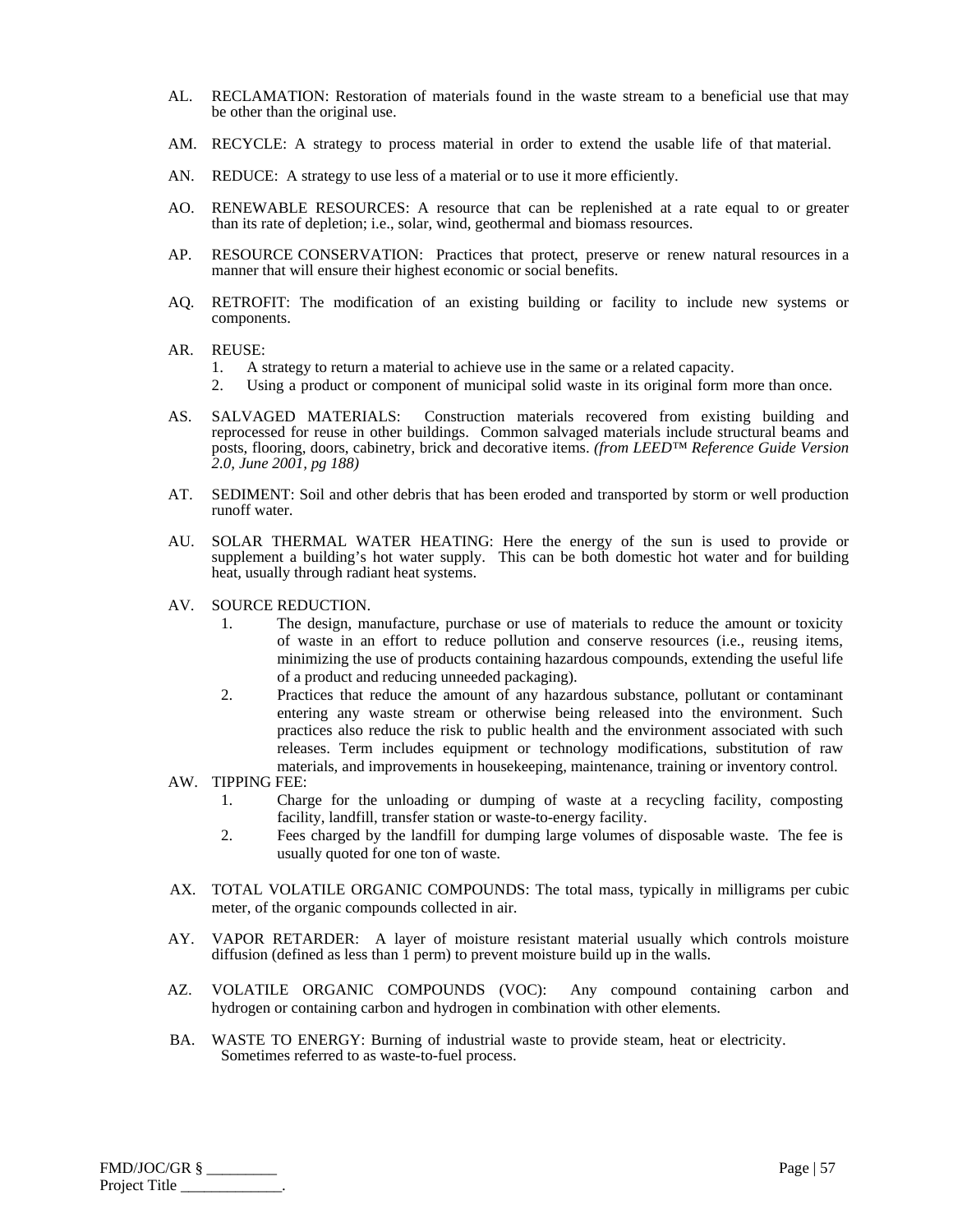#### 1.04 TERMS (ELECTICITY, HVAC AND VENTILATION RELATED)

- A. AIR CHANGES PER HOUR (ACH)**:** An expression of ventilation rates - the number of Times in an hour that a home's entire air volume is exchanged with outside air.
- B. BATTERY POWER STORAGE SYSTEMS: Battery systems that are designed to store power in batteries that has been generated by solar photovoltaic, wind, micro- hydroelectric, or other site-based power generation systems.
- C. BLOWER DOOR: Diagnostic equipment consisting of a fan, removable panel and gauges, used to measure and locate air leaks.
- D. COMBUSTION EFFICIENCY: A measure of useful heat extracted from a fuel source by an operating D. heating appliance. For example a furnace with a combustion efficiency of 60 percent converts 60 percent of the fuels energy content into useful heat. The rest is lost as exhaust gases.
- E. CONDUCTION TRANSMISSION: of energy (heat /sound) through a material or from one material to another by direct contact. Materials with low rates of conductive heat transfer make good insulation.
- F. CONVECTION TRANSMISSION: of energy (heat /sound) from one place to another by movement of a fluid such as air or water.
- G. DEW POINT: The temperature at which a vapor begins to condense.
- H. EXFILTRATION: Uncontrolled leakage of conditioned air from inside the home to the outside.
- I. HEAT RECOVERY VENTILATION SYSTEM: A mechanical ventilation system that recovers energy from exhausted indoor air and transfers it to incoming air. This system usually incorporates an air-to-air heat exchanger which transfers the heat from exhaust air to the incoming air or vice versa.
- J. HUMIDISTAT: A humidity sensitive control device that signals the ventilation system to operate if the humidity goes above a preset limit.
- K. MICRO-HYDROELECTRIC SYSTEMS: Micro hydroelectric systems generate electricity by harnessing the flow of a stream or some other small scale flowing water source. Surplus electricity is often stored in a battery storage system for later use.
- L. PASSIVE VENTILATION: Passive ventilation relies typically on using both convective air flows that result from the tendency of warm air to rise and cool air to sink and taking advantage of prevailing winds. Many passive ventilation systems rely on the building users to control window and vents as dictated by site conditions and conditions within the building.
- M. RELATIVE HUMIDITY: The ratio expressed as a percentage of the amount of moisture air actually contains to the maximum amount it could contain at that temperature.
- N. SOLAR PHOTOVOLTAIC SYSTEMS: These systems harness the energy of the sun and convert it into electricity. This electricity can be used as either direct current (DC) power or alternating current (AC) power if an inverter is used. Surplus electricity is often stored in a battery storage system for later use.
- O. SOLAR THERMAL AIR HEATING: This uses the energy of the sun to heat air either for direct space heating or to heat the thermal mass of the building or heat storage systems (such as water tanks, rock pits).
- P. THERMAL BRIDGE: A thermally conductive material which penetrates or bypasses an insulation system;
- Q. THERMAL RESISTANCE: (R) An index of a material's resistance to heat flow.
- R. WIND POWER SYSTEMS: These convert the energy of the wind into electricity. Surplus electricity is

#### 1.05 TERMS (WATER RELATED)

- A. GREYWATER SYSTEMS: Greywater systems take water used once for washing clothes or bodies and distribute that water for secondary use, typically for substrate irrigation of landscaping.
- B. WATER HARVESTING SYSTEMS: These systems collect rainwater for use after a rain event. Features in the system include catchment/storage systems such as gutters and cisterns, landscaping features (swales, basins, etc.) to direct the rainwater to plants and/or hold the water to slow the infiltration rate.

#### 1.06 TERMS (UNITS RELATED)

- A. BTU: British Thermal Unit The amount of energy that is required to raise 1 lb. of water up 1° F.
- B. BTUH: A rate of energy transfer can be expressed as Btu's/hour.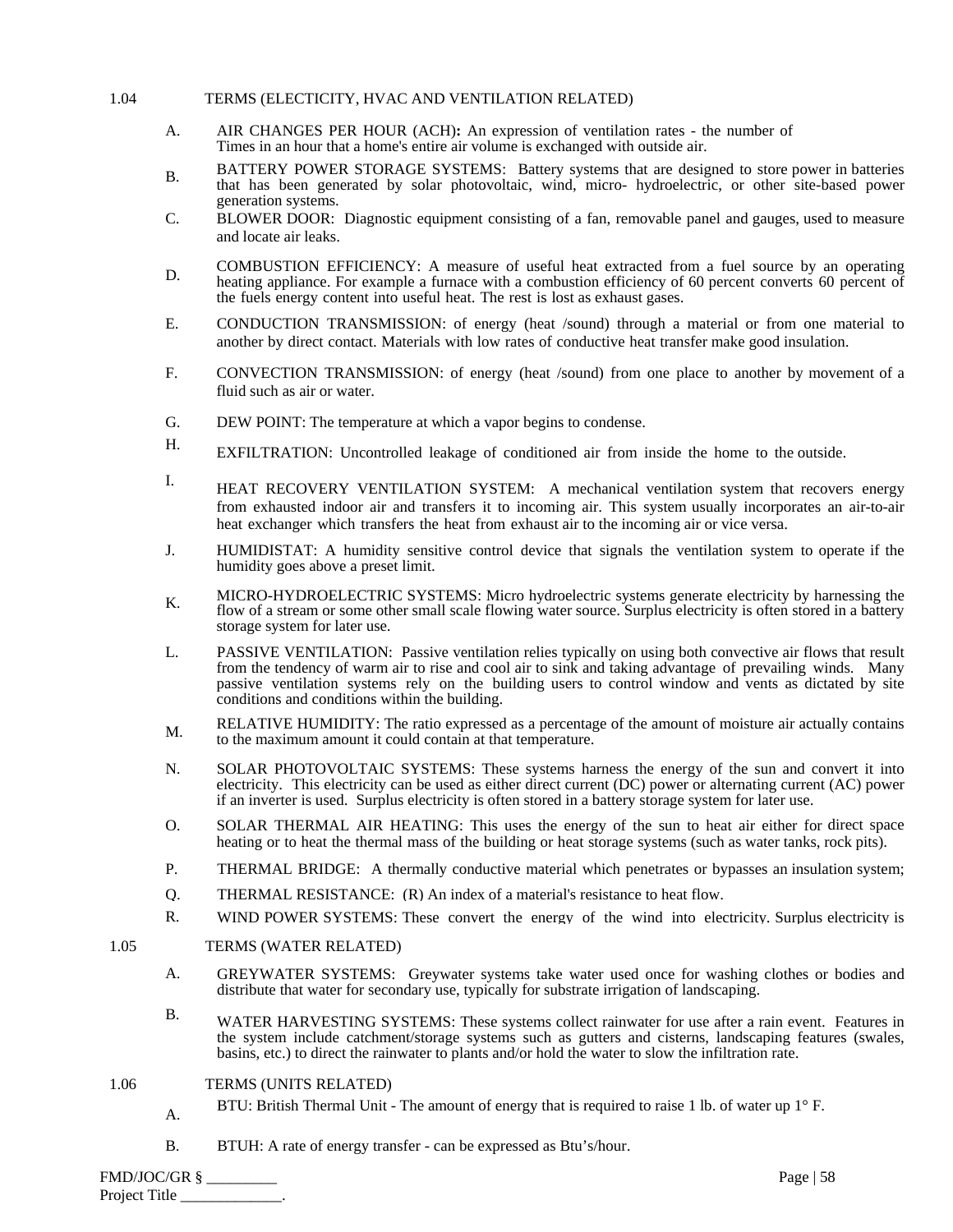- C. KILOWATT-HOUR (kWh): Standard unit for measuring electrical energy consumption- kilowatts X hours.
- D. PERM: A unit of water vapor transmission defined as 1 grain of water vapor per square foot per hour per inch of mercury pressure difference (1 inch mercury = 0.49 psi). Metric unit of measure is ng/m<sup>2</sup> s Pa. 1 perm = 55 ng/m<sup>2</sup> s Pa.
- E. PH: A measure of acidity/alkalinity of aqueous mixtures. A measure of pH 7 is neutral, lower is more acidic, higher is more alkaline.
- F. PSI: Pounds per square inch.
- G R A: unit of measurement of resistance to heat flow in hr.  $ft^2 \circ F/BTU.in.$
- H. RSI: A unit of measurement of resistance to heat flow in  $m^2 \circ C/W$  per 25 mm. R = 0.176 RSI
- I. U-VALUE: Overall thermal conductance. U value is equal to the inverse of the sum of the R-values in a system  $(U = 1 / R \text{ total}).$

# 1.07 TERMS (GENERAL)

- A. ACCESS DOOR: Small doors not included in door schedules which are typically a prefabricated assembly including frame and door.
- B. ACCESS PANEL: A section of finish which can be opened.
- C. ACOUSTICAL SEALANT: Non-hardening caulking or sponge tape used to seal partitions to structural ceiling, walls and floor to reduce sound transmissions.
- D. ANCHOR BOLT: A bolt that is embedded in masonry or cast-in-place in concrete.
- E. AS-BUILT DRAWING: A drawing or print marked by the Job Order Contractor to show actual conditions as constructed. For Architect's drawing, see RECORD DRAWING.
- F. BACKING: A continuous material behind entire area of finish, as opposed to intermittent or edge support.
- G. BATT INSULATION: Roll type insulation for installation between studs or joists, either pressed fit or stapled. See also BLANKET INSULATION.
- H. BLANKET INSULATION: Roll type insulation for installation over suspended ceiling or on plane wall surfaces. Either laid loose or secured with stick clips. See also BATT INSULATION.
- I. BUILDING PAPER: Sheathing paper or felt.
- J. CAULK, CAULKING: Non-elastomeric fillers and joints subject to little movement, generally indoors.
- K. CASING BEAD: Plaster stop.
- L. CEMENT PLASTER: Portland cement plasters used at interior spaces.
- M. COLD JOINT: Use to describe a joint where the material on one side of the joint is to be set or hard before the other side is installed and no particular bonding is expected.
- N. CONTROL JOINT: A joint to limit cracking, or a joint which is necessary to the construction process but continuity or bonding is required.
- O. DAMPPROOFING: A coating intended to resist vapor transmission and dampness, but not designed to resist a head of water.
- P. DELETE: Something to be taken out by intention. See also OMIT.
- Q. DOWNSPOUT: A rain water conduit made of sheet metal or plastic. See also LEADER.
- R. ELASTOMERIC: A material which is inherently rubbery, typically used to describe sealant, flashing, membrane, etc.
- S. EXPANSION BOLT: Single unit bolt with integral anchoring device, such as Wej-it or Kwik Bolt.
- T. EXPANSION JOINT: A joint designed for structural movement, both expansive and contractive.
- U. EXPANSION SHIELD: Use for devices that receive a separate screw or bolt and also note type of screw or bolt.
- V. FURRED CEILING: Any ceiling not directly attached to the floor or roof framing above except

| $FMD/JOC/GR$ § | Page   $59$ |
|----------------|-------------|
| Project Title  |             |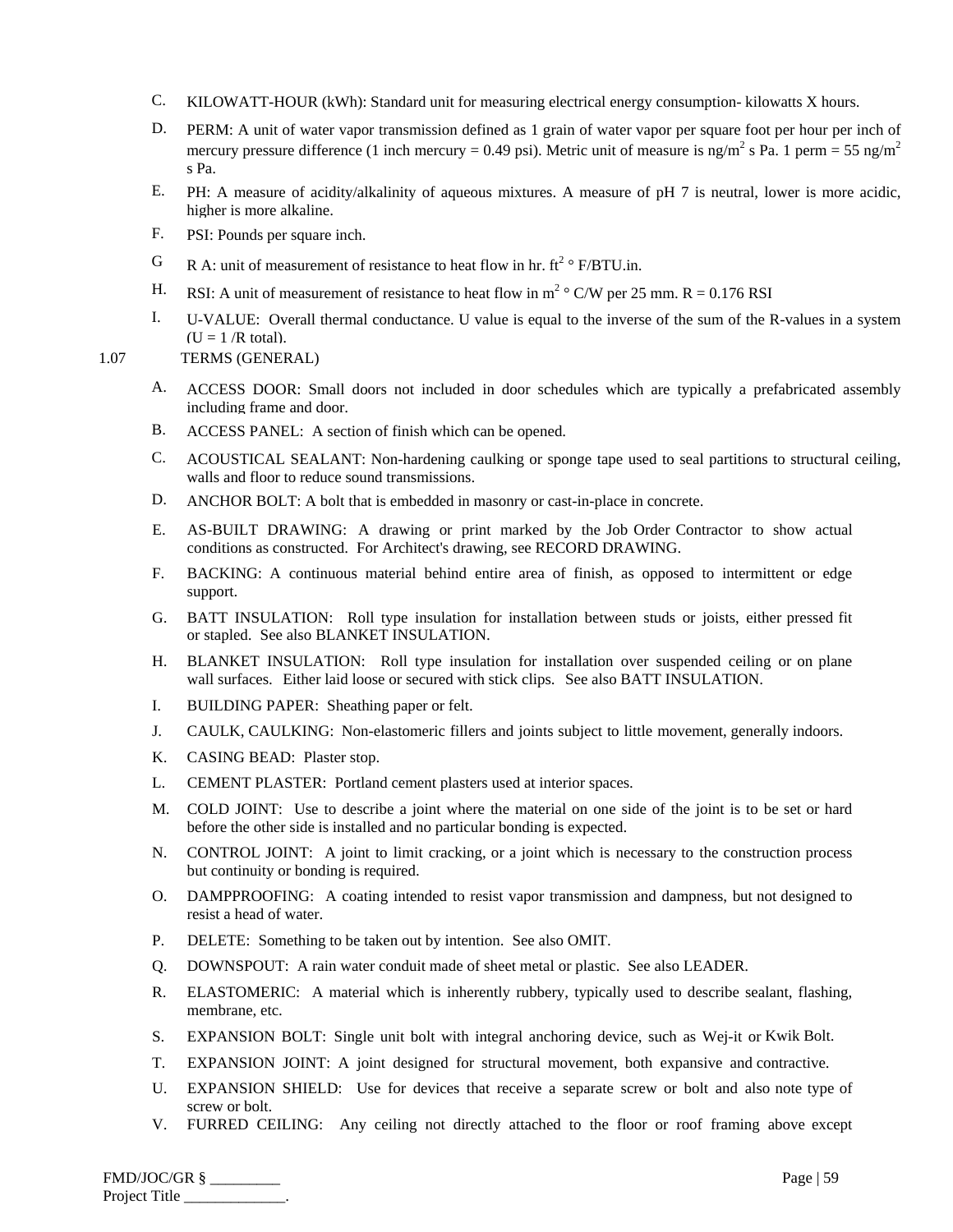suspended acoustical ceiling.

- W. FURRING: Any ceiling not directly attached to the floor or roof framing above except suspended acoustical ceiling.
- X. FURRING CHANNEL: Cold rolled steel channel. For hat-shaped 25 gauge steel channels see METAL FURRING.
- Y. GLAZED OPENING: Used at interior partitions.
- Z. GROOVE: A long, narrow indentation. In wood, use only when parallel to the grain. See also RABBET.
- AA. GROUT: Any cementitious material used to fill, level or set other materials.
- AB. GYPSUM BOARD: Wall and ceiling finish material. Abbreviation is GYP.BD.
- AC. HANDRAIL: Single rail. For protective barricade type rails see RAILING.
- AD. HANGER: Any suspended structural member by which other members are attached.
- AE. HARDWOOD: No specific species. Wood from broadleaved evergreen or deciduous trees. See also WOOD for softwood.
- AF. HEAVYGAUGE FRAMING: Weldable load bearing metal studs and joists.
- AG. HOISTWAY: Use for elevators and dumbwaiters.
- AH. HOISTWAY BEAM: Beams supporting guiderails between multiple hoistways.
- AI. JOINT BACKER: Material behind sealant which establishes depth of sealant. Generally shown on drawings but not noted.
- AJ. JOINT FILLER: Material which fills entire joint. May also be used with sealant.
- AK. LEADER: A rain water conduit made of pipe or tubing. See also DOWNSPOUT.
- AL. LIGHTGAUGE FRAMING: 20 and 25 gauge non-loadbearing interior framing assemblies. For weldable loadbearing assemblies see HEAVYGAUGE FRAMING.
- AM. LIGHTWEIGHT AGGREGATE CONCRETE: Concrete of lightweight aggregates not designed to provide insulation.
- AN. METAL FRAME: Pressed metal frames used with doors and panel or glazed openings.
- AO. METAL FURRING: Hat-shaped, 25 gauge steel channels used to furr out walls and for furring ceilings. For cold rolled steel channels see FURRING CHANNEL.
- AP. OMIT: To leave out by intention. See also DELETE.
- AQ. PANELING: Sheet or board material for interior use.
- AR. PANELS: Sheet material, with some sort of joint or trim for exterior or interior use.
- AS. PARTITION: Non-loadbearing vertical panel subdividing interior spaces, either rated or non-rated. For loadbearing see WALL.
- AT. PATCH: Replacement or repair of material or finish to match existing conditions.
- AU. PLASTER: Specifications shall define type, i.e., gypsum plaster, Keenes Cement, etc.
- AV. PROVIDE: Denotes "Furnish and Install."
- AW. RABBET: Groove at edge of member only.
- AX. RAILING: Multiple railed barrier. See also HANDRAILS.
- AY. RECORD DRAWING: Drawings revised to include construction changes. See "AS- BUILT DRAWING" for drawings prepared by the Job Order Contractor.
- AZ. REFINISH: To put a finish back into its original condition.
- BA. RELOCATE: To move from one location and install in another location.
- BB. REPLACE: To provide a substitute or equivalent for.
- BC. RUNNER CHANNEL: 1-1/2 inch cold rolled steel channel.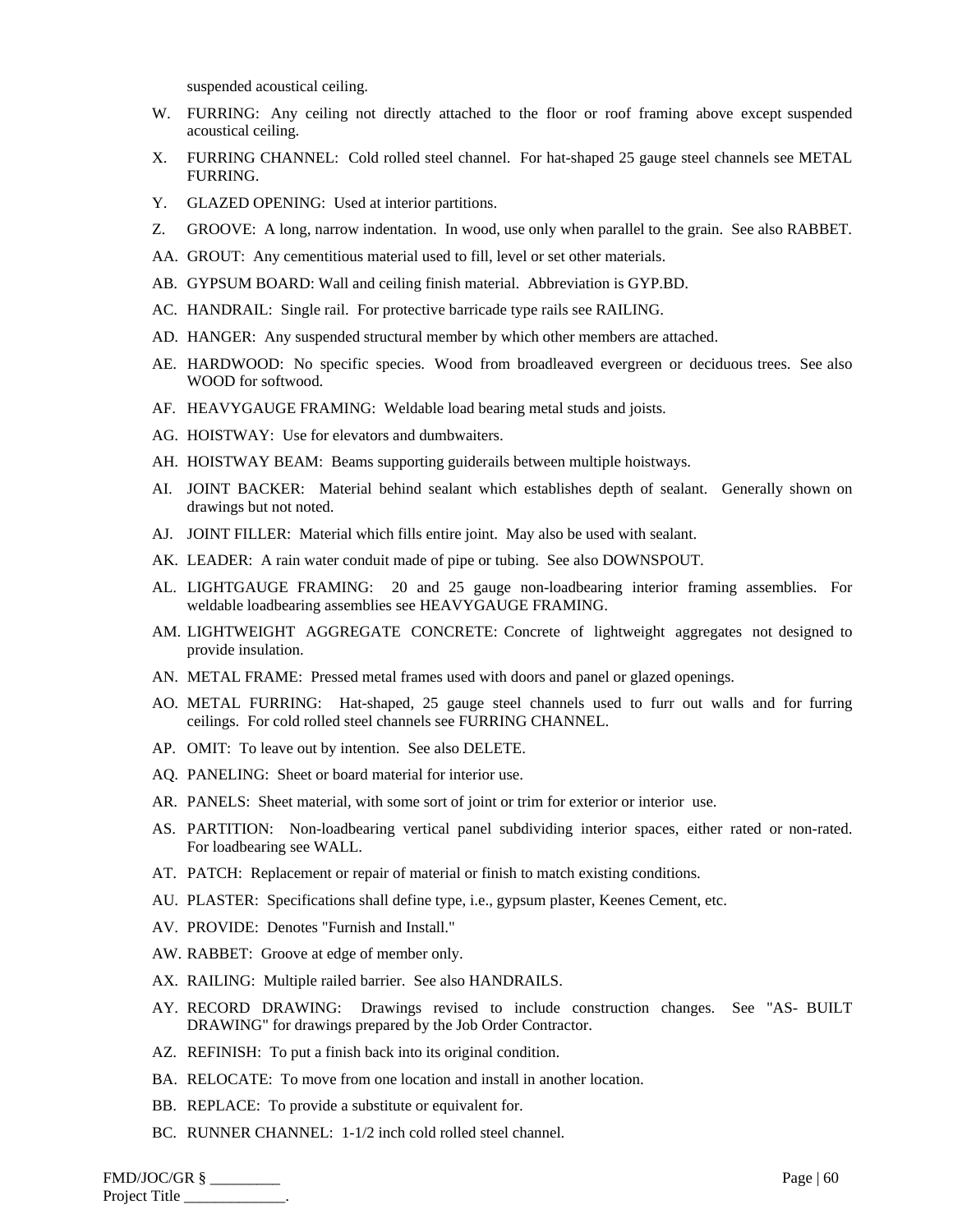- BD. SCREED: Metal or wood strip placed at intervals to gauge thickness of applied materials.
- BE. SCRIBE STRIP: Strip to make tight closure to adjoining surfaces.
- BF. SEALANT: Elastomeric materials at joints subject to movement or weather penetration at outdoors or indoors. If purpose is acoustical use ACOUSTICAL SEALER.
- BG. SEAMLESS FLOORING: Sheet material with joints field welded or sealed, or field installed materials finished to provide a homogenous flooring material.
- BH. SECTION:
	- 1. Drawing showing cut through an object.
	- 2. Subdivision of a Division of the specifications as defined by the CSI MasterFormat.
- BI. SELF-EDGE: Application to edge of plywood or particleboard of plastic laminate of same pattern as face surface.
- BJ. SERVICE SINK: Wall or floor mounted sink.
- BK. SHEET: Thin construction material.
- BL. SHEET FLOORING: Resilient flooring installed in lengths, generally wall to wall with joints depending upon manufactured widths of roll material.
- BM. SHEET METAL: General term on drawings with specifications defining particulars.
- BN. SOUND DEADENING BOARD: High density wallboard, wood fiber or gypsum, not suitable for painting or finishing.
- BO. STAGGER: To offset building elements in a horizontal or vertical plane as stagger studs, stagger joints.
- BP. STOCK: Raw material, i.e. 2x4 stock.
- BQ. STUD: Upright framing member of wood or metal.
- BR. SUBFLOORING: Usually of different grade and thickness than used for wall or roof sheathing.
- BS. THRU: Short version of THROUGH on drawings only.
- BT. TOE BOARD: Raised protective edge at balconies, landings, etc. (OSHA requirement).
- BU. TOE SPACE: Recess at base of cabinets.
- BV. TYPICAL: Representative example, characteristic of a kind.
- BW. UNDERLAYMENT: A smooth, hard sheet material, placed over rougher substrates to achieve a surface suitable for the application of such finishes as resilient tile.
- BX. WAINSCOT: Finish on the lower part of a partition when it differs from that of the upper wall.
- BY. WALL: Vertical panel enclosing a building or that serves as an occupancy separation. Generally loadbearing.
- BZ. WATERPROOFING: Designed to resist a head of water.
- CA. WOOD: Used to describe solid stock softwoods. See also HARDWOOD.

| FMD/JOC/GR §  | Page $ 61$ |
|---------------|------------|
| Project Title |            |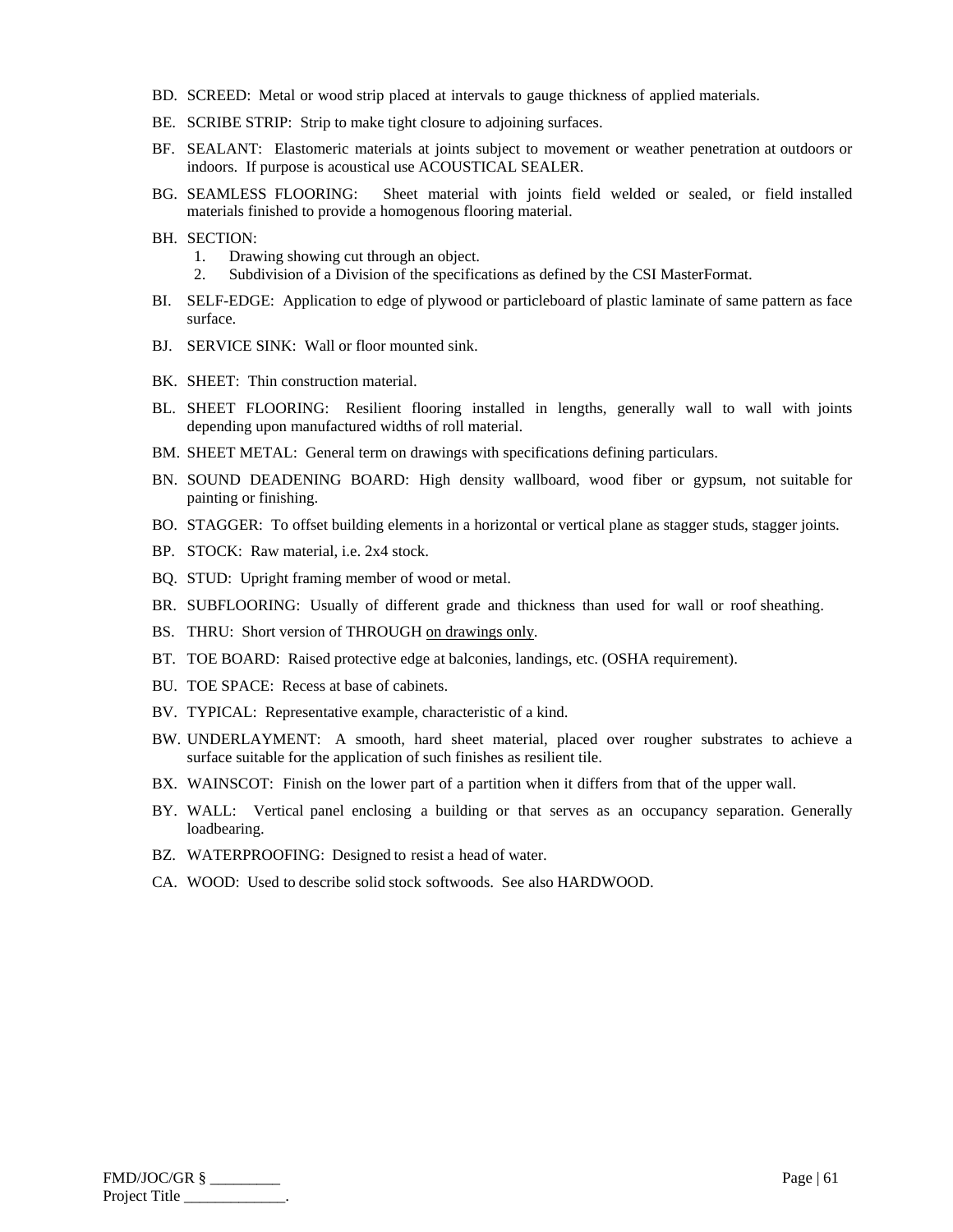#### **SECTION 01 45 00**

# **\*\*\* QUALITY CONTROL \*\*\***

#### **PART 1 GENERAL**

#### **1.1 Description**

- **1.1.1** Provide and maintain an effective Job Order Contractor Quality Control (JOCQC) program and perform sufficient and adequate inspections and testing of all items of Work, including those of Subcontractors, to ensure compliance with Contract Documents. Including, but not limited to, the surveillance and tests specified in the technical sections of the Specifications. Furnish appropriate facilities, instruments, and testing devices required for performance of the quality control function. Controls must be adequate to cover construction operations and be scheduled with the construction sequence.
- **1.1.2** The individual selected by the Job Order Contractor to manage the Job Order Contractor Quality Control Program must be approved by the Owner or Owner's Representative following an approved resume indicating the experience of the proposed manager.

#### **1.2 Control of On-Site Construction**

- **1.2.1** Perform inspections prior to beginning work on any definable feature of Work. The JOCQC Manager shall monitor and review the Contract requirements; check to assure that materials, products, and equipment have been tested, submitted, and approved; check to assure that provisions have been made for required control testing; examine the Work area to ascertain that preliminary Work has been completed; physically examine materials and equipment to assure that they conform to shop drawing data and that the materials and equipment are on hand.
- **1.2.2** Perform initial inspections as soon as Work commences on a representative portion of a particular feature of Workmanship; monitor and review control testing for compliance with Contract requirements.
- **1.2.3** Perform follow-up inspections on a regular basis to assure continuing compliance with Contract requirements until completion of that particular Work.

#### **1.3 Control of Off-Site Operations**

**1.3.1** Perform factory quality control inspections for items fabricated or assembled off-site as opposed to "off-the-shelf" items as required in the specifications. The JOCQC representative at the job site shall receive the item and note any damage incurred during shipment. The Job Order Contractor shall be responsible for protecting and maintaining the item in good condition throughout the period of on-site storage and during erection or installation. Although any item found to be faulty may be rejected before it is used, final acceptance of an item by the Owner is based on its satisfactory incorporation into the Work and acceptance of the completed project.

#### **PART 2 PRODUCTS (Not Used)**

# **PART 3 EXECUTION (Not Used)**

| FMD/JOC/GR §  | Page $\vert 62 \vert$ |
|---------------|-----------------------|
| Project Title |                       |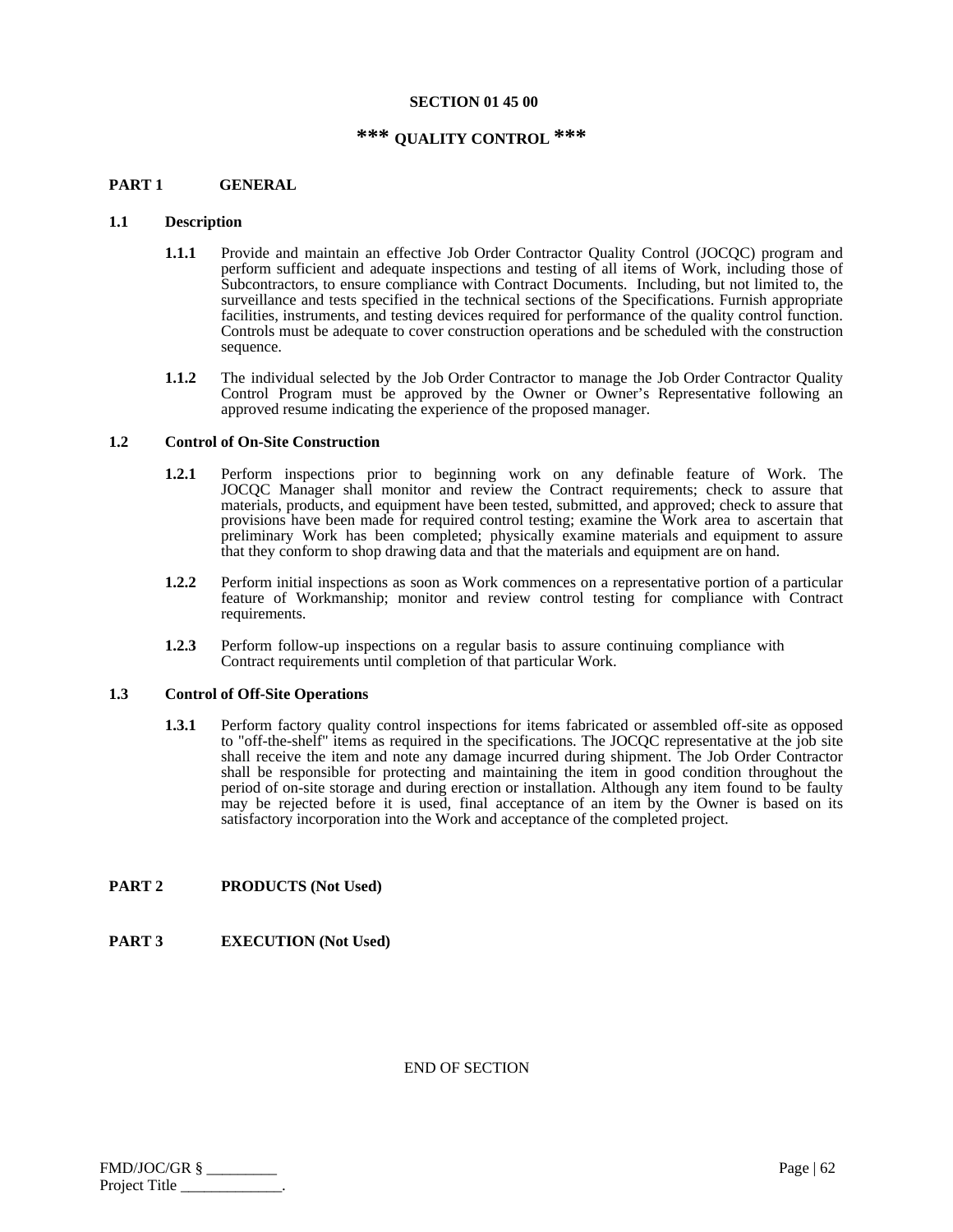#### **SECTION 01 45 29**

#### **\*\*\* TESTING LABORATORY SERVICES \*\*\***

#### **PART 1: GENERAL**

#### **1.1 DESCRIPTION**

- **1.1.1** The Job Order Contractor shall cooperate with the Owner or Owner's Representative, DP, and the approved testing laboratory and all others responsible for testing and inspecting the Work.
- **1.1.2** The provisions of other testing and inspecting, as specified, will be furnished as directed by this Section and/or in the Specifications. .
- **1.1.3** Where no other testing requirements are described, but the Owner decides that testing is required, the Owner may direct that such testing be performed under current standards for testing. Payment for such testing will be made as described in this Section.
- **1.1.4** All services of the testing laboratory will be paid for as further described in this Section.

## **1.2 QUALITY ASSURANCE**

- **1.2.1** The Owner has selected the testing laboratory in accordance with the applicable ASTM Section.
- **1.2.2** Codes and Standards: Testing, when and where required, will be in accordance with pertinent codes and regulations and with selected standards of the American Society for Testing and Materials (ASTM).

## **1.3 PRODUCT HANDLING**

- **1.3.1** The testing laboratory will promptly process and distribute required copies of test reports and related instructions to ensure necessary retesting and replacement of materials with the least possible delay.
	- **1.3.1.1** Retests of all work shall be specifically indicated by the term "Retest" and shall be sufficiently descriptive to designate the date, location, and original test information indicating why the original was not in compliance with documents.
	- **1.3.1.2** The Laboratory shall send all test reports to the Owner, or Owner's Representative, Job Order Contractor, and DP.

# **PART 2: PRODUCTS**

## **2.1 PAYMENT FOR TESTING**

- **2.1.1** Initial Services
	- **2.1.1.1** The Owner or Owner's Representative will pay for testing services as specified in each Division of the Specifications as applicable.
	- **2.1.1.2** When initial tests indicate non-compliance with the Contract Documents, the costs of initial tests associated with that non-compliance will be paid by the Owner.
- **2.1.2** Retesting: When initial tests indicate non-compliance with the Contract Documents, all subsequent retesting occasioned by the non-compliance shall be performed by the same testing agency and the costs thereof will be paid by the Job Order Contractor.

## **2.2 CODE COMPLIANCE TESTING**

**2.2.1** Inspections and tests required by codes or ordinances, or by a plan approval authority, and which are made by a legally constituted authority, shall be the responsibility of, and shall be paid for by, the Job Order Contractor unless otherwise provided in the Contract Documents.

FMD/JOC/GR § \_\_\_\_\_\_\_\_\_ Page | 63 Project Title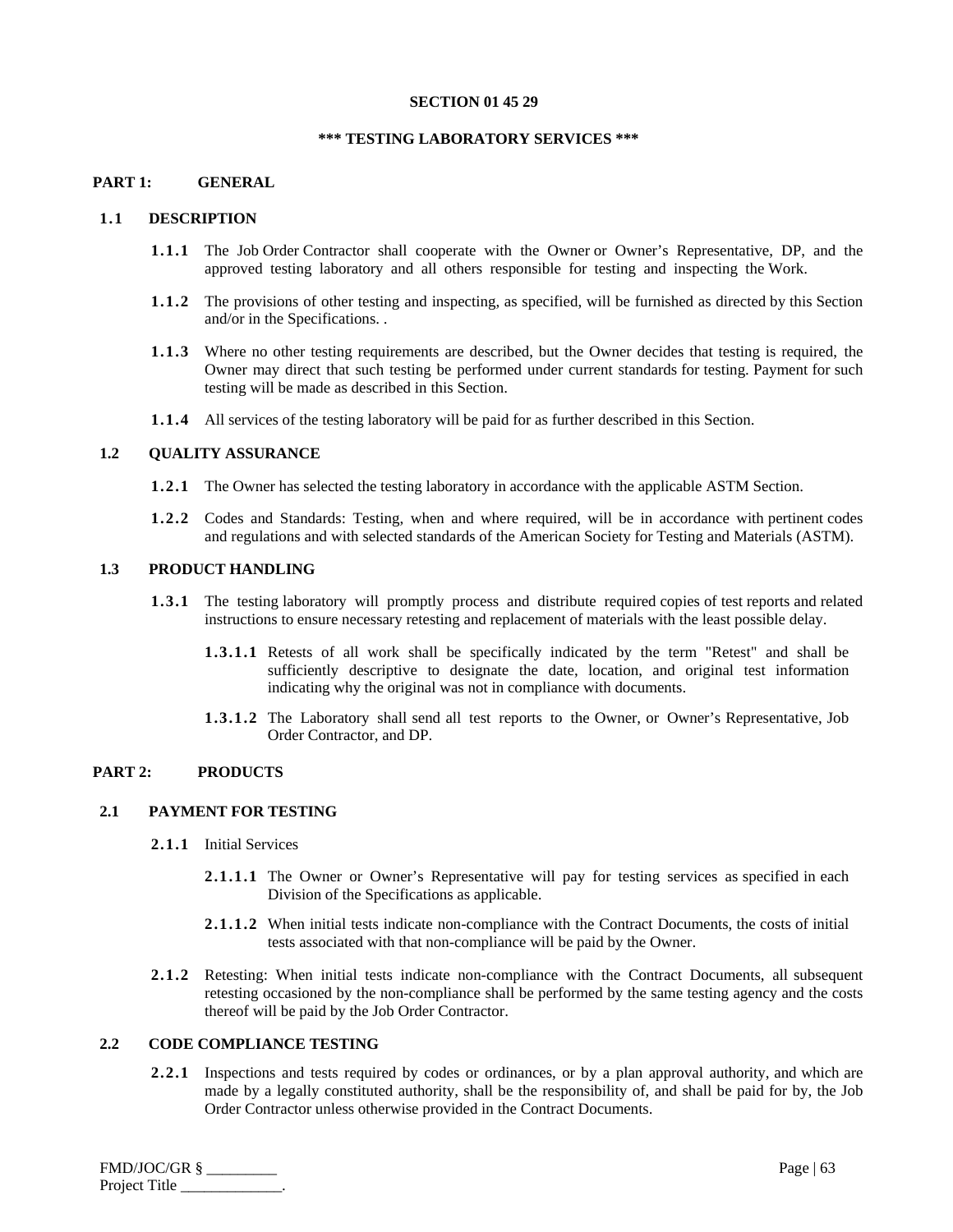## **2.3 JOB ORDER CONTRACTOR'S CONVENIENCE TESTING**

**2.3.1** Inspecting and testing performed exclusively for the Job Order Contractor's convenience shall be the sole responsibility of the Job Order Contractor and at the sole expense of the Job Order Contractor.

# **PART 3: EXECUTION**

# **3.1 COOPERATION WITH TESTING LABORATORY**

**3.1.1** Representatives of the testing laboratory shall have access to the Work at all times. The Job Order Contractor shall accommodate such access in order that the laboratory may properly perform its function.

# **3.2 TAKING SPECIMENS**

**3.2.1** Specimens and samples for testing, unless otherwise provided in the Contract Documents, will be taken by the testing personnel. Sampling equipment and personnel will be provided by the testing laboratory. Deliveries of specimens and samples to the testing laboratory will be performed by the testing laboratory.

# **3.3 SCHEDULES FOR TESTING**

- **3.3.1** Establishing the schedule
	- **3.3.1.1** By advance discussion with the testing laboratory, the Owner or Owner's Representative, Job Order Contractor and testing laboratory shall determine the time required for the laboratory to perform its tests and to issue each of its findings.
	- **3.3.1.2** Job Order Contractor shall provide for required time within the construction schedule.
	- **3.3.1.3** Job Order Contractor shall provide twenty-four (24) hours' notice to the testing laboratory of required tests.
- **3.3.2** Revising the schedule: When changes of construction schedule are necessary during construction, coordinate such changes of schedule with the testing laboratory as required.
- **3.3.3** Adherence to schedule: When the testing laboratory is ready to test according to notification by the Job Order Contractor, but is prevented from testing or taking specimens due to incompleteness of the Work or weather, all extra charges for testing attributable to the delay will be paid by the Job Order Contractor and shall not be borne by the Owner.

# **3.4 ALTERNATIVE AND ADDITIONAL INSPECTION PROCEDURE**

**3.4.1** Owner or Owner's Representative and DP, subject to the Owner's approval, shall have the right, to require alternative and/or additional inspection or testing procedures other than as specified when, in the Owner or Owner's Representative and DP's judgment, other inspections or testing services are required to demonstrate compliance with the Contract requirements. Costs of such alternative and/or additional inspections or testing services will be borne by the Owner if products are found to comply; otherwise, costs shall be borne by the Job Order Contractor.

| FMD/JOC/GR §  | Page $\vert 64$ |
|---------------|-----------------|
| Project Title |                 |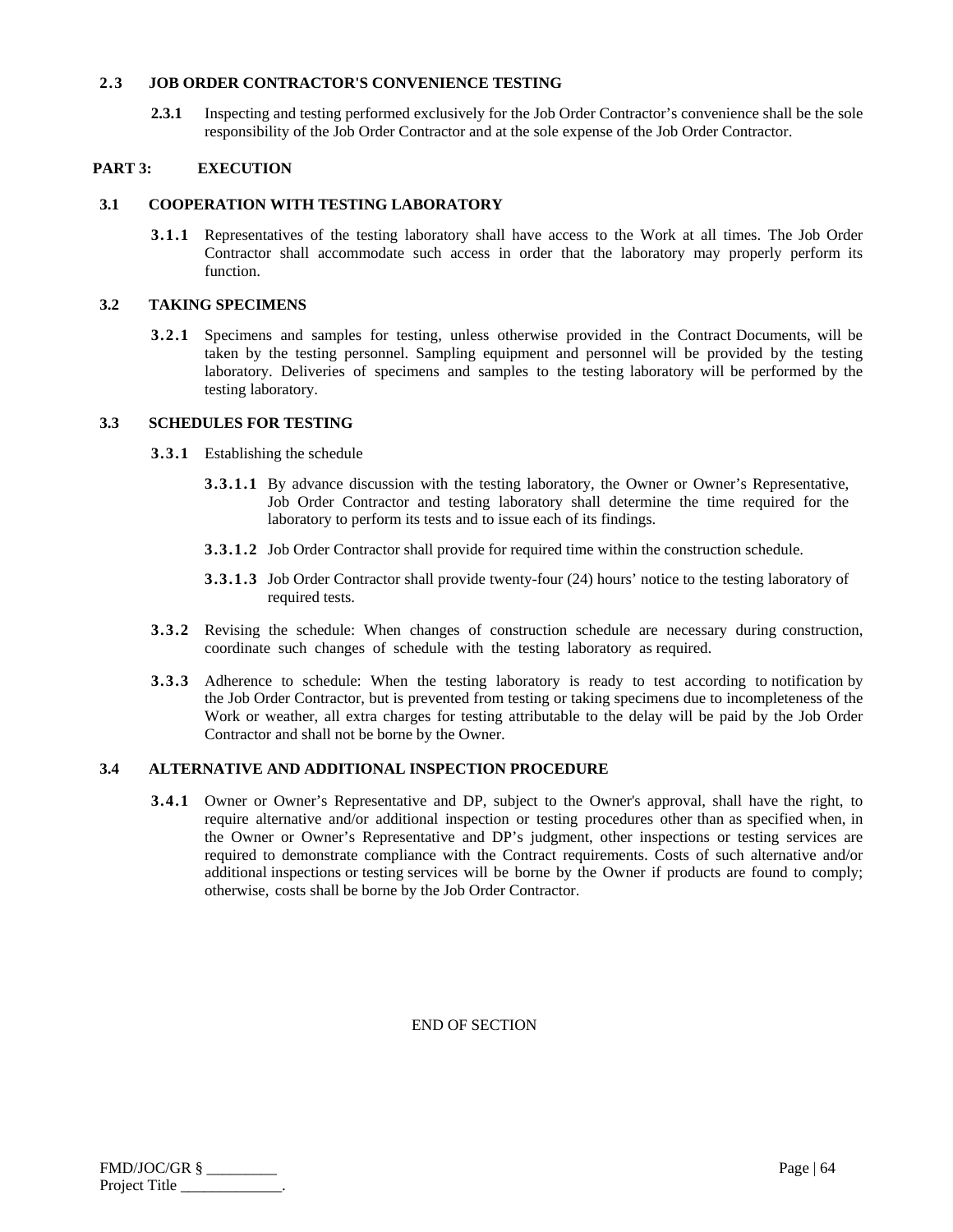#### **SECTION 01 50 00**

#### **TEMPORARY FACILITIES AND CONTROLS**

## **PART 1 GENERAL**

## **1.1 DESCRIPTION**

- **1.1.1** All labor, material, equipment and services necessary to furnish, erect and maintain temporary facilities and controls and perform temporary work required in the performance of the Contract shall be provided by Job Order Contractor.
- **1.1.2** Maintenance and Removal: Job Order Contractor shall maintain temporary facilities and controls in a clean, proper, safe operating and sanitary condition for the duration of the Contract. Upon completion of the Contract, Job Order Contractor shall remove all temporary facilities and controls from the premises.
- **1.1.3** Job Order Contractor's and construction personnel shall not use any utilities, toilet/hand wash facilities, offices or any other resources in existing MIHS facilities, except with written permission of the Owner or Owner's Representative.

#### **1.2 UTILITIES**

- **1.2.1** Existing Utilities: Intentionally left blank. **\*\*\***
- **1.2.2** Electric power as required for the Job Order Contractor's use, shall be provided and paid for by the Owner. Disruptions to Electrical Services shall be in accordance with Section 01 00 00 - Site Use and Security Requirements.
- **1.2.3** Fuel for power and/or heating required for the Job Order Contractor's use, shall be provided by and paid for by the Owner.
- **1.2.4** The Job Order Contractor will provide an extended warranty or guarantee period on any permanent systems which are used during the construction period, such warranty to commence on date of substantial completion.
- **1.2.5** All equipment and devices used as Temporary Utilities shall comply with all applicable codes and ordinances.
- **1.2.6** The Job Order Contractor will make all arrangements for an adequate supply of clean water for construction purposes.
- **1.2.7** The Owner will pay for all water used and any applicable sewer service charges.
- **1.2.8** The Job Order Contractor will supply and pay for adequate cool, pure drinking water with individual drinking cups or sanitary bubbler fountain for the use of employees on the project. The quality of the drinking water shall meet the standards for public water supplies.

## **1.3 TOILET/HAND WASH FACILITIES**

- 1.3.1 The Job Order Contractor will provide and pay for temporary toilet facilities for use of all workmen and enforce their use by all personnel.
	- **1.3.1.1** Provide facilities complying with local and State sanitary laws and OSHA regulations.
	- **1.3.1.2** Maintain in clean, sanitary condition.
	- **1.3.1.3** Provide adequate supplies of toilet paper.
- **1.3.2** The Job Order Contractor will provide hand wash facilities.

#### **1.4 ACCESSIBILITY OF VALVES & CONTROLS**

FMD/JOC/GR § \_\_\_\_\_\_\_\_\_ Page | 65 Project Title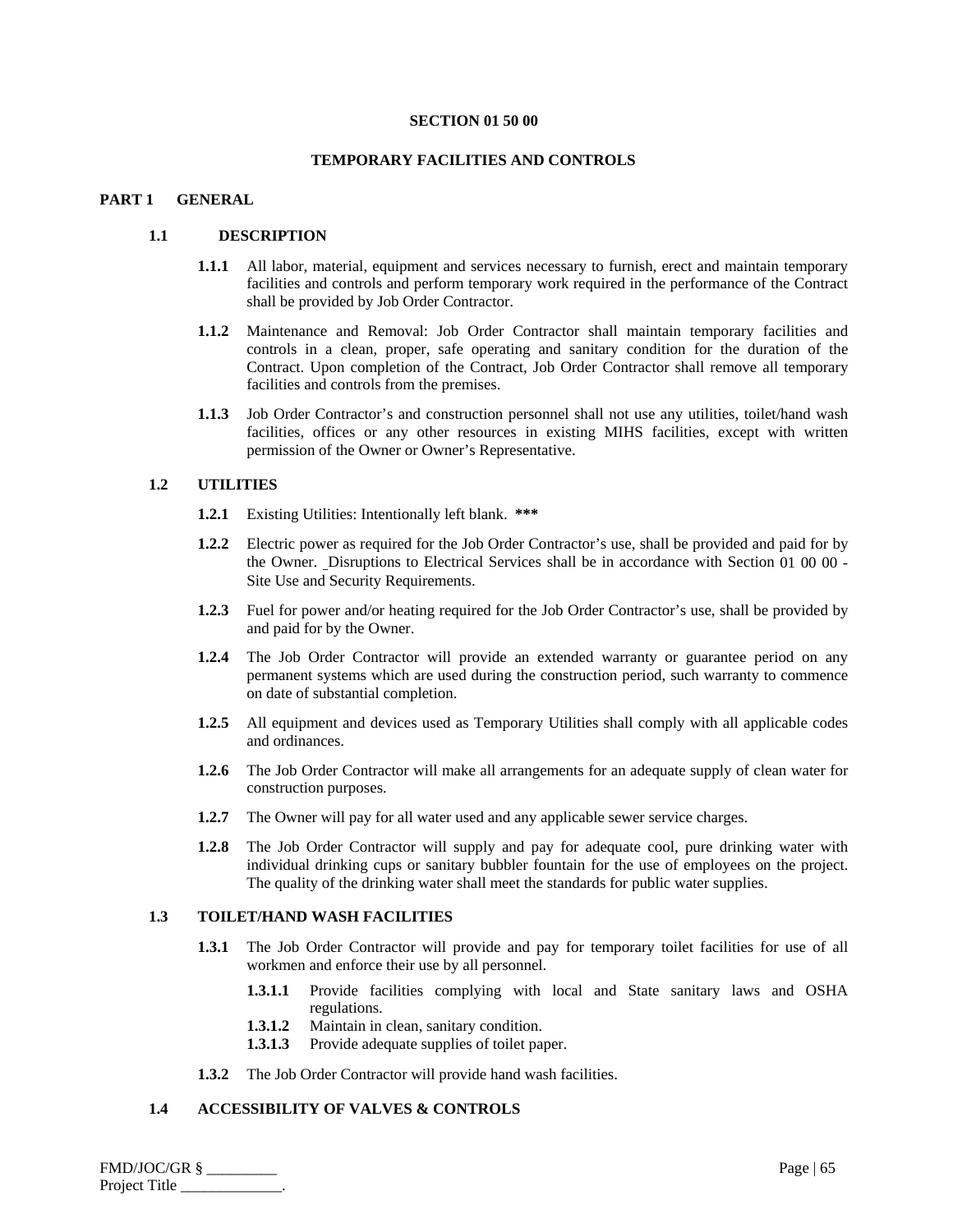**1.4.1** No equipment that has to be operated or maintained, such as valves, traps, controls, unions, motors, etc., shall be placed in an inaccessible location.

# **1.5 FIRE PROTECTION**

- **1.5.1** Provide adequate fire extinguishers on the premises during the course of construction, of the type and sizes recommended by the NFPA and the Uniform Fire Code to control fires resulting from the particular work being performed and instruct employees in their use. Place extinguishers in the immediate vicinity of the work being performed, ready for instant use. In the use of especially hazardous types of equipment, such as acetylene torches, welding equipment, tar pots, kettles, etc., no work shall be commenced or equipment used unless fire extinguishers of approved type and capacity are placed in the working area available for immediate use by the workman using the above-mentioned equipment.
- **1.5.2** Provide at least one (1) operational standpipe to each level during construction as required by Code.

#### **1.6 TEMPORARY ENCLOSURES, BARRIERS AND FENCES**

- **1.6.1** Provide and maintain all fences, barricades, lights, shoring and other protective structures or devices necessary for the safety of workmen, equipment, the public and property as required by State or municipal laws and regulations, local ordinances, laws and other requirements of MIHS, State, and other authorities having jurisdiction with regard to safety precautions, operation and fire hazards.
- **1.6.2** Provide and maintain pumping facilities, including power, for keeping the site, excavations and structure free from accumulations of water at all times, whether from underground seepage, rainfall, drainage or broken line.
- **1.6.3** Provide 6-foot high woven wire temporary fencing around the construction area as indicated in the drawings and acceptable to the Owner or Owner's Representative. The approval of the fence and its exact location will be made by the Owner or Owner's Representative. Fencing shall be erected and secured in a manner to withstand the forces to which it may be subjected. Locate gates for access to the areas as required. Close and lock all gates after normal working hours. A duplicate set of keys to all gate locks shall be furnished by the Job Order Contractor to the Owner or Owner's Representative. The fencing shall remain in place until its removal is approved by Owner

#### **1.7 SCAFFOLD, STAGING, ETC.**

**1.7.1** The work under each Section of these Specifications shall include providing, installing, and maintaining all scaffold, staging, trestles, and planking necessary for the work under each Section in strict conformity with applicable laws, ordinances, and maintenance of same so as not to interfere with or obstruct the work of other trades. Additionally, the work under each Section of these Specifications shall include providing all forms of protection necessary to preserve the work of other trades free from damage. These provisions shall be considered as though repeated under each separate Section of the Specifications.

## **1.8 TREE AND PLANT PROTECTION**

**1.8.1** Existing or newly planted vegetation, shrubs, trees, sidewalks, paving, etc., if present on the site, shall, unless directly affected by the Work of this Contract, be protected against damage of any kind. No diesel or gasoline engine shall be left running under trees. No vehicle shall be allowed to pass over the feeder root system within the drip line unless approved by the Owner. Work, storage and traffic areas shall be restricted to those areas immediately adjacent to the construction site as outlined in the contract documents. Damage of any kind caused by the Work of this Contract shall be repaired or replaced before final acceptance of the Project. The Job Order Contractor shall provide water and protection barricades as required to maintain all trees, plants, shrubs, existing site improvements, etc., designated to remain.

# **1.9 TRAFFIC CONTROL**

**1.9.1** The Job Order Contractor shall be responsible to provide all barricades, signs, lights, off-duty police officers, fences, security instruments, flagmen, and all other traffic control devices and personnel necessary to properly mark and control the construction area for the safe and efficient movement of traffic. The Job Order Contractor will be responsible to maintain all traffic control devices during construction and will be responsible for the removal of all traffic control devices upon completion of the work as accepted by the DP.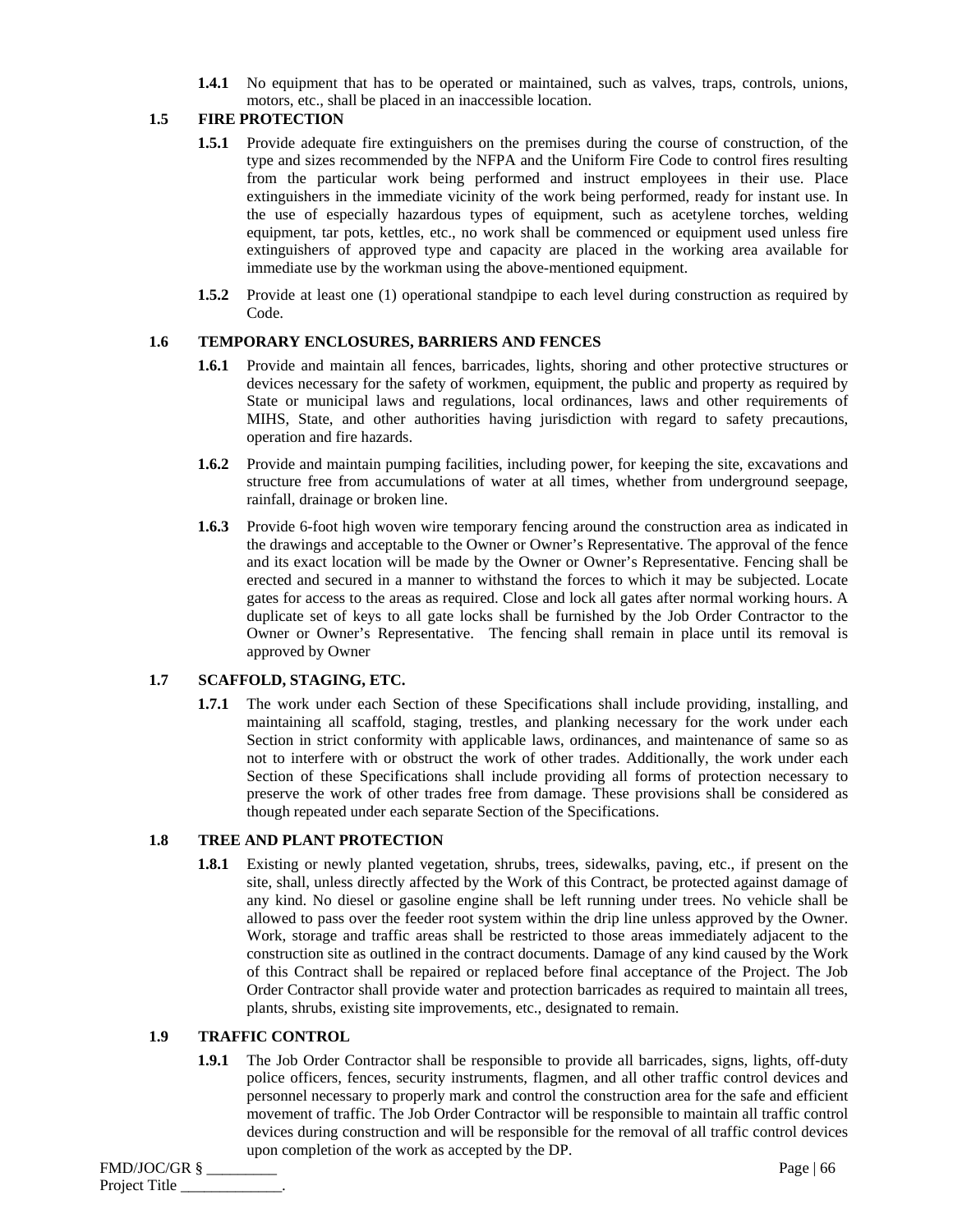- **1.9.2** All traffic controls measures shall conform to Section 401 of the MAG Uniform Standard Specifications for Public Works Construction 1998, revised 2008, City of Phoenix Traffic Barricade Manual, 2007 and the Manual of Uniform Traffic Control Devices. **\*\*\***
- **1.9.3** Whenever construction operations create a condition hazardous to the public in the opinion of the Job Order Contractor or the Owner or Owner's Representative, the Job Order Contractor shall furnish such flagmen and guards as necessary to provide adequate warning to the public of any dangerous conditions.
- **1.9.4** Safety devices, flagmen and guards, while on duty shall conform to the applicable City, County and State requirements. The Job Order Contractor will be responsible to immediately inform the Owner or Owner's Representative of hazardous conditions.

## **1.10 NOISE, DEBRIS AND DUST CONTROL**

- **1.10.1** Job Order Contractor shall develop and implement a Dust Control Plan as required under Maricopa County Air Pollution Rules and Regulations.
- **1.10.2** All subcontractors engaged in dust-generating operations (land clearing, maintenance, land cleanup, earthmoving, weed abatement, excavating, construction, demolition, bulk material handling, storage/transporting operations, etc.) at a site that is subject to a Maricopa County dust control permit **Must Register** Maricopa County Air Quality Department (MCAQD) and pay an annual fee. For more information, visit the MCAQD website at http://www.maricopa.gov/aq/divisions/compliance/dust/Default.aspx.
- **1.10.3** Exercise all possible care to control excessive noise and emissions during the construction.
- **1.10.4** All debris, etc., shall be removed from all pipe, pipe chases or other such remote and hidden spaces prior to closing of said space.
- **1.10.5** Comply with regulatory requirements of ADEO, MAG and in accordance with the Erosion and Sedimentation Control plan.
- **1.10.6** Prevent polluting the air with dust and particulate matter to meet LEED Sustainable Sites Prerequisite No. 1 in accordance with the Erosion and Sedimentation Control (ESC) plan. **\*\*\***

#### **1.11 DEMOLITION OF EXISTING STRUCTURES, ETC.**

**1.11.1** All structures, equipment, and other items owned by MIHS which are scheduled for removal shall remain the property of the Owner unless otherwise noted in the contract documents. The manner of dismantling, moving, storing or disposal shall be reviewed by the Owner or Owner's Representative, prior to commencement of said activities, with the costs being borne by the Job Order Contractor in the event of disposal. **\*\*\*** 

#### **1.12 FIELD OFFICE, STORAGE ENCLOSURES**

- **1.12.1** Provide suitable temporary office facilities complete with telephone and furnishings, required for the Job Order Contractor's administration of the Work in such locations as approved by the Owner or Owner's Representative. Office space shall be kept clean by the Job Order Contractor.
- **1.12.2** The Job Order Contractor shall provide all storage enclosures required for his operations.
- **1.12.3** The Job Order Contractor shall furnish and install temporary enclosures, doors and transparent plastic windows required to attempt to protect building from damage due to vandalism, or the elements.

#### **1.13 STAGING AREAS**

- **1.13.1** The Job Order Contractor shall be responsible for meeting and conferring with the Owner or Owner's Representative to determine the areas and limits of all staging areas that will occur outside of the Site.
- **1.13.2** After the staging limit areas have been determined, the Job Order Contractor shall prepare and submit to the Owner or Owner's Representative a detailed drawing of the fenced areas including all traffic control devices if required.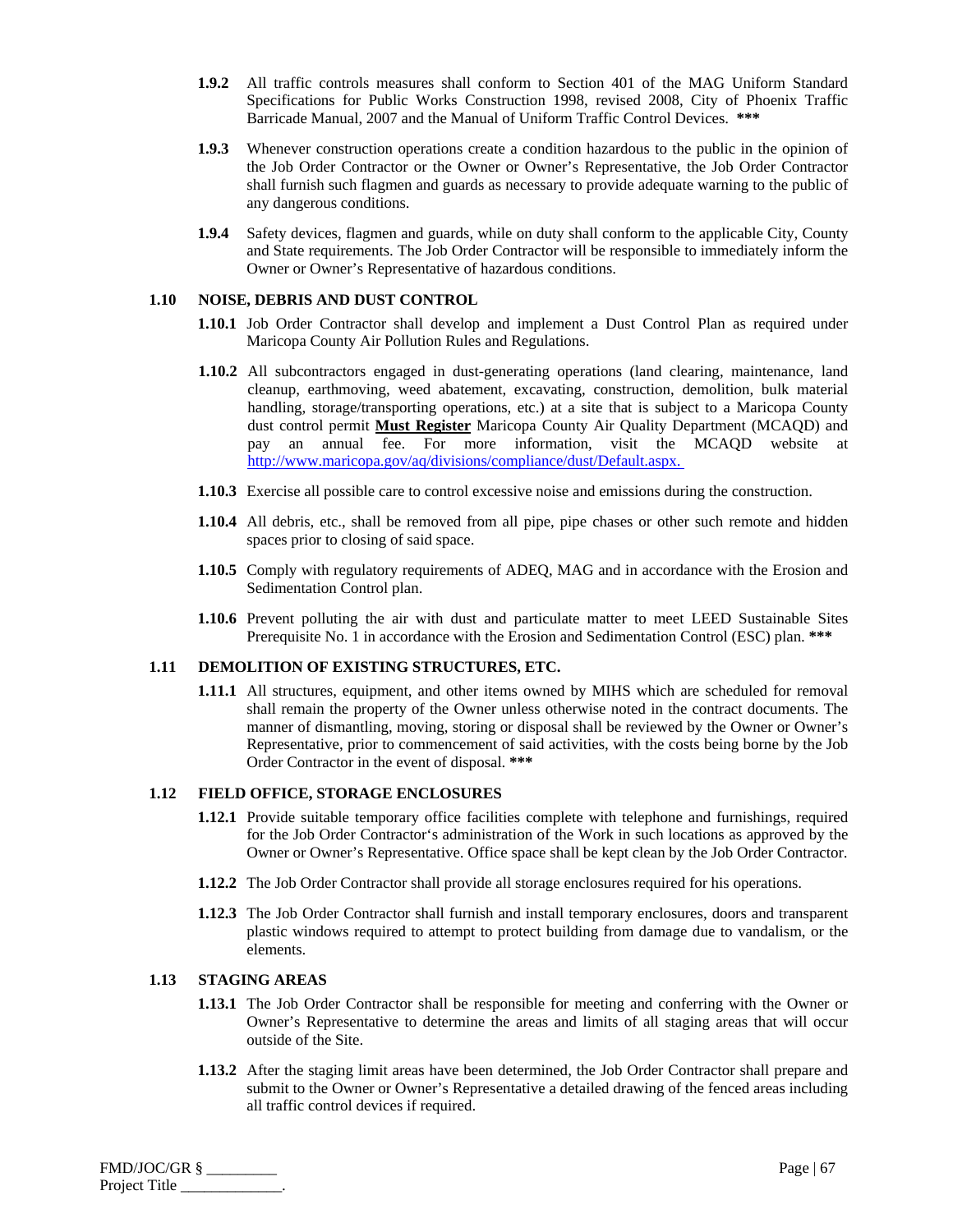- **1.13.3** MIHS will provide thirty (30) days' notice of any changes to this agreement, up to and including request to vacate property. Relocation costs shall be the responsibility of the Owner.
- **1.13.4** Job Order Contractor may use area to temporarily store construction materials and park trailers, construction equipment and employee vehicles. The Job Order Contractor shall not store petroleum products, hazardous or toxic substances or flammable materials, or use the area for storage of disabled or wrecked vehicles or for vehicle maintenance.

## **1.14 TEMPORARY FENCES AND BARRICADES**

- **1.14.1** The Job Order Contractor will furnish, install and maintain all necessary temporary fences, barricades, trench and hole covers, warning lights and all other safety devices necessary to protect the public and prevent damage to property.
- **1.14.2** The entire construction and staging areas shall be fenced to control the limits of access of personnel, equipment, storage and delivery of materials.

#### **1.15 PROJECT SIGNS**

- **1.15.1** Job Order Contractor and subcontractor signage, except for those specifically required by Regulatory Agencies and/or safety measures, is prohibited unless approved by the owner prior to installation.
- **1.15.2** Job Order Contractor shall provide and install a project information sign (to be coordinated with Design Professional), before beginning construction to inform the public about the project. Project sign shall include the names of all agencies participating in the project. Sign shall be constructed in accordance with the "Project Sign Information" drawing provided in this section. The sign shall be installed at the location approved by the Owner or Owner's Representative. The Job Order Contractor shall maintain the sign as necessary, and update the information as requested by the Owner or Owner's Representative. Updates to sign will be at the cost of the Owner.

# **1.16 ACCESS TO PROJECT SITE**

- **1.16.1** Authorized representatives of the City, County, State of Arizona and Owner shall have ready access to project at all times, after checking in with the Job Order Contractor and attending safety orientation as required by the Job Order Contractor.
- **1.16.2** Facility Entry/Exit Requirements shall be in accordance with provisions of Section 01 00 00 -Site Use and Security Requirements.

## **1.17 TEMPORARY HEATING AND VENTILATING \*\*\***

- A. Prior to operation of permanent equipment for temporary heating purposes, verify that installation is approved for operation, equipment is lubricated and filters are in place.
	- 1. If air handlers are used during construction, filtration media with a Minimum Efficiency Reporting Value (MERV) of 8 must be used at each return air grills, as determined by ASHRAE 52.2.1999. Verify with Mechanical Engineer prior to implementation.
	- 2. Provide and pay for operation, maintenance, and regular replacement of filters and worn or consumed parts.
- B. Ventilate enclosed areas to assist cure of materials, to dissipate humidity, and to prevent accumulation of dust, fumes, vapors, or gases.
- C. Also see requirements for "Construction IAQ Management Plan" as specified elsewhere in this Section.

#### **1.18 PROTECTION OF INSTALLED WORK**

- A. Protect installed Work and provide special protection where specified in individual specification Sections.
- B. Provide temporary and removable protection for installed products. Control activity in immediate work area to minimize damage.
- C. Provide protective coverings at walls, projections, jambs, sills, and soffits of openings.
- D. Protect finished floors, stairs, elevators, and other surfaces from traffic, dirt, wear, damage, or movement of heavy objects, by protecting with durable sheet materials.
- E.Prohibit traffic or storage upon waterproofed or roofed surfaces. If traffic or activity is necessary, obtain recommendations for protection from waterproofing or roofing material manufacturer.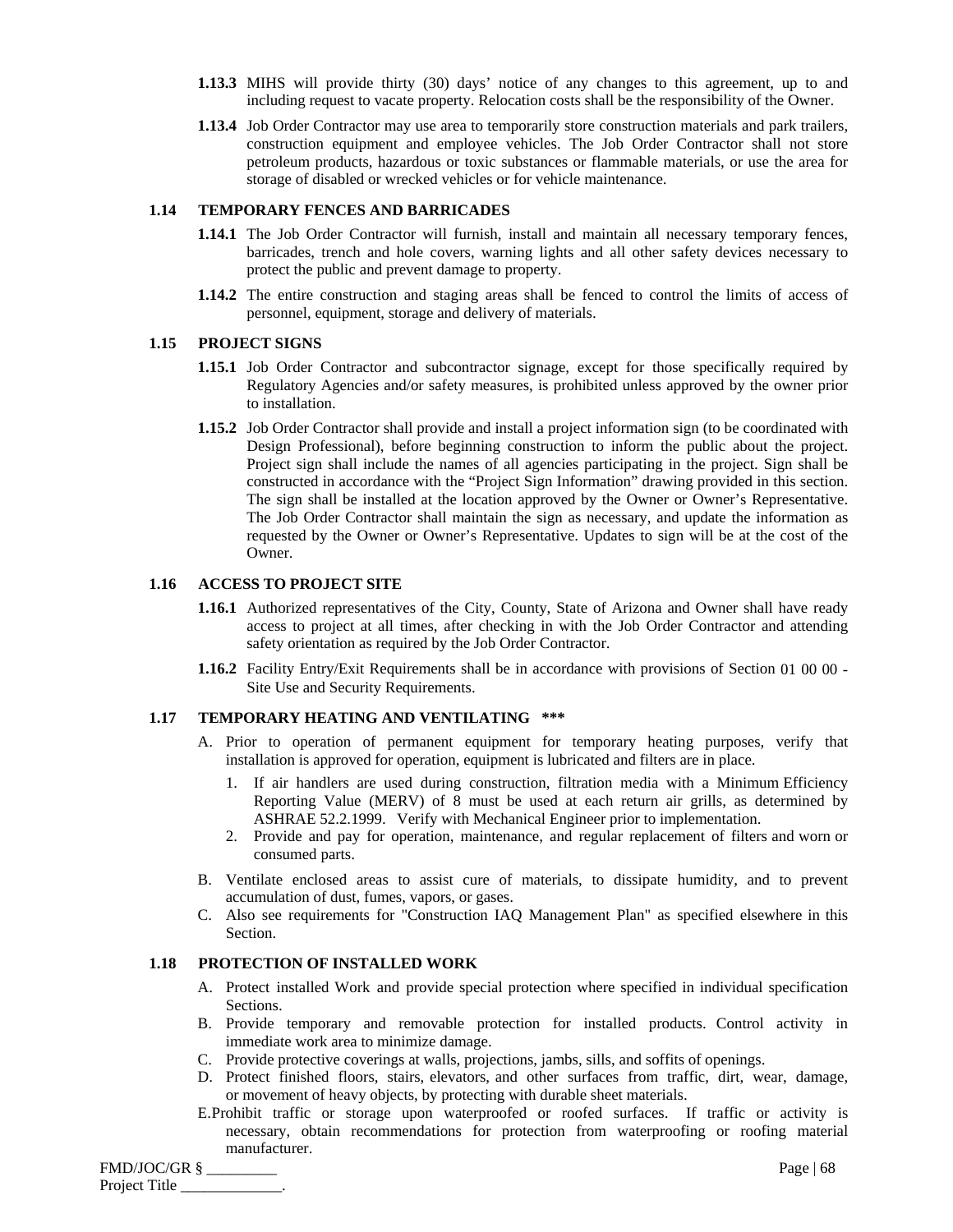F.Prohibit traffic from landscaped areas.

# **1.19 PROTECTION OF EXISTING FACILITIES**

In the event that that the Project involves nearby existing MIHS facilities, Job Order Contractor shall provide appropriate protection for such facilities. If such facilities are to be used by Job Order Contractor, Owner shall approve in writing the Job Order Contractor's protection plan concerning such use.

# **1.20 CONSTRUCTION IAQ MANAGEMENT PLAN (LEED EQ Credit No. 3.1)**

- A. Job Order Contractor shall reduce indoor air quality problems resulting from the construction process, to help sustain the comfort and well-being of construction works and building occupants.
- B. Job Order Contractor shall develop and implement an Indoor Air Quality (IAQ) Management Plan for the construction and preoccupancy phases of the building as follows:
	- 1. During construction meet or exceed the recommended Control Measures of the Sheet Metal and Air Conditioning National Contractors Association (SMACNA) IAQ Guidelines for Occupied Buildings under Construction, 2<sup>nd</sup> Edition 2007, ANSI/SMACNA 008-2008 (Chapter 3).
	- 2. Protect stored on-site or installed absorptive materials from moisture damage
	- 3. If permanently installed air handlers are used during construction, filtration media with a Minimum Efficiency Reporting Value (MERV) of 8 shall be used at each return air grille, as determined by ASHRAE 52.2-1999 (with errata but without addenda). Replace all filtration media immediately prior to occupancy.
- C. Refer to Section 01 77 00 for Construction IAQ Management Plan Before Occupancy (LEED EQ Credit No. 3.2).
- D. Submittals:
	- 1. Contractor shall submit a completed LEED-NC 2009 form with supporting data for LEED EQ Credit No. 3.1 to Design Professional, to be included with the comprehensive construction submittal. The following project data and calculation information is required to document credit compliance using LEED-NC 2009 credit templates
	- 2. Provide the following in accordance with the requirements of LEED Submittals in accordance with applicable requirements of Section 01 33 00 – Submittal Procedures. Verify these requirements with LEED-OnLine and include any additional submittals required for EQ Credit No. 3.1 as per LEED-OnLine.
		- a. Submit copy of the Construction IAQ Management Plan highlighting the 5 requirements of SMACNA IAQ Guideline for Occupied Buildings under Construction, 1995, Chapter 3 prior to start of construction.
		- b. Provide confirmation if permanently installed air handling equipment was used during construction prior to substantial completion.
		- c. Provide photographs (digital format preferable), acceptable to Design Professional, documenting construction IAQ management measures such as protection of ducts and on-site stored or installed absorptive materials prior to substantial completion.
		- d. Prior to substantial completion provide cut sheets of filtration media used during construction and installed immediately prior to occupancy with MERV values highlighted. Include list outlining all filtration media (manufacturer, model number, MERV rating, location of installed filter and confirm that each was replaced prior to final occupancy.
		- e. Provide a narrative describing any special circumstances or non-standard approaches taken by project.

**PART2 PRODUCTS (Not Used)** 

**PART3 EXECUTION (Not Used)**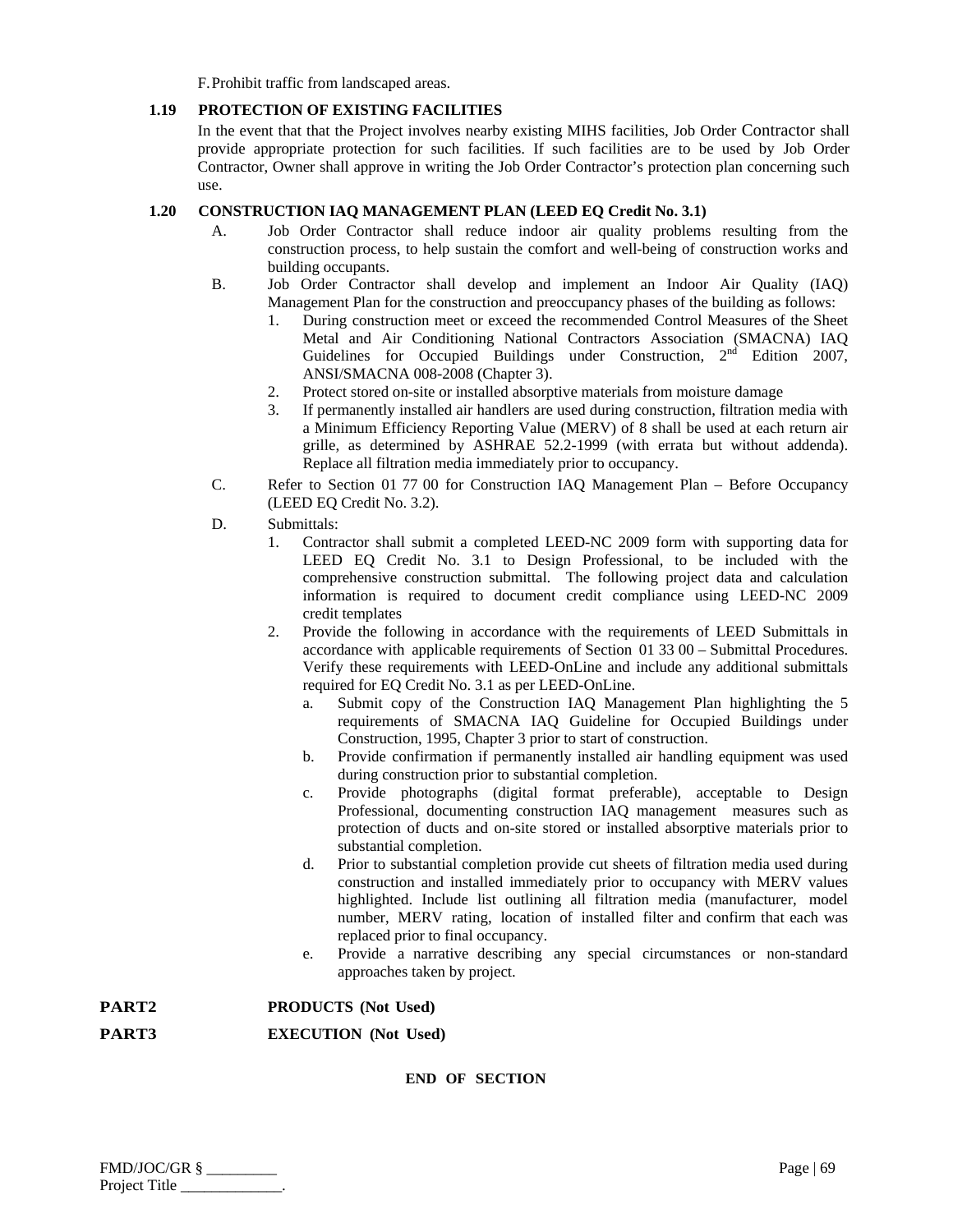# **SECTION 01 57 13**

## **\*\*\*TEMPORARY EROSION AND SEDIMENT CONTROL \*\*\***

## **PART 1: GENERAL**

## **1.01** SUMMARY

- A. LEED™ Certification:
	- 1. Job Order Contractor shall ensure that the work provided under this section will provide the construction activity pollution prevention required by the US Green Building Council (USGBC) LEED (Leadership in Energy & Environmental Design) "Sustainable Sites" Prerequisite. Achievement of this prerequisite requires the creation and implementation of an Erosion and Sedimentation Control (ESC) Plan for all construction activities associated with the project. The ESC Plan shall conform to the erosion and sedimentation requirements of the 2003 EPA Construction General Permit, OR local erosion and sedimentation control standards and codes, whichever is more stringent. The Plan shall describe measures implemented to accomplish the following objectives:
		- a. Prevent loss of soil during construction by Stormwater runoff and/or wind erosion, including protecting topsoil by stockpiling for reuse.
		- b. Prevent sedimentation of storm sewer or receiving streams.
		- c. Prevent polluting the air with dust and particulate matter.
	- 2. The Construction General Permit (CGP) outlines the provisions necessary to comply with Phase I and Phase II of the National Pollutant Discharge Elimination System (NP-DES) program. While the CGP only applies to construction sites greater than 1 acre, the requirements are applied to all projects for the purposes of this prerequisite. Information on the EPA CGP is available at http://cfpub.epa.gov/npdes/stormwater/cgp.cfm.

## 1.02 SUBMITTALS - LEED

A. Submit documentation to the Design Professional regarding erosion and sedimentation control procedures followed, including; but not limited to; memos, letters, drawings, sketches and photographs.

# **PART 2: PRODUCTS**

#### **2.01** MATERIALS

A. In accordance with Civil Drawings and Specifications

# **PART 3: EXECUTION**

# **3.01** EXECUTION

A. In accordance with Civil Drawings and Specifications

| FMD/JOC/GR §  | Page   $70$ |
|---------------|-------------|
| Project Title |             |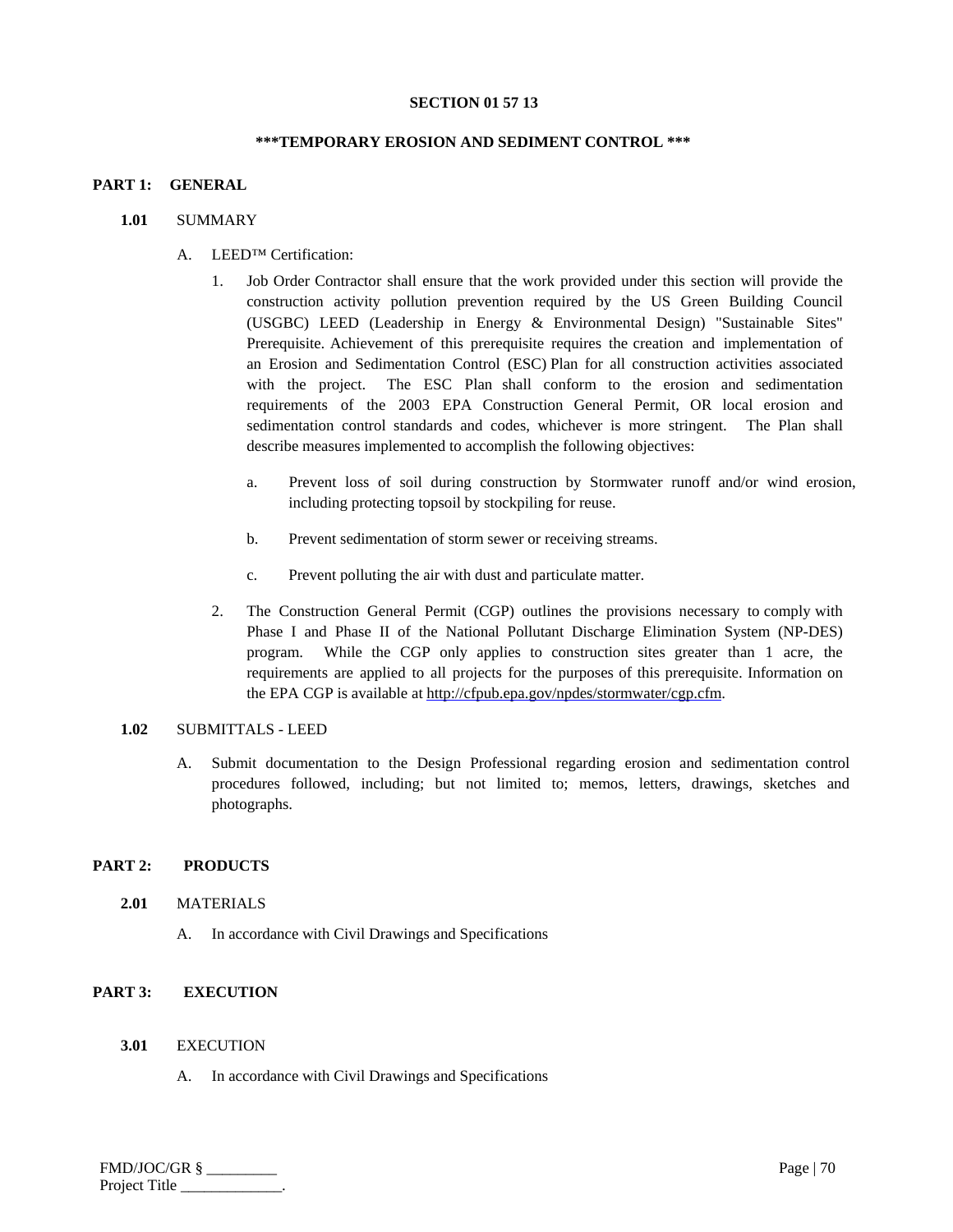#### **END OF SECTION**

#### **SECTION 01 60 00**

#### **\*\*\* PRODUCT REQUIREMENTS \*\*\***

# **PART 1: GENERAL**

#### **1.01** DELIVERY, STORAGE AND HANDLING

- A. In accordance with Section 01 66 00 and as follows:
	- 1. Deliver manufactured materials in the original packages, containers or bundles, with the seals unbroken, identified by the name and mark of the Manufacturer.
	- 2. Deliver fabrications in as large assemblies as practicable. Fabrications specified to be shop-primed or shop-finished shall be packaged or crated as required to preserve such priming or finish intact and free from abrasion.
	- 3. Store materials in a manner to properly protect from damage. Materials or equipment damaged by handling, weather, dirt or other cause will not be acceptable.
	- 4. Store materials so as to cause no obstructions. Store off sidewalks, roadways and underground services. The Job Order Contractor shall be responsible for protecting materials and equipment furnished under the Contract.
	- 5. When a room in the Project is used as a shop or store room, the Job Order Contractor shall be responsible for all repairs, patching or cleaning necessary due to such use. Location of such storage space shall be subject to approval of the Design Professional.
- B. Packaging shall be minimized whenever possible but shall not be reduced so as to cause damage to materials or products. Packaging shall be recycled in accordance with the requirements of Section 01 74 19 - Construction Waste Management.

# **1.02** SUBSTITUTIONS AND PRODUCT OPTIONS

- A. Whenever a product is specified by using a proprietary name or the name of a particular Manufacturer or Vendor, the specific item mentioned shall be understood as establishing type, function, dimension, appearance, and quality desired.
- B. Other manufacturers' products will be accepted provided sufficient information is submitted with prior approval to allow the Design Professional to determine that products proposed are equivalent to those named.
- C. Substitutions (Prior Approvals and requests for approval after award of a contract): In accordance with Section 01 25 00 – Substitution Procedures.

#### **1.03** RECYCLED CONTENT

- A. LEED<sup>™</sup> Certification: Job Order Contractor shall ensure that the work provided will include recycled content materials to achieve Materials & Resources Credit 4.1 and 4.2 and Innovation in Design Credit 1.2 as outlined in Section 01 81 13.
	- 1. Credit 4.1 (one point) requires that the sum of post-consumer recycled content plus one-half of the pre-consumer content constitutes at least 10% (based on cost) of the total value of the materials in the project.
	- 2. Credit 4.2 (one point) requires that the sum of post-consumer recycled content plus one-half of the pre-consumer content constitutes and additional 10% beyond MR Credit 4.1 (total of 20% based on cost) of the total value of the materials in the project.
	- 3. Credit IDc1.2 (one point) requires that the sum of post-consumer recycled content plus one-half of the pre-consumer content constitutes an additional 10% beyond MR Credit 4. 2 (total of 30% based on cost) of the total value of the materials in the project.

B. Submittals In accordance with Section 01 81 13 – Special Procedures – LEED Certification.

FMD/JOC/GR § \_\_\_\_\_\_\_\_\_ Page | 71 Project Title \_\_\_\_\_\_\_\_\_\_\_\_\_.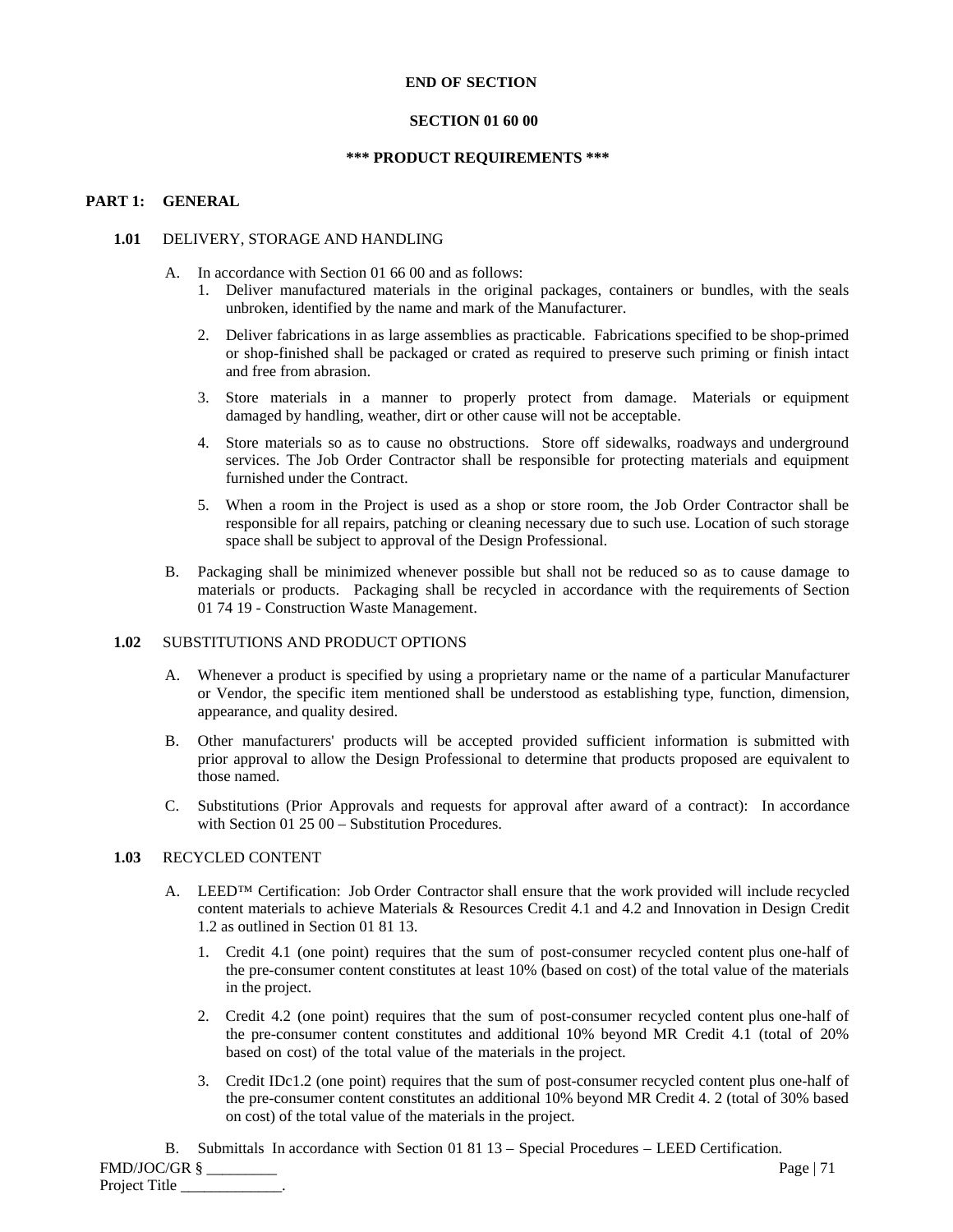- C. Materials Containing Recycled Content:
	- 1. Concrete and cementitious materials containing fly ash as specified in Section 03 05 05:
		- a. Section 03 30 00 Cast-In Place Concrete
		- b. Section 04 05 15 Mortar and Masonry Grout
		- c. Section 04 22 00 Concrete Masonry Units
		- d. Section 09 24 00 Portland Cement Plaster (Stucco).
	- 2. Materials containing recycled steel:
		- a. Section 03 20 00 Concrete Reinforcement
		- b. Section 05 10 00 Structural Metal Framing
		- c. Section 05 31 00 Steel Deck
		- d. Section 05 41 00 Load Bearing Metal Stud System
		- e. Section 05 50 00 Metal Fabrications
		- f. Section 07 60 00 Flashing and Sheet Metal
		- g. Section 08 11 13 Steel Doors and Frames
		- h. Section 09 22 16 Metal Support Assemblies.
	- 3. Other materials as specified throughout the Project Manual. (The following are examples)
		- a. Section 06 10 53 Miscellaneous Carpentry
		- b. Section 06 40 00 Architectural Woodwork
		- c. Section 07 53 16 Single Ply Membrane Roofing
		- d. Section 08 41 13 Aluminum Entrances and Storefronts
		- e. Section 08 44 00 Glazed Aluminum Curtain Walls
		- f. Section 09 29 00 Gypsum Board
		- g. Section 09 30 00 Tile
		- h. Section 09 65 16 Resilient Flooring
		- i. Section 09 51 00 Acoustical Ceilings
		- j. Section 09 68 00 Carpet Tile
		- k. Section 09 91 00 Paint.
	- 4. Other materials as recommended by Job Order Contractor to achieve requirements specified in Section 01 81 13.
	- 5. Mechanical and electrical components shall not be included in the calculations for this Credit.

# **1.04** REGIONAL MATERIALS

- A. LEED<sup>™</sup> Certification: Job Order Contractor shall ensure that the work provided will include regional Materials to achieve Materials & Resources Credit 5.1 [and 5.2], and Innovation in Design Credit 1.2 as outlined in Section 01 81 13.
	- 1. Credit 5.1 (one point) requires that 10% of building materials (based on cost) have been extracted, harvested or recovered, as well as manufactured, within 500 miles of the project.
		- a. Mechanical, electrical and plumbing components and specialty items such as elevators and equipment shall not be included in this calculation.
		- b. Only include materials permanently installed in the project.
		- c. Furniture may be included, providing it is included consistently in MR Credits 3-7.
	- 2. Credit 5.2 (one point) is to be achieved which requires that an additional 10% of the building materials beyond MR Credit 5.1 (total of 20% based on cost) have been extracted, harvested or recovered, as well as manufactured*,* within 500 miles of the project.
	- 3. Credit IDc1.3 (one point) requires that an additional 10% of the building materials beyond MR Credit 5.2 (total of 30% based on cost) have been extracted, harvested or recovered, as well as manufactured, within 500 miles of the project.
- B. Submittals: In accordance with Section 01 81 13 Special Procedures LEED Certification
- C. Regional Materials
	- 1. Earthwork and site utilities as specified in Section 31 01 00 Earthwork.
	- 2. Concrete and cementitious materials as specified in:
		- a. Section 03 30 00 Cast-In Place Concrete
		- b. Section 04 05 15 Mortar and Masonry Grout
		- c. Section 04 22 00 Concrete Masonry Units
		- d. Section 09 24 00 Portland Cement Plaster (Stucco).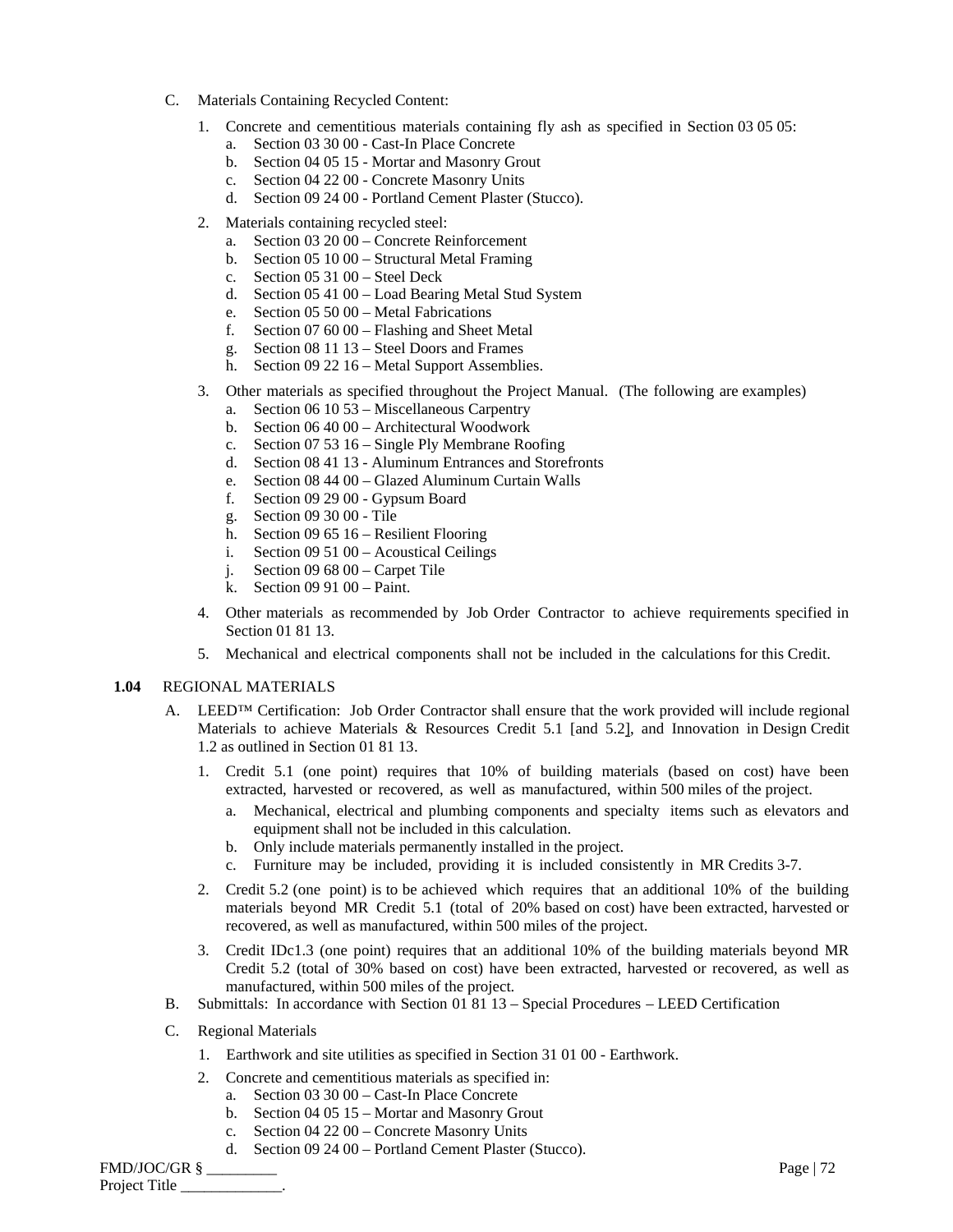- 3. Materials containing steel components that are locally fabricated:
	- a. Section 03 20 00 Concrete Reinforcement
	- b. Section 05 10 00 Structural Metal Framing
	- c. Section 05 31 00 Steel Deck
	- d. Section 05 41 00 Heavy-Gauge Metal Stud System
	- e. Section 05 50 00 Load-Bearing Metal Stud System
	- f. Section 07 60 00 Flashing and Sheet Metal
	- g. Section 08 11 13 Steel Doors and Frames
	- h. Section 09 22 16 Metal Support Assemblies.
- 4. Other materials as specified throughout the Project Manual. (The following are examples)
	- a. Section 06 10 53 Miscellaneous Carpentry
	- b. Section 06 40 00 Architectural Woodwork
	- c. Section 07 53 16 Single Ply Membrane Roofing
	- d. Section 08 41 13 Aluminum Entrances and Storefronts
	- e. Section 08 44 00 Glazed Aluminum Curtain Walls
	- f. Section 09 29 00 Gypsum Board
	- g. Section 09 30 00 Tile
	- h. Section 09 51 00 Acoustical Ceilings
	- i. Section 09 65 16 Resilient Sheet Flooring
	- j. Section 09 68 00 Carpet
	- k. Section 09 91 00 Paint.
- 5. Other materials as recommended by Job Order Contractor to achieve requirements specified in Section 01 81 13.
- 6. Mechanical and electrical components shall not be included in the calculations for this Credit.

# **1.05** FSC WOOD

A. In accordance with Section 06 05 13 – FSC Certified Wood.

## **1.06** LOW-EMITTING MATERIALS

- A. LEED<sup>TM</sup> Certification: Job Order Contractor shall ensure that the work provided under this section will provide Low-Emitting Materials to achieve Indoor Environmental Quality Credit 4.1, 4.2, 4.3, and 4.4.
	- 1. Credit EQc 4.1 requires that adhesives and sealants used on the interior of the building (defined as inside of the weatherproofing systems and applied on-site) shall comply with the requirements of the following reference standards:
		- a. Adhesives, Sealants and Sealant Primer: South Coast Air Quality Management District (SCAQMD) Rule #1168. Job Order Contractor shall comply with VOC limits as required by LEED OnLine to achieve this credit.
		- b. Aerosol Adhesives: Green Seal Standard for Commercial Adhesives GS-36 requirements in effect on October 19, 2000. Job Order Contractor shall comply with VOC limits as required by LEED OnLine to achieve this credit.
		- c. Materials that must comply with these requirements include, but are not limited to:
			- 1) Adhesives specified in various sections of the specifications.
			- 2) Sealants as specified in Section 07 92 00
	- 2. Credit EQc 4.2 requires that paints and coatings used on the interior of the building (defined as inside of the weatherproofing systems and applied on-site) shall comply with the requirements of the following criteria:
		- a. Architectural paints, coatings and primers applied to interior walls and ceilings: Do not exceed the VOC content limits established in Green Seal Standard GS-11, Paint, First Edition, May 20, 1993. Job Order Contractor shall comply with VOC limits as required by LEED OnLine to achieve this credit.
		- b. Anti-corrosive and anti-rust paints applied to interior ferrous metal substrate: Do not exceed the VOC content limit of 250 g/L established in Green Seal Standard GC-03, anti-Corrosive Pints, Second Edition, January 7, 1997. Job Order Contractor shall comply with VOC limits as required by LEED OnLine to achieve this credit.
		- c. Clear wood finishes, floor coatings, stains, sealers and shellacs applied to interior elements: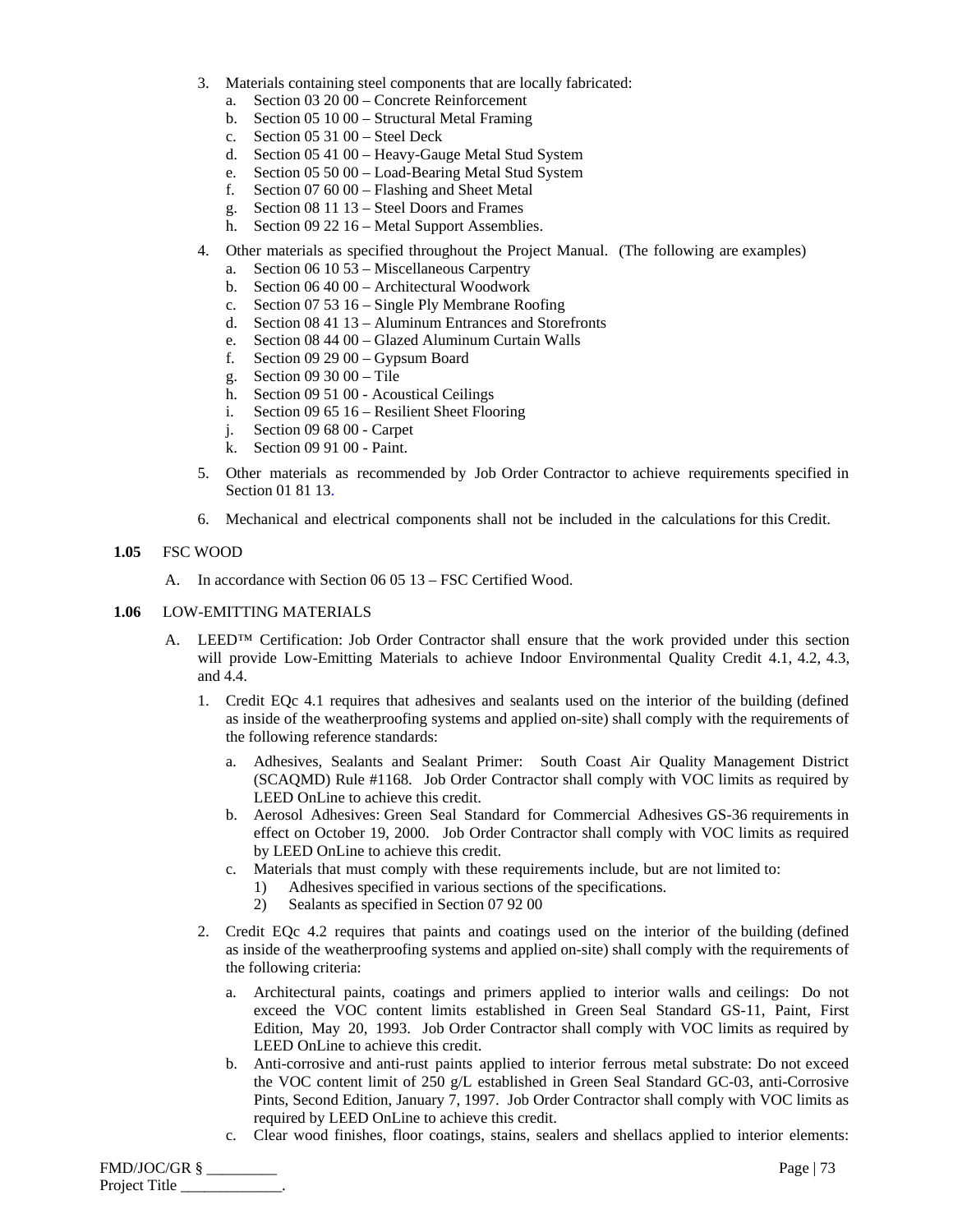Do not exceed the VOC content limits established in South Coast Air Quality Management District (SCAQMD) Rule 1113, Architectural Coating, rules in effect on January 1, 2004. Job Order Contractor shall comply with VOC limits as required by LEED OnLine to achieve this credit.

- d. Materials that must comply with these requirements include, but are not limited to:
	- 1) Primers for steel specified in Sections 05 20 00 and 05 50 00.
	- 2) Stains and sealers specified in Section 06 40 00
	- 3) Game line paints for athletic flooring specified in Sections 09 64 66 and 09 65 66.
	- 4) Interior paints as specified in Section 09 91 00.
	- 5) Other clear wood finishes, floor coatings, sealers and stains specified elsewhere in the Project Manual.
- 3. Credit EQc 4.3 requires that:
	- a. Carpet installed in the building interior shall meet the testing and product requirements of the Carpet and Rug Institute's Green Label Plus program.
	- b. Carpet cushion installed in the building interior shall meet the requirements of the Carpet and Rug Institute Green Label program.
	- c. Carpet adhesive shall meet the requirements of EQ Credit 4.1. Job Order Contractor shall comply with VOC limits as required by LEED OnLine to achieve this credit.
	- d. All hard surface flooring must meet the requirements of the FloorScore standard (current as of the date of this rating system, or more stringent version) as shown with testing by an independent third-party. Mineral- based finish flooring products such as tile, masonry, terrazzo, and cut stone without integral organic-based coatings and sealants and unfinished/untreated solid wood flooring qualify for credit without any IAQ testing requirements. However, associated site-applied adhesives, grouts, finishes and sealers must be compliant for a mineral-based or unfinished/untreated solid wood flooring system to qualify for credit.
	- e. Concrete, wood, bamboo and cork floor finishes such as sealer, stain and finish must meet the requirements of South Coast Air Quality Management District (SCAQMD) Rule 1113, Architectural Coatings, rules in effect on January 1, 2004.
	- f. Tile setting adhesives and grout must meet South Coast Air Quality Management District (SCAQMD) Rule 1168. VOC limits correspond to an effective date of July 1, 2005 and rule amendment date of January 7, 2005.
- 4. Credit EQc 4.4 requires that wood and agrifiber products used on the interior of the building (defined as inside of the weatherproofing systems and applied on-site) must contain no added ureaformaldehyde resins and that laminating adhesives used to fabricate on-site and shop-applied composite wood and agrifiber assemblies shall contain no added urea-formaldehyde resins.
	- a. Materials that must comply with these requirements include, but are not limited to:
		- 1) Composite wood products applied on-site inside the building weatherproofing systems such as sheathing, doors, and other structural and non-structural applications.
		- 2) Wood doors as specified in Section 08 14 00.
- B. Submittals: In accordance with Section 01 81 13– Special Procedures LEED Certification.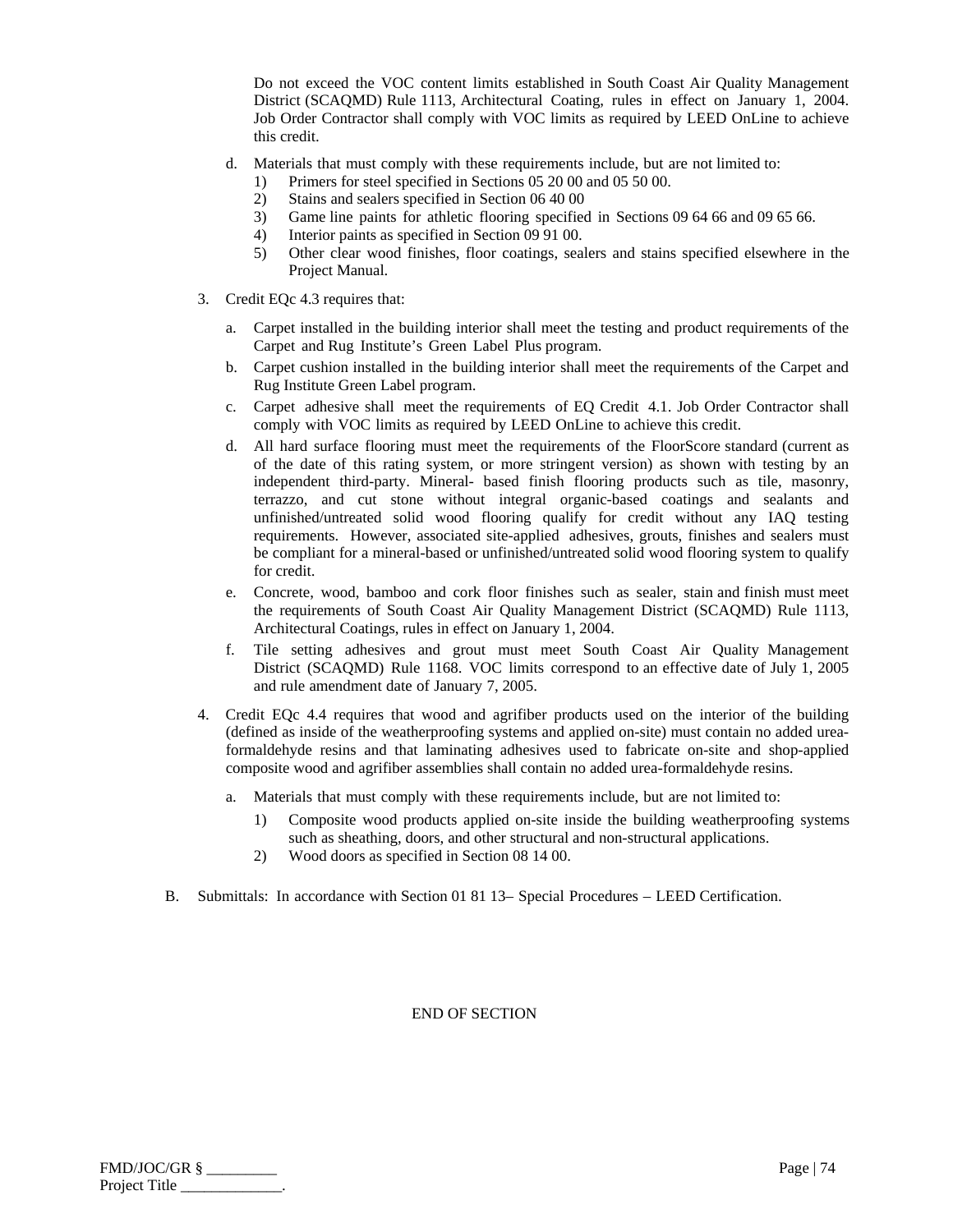#### **SECTION 01 70 00**

## **CLOSEOUT REQUIREMENTS**

#### **PART 1 GENERAL**

#### **1.1 DESCRIPTION**

- 1.1.1 General
	- 1.1.1.1 Complete project closeout as indicated in accordance with the provisions of the Contract Documents.

#### **1.2 SUBSTANTIAL COMPLETION AND FINAL INSPECTION**

- 1.2.1 Substantial Completion will not be certified until all Tests, Training, and Demonstrations specified have been executed, and the provisions of the Contract for Construction Manager at Risk and requirements established by individual Specification Sections have been successfully completed.
- 1.2.2 The Final Application for Payment will not be accepted and processed until the Owner or Owner's Representative is satisfied that the Work is satisfactorily completed, including "punch list" items and Commissioning Issues List; and that all manuals, documents, warranties, guarantees, and Record Documents, as required by the Specifications, have been received and accepted by the Owner or Owner's Representative. The executed AIA Documents G706 entitled "Contractor's Affidavit-Payment of Debts/Claims" (or equivalent) and G707 entitled "Consent of Surety to Final Payment (or equivalent)" shall accompany final Application for Payment.

## **1.3 FINAL ADJUSTMENT AND TESTS**

- 1.3.1 Tests: When the Job Order Contractor is satisfied that all systems and equipment meet performance and operational requirements directed by applicable codes, safety standards and these specifications, the Job Order Contractor shall arrange a demonstration and test of all mechanical, electrical and other operable equipment furnished for operating efficiency and for conformance to all specified requirements and to all applicable regulations of any governing agency. Equipment shall be tested under operating conditions; where possible, all safety devices shall be tested under simulated emergency conditions. Where test results indicate a need for final adjustments, Job Order Contractor shall make such adjustments and retest until test results indicate compliance.
- 1.3.2 All tests shall be scheduled through the Owner or Owner's Representative, and shall be witnessed by the Owner or Owner's Representative and DP. The Job Order Contractor shall notify the Owner or Owner's Representative and Design Professional of any scheduled tests at least seven (7) working days in advance
- 1.3.3 Testing shall be in accordance with written procedures as described or developed by the Owner, the DP or the Commissioning Authority.
- 1.3.4 Certificate of Occupancy: All required certificates of inspection, tests, or final approvals shall be secured by the Job Order Contractor from the governing authority. Promptly deliver the Certificate of Occupancy to the Owner or Owner's Representative.

#### **1.4 WARRANTIES AND BONDS**

- 1.4.1 Job Order Contractor's warranty will commence for all portions of the Construction Work upon Substantial Completion of the entire Construction Work, unless stated otherwise in the Contract.
- 1.4.2 Job Order Contractor shall provide written warranties, guarantees, and bonds in favor of the Owner, as required by respective sections of these Specifications, and arrange to commence at the date of Substantial Completion of the project or date of installation of warranted item(s), whichever is later.
- 1.4.3 During the period of any warranty or guarantee, the Job Order Contractor shall provide services within a reasonable time following a request by the Owner to do so in accordance with the Job Order Contractor Contract. When the complete breakdown of a system or a piece of equipment occurs, the service shall be performed promptly. The service shall be provided during normal working hours, unless otherwise specified herein. Should the listed service agency fail to perform the service in a reasonable amount of time, the Job Order Contractor shall provide the service through any other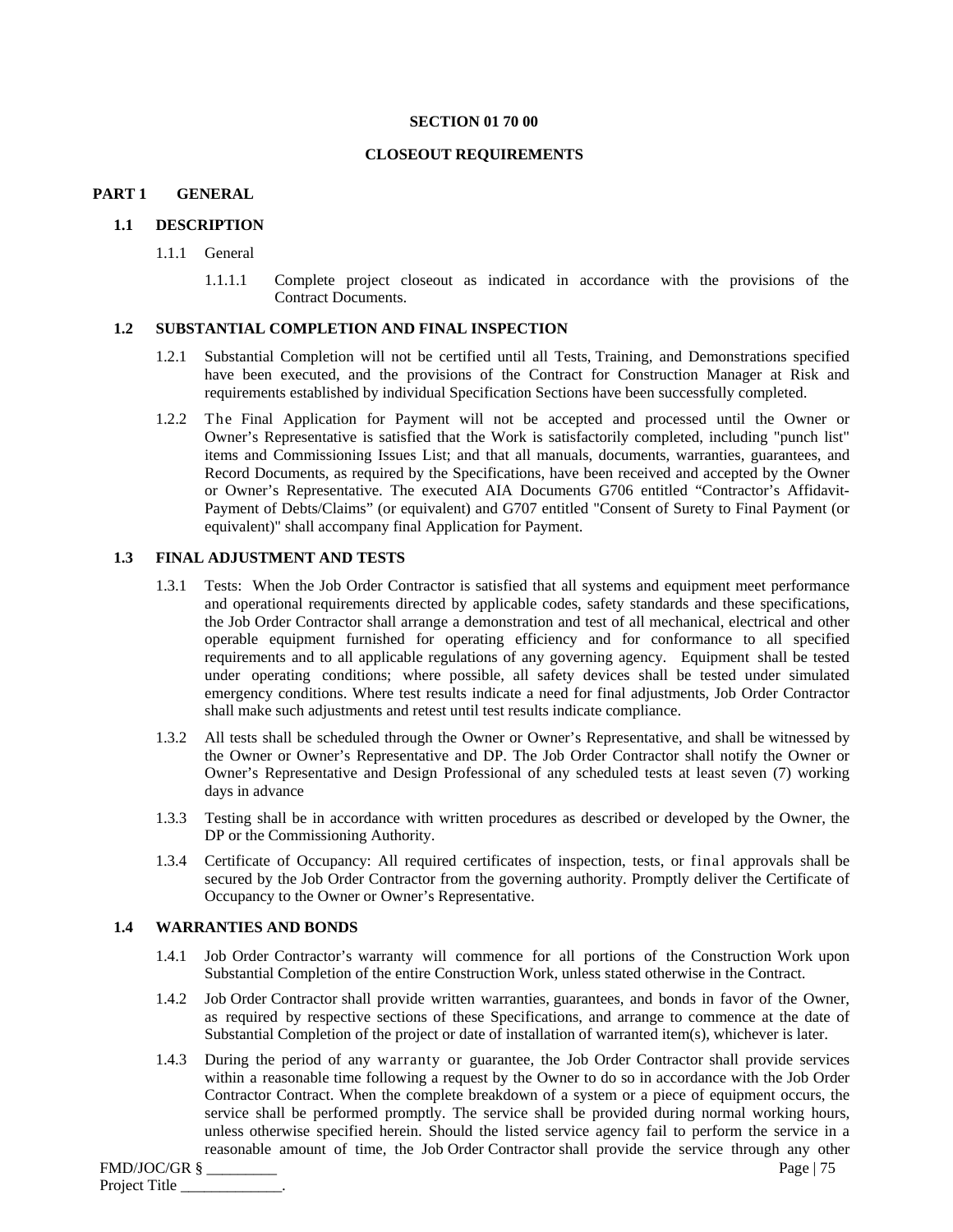agency that will comply.

# **1.5 EXTRA MATERIAL INVENTORY**

1.5.1 Upon Substantial Completion of the Contract Work, provide the Owner with extra materials (i.e., spare parts, etc.) as identified in respective sections of the Specifications. Deliver to the Owner when and as directed by the Owner or Owner's Representative, providing a written detailed inventory including a signed receipt from the Owner or Owner's Representative.

# **1.6 MAINTENANCE AND OPERATION MANUALS**

1.6.1 Job Order Contractor shall review the Operation and Maintenance Manuals required in the Specifications and provide two (2) hard copies and four (4) CD Disk sets of final information reflecting any changes from the initial submittal.

# **1.7 PROJECT RECORD DOCUMENTS**

- 1.7.1 The Job Order Contractor shall provide a complete set of Project As-Built Documents, as defined in Section 01 78 39.
- 1.7.2 The set of Project As-Built Documents shall be maintained at the job site and readily available for inspection by the Owner or Owner's Representative, and DP. All changes shall be legibly marked and kept current.
- 1.7.3 Upon Substantial Completion of the project Work, submit one (1) copy of the As-Built hardcopies and one (1) copy of as-builts electronically as PDF's to the Design Professional for review, approval and incorporation into the electronic record documents. The electronic file shall be full color scans (if applicable) of As-Built hardcopies. If available, supply auto-cad and BIM models. **\*\*\***

# **1.8 PROJECT DIRECTORY**

1.8.1 Provide a hardcopy list and a Microsoft Excel 2007 compatible spreadsheet of all known major material/equipment suppliers and subcontractors, identified by name, address, telephone number, and contact person. Excel file shall be submitted on archival quality media as specified by the Owner. **\*\*\***

## **1.9 DEMONSTRATIONS AND TRAINING**

*See* Section 01 79 00 (Equipment Demonstration and Owner Personnel Instruction.

## **1.10 PROJECT CLOSEOUT SUBMITTALS**

- 1.10.1 At the time of Substantial Completion, the Job Order Contractor shall deliver to the Owner or Owner's Representative, the following items as described previously in this section:
	- 1.10.1.1 Project Directory<br>1.10.1.2 As-Built Drawing
	- As-Built Drawings
	- 1.10.1.3 Maintenance and Operation Manuals
	- 1.10.1.4 Extra Material Inventory
	- 1.10.1.5 Warranties and Bonds
	- 1.10.1.6 Certificate of Occupancy
	- 1.10.1.7 Record photographs
	- 1.10.1.8 Owner Training.

## **1.11 POST CONSTRUCTION INSPECTION**

- 1.11.1 Two (2) months prior to expiration of the warranty period, the DP will make visual inspection of the Project in company of the Owner or Owner's Representative, and Job Order Contractor to determine whether correction of Work is required.
- 1.11.2 The DP will promptly notify Job Order Contractor of any observed deficiencies.
- **PART 2: PRODUCTS (Not Used)**

# **PART 3: EXECUTION (Not Used)**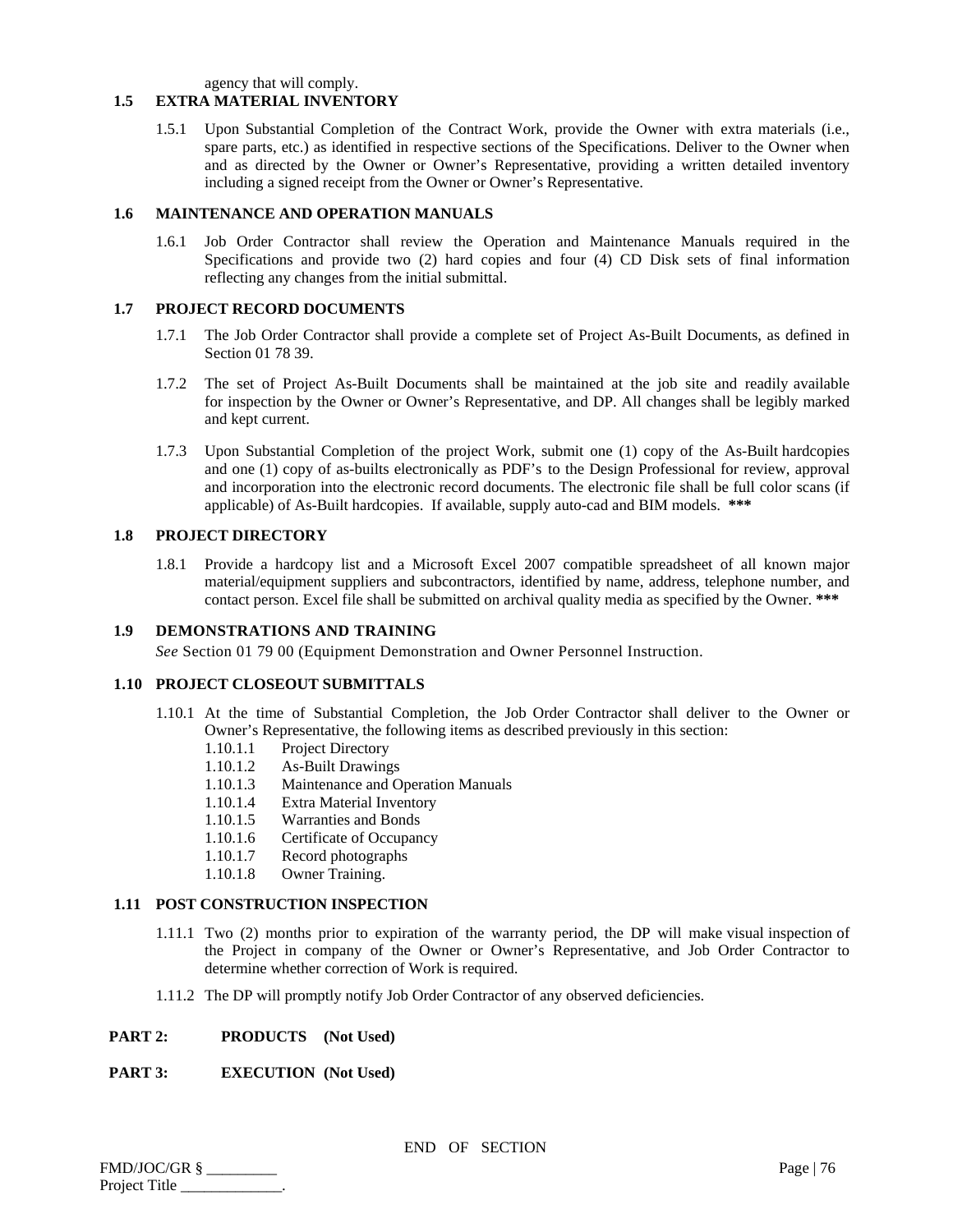#### **SECTION 01 71 23**

#### **\*\*\* FIELD ENGINEERING \*\***

## **PART 1 GENERAL**

#### 1.1 RELATED DOCUMENTS

1.1.1 Drawings and general provisions of the Contract, including General Conditions and Division 1 Specification Sections, apply to this Section.

#### 1.2 DESCRIPTION

1.2.1 This Section describes requirements for verifying, establishing and maintaining construction grades, lines, levels and monuments as indicated within the contract documents.

#### 1.3 GENERAL

- 1.3.1 The Job Order Contractor shall, before commencing Work, verify all grades, lines, levels and dimensions indicated and report any errors or inconsistencies to the Owner or Owner's Representative. The Job Order Contractor shall not proceed until such errors or inconsistencies are corrected or meet Owner or Owner's Representative's modified requirements.
- 1.3.2 Provide construction staking and surveying from base lines, grades, and benchmarks shown on the plans. Under no circumstances will the Job Order Contractor be granted a time extension to this contract due to the lack of construction survey information. Any discrepancies in design of base lines and grades revealed in construction operations shall be brought to the Owner or Owner's Representative's attention immediately for correction or clarification.
- 1.3.3 The Job Order Contractor shall establish and maintain all construction grades, lines, levels and bench marks and shall be responsible for the accuracy and protection of the same. This work shall be accomplished by a licensed civil engineer or surveyor. Protect all temporary bench marks and maintain them in place for the duration of the Contract or until such time as their removal does not affect completion of the Project.
- 1.3.4 Do not remove any property line markers or monuments or data established by the Owner. If such are damaged or removed, the Job Order Contractor shall bear cost of replacement.

## **PART 2: PRODUCTS (Not Used)**

**PART 3: EXECUTION (Not Used)** 

END OF SECTION

FMD/JOC/GR § \_\_\_\_\_\_\_\_\_ Page | 77 Project Title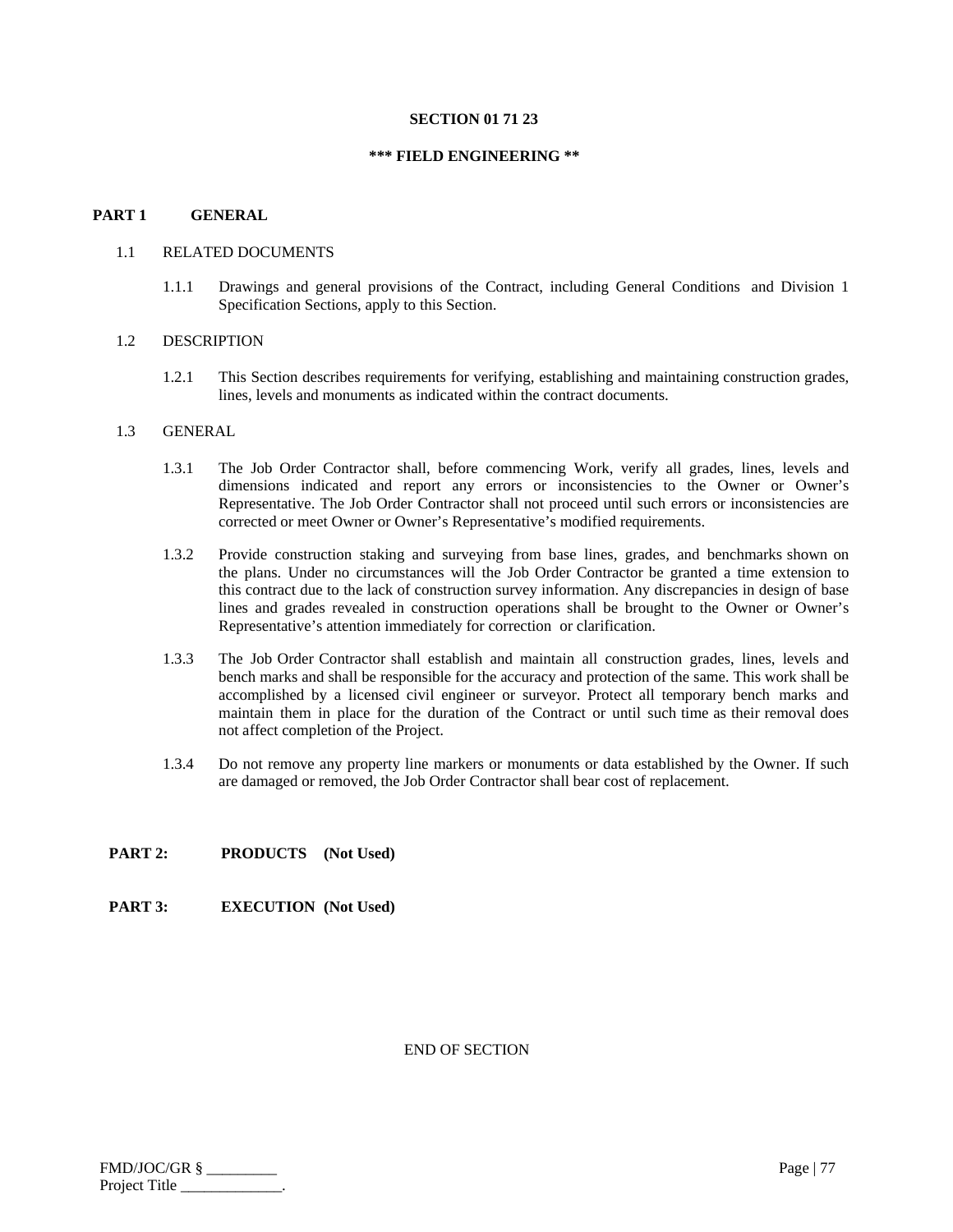## **SECTION 01 73 29**

# **CUTTING AND PATCHING**

# **PART 1 GENERAL**

# 1.01 SECTION INCLUDES

- A. Cutting, fitting and patching, including attendant excavation and backfill required to complete Work, and for:
	- 1. Making several parts fit together properly.
	- 2. Uncovering portions of Work to provide for installation of ill-timed Work.
	- 3. Removing and replacing defective and non-conforming Work.
	- 4. Removing samples of installed Work required for testing, as directed by Design Professional.
	- 5. Providing routine penetrations of non-structural surfaces for installation of piping and electrical conduit.
	- 6. Attaching new materials to existing remodeling areas, or removing existing materials / assemblies / finishes.

# 1.02 SUBMITTALS

- A. In advance of executing any cutting or alterations, submit written request to Design Professional and Owner requesting consent to proceed with cutting which affects:
	- 1. Work of Owner or other trades.
	- 2. Structural value or integrity of any element of Project.
	- 3. Areas of existing building outside the described limit of work as may be required for connecting to existing utilities.
	- 4. Integrity or effectiveness of weather-exposed or moisture-resistant elements or systems.
	- 5. Efficiency, operational life, maintenance or safety of operational elements.
	- 6. Visual qualities of sight-exposed elements.
- B. Include in Request
	- 1. Identification of Project.
	- 2. Description of affected Work including affected drawings and specifications.
	- 3. Necessity for cutting, alteration or excavation.
	- 4. Effect on Work of Owner or other trades, or structural or weatherproof integrity of Project
	- 5. Description of proposed Work:
		- a. Scope of cutting, patching, alteration, or excavation.
		- b. Trades which will execute Work.
		- c. Products proposed to be used.
		- d. Extent of refinishing to be done.
	- 6. Alternatives to cutting and patching.
	- 7. Cost proposal, when applicable.
	- 8. Written permission of trades whose Work will be affected.
	- 9. If structure is to be affected, include engineer's sealed approval.
- C. Submit advanced written notice to Design Professional designating reasonable time Work will be uncovered to provide for observation.

# 1.03 PAYMENT FOR COSTS

- A. Cost caused by ill-timed or defective Work or Work not conforming to Contract Documents, including costs for additional services of Design Professional and Engineer to be paid by Job Order Contractor.
- B. Cost of Work done on written instructions of Design Professional, other than defective or nonconforming Work, will be paid by Owner on approval of written Change Order. Provide C.O.R. prior to proceeding with cutting and patching.

# **PART 2 PRODUCTS**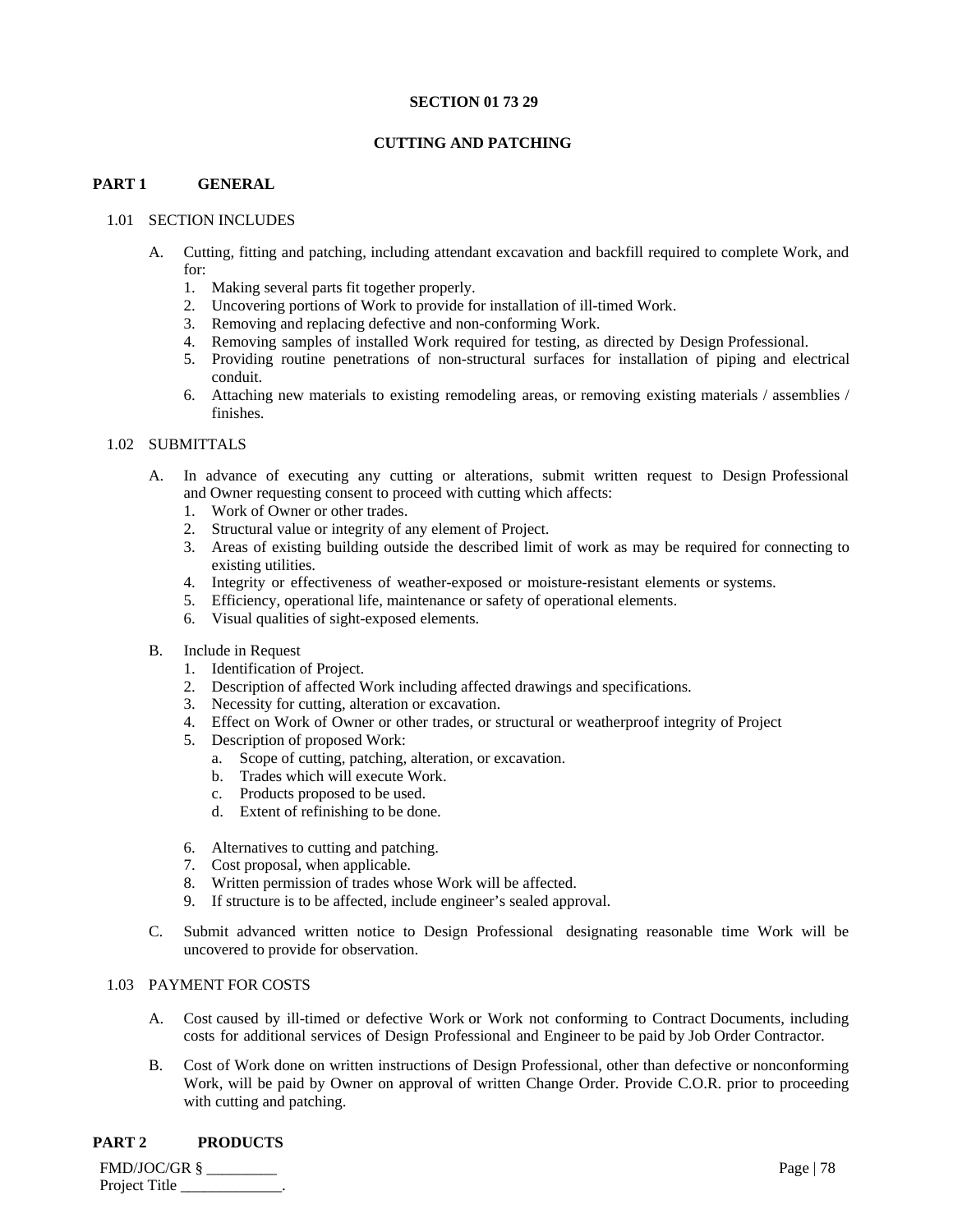## 2.01 MATERIALS

- A. Provide for replacement of Work removed. Comply with Contract Documents for type of Work standards and Specification requirements for each specific product involved.
- B. If preexisting facilities are affected, replace or repair with identical (or approved) materials and workmanship.

## **PART 3 EXECUTION**

#### 3.01 INSPECTION

- A. Inspect existing conditions of Work, including elements subject to movement or damage during cutting and patching, and excavating and backfilling. After uncovering Work, inspect conditions affecting installation of new products and verify procedures with Design Professional.
- B. Report unsatisfactory or questionable conditions in writing to Design Professional. Do not proceed with Work until further instructions are received.

# 3.02 PREPARATION

A. Provide shoring, bracing and supports as required to maintain structural integrity of Work. B. Provide devices and methods to protect other portions of Work from damage, including elements which may be exposed by cutting and patching Work. Maintain excavations free from water.

# 3.03 ERECTION, INSTALLATION AND APPLICATION

- A. Performance:
	- 1. Execute fitting and adjustment of products to provide finished installation to comply with and match specified tolerances and finishes.
	- 2. Execute cutting and demolition by methods which prevent damage to other Work to provide proper surfaces to receive installation of repairs and new Work.
	- 3. Execute excavating and backfilling by methods which prevent damage to other Work and settlement as specified in Section 31 01 00. **\*\*\***
- B. Employ original installer or fabricator to perform cutting and patching for:
	- 1. Weather-exposed surfaces and moisture-resistant elements such as roofing, sheet metal, sealants and waterproofing.
	- 2. Sight-exposed finished surfaces.
- C. Execute fitting and adjustment of products to provide a finished installation to comply with specified products, functions, tolerances and finishes as shown on Drawings and as specified.
- D. Fit Work airtight to pipes, sleeves, ducts, conduit and other penetrations through surfaces. Conform to fire code requirements for penetrations and maintain integrity of fire walls and ceilings.
- E. Restore Work which has been cut or removed. Install new products to provide completed Work in accordance with requirements of Contract Documents and as required to match surrounding areas and surfaces.
- F. Refinish entire surfaces as necessary to provide an even, matching finish as follows:
	- 1. Painted Walls or Ceilings: To nearest intersection with another finish or corner.
	- 2. Where Applied Finishes Occur (i.e wallcovering, tile, wood paneling): To nearest intersection of finish without damage to adjacent material. Where match of pattern, grain, texture, or similar finish cannot be made, refinish area to intersection with other finish or corner.
	- 3. Manufactured or Shop Fabricated Materials: Replace entire affected surface or material.

| FMD/JOC/GR §  | Page   $79$ |
|---------------|-------------|
| Project Title |             |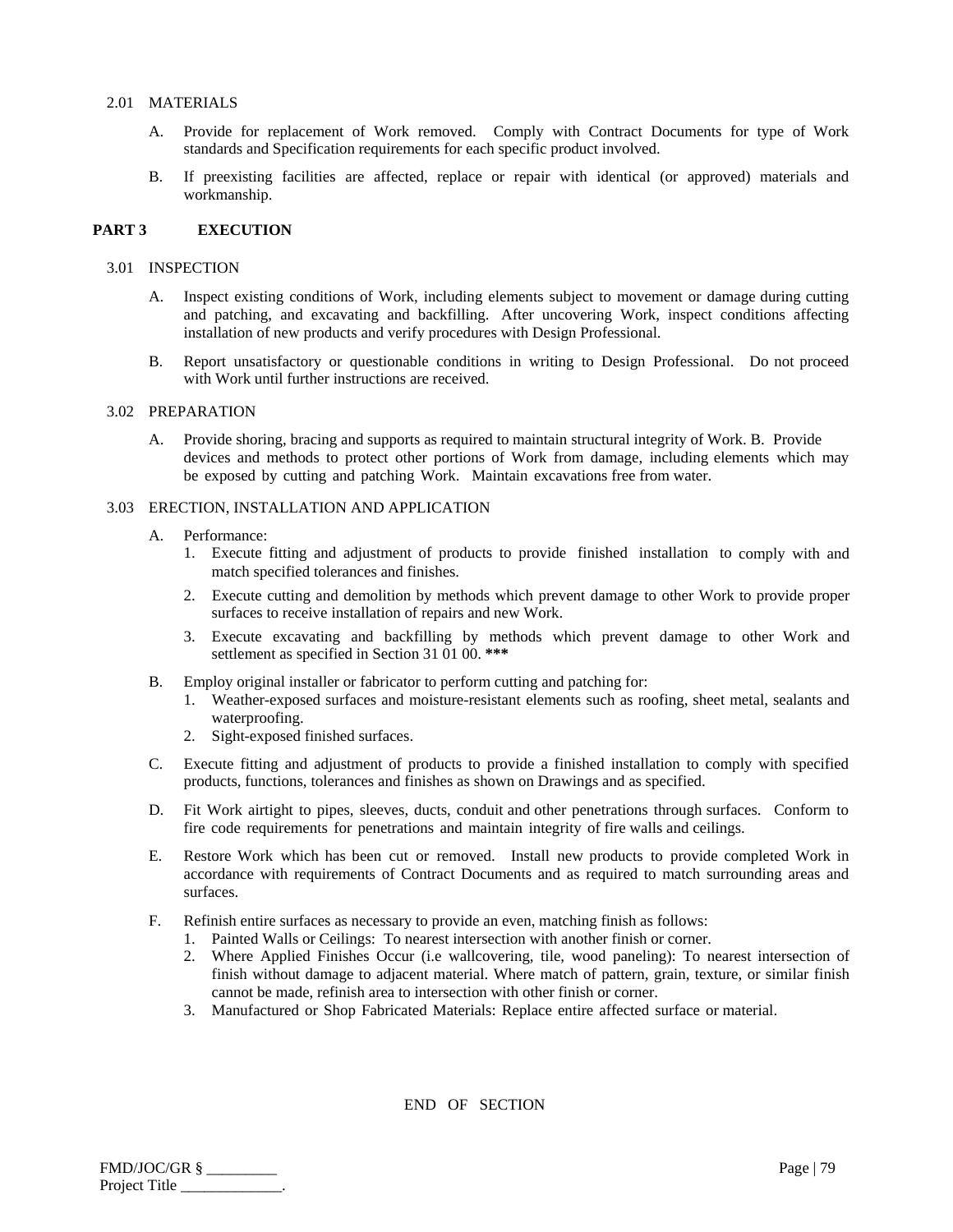#### **SECTION 01 74 00**

#### **\*\*\* CLEANING \*\*\***

## **PART 1 GENERAL**

## **1.1** DESCRIPTION

- 1.1.1 General
	- 1.1.1.1 Furnish all labor, materials, tools, equipment, and services for clean up as required in conjunction with Work performed, in accordance with provisions of Contract Documents.
	- 1.1.1.2 Coordinate with Work of all other trades.
	- 1.1.1.3 Although such Work is not s pecifically indicated, furnish and install supplementary or miscellaneous items, appurtenances, and devices incidental to or necessary for a complete clean up.

#### 1.1.2 Fire Protection

- 1.1.2.1 Store volatile waste in covered metal containers.
- 1.1.2.2 Remove volatile waste from premises daily.

## **PART 2 PRODUCTS**

## **2.1 CLEANING MATERIALS**

- 2.1.1 Use materials recommended by manufacturers of surfaces to be cleaned.
- 2.1.2 Use cleaning materials only on surfaces recommended by cleaning material manufacturer or by the manufacturer of surface to be cleaned.

# **PART 3 EXECUTION**

## **3.1 GENERAL**

- 3.1.1 Clean all items installed under this Contract and any affected preexisting facilities.
	- 3.1.1.1 Leave free of stains, damage, or other defects prior to final acceptance.
	- 3.1.1.2 Include washing; sweeping and polishing of all finished wall surfaces, floors, windows, hardware, mirrors, lighting fixtures and equipment items.
	- 3.1.1.3 Replace damaged or defaced items not acceptable to Owner or Owner's Representative, to Owner's or Owner's Representative's satisfaction at no additional expense to Owner.
- 3.1.2 See Specification Sections for additional cleaning requirements. **\*\*\***

## **3.2 DURING CONSTRUCTION**

- 3.2.1 Each Contractor must:
	- 3.2.1.1 Clean up all waste materials, rubbish, and debris resulting from Contractor's operations daily.
	- 3.2.1.2 Oversee cleaning and ensure that the construction site is maintained free from accumulations of debris.
	- 3.2.1.3 At reasonable intervals, minimum once a week, clean up entire site of excess debris and dispose of debris off-site.
	- 3.2.1.4 Remove grease, dust, dirt, stains, labels, fingerprints, and other foreign materials from interior and exterior surfaces of fixtures, hardware, and equipment.

FMD/JOC/GR § \_\_\_\_\_\_\_\_\_ Page | 80 Project Title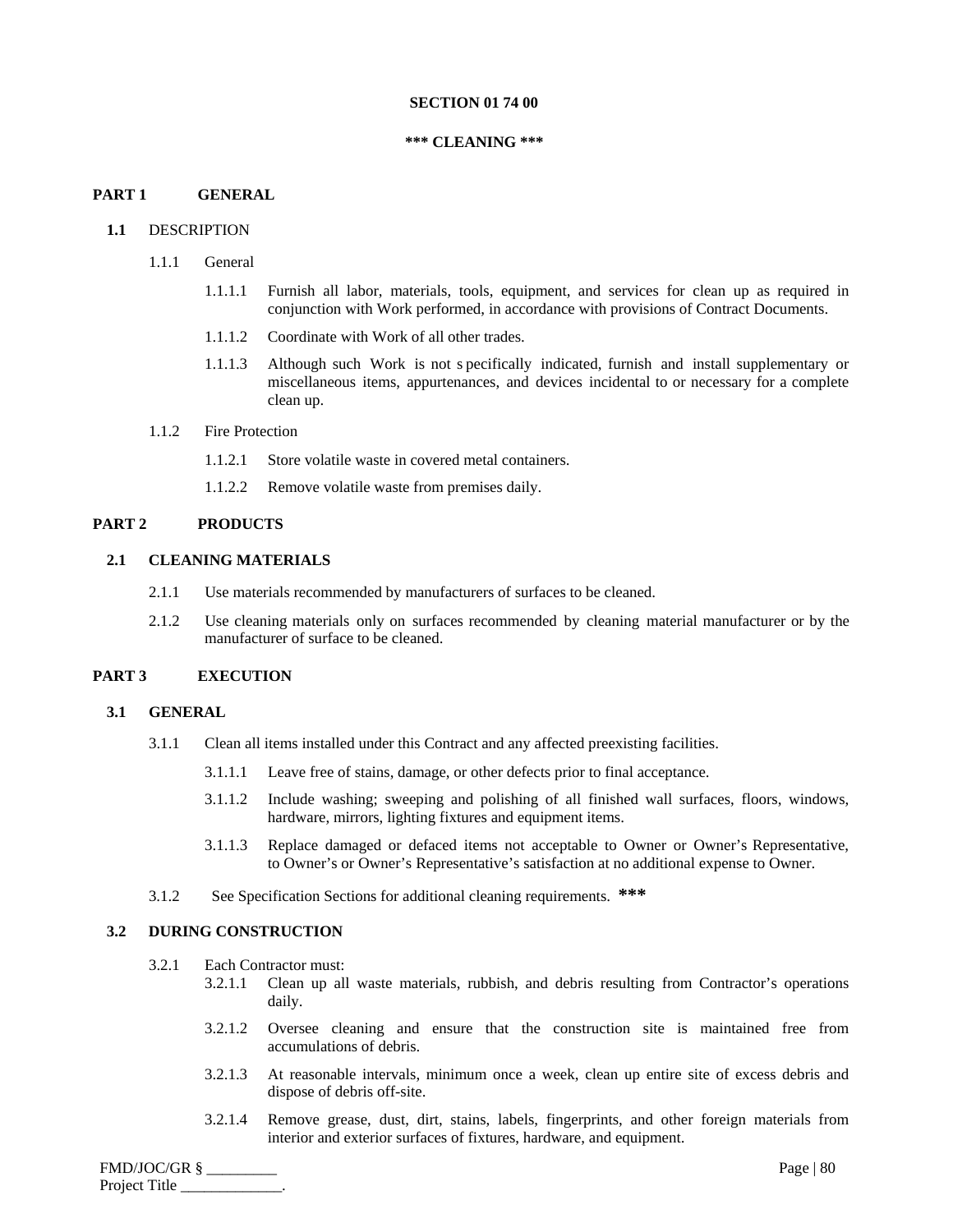- 3.2.1.5 Repair, patch, and touch-up marred surfaces to match adjacent finishes damaged by Job Order Contractor's operations.
- 3.2.1.6 Comply with additional requirements defined in specifications.
- 3.2.1.7 Vacuum interior areas when ready for painting.
- 3.2.1.8 Schedule cleaning operations so that contaminants resulting from cleaning do not fall on wet painted surfaces.
- 3.2.1.9 Should the Job Order Contractor fail to keep the Site free from debris, trash and construction wastes as required, after written request by the Owner or Owner's Representative, then the Owner, after twenty-four (24) hours, shall have the authority to provide clean-up services and deduct said services from the Job Order Contractor's Contract.

# **3.3 FINAL CLEANING**

- 3.3.1 At completion of construction, just prior to acceptance or occupancy, perform final cleaning.
- 3.3.2 Use cleaning products that meet the Green Seal GS-37 standard, if applicable, OR if GS-37 is not applicable (e.g., for products such as carpet cleaners, floor finishes or strippers), use products that comply with the California Code of Regulations maximum allowable VOC levels, or equivalents.
- 3.3.3 Use Vacuum cleaners that meet the requirements of the Carpet & Rug Institute "Green Label" Testing Program–Vacuum Cleaner Criteria and are capable of capturing 96% of particulates 0.3 microns in size
- 3.3.4 Use experienced workmen or professional cleaners for final cleaning.
- 3.3.5 Remove dirt, stains, labels, and foreign materials.
- 3.3.6 Repair and touch-up marred areas.
- 3.3.7 Broom clean paved surfaces; rake clean other surfaces of grounds; vacuum and mop floors.

| FMD/JOC/GR §  | Page $ 81$ |
|---------------|------------|
| Project Title |            |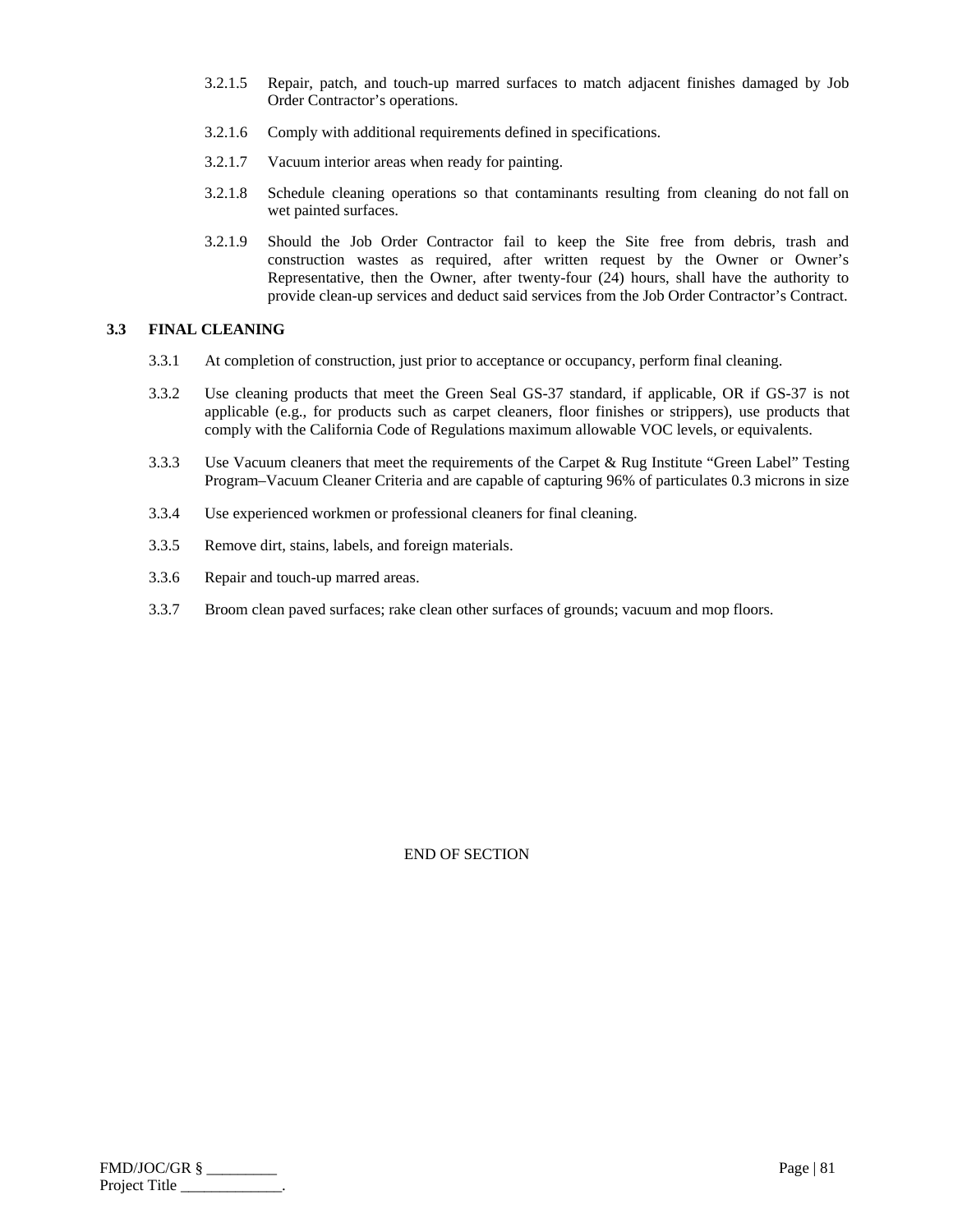## **SECTION 01 74 19**

#### **\*\*\* CONSTRUCTION WASTE MANAGEMENT AND DISPOSAL \*\*\***

## **PART 1 GENERAL**

## **1.01 SUMMARY**

- A. The Owner has established that this Project shall minimize the creation of construction demolition waste on the job site.
	- 1. Factors that contribute to waste such as over packaging, improper storage, ordering error, poor planning, breakage, mishandling, and contamination, shall be minimized.
	- 2. Of the inevitable waste that is generated, as many of the waste materials as economically feasible shall be reused, salvaged, or recycled.
	- 3. Waste disposal in landfills shall be minimized.
- B. LEED™ Certification: Job Order Contractor shall ensure that the work provided under this section will provide Construction Waste Management to achieve Materials & Resources Credit 2, options 1 and 2 and Innovation & Design Process Credit 1.2.
	- 1. Credit MRc2 , option1 (one point) requires recycling and/or salvaging at least 50% of non-hazardous construction and demolition. Develop and implement a construction waste management plan that, at a minimum, identifies the materials to be diverted from disposal and whether the materials will be sorted on-site or commingled.
	- 2. Credit MRc2, option 2 (one point) requires recycling and/or salvaging of an additional 25% beyond MR Credit 2, option1 (75% total) of non-hazardous construction and demolition debris.
	- 3. Credit IDc1.2, exemplary performance (one points) requires recycling and/or salvaging of an additional 20 % beyond MR Credit 2, option 2 (95% total of non- hazardous construction and demolition debris.
	- 4. Excavated soil and land-clearing debris does not contribute to this credit.
	- 5. Calculations can be done by weight or volume, but must be consistent throughout.

#### **1.02 DEFINITIONS**

- A. Construction Waste: Debris that is either the result of demolition, or is discarded material generated in the construction process. (Note that for LEED documentation excavated soil, land clearing debris, and hazardous waste are excluded from consideration in the calculations.)
- B. Diversion from the waste stream: For the purposes of LEED MR Credit 2–Construction Waste Management, waste is considered diverted if it is transported to a recycling facility. The weight of crushed asphalt and concrete may be tallied as diverted material if it is used in another project, including as fill; note that an inert landfill is not currently considered to be a diversion.
- C. Recycling Facility: A business that specializes in collecting, sorting, handling, processing, distributing or remanufacturing waste materials into products or materials that can be used by others. A materials recovery facility (MRF) is a type of recycling facility that typically sorts and stockpiles co-mingled recyclables for pick-up and reuse by others.
- D. Co-Mingled Recyclables: Recyclable materials that are collected together in a single bin or dumpster and which are sorted into separate materials offsite, typically by an MRF.
- E. Recovery Rate: The percentage of co-mingled recyclables that is actually recovered, sorted and made available for reuse. Recovery rates (also called diversion rates) differ among MRFs.
- F. Contamination: A load of waste material may be rejected due to contamination by containing too much foreign matter including moisture. Each recycling facility sets its own standards and conditions for accepting collected waste materials. Contaminated recyclables typically become trash and end up being dumped in the land fill.

## **1.03 SUBMITTALS**

A. Construction Waste Management Plan: Within 15 days from date of Notice To Proceed submit a draft of the Plan for review by the Owner's LEED consultant and approval by the Owner. Utilize the plan template furnished by the LEED Consultant or a comparable plan template with elements congruent with this Section. Submit the completed, approved plan prior to or concurrent with the first payment application. The approved Plan establishes the approved Construction Waste Management Program and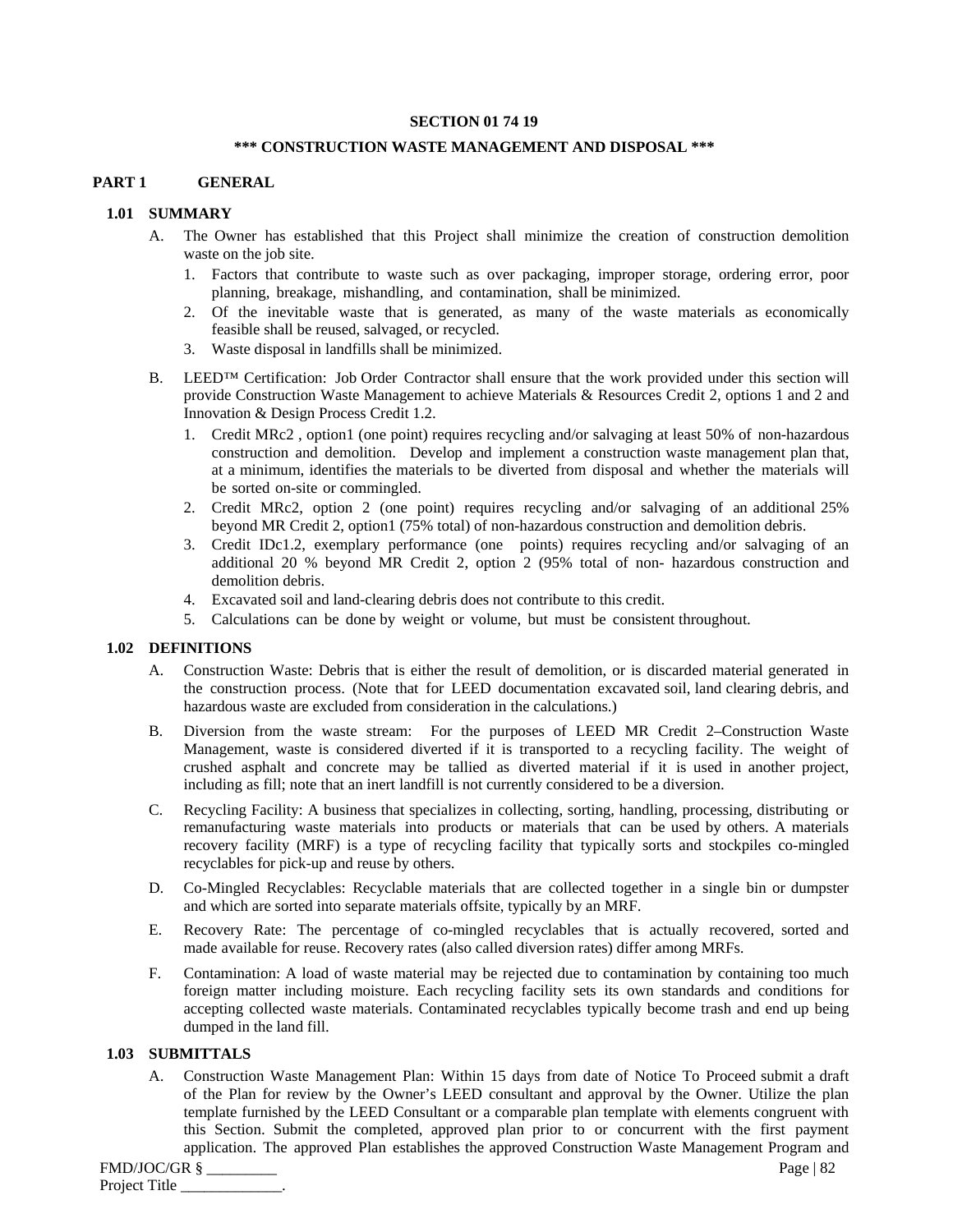will identify the following items:

- 1. Responsible Parties: Identify Personnel who will manage the program, research diversion options, educate on-site personnel, collect and coordinate data, prepare monthly reports, and compile the final report including the LEED-Online template.
- 2. Materials Diverted: Identify the types of waste created on the project which may include Asphalt, Concrete, Masonry, Metal, Wood Pallets, Plastics, Glass, Cardboard, and Paper, Gypsum Wallboard, Carpet and Pad Paint and Salvaged items.
- 3. Method of Diversion: Identify who the hauler will be and requirements for "Condition of Material" for example whether wood must be free of nails. For reusable materials identify the location and method of removing the materials from the site.
- 4. Space and collection requirements: Determine number and type of collection bins required and storage areas needed for the separate materials to be collected, and prepare a site plan showing the layout. Plan the layout to optimize vehicular and pedestrian access, to encourage compliance with the program goals, and to discourage contamination of recyclables.
- 5. Signage: Describe signage for the collection areas to maximize effectiveness of program.
- 6. Training of Subcontractors.
- 7. Method of evaluating progress and identifying non-compliance issues.
- 8. Determine government requirements applicable to waste management, especially for hazardous waste
- B. Diversion Rate Reports: At project meetings each month, present a one page overview report on the program's progress to help the project team assess whether the CWM Program is on track. Progress Reports will contain the following information:
	- 1. Current rate of diversion as a percentage of the total waste
	- 2. Projections estimating future diversions
	- 3. Upcoming tasks requiring team collaboration
	- 4. Possible opportunities for reuse of materials
- C. LEED Closeout Submittals: Upon substantial completion of the Project, Contractor shall:
	- 1. Provide Final Waste Diversion Rate
	- 2. Upload to LEED Online narrative summary of measures used to recycle construction waste
	- 3. Upload to LEED Online the types of waste diverted, the amount and method of removal for all waste.
	- 4. Narrative of insights gained for managing future CWM Programs
- 1.04 MEETINGS
	- A. Refer to Meetings in Section 01 81 13 LEED Requirements for details regarding training and orientation for both the Contractor and Subcontractors.

# 1.05 SUBMITTALS – LEED

- A. The Contractor shall submit a completed LEED-NC 2009 form and supporting documentation for LEED MRc2.1, MRc2.2 and IDc1.2 to the Design Professional to be included with the comprehensive "Construction Submittal." The following project data and calculation information is required to document credit compliance using LEED-CI version 2.0 credit templates:
	- 1. Complete the construction waste calculation tables in the submittal template. The following info will be required to complete these tables: general description of each type/category of waste generated; location of receiving agent (recycler/landfill) for water; quantity of waste diverted (by category) in tons, or cubic yards.
	- 2. Provide a narrative describing the project's construction waste management approach. The narrative shall include the project's Construction Waste Management Plan. Provide additional comments or notes to describe special circumstances or considerations regarding the project's credit approach.

# **PART 2 PRODUCTS (**Not Used)

# **PART 3 EXECUTION**

FMD/JOC/GR § \_\_\_\_\_\_\_\_\_ Page | 83 Project Title 3.01 WASTE MANAGEMENT PLAN IMPLEMENTATION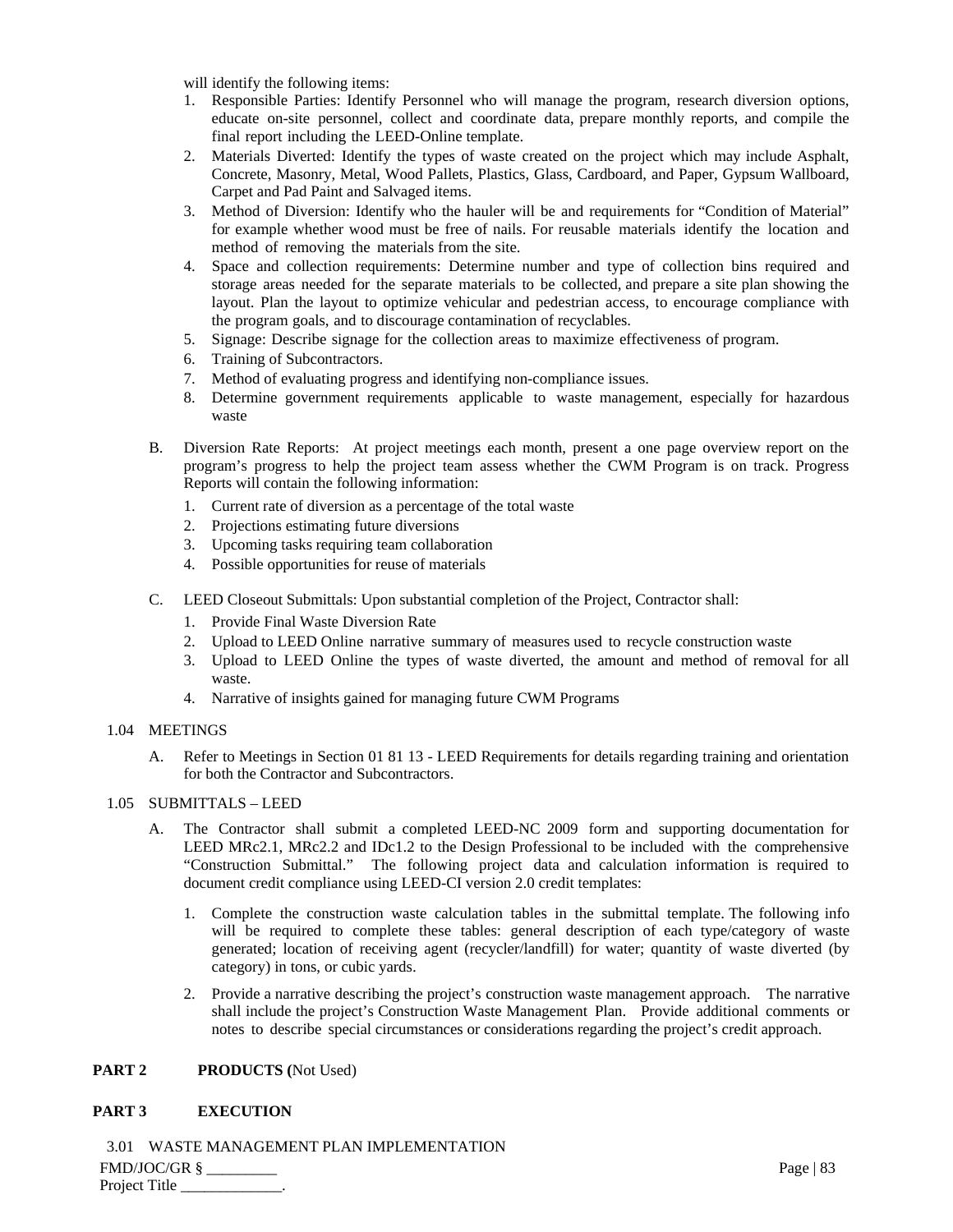- A. Plan Distribution: The Contractor shall provide copies of the Waste Management Plan to the Job Site Foreman, each Subcontractor, the Owner, and the Design Professional.
- B. Instruction: The Contractor shall provide on-site instruction of appropriate separation, handling, and recycling, salvage, reuse, and return methods to be used by all parties at the appropriate stages of the Project.
- C. Meetings: Contractor shall conduct Construction Waste Management meetings. Meetings shall include subcontractors affected by the Waste Management Plan. At a minimum, waste management goals and issues shall be discussed at the following meetings:
	- 1. Pre-bid meetings.
	- 2. Pre-construction meeting.
	- 3. Regularly scheduled job-site meetings.
- D. Separation facilities: The Contractor shall designate a specific area or areas to facilitate separation of materials for potential reuse, salvage, recycling, and return. Recycling and waste bin areas are to be kept neat and clean and clearly marked in order to avoid commingling of materials. Bins shall be protected during non-working hours from off-site contamination.
- E. Materials Handling Procedures: Materials to be recycled shall be protected from contamination, and shall be handled, stored and transported in a manner that meets the requirements set by the designated facilities for acceptance.
	- 1. Clean contaminated materials prior to placing in collection containers.
	- 2. Deliver materials free of dirt, adhesives, solvents, petroleum contamination, and other substances deleterious to recycling process.
	- 3. Arrange for collection by or delivery to the appropriate recycling or reuse facility.
- F. Hazardous wastes: Hazardous wastes shall be separated, stored and disposed of according to local regulations.
- G. Food Wastes: Food wastes (including packaging and wrappers) shall be properly disposed of immediately and shall be removed daily to minimize or eliminate the attraction of animals.

# 3.02 WASTE MANAGEMENT OPERATIONS

- A. The following waste categories, at a minimum, shall be separated and diverted from landfill. Appropriately sized, separate collection bins or containers, labeled (in both English and Spanish) for the particular waste categories identified below, shall be provided as follows:
	- 1. Wood:
		- a. Clean dimensional wood, palette wood
		- b. Plywood, OSB, and particleboard
	- 2. Concrete, Bricks and Concrete Masonry Units (CMU). Materials in this category shall be crushed onsite and reused as aggregate when feasible
	- 3. Asphaltic Concrete
	- 4. Cardboard, paper, packaging
	- 5. Cement fiber products (shingles, panels, siding)
	- 6. Asphalt roofing shingles
	- 7. Metals
		- a. Ferrous
		- b. Aluminum
		- c. Other\non-ferrous
	- 8. Gypsum Drywall (unpainted). (This is may be used on site as compost)
	- 9. Paint
	- 10. Rigid Foam
	- 11. Glass
	- 12. Plastics (#1 and #2)
		- a. Polyethylene terephthalate (PET) (#1)

FMD/JOC/GR § \_\_\_\_\_\_\_\_\_ Page | 84 Project Title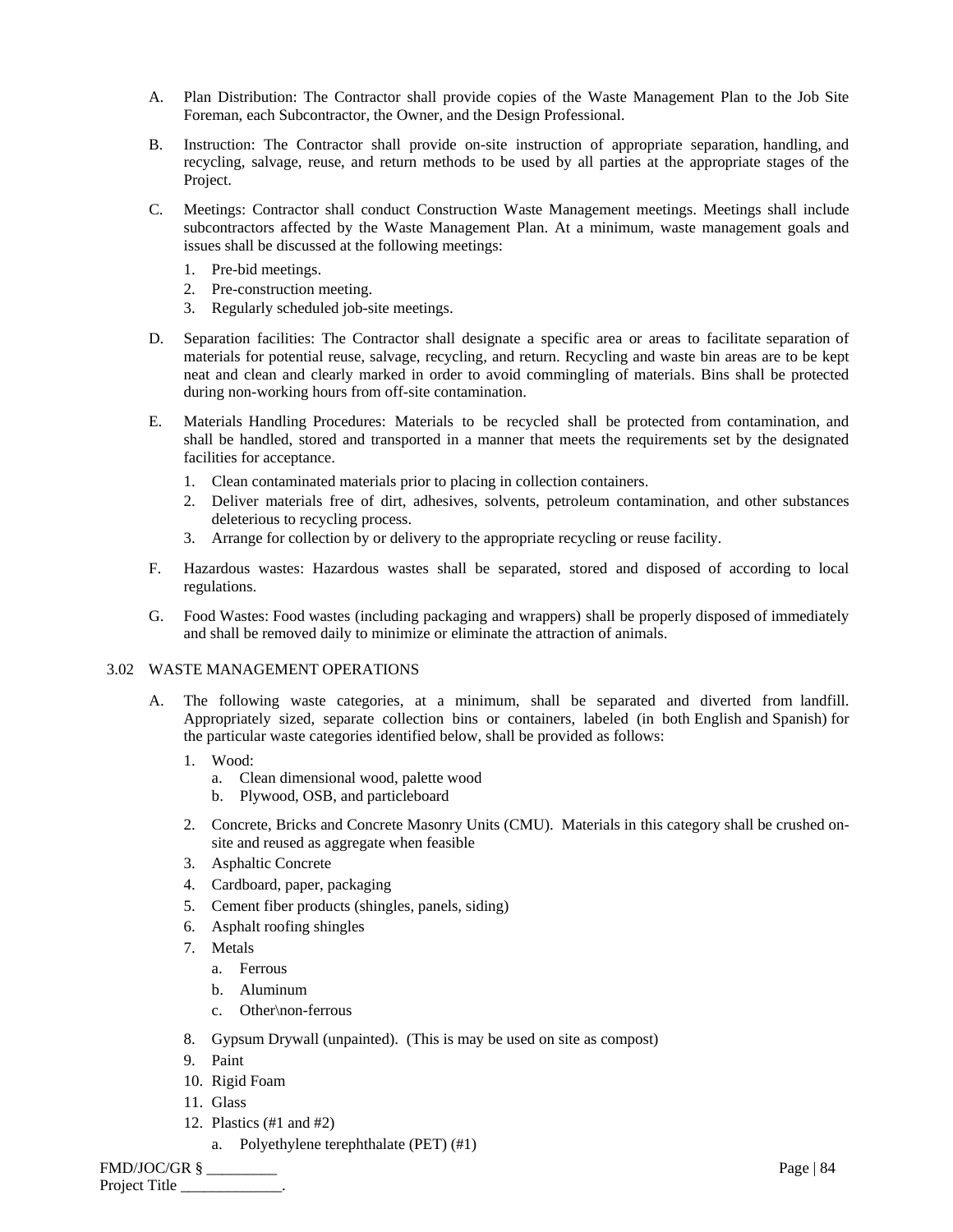- b. High-density polyethylene (HDPE) (#2)
- 13. Carpet and Pad
- 14. Acoustical ceiling tiles
- 15. Beverage containers
- 16. Insulation
- 17. Others as appropriate.
- B. Recycling/Reuse Centers: Implement a recycling/reuse program that includes separate collection of Reusable building materials, including (but not necessarily limited to) lumber, structural steel, miscellaneous hardware and plumbing and electrical fixtures. The following is a partial list for contractor's information only. For more information, contact the Integrated Solid Waste Management Office, Arizona Department of Environmental Quality.
	- 1. Reusable Building Materials
		- a. Stardust Bldg Supplies, Inc. (non-profit), 1720 West Broadway Road, Mesa, AZ; (480) 668-0566.
		- b. Salvage Depot, 6516 NW Grand Ave, Phoenix, AZ 85031; (602) 931- 4115.
		- c. Habitat for Humanity, (800) HABITAT.
	- 2. Asphalt: For information on recycling/reuse of asphalt, contact the Asphalt Recycling and Reclaiming Association (410) 267-0023.
	- 3. Concrete and other paving materials
		- a. (occasionally) Western Block Co., 4021 S. 19th Ave, Phoenix, AZ; (602) 243-9275
		- b. (occasionally) United Metro Materials, 3640 S. 19th Ave, Phoenix, AZ; (602) 262-1466
	- 4. Metals
		- a. National Metals Co., 320 S. 19th Ave., Phoenix, AZ; (602) 258-8074
		- b. Phoenix Metals Trading, 610 S. 19th Ave., Phoenix, AZ; (602) 257-4660
		- c. Davis Salvage Co , 3337 E Washington St, Phoenix, AZ 85034; (602) 267-7208
	- 5. Wood (lumber)
		- a. UE Recycling, 3330 W. Broadway, Phoenix, AZ; (602) 268-8849
		- b. (occasionally) Stone Container, 6902 W. Northern, Glendale, AZ; (602) 264-4655
		- c. Wood Recycling, Inc. (www.woodrecycling.com)
	- 6. Wood (trees, etc.)
		- a Wood Industries Co., Phoenix, AZ; (602) 237-3131
		- b. Wood Recycling, Inc. (www.woodrecycling.com)
	- 7. Office paper: Arizona Pacific Pulp & Paper, 302 S 28th St, Phoenix, AZ 85034; (602) 220-9200.
	- 8. Plastic and mixed paper: Arizona Center for the Blind and Visually Impaired Recycling Center (non-profit) 302 S 28th St, Phoenix, AZ 85034; (602)267-8740.
	- 9. Cardboard, Newsprint and some plastics: Weyerhaeuser Co, 301 S 30th St, Phoenix, AZ 85034; (602) 225-0560.
	- 10. Plastics Only:
		- a. Plastic Recovery Industries Inc. 2101 NW Grand Ave, Phoenix, AZ (602) 340-0040
		- b. National Environmental Waste, 4330 N. 39th Ave, Phoenix, AZ (602) 415-8229
		- c. (information) Vinyl Environmental Resource Center of the Vinyl Institute; (800) 969-8469
		- d. (information) American Plastics Council (800) 2-HELP-90.
	- 11. Plastic "peanut" packing materials:
		- a. Mail Boxes Etc, 2303 N 44th St, Phoenix, AZ 85008; (602) 840-3020
		- b. (information) The Association of Foam Packaging Recyclers (202) 974-5351.
	- 12. Mixed Office (Jobsite) Recyclables: Curbside Recycling, 3027 E. Madison, Phoenix, AZ; (602) 225- 0020.
	- 13. Rechargeable batteries: Milwaukee Electric Tool Corp, 405 E Watkins, Phoenix, AZ 85004; (602) 256-7210.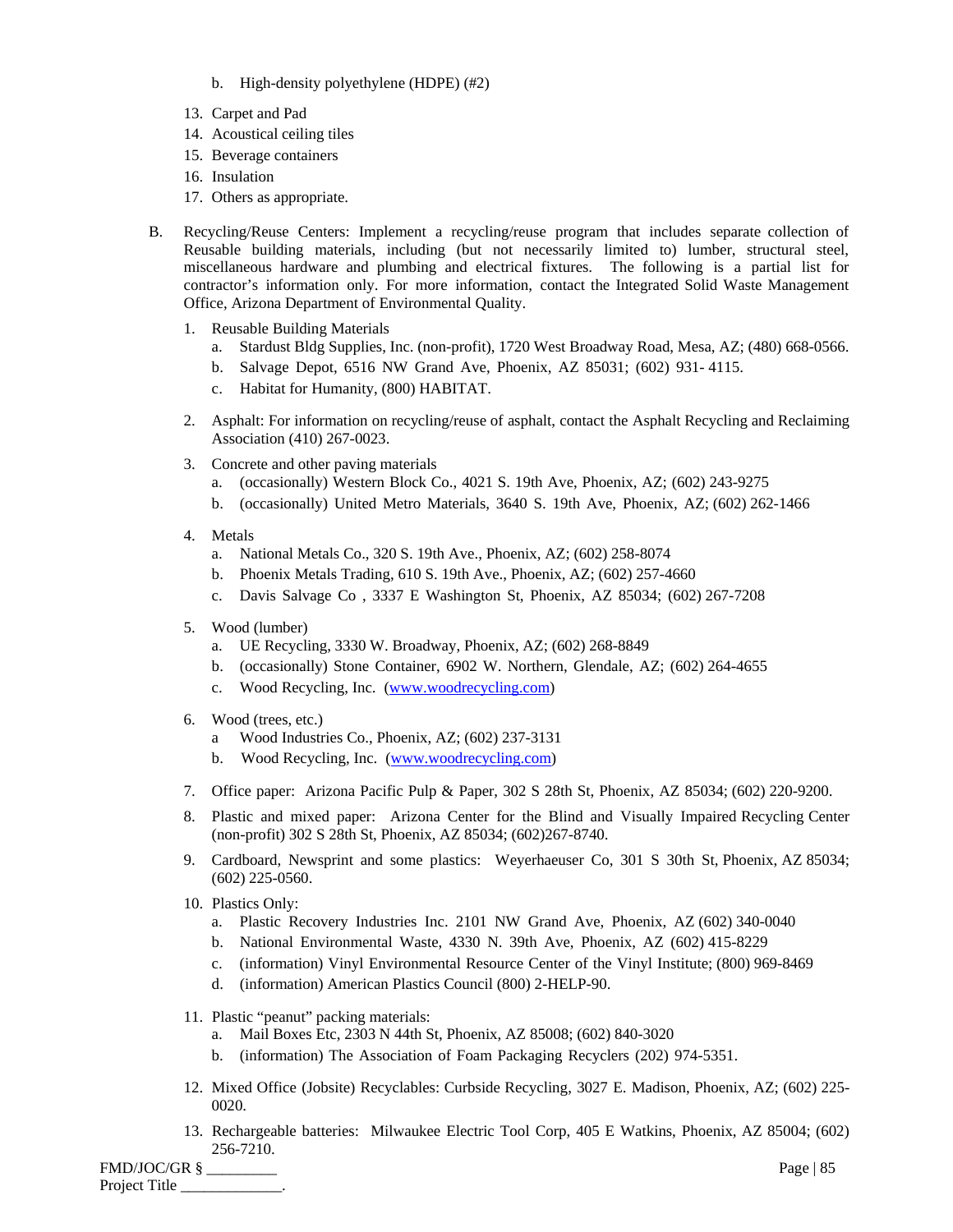- 14. Glass bottles: BIRP, 619 S 3rd St, Phoenix, AZ 85004; (602) 253-6920.
- 15. Used Paint and Used Paint Cans:
	- a. Green Paint Company (800) 527-8866.
	- b. (public and private agencies only) Major Paint Company (310) 542-7701.
	- c. (paint cans only information) Steel Can Recycling Institute (SCRI); (800) 937-1226
- 16. Fluorescent and HID lamps and ballasts.
	- a. AERC.com, Inc., Hayward, CA (800) 628-3675, www.aercrecycling.com
	- b. Ecolights Northwest, Seattle, WA (206) 343-1247, www.ecolights.com
	- c. Environmental Light Recyclers, Inc., Fort Worth, TX (800) 755-4117.
	- d. Full Circle Recyclers, Bronx, NY (800) 775-1516, www.fcrecyclers.com
	- e. HTR-Group, Lake Ozark, MO (888) 537-4874, www.htr-group.com
	- f. Institution Recycling Network, Concord, NH (603) 229-1962, www.ir- network.com.
	- g. Northeast Lamp Recycling, Inc., East Windsor, CT (860) 292-1992
	- h. Onyx special Services, Port Washington, WI (800) 556-5267, www.superiorserv.com.

| FMD/JOC/GR §  | Page   $86$ |
|---------------|-------------|
| Project Title |             |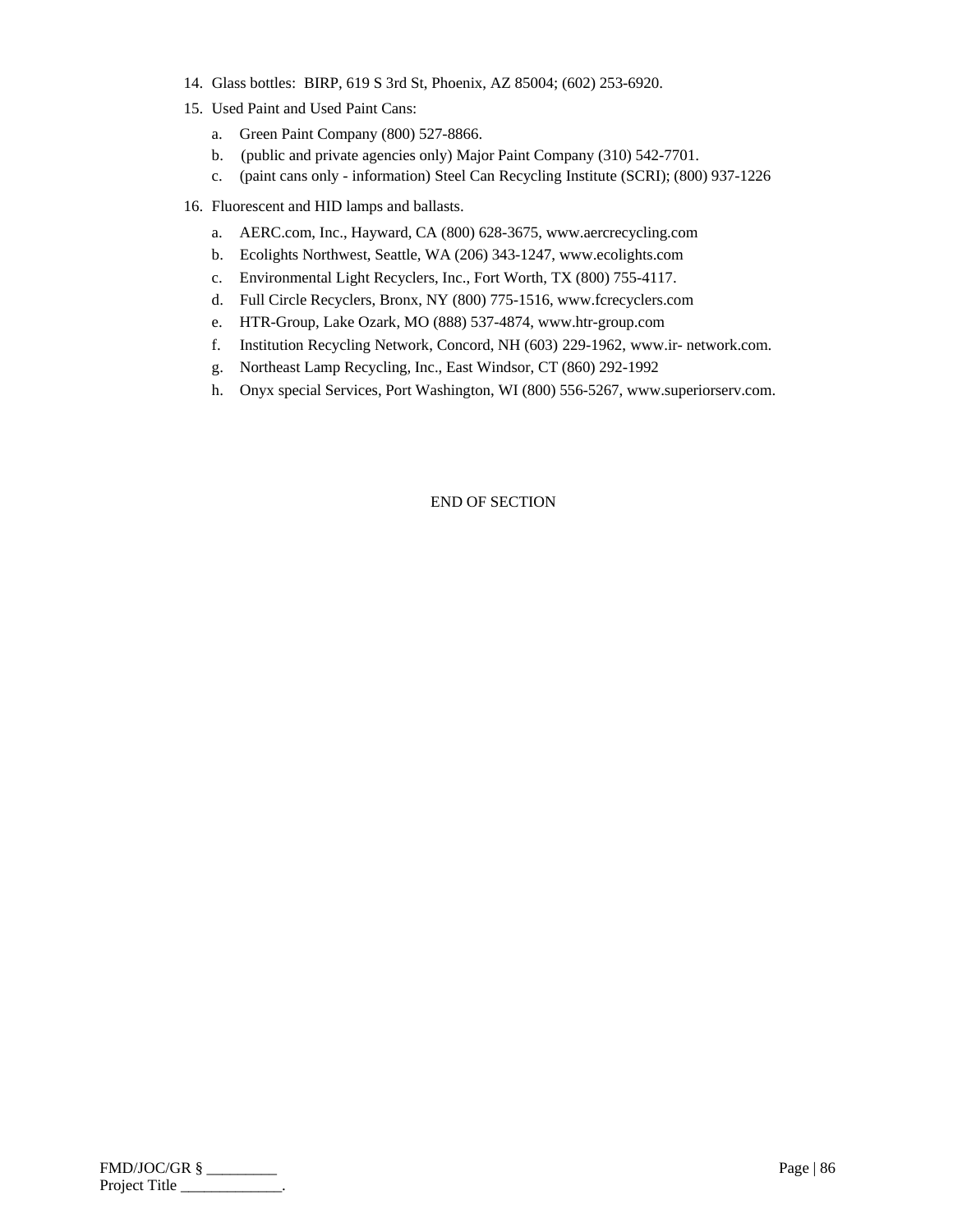## **SECTION 01 77 00**

## **\*\*\* CLOSEOUT PROCEDURES - IAQ \*\*\***

# **PART 1 GENERAL**

#### 1.01 CONSTRUCTION IAQ MANAGEMENT PLAN (LEED EQ Credit No. 3.2)

- A. Flush-out (Option 1): In conjunction with the Design Professional and the Mechanical Engineer, develop and implement an Indoor Air Quality (IAQ) Management Plan for pre- occupancy phase **per one of the following**:
	- 1. After construction ends, prior to occupancy and with all interior finishes installed, perform a building flush-out by supplying a total air volume of 14,000 cu. ft. of outdoor air per sq. ft. of floor area while maintaining an internal temperature of at least 60 degrees F and relative humidity no higher than 60%.
	- 2. If occupancy is desired prior to completion of the flush-out, the space may be occupied following delivery of a minimum of 3,500 cu. ft. of outdoor air per square foot of floor area to the space. Once a space is occupied, it shall be ventilated as a minimum rate of 0.30 cfm / sq.ft. of outside air or the design minimum outside air rate determined by EQ Prerequisite 1, whichever is greater. During each day of the flush-out period, ventilation shall begin a minimum of 3 hours prior to occupancy and continue during occupancy. Those conditions shall be maintained until a total of 14,000 cu. ft./sq. ft. of outside air has been delivered to the space.
- B. Air Quality Testing (Option 2):
	- 1. Conduct baseline indoor-air-quality testing, after construction ends and prior to occupancy, using testing protocols consistent with the EPA's "Compendium of Methods for the Determination of Air Pollutants in Indoor Air," and as additionally detailed in the USGBC's "Green Building Design and Construction Reference Guide."
	- 2. Demonstrate that the contaminant maximum concentrations listed below are not exceeded:
		- a. Formaldehyde: 27 ppb.
		- b. Particulates (PM10): 50 micrograms/cu. m.
		- c. Total Volatile Organic Compounds (TVOC): 500 micrograms/cu. m.
		- d. 4-Phenylcyclohexene (4-PH): 6.5 micrograms/cu. m.
		- e. Carbon Monoxide: 9 ppm and no greater than 2 ppm above outdoor levels.
	- 3. For each sampling point where the maximum concentration limits are exceeded, conduct additional flush-out with outside air and retest the specific parameter(s) exceeded to indicate the requirements are achieved. Repeat procedure until all requirements have been met. When retesting noncomplying building areas, take samples from same locations as in the first test.
	- 4. Air-sample testing shall be conducted as follows:
		- a. All measurements shall be conducted prior to occupancy but during normal occupied hours, and with building ventilation system starting at the normal daily start time and operated at the minimum outside air flow rate for the occupied mode throughout the duration of the air testing.
		- b. Building shall have all interior finishes installed including, but not limited to, millwork, doors, paint, carpet, and acoustic tiles. Non-fixed furnishings such as workstations and partitions are encouraged, but not required, to be in place for the testing.

| FMD/JOC/GR §  | Page $ 87$ |
|---------------|------------|
| Project Title |            |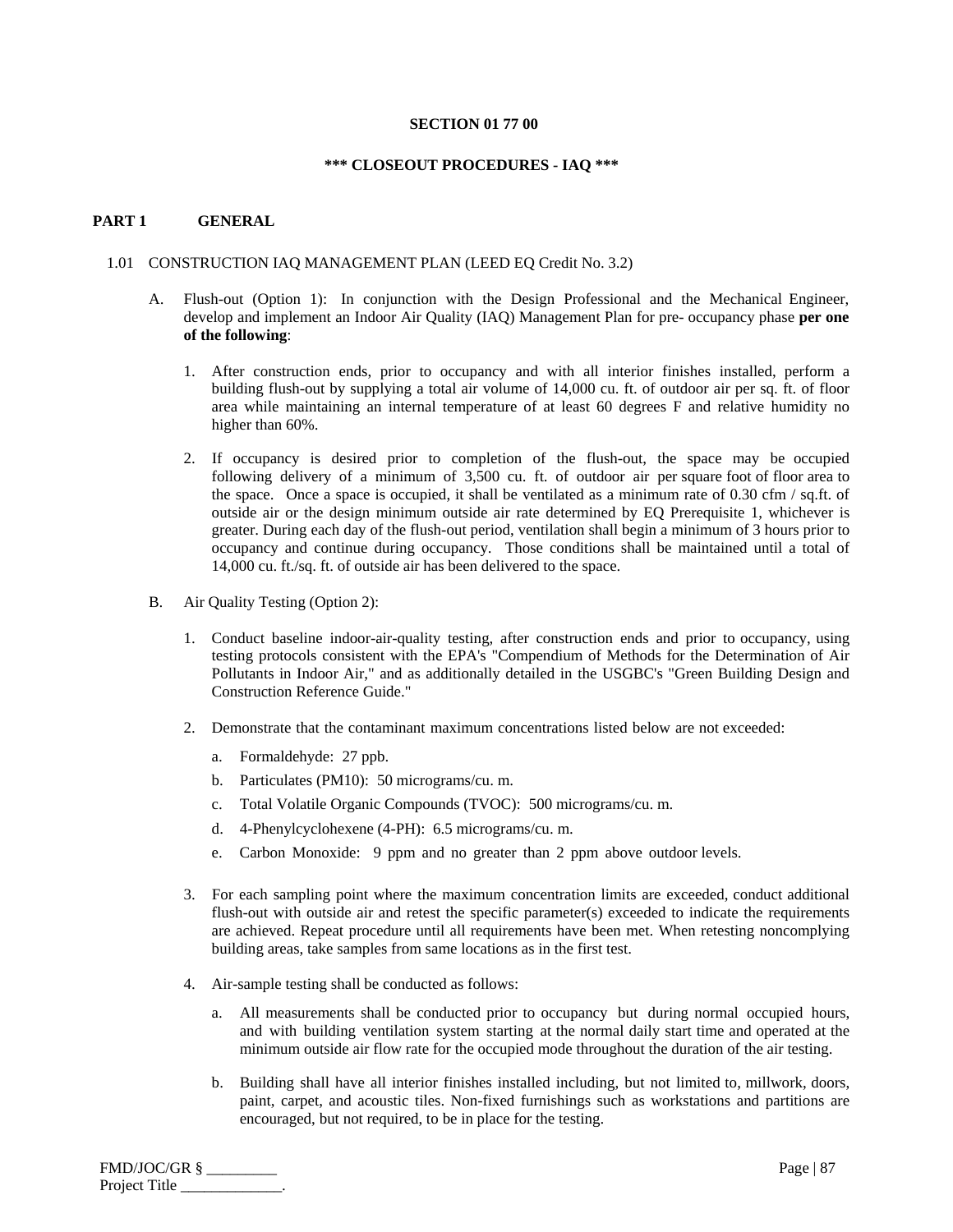- c. Number of sampling locations varies depending on the size of building and number of ventilation systems. For each portion of building served by a separate ventilation system, the number of sampling points shall not be less than one per 25,000 sq. ft. or for each contiguous floor area, whichever is larger, and shall include areas with the least ventilation and greatest presumed source strength.
- d. Air samples shall be collected between 3 and 6 feet from the floor to represent the breathing zone of occupants, and over a minimum four- hour period.
- C. The Job Order Contractor shall submit a completed LEED-NC 2009 form and supporting documentation for LEED EQc3.2 to the Design Professional to be included with the comprehensive "Construction Submittal." (see Section 01 81 13). The following project data and calculation information is required to document credit compliance:
	- 1. Confirmation regarding the approach taken by the project (pre-occupancy flush-out, flush-out with early occupancy; IQ testing.)
	- 2. A copy of the Project's IAQ Report (if applicable).
	- 3. A narrative describing the project's specific flush-out procedures and/or IAQ testing process and results.

| FMD/JOC/GR §  | Page   $88$ |
|---------------|-------------|
| Project Title |             |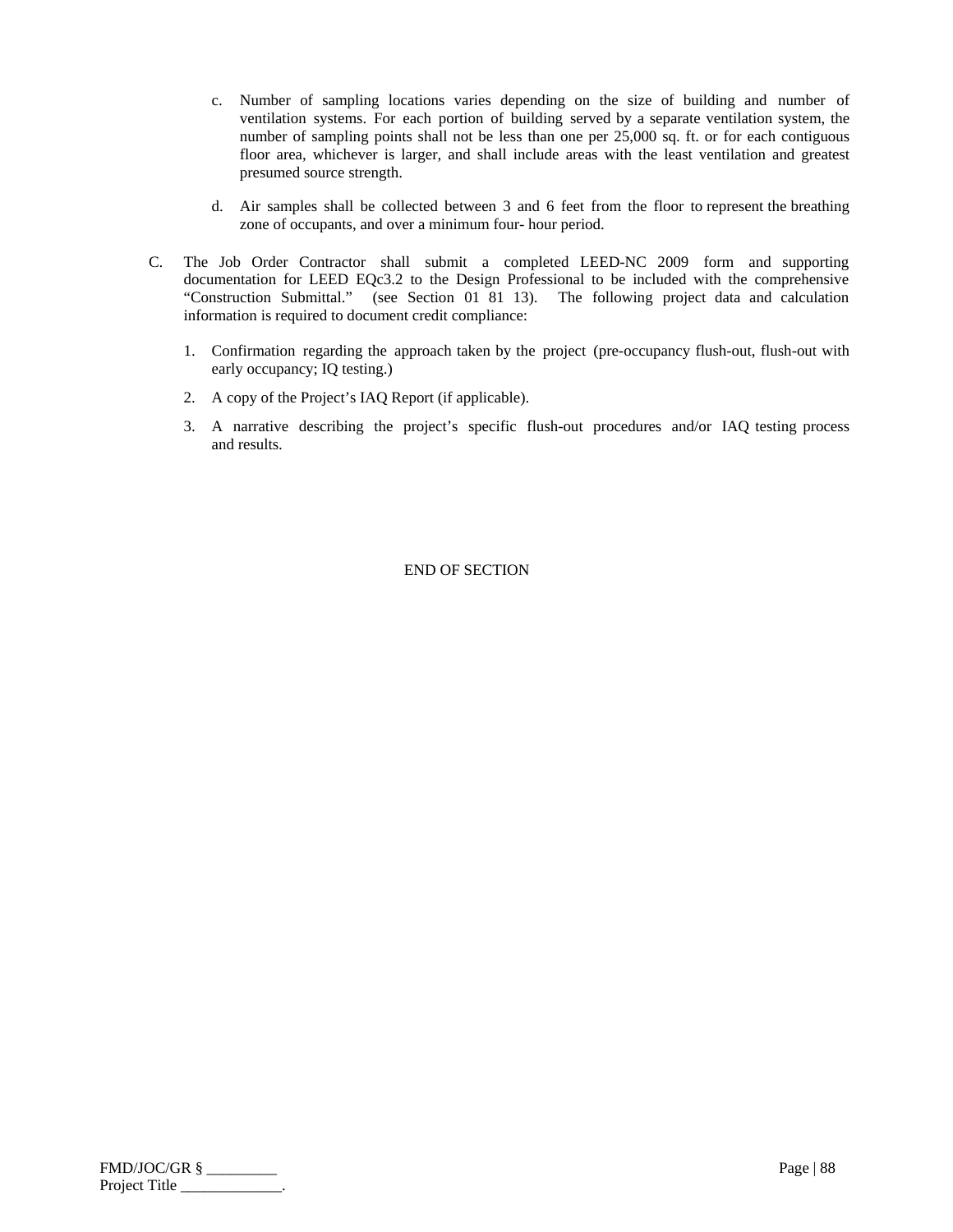#### **SECTION 01 78 36**

#### **WARRANTIES**

# **PART 1 GENERAL**

## **1.1 RELATED DOCUMENTS**

A. Drawings and general provisions of the Contract, including General Conditions and Division 1 Specification Sections, apply to this Section.

## **1.2 DESCRIPTION**

- A. Provide written warranties, guarantees, bonds or service contracts for products and installations, for the period(s) indicated.
- B. Provide manufacturer's warranties or guarantees for products.
	- 1. Where manufacturer's standard warranties or guarantees expire before expiration date required by Contract Documents, obtain and pay for warranty or guarantee extensions, at no additional cost to Owner.
- C. Provide all warranties, guarantees, bonds or service contracts prior to final acceptance.
- D. Provide Owner or Owner's Representative a copy of each warranty, guarantee, bond or service contract issued. Submit with each of the foregoing an information sheet for Owner's personnel which includes:
	- 1. Effective dates or period.
	- 2. Proper procedures in the event of failure.
	- 3. Instances which might affect the validity of warranties, bonds or service contracts.
	- 4. Identify of contract persons in the event of claims.
- E. Submit all warranties, guarantees, bonds or service contracts identified by specification section and equipment identification used in operating and maintenance data.
- F. In the event of a warranty-work-notice to the Job Order Contractor, requiring work to be done, Job Order Contractor will coordinate with Subcontractors and Suppliers to accomplish the work.

#### **1.3 RELATED WORK SPECIFIED ELSEWHERE**

- A. Technical Specifications: Divisions 02 through 48.
- B. Execution and Closeout Requirements: Section 01 70 00 (especially ¶ 1.81 therein).
- C. Project Record Documents: Section 01 78 39.
- D. Equipment Demonstration and Owner Personnel Instruction: Section 01 79 00.

# **PART 2 PRODUCTS (Not Used)**

# **PART 3 EXECUTION (Not Used)**

| FMD/JOC/GR §  | Page   $89$ |
|---------------|-------------|
| Project Title |             |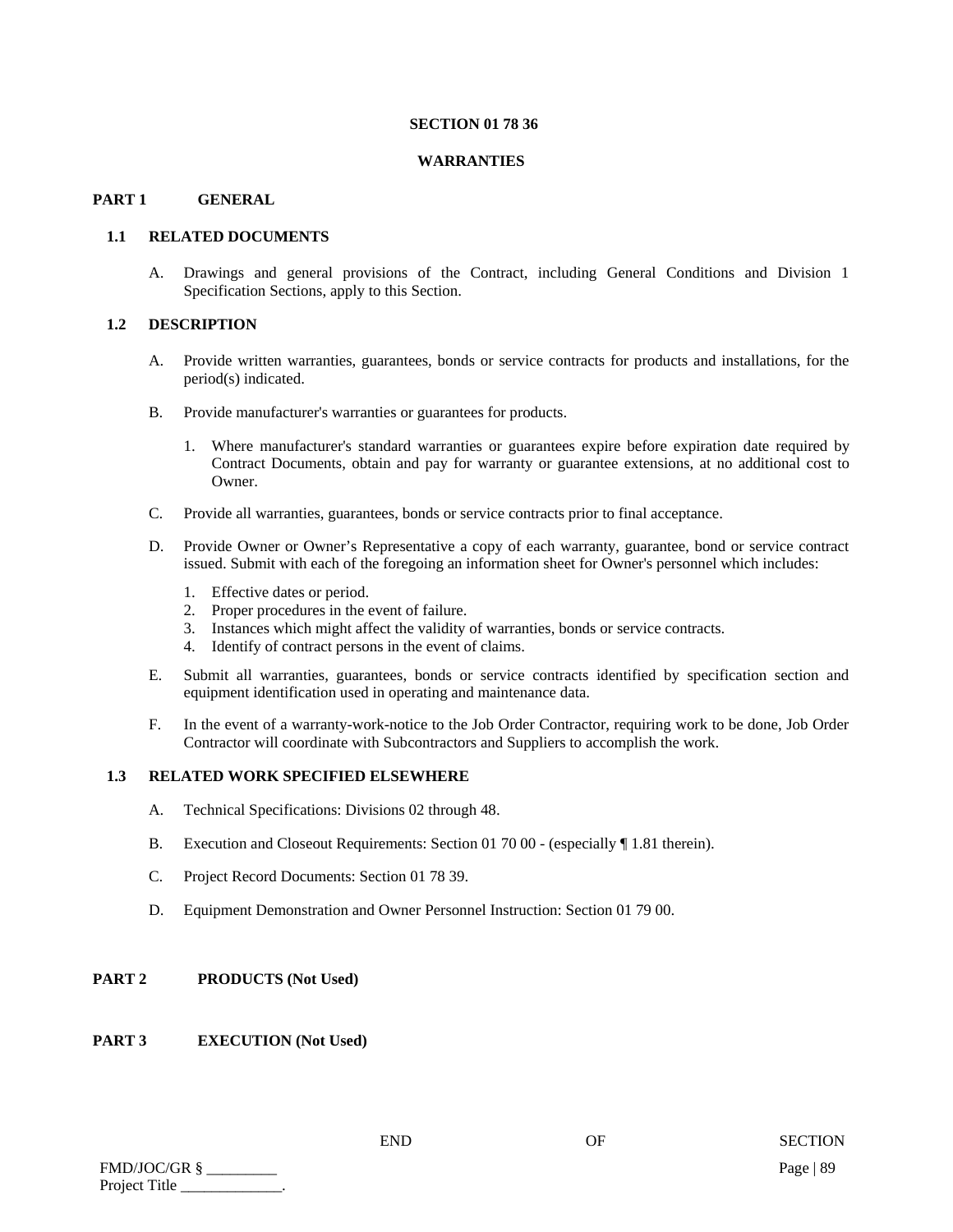# **SECTION 01 78 39 \*\*\* PROJECT AS-BUILT AND RECORD DOCUMENTS \*\*\***

# **PART 1 GENERAL**

# **1.1 Description**

- 1.1.1 Work Included:
	- 1.1.1.1 Throughout progress of the Work of this Contract, the Job Order Contractor shall timely maintain an accurate record of all changes in the Construction Documents (drawing and specifications) per Contract, and as described in Part 3.1 below.
	- 1.1.1.2 For the purpose of this Section, the updated set of Construction Documents (drawing and specifications) per Paragraph 1.1.1.1 above shall be known as the Project As-Built Documents.
	- 1.1.1.3 As-Built Drawings are produced by the Job Order Contractor and shall refer to all changes recorded on the As-Built Drawings, as defined in relevant sections of the Contract.
	- 1.1.1.4 Record Drawings and Specifications as defined in Section 2.1.2 are produced by the Design Professional.
- 1.1.2 Related Work described elsewhere:
	- 1.1.2.1 Shop Drawings, Project Data, and Samples: Section 01 33 23.
	- 1.1.2.2 Progress Payment Procedures: Section 01 29 76 **\*\*\***
	- 1.1.2.3 Execution and Closeout Requirements: Section 01 70 00.

# **1.2 Quality Assurance**

- 1.2.1 General. Maintenance of the Project As-Built Documents shall be the responsibility of one person on the Job Order Contractor's staff as approved in advance by the Owner or Owner's Representative.
- 1.2.2 Accuracy of Records: Thoroughly coordinate all changes within the Project As- Built Documents, making adequate and proper entries in red ink on each page of Specifications and each sheet of Drawings and other Documents where such entry is required to properly show the change. The Project As-Built Documents shall reflect all changes due to Addenda issued at bidding time and Change Order items during construction, whether added or deleted. The Change Order and Addenda items shall be properly referenced by number. Accuracy of records shall be such that future searches for items shown in the Contract Documents may reasonably rely on information obtained from the approved Project Record Documents.
- 1.2.3 Timing of Entries: Make all entries within three days following completion of change.
- 1.2.4 The DP, and the Owner or Owner's Representative shall examine the Project As- Built Documents at selected intervals to assure Job Order Contractor compliance for updating entries. Should the Job Order Contractor fail to satisfy the requirements of this Section, the Owner may withhold the Job Order Contractor's monthly Application for Payment until said requirements are satisfied.

# 1.3 Submittals

1.3.1 General: The DP and the Owner or Owner's Representative's approval of the current status of Project As-Built Documents will be a prerequisite to the DP and Owner's or Owner's Representative's acceptance of Job Order Contractor's Progress Payment Applications and final Application for Payment under the Contract.

FMD/JOC/GR § \_\_\_\_\_\_\_\_\_ Page | 90 Project Title 1.3.2 Final Submittal. Prior to submitting final Application for Payment, submit the final Project As-Built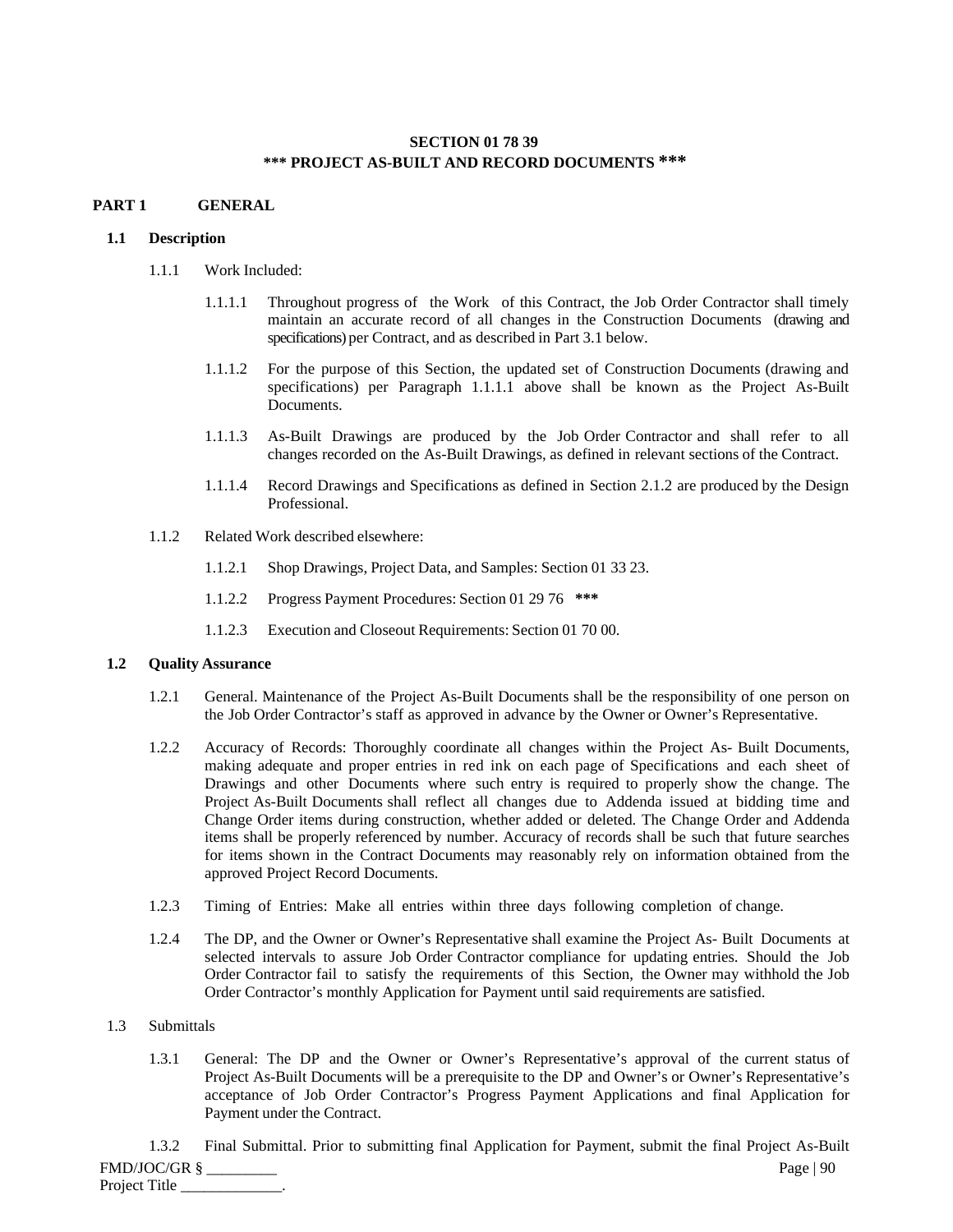Documents required by Contract to the DP and secure DP's approval.

#### **1.4 As Built Documents**

1.4.1 Use all means necessary to maintain the job set of Project As-Built Documents completely protected from deterioration and from loss and damage until completion of the Work and transfer of the recorded data to the final Record Documents. In the event of loss of recorded data, use all means necessary to secure the data to the Owner's or Owner's Representative's approval; such means shall include, if necessary in the opinion of the Owner or Owner's Representative, removal and replacement of concealing materials and, in such case, all replacements shall be to the standards originally specified in the Contract Documents.

## **PART 2 PRODUCTS**

## **2.1 As-Built Drawings \*\*\***

- 2.1.1 The DP will provide the Job Order Contractor with a set of reproducible drawings, of the Construction Documents, at Job Order Contractor's expense. Seals and signatures of Registrants shall be completely removed and/or permanently obscured. The DP will furnish the Job Order Contractor one set of the REVIT model and AutoCAD Drawings bound with all external reference of the Construction Drawings for use in recording information.
	- 2.1.2.1 Seals and signatures of Registrants shall be completely removed and/or permanently obscured.
	- 2.1.2.2 DP makes no representations as to the accuracy or completeness of CAD Drawings as they relate to the Contract Drawings
	- 2.1.2.3 The Contact Drawings are available in REVIT and AutoCAD for Microsoft Windows XP. As Built Drawings prepared by the Job Order Contractor shall be in the same software version.
	- 2.1.2.4 Organize CAD information into separate electronic files that correspond to each sheet of the Contract Drawings. Name each file with the sheet identification. Include identification in each CAD file.
- 2.1.2 Final Record Documents:
	- 2.1.2.1 Upon Substantial Completion of the Work, submit the job set of Project As-Built Documents to the DP for review.
	- 2.1.2.2 Record Drawings: Upon DP's approval of the Project As-Built Documents, the DP shall prepare a full set of corrected drawings of the Contract Drawings, CAD Drawings, Shop Drawings, and RFI's. These corrected drawings shall be called the "Record Drawings."
		- 2.1.2.2.1 DP shall incorporate changes and additional information previously marked on As Built Drawings. Erase, redraw, and add details and notations where applicable.
		- 2.1.2.2.2 DP shall organize into unbound sets matching As-Built Drawings.
		- 2.1.2.2.3 DP shall prepare Record Drawings in AutoCAD and REVIT for the project per the requirements of the Design Professional Contract.
		- 2.1.2.2.4 Seals and signatures of the registrant Design Professional shall not be placed on Record Drawings and Specifications.
		- 2.1.2.2.5 Record Documents shall be free of revision clouds.
	- 2.1.2.3 Record Specifications: Submit one copy of Project Specifications, including addenda and contract modifications. Where Owner selects one of several alternates specified or installation varies from that indicated, mark copy to indicate the actual product installed. Bind in volumes as appropriate.
		- 2.1.2.3.1 Mark copy with the proprietary name and model number of products, materials, and equipment furnished, including substitutions and product options selected.
		- 2.1.2.3.2 Note related Change Orders and Record Drawings.
		- 2.1.2.3.3 In addition to the requirements of 2.1.3.3, submit the Record Specifications in

FMD/JOC/GR § \_\_\_\_\_\_\_\_\_ Page | 91 Project Title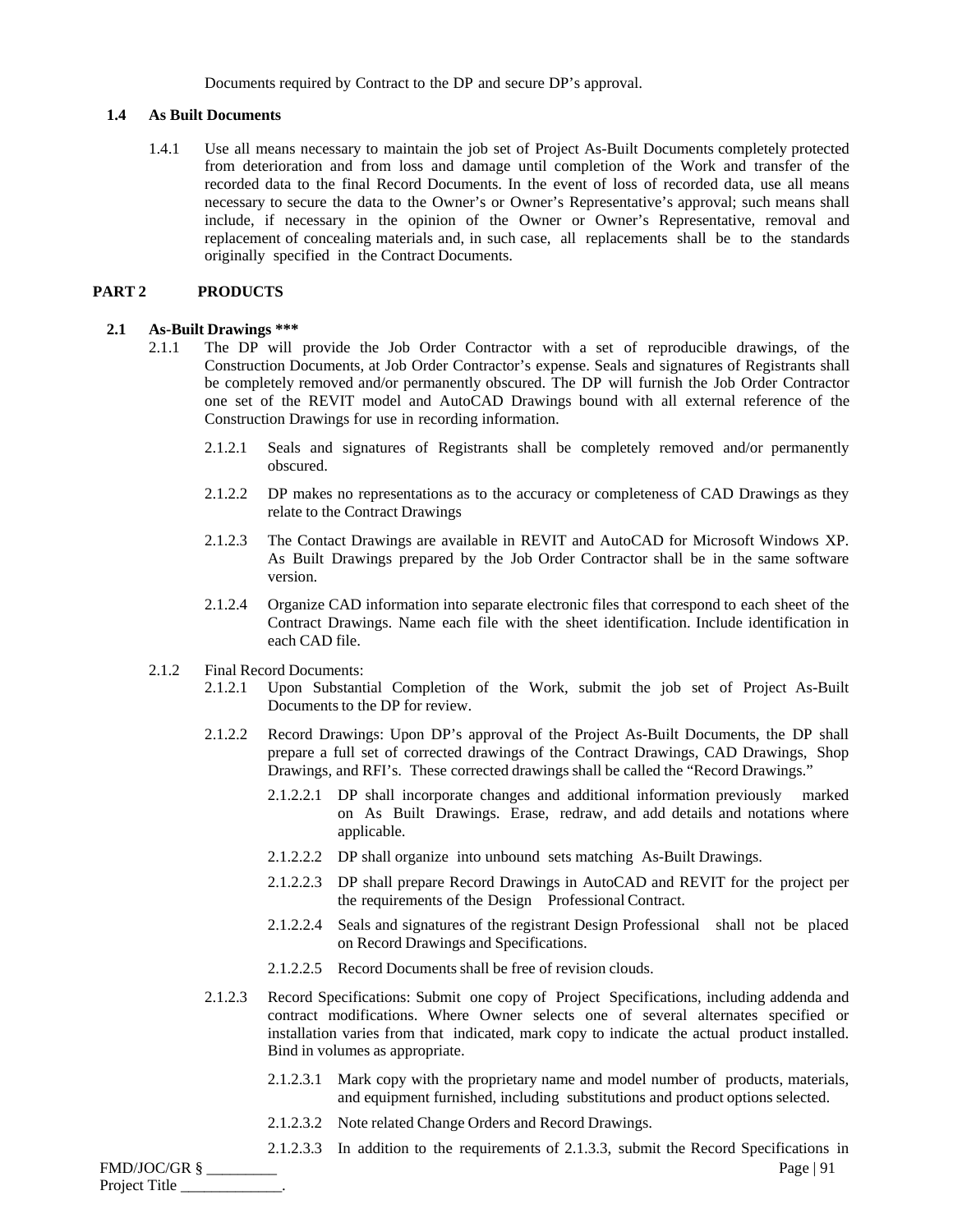Adobe Acrobat format on electronic media formatted for Windows XP. Also submit one set of back-up media.

- 2.1.2.2.4 Seals and signatures of the registrant Design Professional shall not be placed on Record Drawings and Specifications.
- 2.1.2.2.5 Record Documents shall be free of revision clouds.
- 2.1.2.4 Miscellaneous Record Submittals: Bind or file miscellaneous records with identification labels clearly visible.

#### **PART 3 EXECUTION**

#### **3.1 Maintenance of Job Set**

3.1.1 Identification. Immediately upon receipt of the job set described in 2.1.1 above, identify each of the Documents with the title "AS-BUILT DRAWINGS–JOB SET".

#### 3.1.2 Preservation

- 3.1.2.1 Considering the Contract completion time, the probable number of occasions upon which the job set must be taken out for new entries and for examination, and the conditions under which these activities will be performed, devise a suitable method for protecting the job set to the approval of the Owner or Owner's Representative.
- 3.1.2.2 Do not use the job set for any purpose except entry of new data and review by the DP and Owner or Owner's Representative, until start of transfer of data to final Record Drawings.
- 3.1.2.3 Maintain the job set at the site of Work as designated by the Owner or Owner's Representative.
- 3.1.3 Making entries on As-Built Drawings. Using an erasable colored pencil (not ink or indelible pencil), clearly describe the change by note and by graphic lines, as required. Date all entries and incorporate entry from Subcontractor following completion of change. Call attention to the entry by a "cloud" around the area or areas affected. In the event of overlapping changes, different colors may be used for each of the changes.
- 3.1.4 Making Entries on other Project Documents
	- 3.1.4.1 Where changes are caused by directives issued by the DP, or Owner, or Owner's Representative clearly indicate the change by note in ink, colored pencil, or rubber stamp.
	- 3.1.4.2 Where changes are caused by Job Order Contractor -originated proposals approved by the Owner or Owner's Representative, or DP, including inadvertent errors by the Job Order Contractor, which have been accepted by the Owner, clearly indicate the change by note in erasable colored pencil.
	- 3.1.4.3 Make entries in the pertinent Project Documents as approved by the Owner or Owner's Representative.
- 3.1.5 Conversion of schematic layouts:
	- 3.1.5.1 In most cases on the Drawings, arrangement of conduits and circuits, piping, ducts, and other similar items, is shown schematically and is not intended to portray precise physical layout. Final physical arrangement is as determined by the Job Order Contractor, subject to the DP's approval. However, design of future modifications of the facility may require accurate information as to the final physical arrangement of items which are shown only schematically on the Drawings.
	- 3.1.5.2 Information contained in the As-Built Drawings shall include, but not be limited to:
		- 3.1.5.2.1 Actual installation where actual installation varies from original drawings
		- 3.1.5.2.2 Location of underground pipes, conduits, ducts, cables and similar work, dimensioned horizontally to permanent points of reference and located vertically

FMD/JOC/GR § \_\_\_\_\_\_\_\_\_ Page | 92 Project Title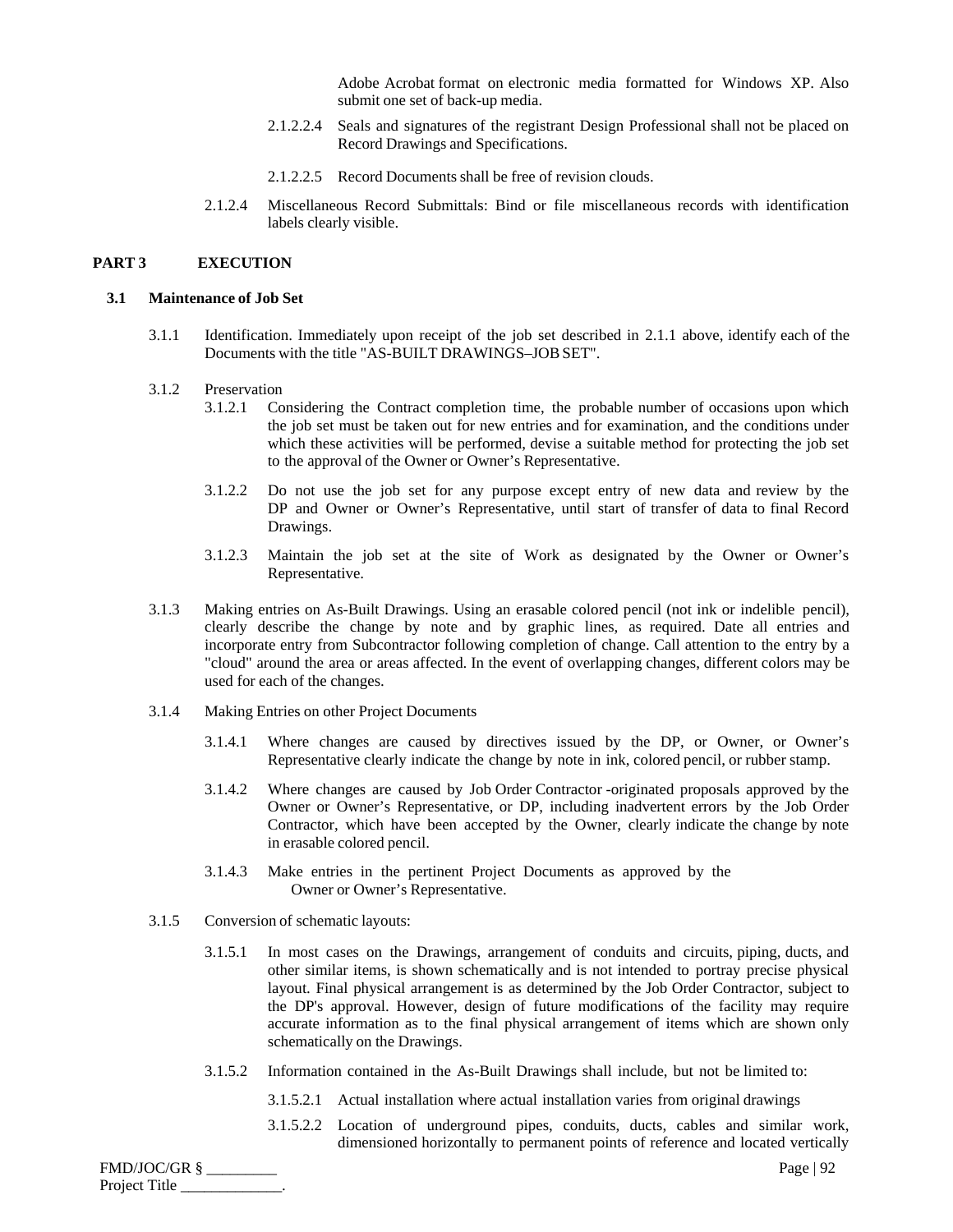by indicating depth of burial. Dimensions shall be accurate within +6 inches.

- 3.1.5.2.3 Location of plumbing piping, sprinkler piping, control valves, heating and air conditioning equipment, mechanical piping, ductwork, major conduit runs, power, control and alarm wiring, etc., dimensioned horizontally to permanent points of reference. Dimensions shall be accurate within 6 inches.
- 3.1.5.2.4 Modifications made to accommodate field conditions.
- 3.1.5.2.5 Location of mechanical and electrical control devices and shut-off valves.
- 3.1.5.2.6 Final circuiting of electrical fixtures and equipment.
- 3.1.5.2.7 Record and check the markup before enclosing concealed installations.
- 3.1.5.2.8 Change Order numbers and similar identification where applicable.
- 3.1.5.3 The DP may waive the requirements for conversion of schematic data where, in the DP's judgment, such conversion serves no beneficial purpose. However, no such waivers are effective unless specifically issued in writing by the DP.
- 3.1.6 Timing of entries. Be alert to changes in the Work from how it is shown in the Contract Documents. Promptly, within three days following completion of the change, make the entry or entries required.
- 3.1.7 Accuracy of entries. Use all means necessary, including the proper tools and necessary labor for measurement, to determine actual locations of the installed items.

## **3.2 Final Project As-Built Documents**

- 3.2.1 The purpose of the final Project As-Built Documents is to provide factual information regarding all aspects of the Work, both concealed and visible, to enable future modification of the Work to proceed without lengthy and expensive site measurement, investigation, and examination.
- 3.2.3 The Owner shall not authorize final payment to the Job Order Contractor until all Final Project As-Built Documents have been submitted and approved by the Owner and DP.

#### **3.3 Record Drawings**

3.3.1 Upon approval of the Project As-Built Documents, the DP shall prepare Record Drawings.

| $FMD/JOC/GR$ § | Page   $93$ |
|----------------|-------------|
| Project Title  |             |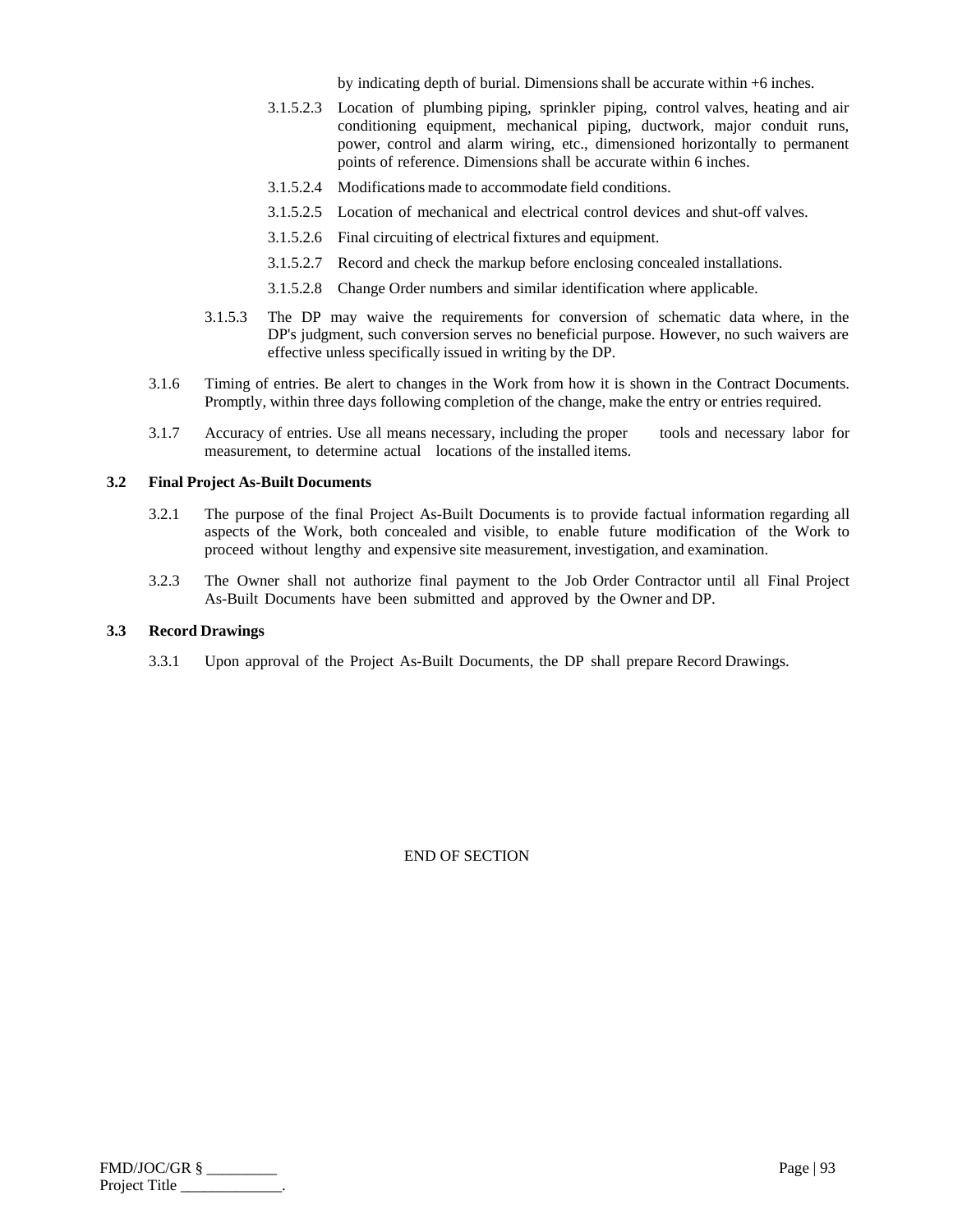## **SECTION 01 78 43**

## **\*\*\* SPARE PARTS AND MAINTENANCE MATERIALS \*\*\***

# **PART 1 GENERAL**

# 1.1 RELATED DOCUMENTS

1.1.1 Drawings and general provisions of the Contract, including General Conditions and Division 1 Specification Sections (General Requirements), apply to this Section.

#### 1.2 DESCRIPTION

- 1.2.1 General:
	- 1.2.1.1 This Section describes methods for documenting spare parts and maintenance materials as indicated, in accordance with the provisions of the Contract Documents.
	- 1.2.1.2 See Specification Sections for items required.

## 1.3 SUBMITTALS (SEE SECTION 01 33 23)

- 1.3.1 Spare parts and tools.
- 1.3.2 Maintenance.
- 1.3.3 Extra materials (attic stock).

# **PART 2 PRODUCTS**

# 2.1 SPARE PARTS AND TOOLS

- 2.1.1. Package in clearly identified boxes, as follows:
	- 2.1.1.1 Indicate manufacturer's name, part name and stock number.
	- 2.1.1.2 Indicate what the piece of equipment part or tool is for.
	- 2.1.1.3 Indicate name, address, and phone number of closest supplier.

# 2.2 MAINTENANCE MATERIALS

- 2.2.1. Package in clearly identified boxes.
	- 2.2.1.1 Indicate trade name and stock number.
	- 2.2.1.2 Indicate which item material is to be used with.
	- 2.2.1.3 Indicate name, address, and phone number of closest supplier.

# 2.3 EXTRA MATERIALS (ATTIC STOCK)

- 2.3.1 Package in clearly identified container, or install where indicated.
	- 2.3.1.1 Indicate trade name, stock number, size, color, etc.
	- 2.3.1.2 Indicate where product is to be used.
	- 2.3.1.3 Indicate name, address, and phone number of closest supplier.
- 2.3.2. Coordinate extra stock for specific items per the instruction of the Owner or Owner's Representative.

#### **PART 3 EXECUTION**

## 3.1 DELIVERY

- 3.1.1. Deliver to Owner at time of substantial completion, unless Owner requests earlier delivery.
- 3.1.2. Extra stock materials are not to be used for completion of punch list items.

| FMD/JOC/GR §  | Page   $94$ |
|---------------|-------------|
| Project Title |             |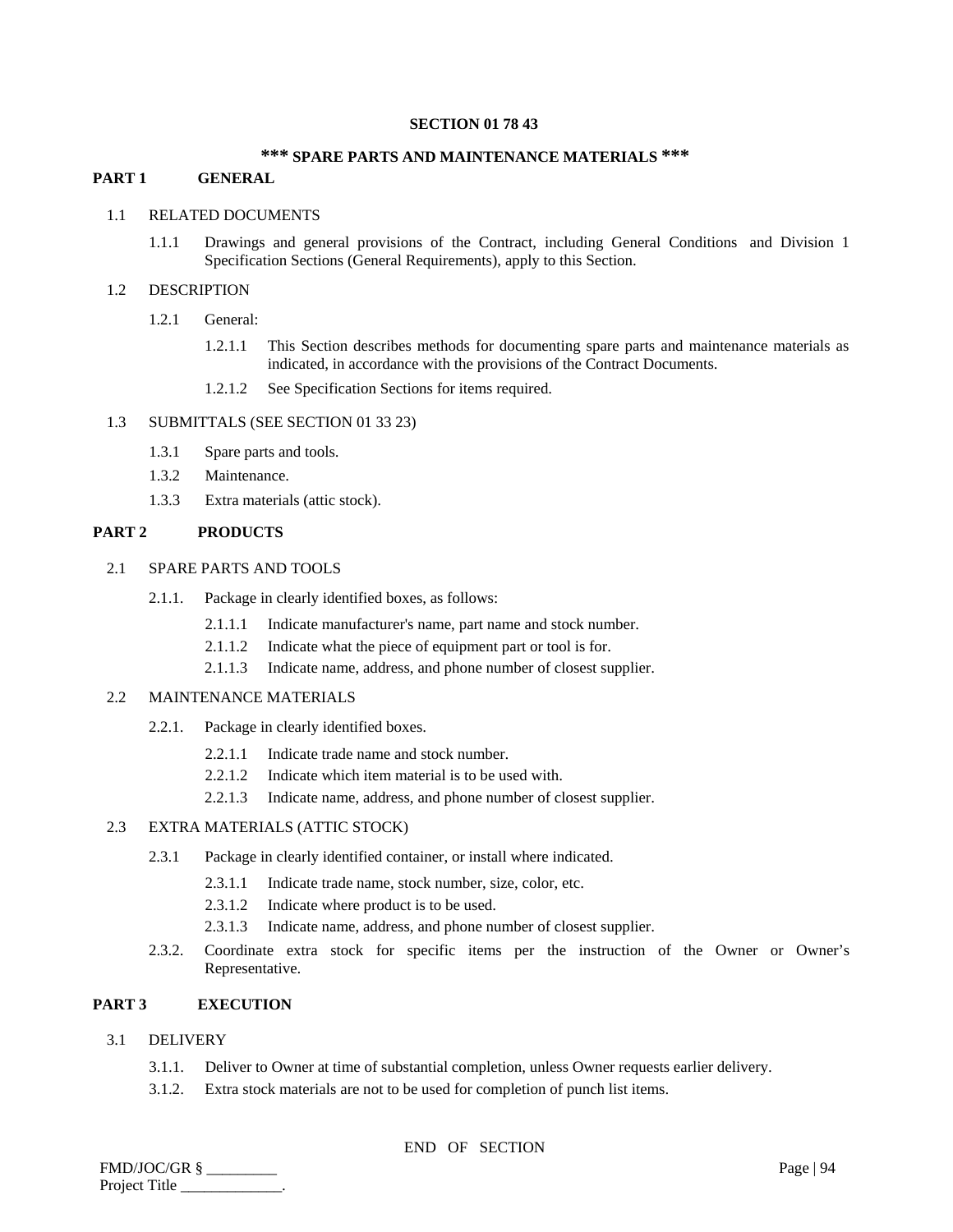#### **SECTION 01 79 00**

# **\*\*\* EQUIPMENT DEMONSTRATION AND OWNER PERSONNEL INSTRUCTION \*\*\***

## **PART 1 GENERAL**

## **1.1 RELATED DOCUMENTS**

**1.1.1** Drawings and general provisions of the Contract, including General Conditions and Division 1 Specification Sections, apply to this Section.

# **1.2 DESCRIPTION**

**1.2.1** Provide demonstrations and instructions for all equipment and systems for which operating and maintenance data is required. See individual sections.

## **1.3 QUALITY ASSURANCE**

**1.3.1** Instructors Member(s) of installers' staff and authorized representative(s) of component, assembly, or system manufacturer(s). See individual sections for additional requirements.

# **1.4 SUBMITTALS**

- **1.4.1** Schedule of Demonstrations. Submit to Owner or Owner's Representative for approval at least two (2) weeks prior to first demonstration. The schedule shall be approved by the Owner, (taking into account the availability of personnel to be trained).
- **1.4.2** List of instructors and schedule of instruction. Submit to Owner or Owner's Representative for approval at least two (2) weeks prior to first instruction period.

## **1.5 JOB CONDITIONS**

- **1.5.1** Complete demonstrations prior to Substantial Completion. Coordinate with procedures for Substantial Completion to provide separate demonstrations.
- **1.5.2** Complete all instruction prior to Final Completion.

## **PART 2: PRODUCTS (Not Used)**

# **PART 3: EXECUTION**

## **3.1 PREPARATION**

- **3.1.1** Do not begin demonstrations until the component, assembly or system being demonstrated has been tested as specified and is in satisfactory operating condition. The Owner may elect to videotape any and/or all demonstrations.
- **3.1.2** Do not begin instruction until demonstration is complete.
- **3.1.3** Assemble instructional aids.
- **3.1.4** Have operating and maintenance manuals available for use during instruction per the requirements of Section 01 93 13.

## **3.2 DEMONSTRATION**

- **3.2.1** Operate satisfactorily, in presence of Owner or Owner's Representative, and Design Professional, each system and item of equipment, including accessories.
- **3.2.2** Replace defective work or material.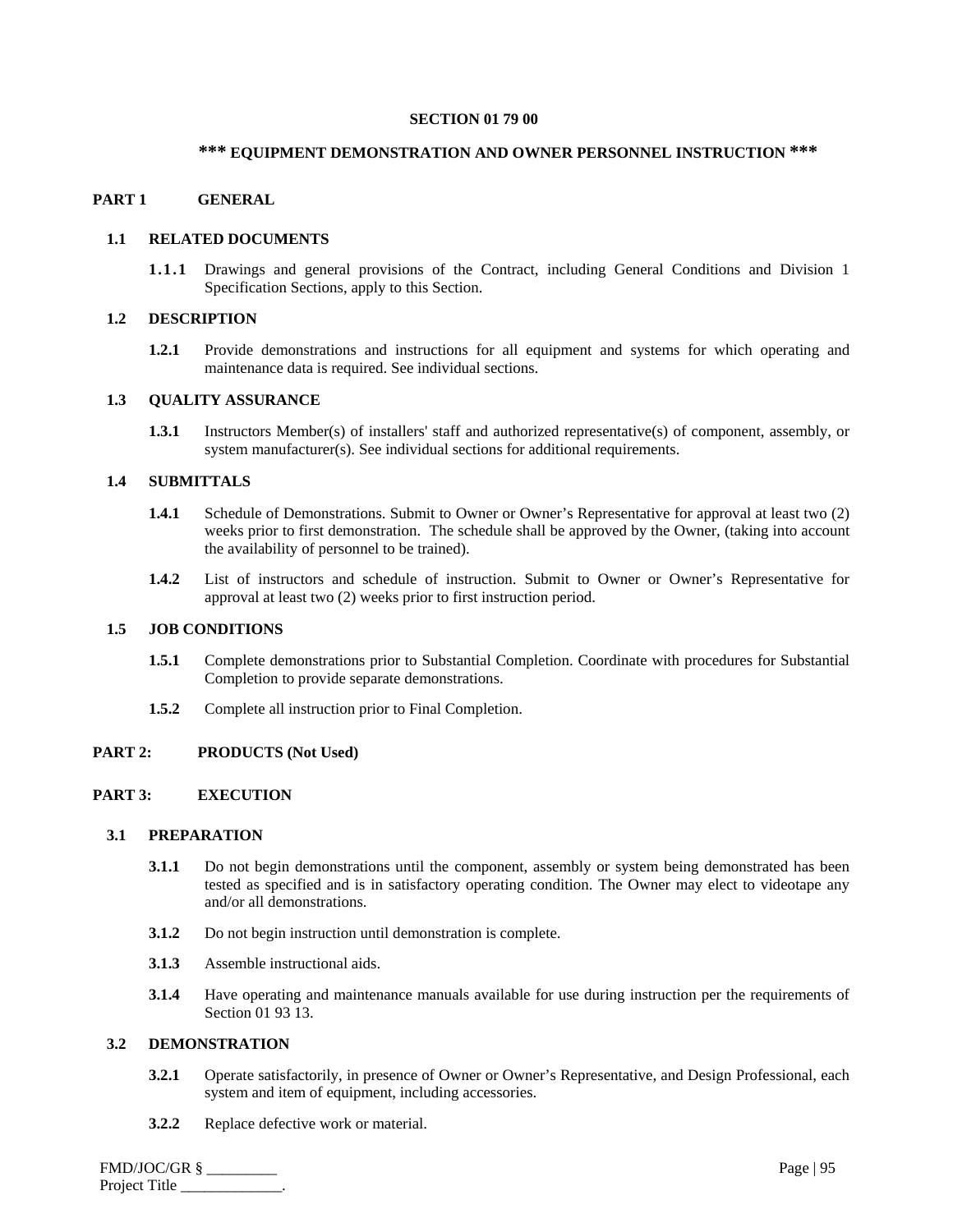**3.2.3** Repeat demonstration until defects are eliminated.

## **3.3 INSTRUCTION**

**3.3.1** Instruct Owner's personnel in operation and maintenance of equipment and systems.

**3.3.1.1** Provide all necessary instruction to satisfaction of Owner.

- **3.3.2** Explain use of operating and maintenance manuals.
- **3.3.3** Tour building areas involved and identify:
	- **3.3.3.1** Maintenance points and access.
	- **3.3.3.2** Control locations and equipment.
- **3.3.4** Explain operating sequences.
	- **3.3.4.1** Identify location and show operation of all necessary parts used to start, stop and adjust systems.
	- **3.3.4.2** Explain use of flow diagrams, operating sequence diagrams.
	- **3.3.4.3** Demonstrate operation through complete control cycle and full range of operation in all modes, including testing and adjusting relevant to operation.
- **3.3.5** Explain use of control equipment, including temperature settings, switch modes, available adjustments, ring of gauges and functions that must be serviced only by authorized factory representatives.
- **3.3.6** Explain troubleshooting procedures.
	- **3.3.6.1** Demonstrate commonly occurring problems.
	- **3.3.6.2** Note procedures that must be performed by factory personnel
- **3.3.7** Explain maintenance procedures and requirements.
	- **3.3.7.1** Point out items requiring periodic maintenance.
	- **3.3.7.2** Demonstrate typical preventive maintenance procedures and recommended typical maintenance intervals.
	- **3.3.7.3** Demonstrate other commonly occurring maintenance procedures not part of preventive maintenance program.
	- **3.3.7.4** Identify maintenance materials to be used.
- **3.3.8** Furnish all tools required.
- **3.3.9** For each trade or system involved in Equipment Demonstration and Owner Personnel Instruction, provide sixteen (16) working-time hours allowance for call- back training and/or consultation. The sixteen (16) hours are to be considered actual on-site training time regardless of the number of experts and/or technicians required. If and when needed, these additional training sessions will be scheduled by the Owner.
- **3.3.10** Document attendance at all training sessions
- **3.3.11** Record all training sessions on digital video, per Owner's requirements. **\*\*\***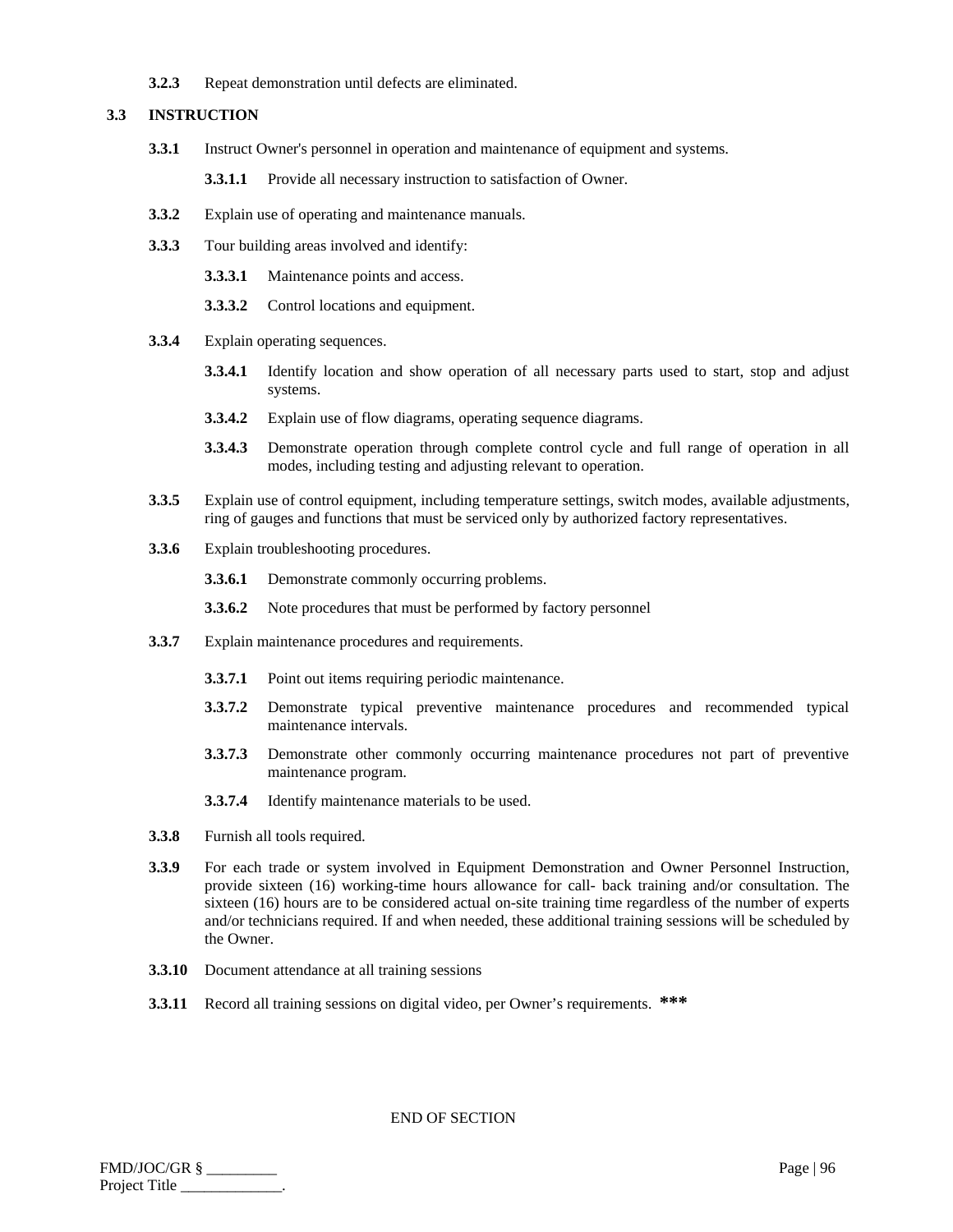## **SECTION 01 81 13**

# **\*\*\* SUSTAINABLE DESIGN REQUIREMENTS \*\*\***

# **PART 1 GENERAL**

## 1.01 SUMMARY

A. Section Includes: Procedures required of the Job Order Contractor to ensure that construction procedures and documentation required for US Green Building Council (USGBC) / Green Building Certification Institute (GBCI) LEED Certification are provided.

# 1.02 DEFINITIONS

- A. LEED Green Building Rating System:
	- 1. "LEED": Leadership in Energy and Environmental Design.
	- 2. "USGBC": US Green Building Council. See Section 01 42 00 References.
	- 3. "GBCI": Green Building Certification Institute.
- B. Prerequisite: Requirements which must be met in order to achieve LEED™ Certification. Noncompliance with any prerequisite may be cause for failure of Certification and is not acceptable.

# 1.03 SYSTEM DESCRIPTION

- A. LEED™ Certification:
	- 1. The LEED Green Building Rating System<sup>TM</sup> is a voluntary, consensus-based, market-driven building rating system based on existing proven technology. It evaluates environmental performance from a whole building perspective over a building's life cycle, providing a definitive standard for what constitutes a "green building".
	- 2. The development of LEED Green Building Rating System™ was initiated by the USGBC Membership, representing all segments of the building industry and has been open to public scrutiny.
	- 3. In 2008, the review of the submittals for building certification was changed to the GBCI.
	- 4. LEED<sup>™</sup> is a measurement system designed for rating new and existing commercial, institutional, and residential buildings. It is based on accepted energy and environmental principles and strikes a balance between known established practices and emerging concepts. It is a performance-oriented system where credits are earned for satisfying criterion designed to address specific environmental impacts inherent in the design, construction and O&M of buildings. Different levels of green building certification are awarded based on the total credits earned. The system is designed to be comprehensive in scope, yet simple in operation.
	- 5. There are a total of 110 points available in the LEED-NC v3 (2009) rating system.
		- a. 40 points are required for a building to be LEED Certified.
		- b. 50 points: "Silver Level" rating.
		- c. 60 points: "Gold Level" rating.
		- d. 80 points: "Platinum Level" rating
	- 6. The Owner of this project intends to achieve a Silver Level rating, however, achievement of a higher rating may be possible.
	- 7. Some prerequisites/credits are related to the design of the project (or are not applicable to the project) and are not related to materials and workmanship during the course of construction and therefore are not included in the requirements for this specification section, including:
		- a. Sustainable Sites Credit No. 1 Site Selection.
		- b. Sustainable Sites Credit No. 2 Development Density & Community Connectivity
		- c. Sustainable Sites Credit No. 3 Brownfield Redevelopment: (Not applicable)
		- d. Sustainable Sites Credit No. 4.1 Alternative Transportation, Public Transportation Access.
		- e. Sustainable Sites Credit No. 4.4 Alternative Transportation, Parking Capacity.
		- f. Sustainable Sites Credit No. 5.1 Protect or Restore Habitat.
		- g. Sustainable Sites Credit No. 5.2 Site Development, Maximize Open Space.
		- h. Sustainable Sites Credit No. 7.1 Heat Island Effect, Non-Roof.
		- i. Sustainable Sites Credit No. 8.0 Light Pollution Reduction. (Not applicable)
	- j. Water Efficiency Credit No. 1.2 Water Efficient Landscaping, No Potable Use or No

FMD/JOC/GR § \_\_\_\_\_\_\_\_\_ Page | 97 Project Title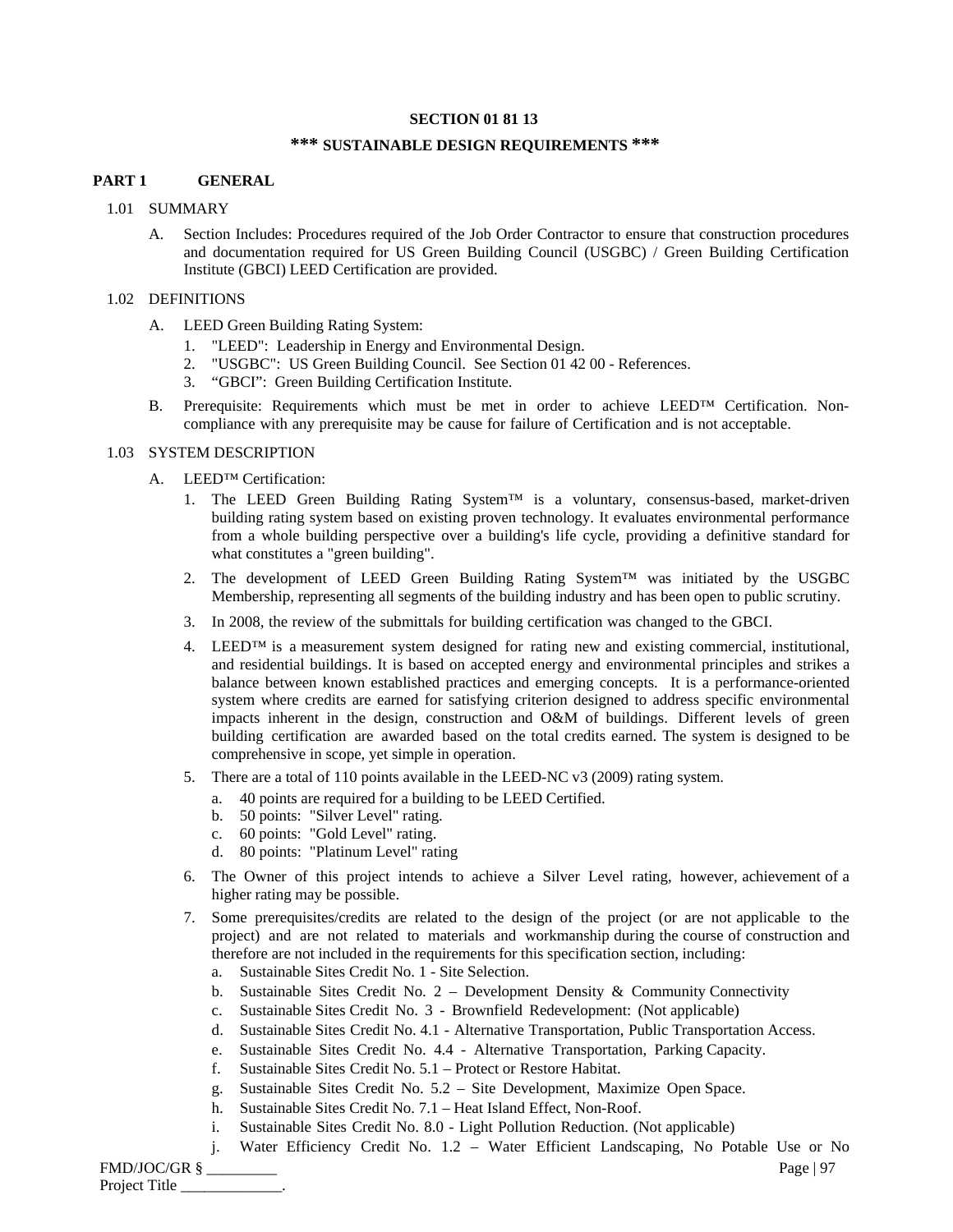Irrigation. (Not applicable)

- k. Energy and Atmosphere Credit No. 4 Enhanced Refrigerant Management. (Not applicable)
- l. Energy and Atmosphere Credit No. 5 Measurement and Verification. (TBD)
- m. Energy and Atmosphere Credit No. 6 Green Power. (TBD)
- n. Materials and Resources Prerequisite Storage and Collection of Recyclables.
- o Materials and Resources Credit No. 1.1 Building Reuse. (Not applicable)
- p Materials and Resources Credit No. 1.2 Building Reuse. (Not applicable)
- q. Materials and Resources Credit No. 3 Materials Reuse. (Not applicable)
- r. Materials and Resources Credit No. 6 Rapidly Renewable Materials. (Not applicable)
- s. Indoor Environmental Quality (EQ) Prerequisite No. 2 –Environmental Tobacco Smoke (ETS) control: Zero exposure of nonsmokers to ETS will be provided by prohibition of smoking in the building.
- t. Indoor Environmental Quality (EQ) Credit No. 2 Increased Ventilation. (Not applicable)
- u. Indoor Environmental Quality (EQ) Credit No. 7.2 Thermal Comfort, Verification.
- v. Indoor Environmental Quality (EQ) Credit Nos. 8.1 and 8.2 Daylighting & Views. (TBD)
- w Innovation and Design Process Credit No. 1.1. Exemplary Performance Materials and Resources Credit No. 2 – Construction Waste Management -95% (in accordance with Section 01 74 19).
- x Innovation and Design Process Credit No. 1.2. Exemplary Performance Materials and Resources Credit No. 4 – Recycled Content – 30% (in accordance with Section 01 60 00).
- y. Innovation and Design Process Credit No. 1.3. Exemplary Performance Materials and Resources Credit No. 5 – Regional Materials – 30% (in accordance with Section 01 60 00).
- z Innovation and Design Process Credit No. 1.4. Educational Display.
- aa. Innovation and Design Process Credit No. 1.5. (TBD).
- ab. Innovation and Design Process Credit No. 2 LEED™ Accredited Professional.
- ac. Regional Priority Credit No 1.1 SSc2 Community Connectivity.
- ad. Regional Priority Credit No 1.2 WEc3 Water Use Reduction (30%).
- ae. Regional Priority Credit No 1.3 SSc4.4 Parking Capacity.
- af. Regional Priority Credit No 1.4 SSc7.1 Heat Island Effect Non-roof.
- B. LEED Prerequisites: Job Order Contractor shall provide construction procedures and documentation required to ensure US Green Building Council (USGBC) / Green Building Certification Institute (GBCI) LEED Certification can be achieved for each of the following prerequisites.
	- 1. Sustainable Sites Prerequisite Construction Activity Pollution Prevention: In accordance with requirements of Section 01 57 13 - Erosion and Sedimentation Control and Civil Engineering drawings and specifications.
	- 2. Water Efficiency Prerequisite No. 1 Water Use Reduction. This project is designed with numerous innovative water usage reduction technologies as indicated on the Drawings and as specified in the applicable sections of the Civil and Plumbing specifications. To achieve this prerequisite it is the intent of the design to employ strategies that in aggregate use 20% less water than the water use baseline calculated for the building (not including irrigation) after meeting Energy Policy Act of 1992 fixture performance requirements. Note that this 20% aggregate is exceeded to achieve the requirements for Water Efficiency Credits 3.1 and 3.2.
	- 3. Energy and Atmosphere Prerequisite 1 Fundamental Commissioning of the Building Energy Systems: In accordance with Section 01 91 00 - Commissioning.
	- 4. Energy and Atmosphere Prerequisite No. 2 Minimum Energy Performance: This project is designed with numerous technologies to minimize energy usage as indicated on the Drawings and as specified in the applicable sections of the specifications**. Job Order Contractor** shall be aware that it is the intent of the design to demonstrate a 10% improvement in the proposed building performance rating compared with the baseline building performance rating required by ASHRAE/IESNA 90.1-2007 or the local energy code, whichever is more stringent. Note that this 10% is exceeded to achieve the requirements for Energy and Atmosphere Credit 1.
	- 5. Energy and Atmosphere Prerequisite No. 3 Fundamental Refrigerant Management: This project is designed to have zero use of CFC-based refrigerant in new base building HVAC&R systems as indicated on the Drawings and as specified. Job Order Contractor shall be aware that NO SUBSTITUTION will be allowed for equipment using CFC-based refrigerant.

| FMD/JOC/GR §  | Page   $98$ |
|---------------|-------------|
| Project Title |             |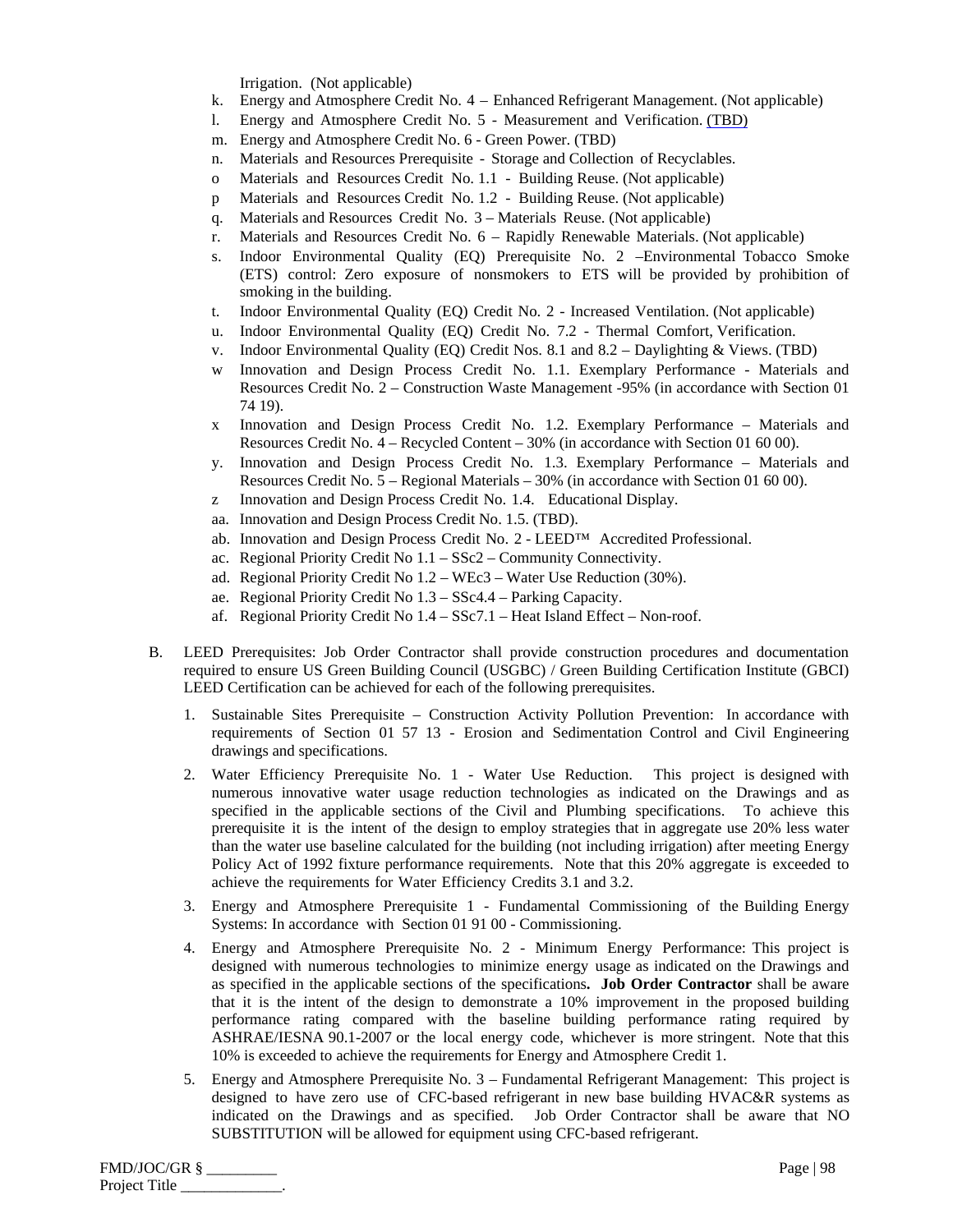- 6. Indoor Environmental Quality (EQ) Prerequisite No. 1 Minimum IAQ Performance. This project is designed with numerous technologies to establish minimum indoor air quality (IAQ) performance to enhance indoor air quality in the buildings, as indicated on the Drawings and as specified in the applicable sections of the specifications. Job Order Contractor shall be aware that it is the intent of the design to meet (or exceed as may be required to achieve additional points) the minimum requirements of Sections 4 through 7 of voluntary consensus standard ASHRAE 62.1-2004, Ventilation for Acceptable Indoor Air Quality.
- C. LEED Credits: Job Order Contractor shall provide construction procedures and documentation required to ensure US Green Building Council (USGBC) / Green Building Certification Institute (GBCI) LEED Certification can be achieved for each of the following credits, unless noted "not applicable to this project."
	- 1. Sustainable Sites Credit No. 4.2 Alternative Transportation, Bicycle Storage and Changing Room: In accordance with Section 12 93 13 – Bicycle Racks, Division 22 (Plumbing) and as indicated on Drawings.
	- 2. Sustainable Sites Credit No. 4.3 Alternative Transportation, Low-Emitting & Fuel Efficient Vehicles.
		- a. In accordance with Pavement Markings and Signage as indicated on Drawings.
		- b. In accordance with Section 10 14 00 Signage.
	- 3. Sustainable Sites Credit No. 7.2 Heat Island Effect Roof: In accordance with Section 07 52 16.
	- 4. Water Efficiency Credit No. 1.1 Water Efficient Landscaping: Reduce by 50%: In accordance with Landscape Drawings and Specifications.
	- 5. Water Efficiency Credit No. 2 Innovative Wastewater Technologies. (TBD)
	- 6. Water Efficiency Credit No. 3 Water Use Reduction. This project is designed with numerous innovative water usage reduction technologies as indicated on the Drawings and as specified in the applicable sections of the Civil and Plumbing specifications. Job Order Contractor shall be aware that it is the intent of the design to employ strategies that in aggregate use a minimum of 30% (40% if possible) less water than the water use baseline calculated for the building (not including irrigation) after meeting Energy Policy Act of 1992 fixture performance requirements. If possible, water use reduction up to 40% should be achieved.
	- 7. Energy and Atmosphere Credit No. 1 Optimize Energy Performance: This project is designed with numerous technologies to minimize energy usage as indicated on the Drawings and as specified in the applicable sections of the specifications. Job Order Contractor shall be aware that it is the intent of the design to reduce design energy cost compared to energy cost budget for regulated energy components described in the requirements of ASHRAE/IESNA 90.1-2007 by a minimum of 22% as demonstrated by a whole building simulation. If possible, energy savings up to 48% should be achieved.
	- 8. Energy and Atmosphere Credit No. 2 On-Site Renewable Energy. In accordance with Section 48 14 00 – Solar Energy Electrical Power Generation Equipment. It is anticipated that up to 5% of the building annual energy cost will be provided.
	- 9. Energy and Atmosphere Credit No. 3 Enhanced Commissioning: In accordance with Section 01 91 00 – Commissioning.
	- 10. Materials and Resources Credit No. 2 Construction Waste Management: In accordance with Section 01 74 19 - Construction Waste Management and Disposal.
	- 11. Materials and Resources Credit No. 4 Recycled Content: In accordance with Section 01 60 00 Product Requirements.
	- 12. Materials and Resources Credit No. 5 Regional Materials: In accordance with Section 01 60 00 Product Requirements.
	- 13. Materials and Resources Credit No. 7 Certified Wood: In accordance with Section 06 05 13 FSC Certified Wood
	- 14. Indoor Environmental Quality (EQ) Credit No. 1 Outdoor Air Delivery Monitoring: In accordance with Mechanical Drawings and Specifications.
	- 15. Indoor Environmental Quality (EQ) Credit No. 3.1 Construction IAQ Management Plan, During Construction: In accordance with construction IAQ management plan as specified in Section 01 50 00 – Temporary Facilities and Controls.
- FMD/JOC/GR § \_\_\_\_\_\_\_\_\_ Page | 99 16. Indoor Environmental Quality (EQ) Credit No. 3.2 - Construction IAQ Management Plan, Before

Project Title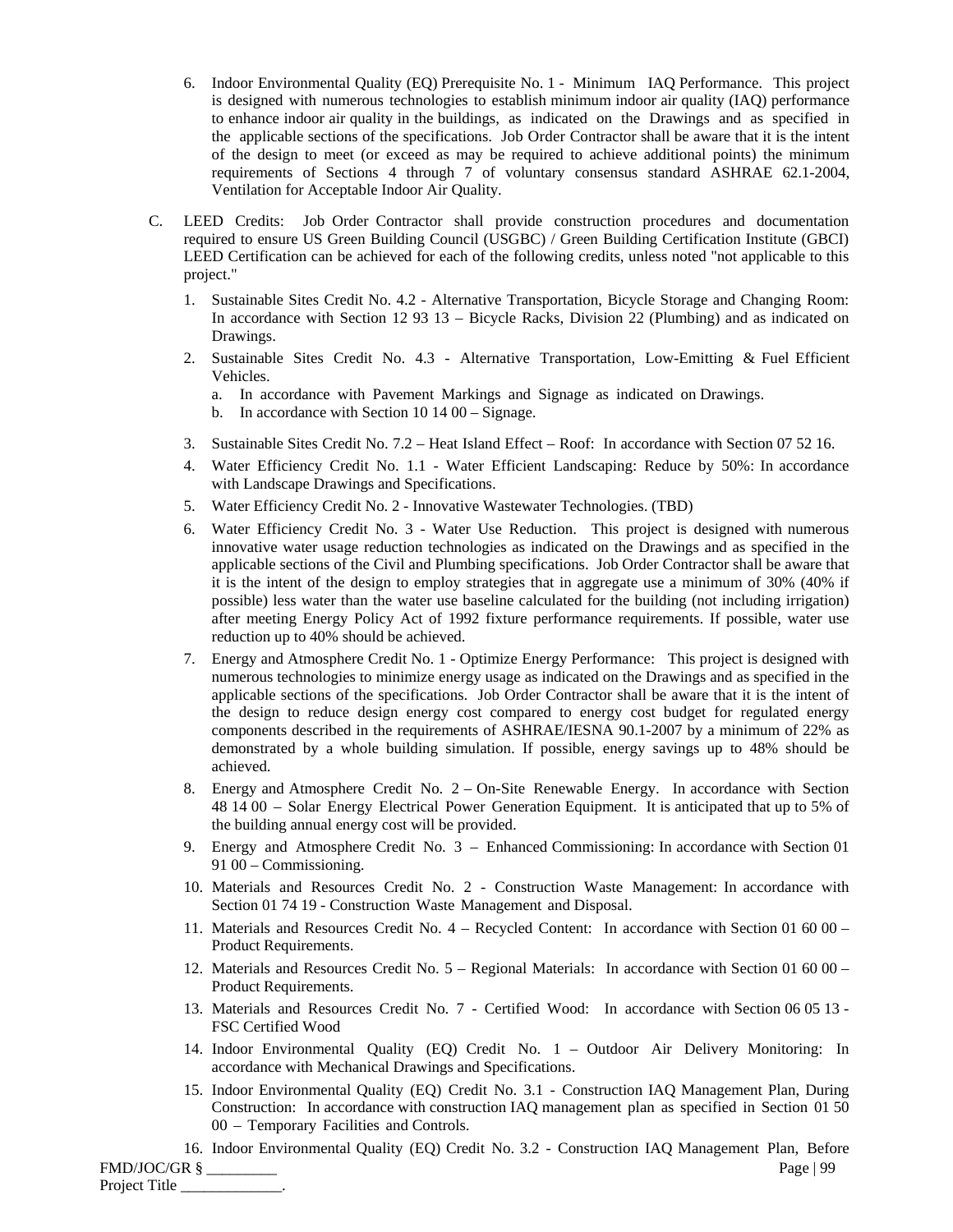Occupancy: In accordance with Section 01 77 00– Closeout Procedures.

- 17. Indoor Environmental Quality (EQ) Credit No. 4.1, 4.2, 4.3 and 4.4 Low Emitting Materials: In accordance with Section 01 60 00– Product Requirements.
- 18. Indoor Environmental Quality (EQ) Credit No. 5 Indoor Chemical and Pollutant Source Control: (TBD)
	- a. This credit requires that permanent entryway systems be provided which is at least 10 feet long in the primary direction of travel to capture dirt and particulates entering the building at regularly used exterior entrances.
	- b. Where hazardous gases or chemicals may be present or used (including garages, housekeeping/laundry areas and copying/printing room), exhaust each space sufficiently to create negative pressure with respect to adjacent spaces with the doors to the room closed. For each of these spaces, provide self-closing doors and deck to deck partitions or a hard lid ceiling. The exhaust rate shall be at least 0.5 cfm/sq.ft., with no air re- circulation. The pressure differential with the surrounding spaces shall be at least 5 Pa (0.02 inches of water gauge) on average and 1 Pa (0.004 inches of water) at a minimum when the doors to the rooms are closed.
	- c. In mechanically ventilated building, provide regularly occupied areas of the building with air filtration media prior to occupancy that provide a Minimum Efficiency Reporting Value (MERV) of 13 or better. Filtration shall be applied to process both return and outside air that is to be delivered as supply air.
	- d. Provide containment (i.e. a closed container for storage for off-site disposal in regulatory compliant storage area, preferably outside the building) for appropriate disposal of hazardous liquid wastes in places where water and chemical concentrate mixing occurs (e.g., housekeeping, janitorial and science laboratories).
- 19. Indoor Environmental Quality (EQ) Credit No. 6.1 Controllability of Systems, Lighting: Provide lighting controls as indicated on Drawings and as specified in Division 26. (TBD)
- 20. Indoor Environmental Quality (EQ) Credit No. 7.1 Thermal Comfort: Comply with ASHRAE Standard 55-2004, Thermal Comfort Conditions for Human Occupancy in accordance with Mechanical Drawings and Specifications.

## 1.04 SUBSTITUTIONS

A. In accordance with Section 01 35 43.

## 1.05 PRECONSTRUCTION MEETING

A. In accordance with Section 01 35 43.

## 1.06 SUBMITTALS

- A. LEED™ Submittal Documentation:
	- 1. Upon completion of the Project, the Owner will be making a submission to the GBCI for certification. This submission will require documentation provided by the Job Order Contractor.
	- 2. Throughout the Project Manual, various submission requirements are specified that shall be collected and compiled into a separate file by the Job Order Contractor prior to, during, and after the course of construction.
	- 3. The documentation shall be neatly organized and tabbed according to the listing outlined under "System Description" specified herein and as identified in the each specification section.
	- 4. LEED-Online:
		- a. At the time of Project Registration during the design phase of the project, the project team identified a Project Administrator, who has assigned design team members to each applicable LEED prerequisite/credit.
		- b. Upon execution of Contract, the Job Order Contractor will be invited to participate in the LEED-Online process. Job Order Contractor shall accept the assignments and shall cooperate and participate in the preparation of the LEED Templates at no additional cost to the Owner.
		- c. Once each prerequisite/credit is completed, the responsible team member shall upload the data required for that prerequisite/credit's form on LEED-Online. The Project Administrator will track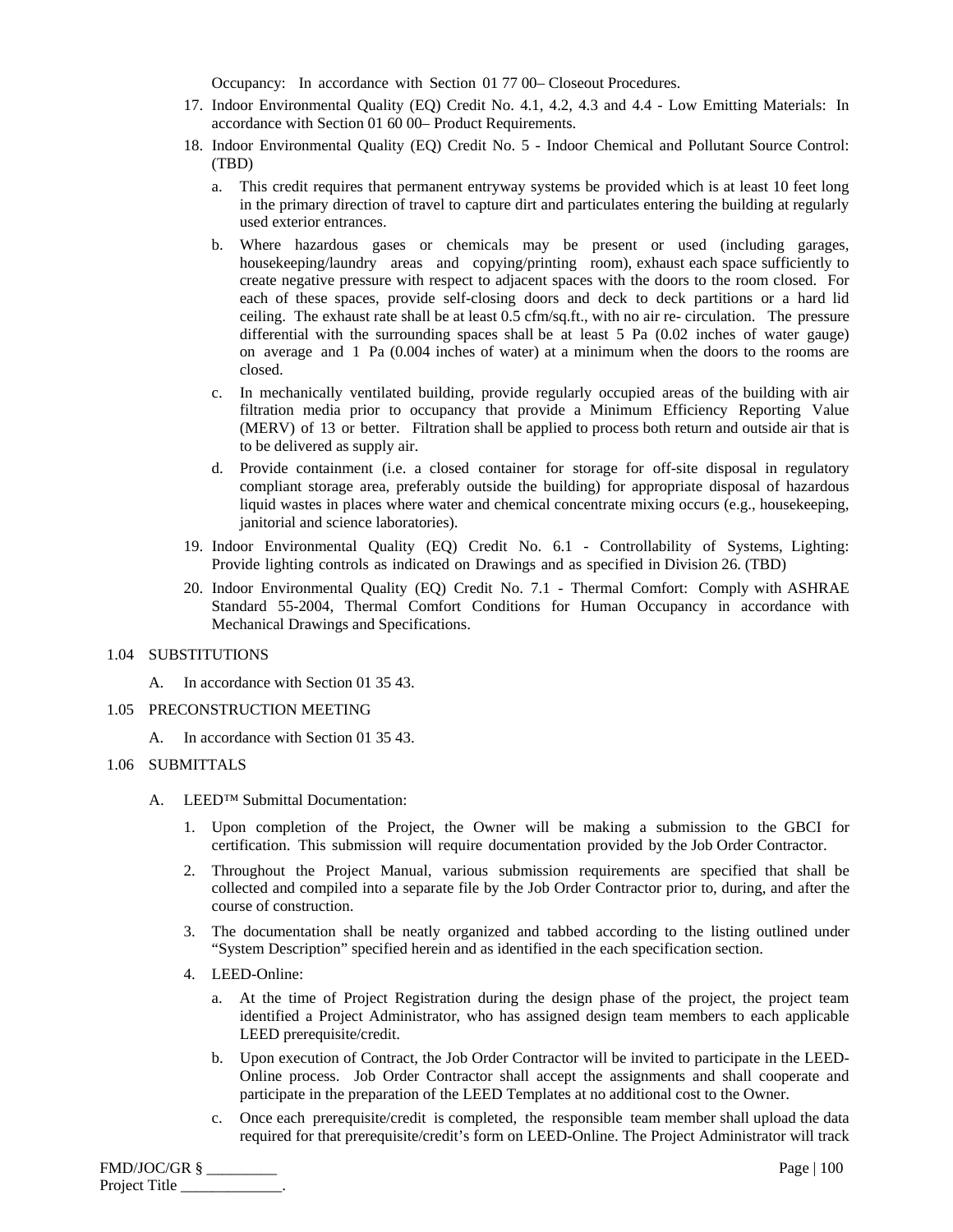the status of all attempted credits in "Credit Scorecard & Status" and submit the project for review at the appropriate time. The Project Administrator will provide familiarization assistance to the Job Order Contractor, however, the Job Order Contractor will be responsible for the training of Job Order Contractor's personnel in the usage of LEED-Online.

- d. Credits marked as "Construction" will be submitted and reviewed by USGBC/GBCI after the substantial completion of construction. The USGBC/GBCI will review and mark each credit as either "Credit Achieved" or "Credit Denied". Project submittals will be reviewed and project teams may be contacted for clarification or a short explanation of the rationale for claiming the credit and meeting the credit intent.
- e. Should clarification be required of a prerequisite or credit assigned to the Job Order Contractor, the Job Order Contractor shall provide the required response to that clarification request by GBCI.
- f. The design/construct team will receive a ruling on every credit that is submitted, with a brief explanation of why any credits were denied. The certification review process will be documented in the LEED-Online exclusively.
- g. Appeals: If a Prerequisite assigned to the Job Order Contractor be denied, the Job Order Contractor shall appeal the denial at no additional cost to Owner. The appeal process shall be completed so that the prerequisite is attained.
- B. Fundamental Commissioning of the Building Energy Systems- Energy and Atmosphere Prerequisite: Provide submittals in accordance with Section 01 91 13 – Commissioning General Requirements.
- C. Construction Waste Management Materials and Resources Credit 2: Provide submittals as specified in Section 01 74 19 - Construction Waste Management and Disposal.
- D. Recycled Content:
	- 1. Materials and Resources Credit 4.1: Provide the following.
		- a. Product data submittals, in accordance with the requirements of Section 01 33 00– Submittals and as specified in the various specification sections, highlighting recycled content (as defined in Section 01 60 00) materials.
		- b. Provide spreadsheet of all materials used on the project highlighting recycled content materials. Include the percentage of post-consumer and post-industrial recycled content for recycled content materials, the costs of all materials for the project, and calculations demonstrating that sum of post-consumer recycled content plus one-half of the pre- consumer content constitutes at least 10% (based on cost) of the total value of the materials in the project.
	- 2. Materials and Resources Credit 4.2: Provide the following.
		- a. The submittals required for Credit 4.1.
		- b. Provide spreadsheet of all materials used on the project highlighting recycled content materials. Include the percentage of post-consumer and post-industrial recycled content for recycled content materials, the costs of all materials for the project, and calculations demonstrating that sum of post-consumer recycled content plus one-half of the pre- consumer content constitutes an additional 10% beyond MR Credit 4.1 (total of 20% based on cost) of the total value of the materials in the project.
	- 3. Innovation and Design Process Credit 1.2: Provide submittals listed for MRc4.1 and 4.2 showing that 30% total (based on cost) of the materials provide recycled content as stipulated above.
	- 4. Mechanical, electrical and plumbing components and specialty items such as elevators shall not be included in calculations for this credit. Only include materials permanently install in the project.
- E. Regional Materials:
	- 1. Materials and Resources Credit 5.1: Provide the following.
		- a. Product data submittals, in accordance with the requirements of Section 01 33 00– Submittals and as specified in the various specification sections, highlighting regional (as defined in Section 01 60 00) materials.
			- 1) Location of the manufacturer must be verified by a product cut sheet or letter from the manufacturer.
			- 2) Manufacturer information shall state the location of extraction, harvest or recovery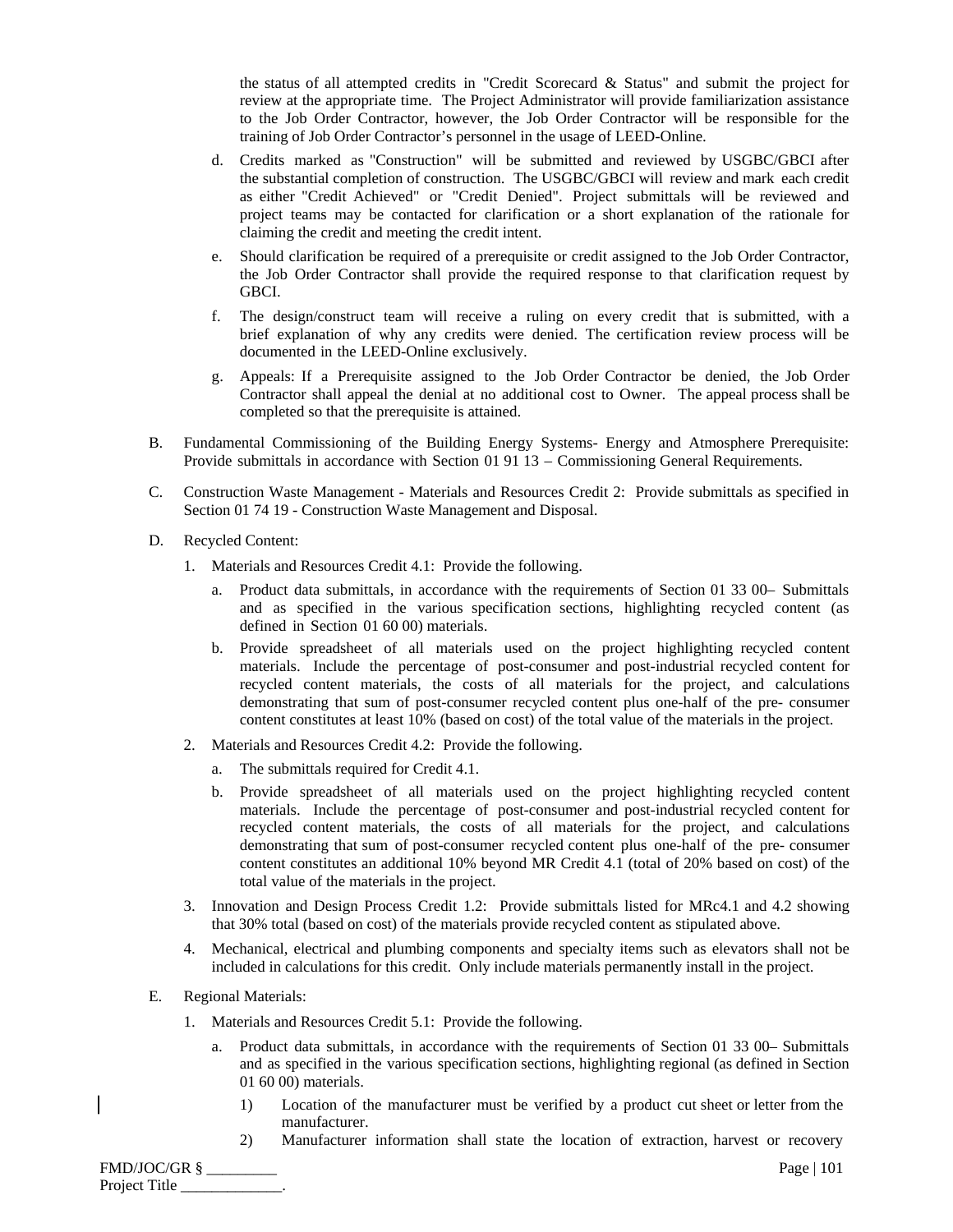of all components used in the material or product.

- b. Provide spreadsheet of all materials used on the project highlighting regional materials. Include the location of the material manufacturer, the distance from the manufacturer to the project site, the costs of all materials for the project, and calculations demonstrating that 10% of building materials (based on cost) have been extracted, harvested or recovered, as well as manufactured, within 500 miles of the project.
- 2. Materials and Resources Credit 5.2: Provide the following.
	- a. The submittals required for Credit 5.1.
	- b. Provide spreadsheet of all materials used on the project highlighting regional materials. Include the location of the material manufacturer, the distance from the manufacturer to the project site, the costs of all materials for the project, and calculations demonstrating that an additional 10% of the building materials beyond MR Credit 5.1 (total of 20% based on cost) have been extracted, harvested or recovered, as well as manufactured, within 500 miles of the project.
- 3. Innovation and Design Process Credit 1.3: Provide submittals listed for MRc5.1 and 4.5 showing that 30% total (based on cost) of the materials provide regional materials as stipulated above.
- 4. Mechanical, electrical and plumbing components and specialty items such as elevators shall not be included in calculations for this credit. Only include materials permanently install in the project.
- F. Low Emitting Materials
	- 1. Indoor Environmental Quality Credit 4.1: Provide the following
		- a. Provide a cut sheet and / or material safety datasheet (MSDS) for all adhesives used, with VOC levels highlighted. No other information contained on MSDS sheet shall be reviewed.
		- b. Provide in accordance with Section 01 60 00– Product Requirements.
	- 2. Indoor Environmental Quality Credit 4.2: Provide the following
		- a. Provide a cut sheet and / or material safety datasheet (MSDS) for all coating applied on-site in the building, with VOC levels highlighted. No other information contained on MSDS sheet shall be reviewed.
		- b. Provide in accordance with Section 01 60 00– Product Requirements.
	- 3. Indoor Environmental Quality Credit 4.3: Provide the following
		- a. Provide a cut sheet and / or material safety datasheet (MSDS) for all carpet systems used in the building, with VOC levels highlighted. No other information contained on MSDS sheet shall be reviewed.
		- b. Provide product data for all hard surface flooring showing compliance with requirements of the FloorScore standard (current as of the date of this rating system, or more stringent version) as shown with testing by an independent third-party.
		- c. Provide product data for concrete, wood, bamboo and cork floor finishes such as sealer, stain and finish showing compliance with requirements of South Coast Air Quality Management District (SCAQMD) Rule 1113, Architectural Coatings, rules in effect on January 1, 2004.
		- d. Provide product data for tile setting adhesives and grout showing compliance with South Coast Air Quality Management District (SCAQMD) Rule 1168. VOC limits correspond to an effective date of July 1, 2005 and rule amendment date of January 7, 2005.
		- e. Provide in accordance with Section 01 60 00– Product Requirements.
	- 4. Indoor Environmental Quality Credit 4.4: Provide the following
		- a. Provide a cut sheet and / or material safety datasheet (MSDS) for all composite wood products used in the building, with VOC levels highlighted. No other information contained on MSDS sheet shall be reviewed.
		- b. Provide in accordance with Section 01 60 00 Product Requirements.

## **PART 2 PRODUCTS (**Not Used)

**PART 3 EXECUTION (**Not Used)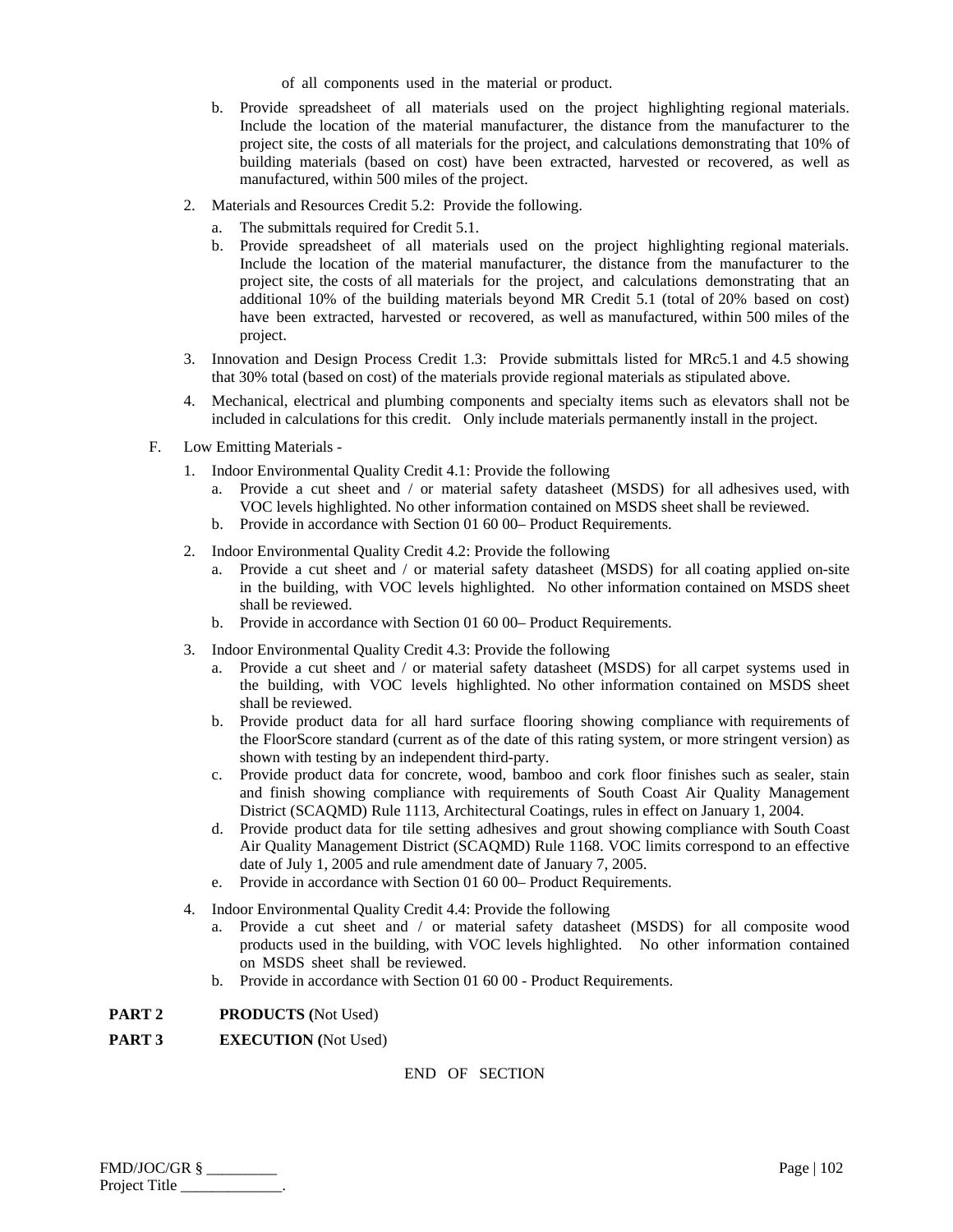## **SECTION 01 91 13**

## **\*\*\* GENERAL COMMISSIONING REQUIREMENTS \*\*\***

# **PART 1 – GENERAL**

## **1.01 RELATED DOCUMENTS**

- A. Drawings and general provisions of the Contract, including General and Supplementary Conditions and other Division 01 Specification Sections, apply to this Section.
- B. Owner's Project Requirements and Basis of Design documentation are included by reference for information only.

# **1.02 SUMMARY**

- A. This section describes the scope of the formal commissioning process and the general requirements for the building systems outlined herein.
- B. Related Sections
	- 1. Division 22, Section 220800, Commissioning of DHW Systems
	- 2. Division 23, Section 230800, Commissioning of HVAC Systems
	- 3. Division 26, Section 260800, Commissioning of Emergency Power and Lighting Control Systems

## **1.03 REFERENCES**

- A. USGBC:
	- 1. LEED NC 3.0: EA Prerequisite 1, Fundamental Commissioning.
	- 2. LEED NC 3.0: Credit 3, Enhanced Commissioning.

# **1.04 DEFINITIONS**

- A. Basis of Design (BOD): The documentation of design criteria and assumptions for systems, components, and methods chosen to meet the Owner's Project Requirements and applicable regulatory requirements, standards, and guidelines. The document includes narrative descriptions of the systems to be commissioned. The BOD is prepared by the Design Professionals.
- B. Building Automation System (BAS): The automated building system providing control and user interaction with select building systems, such as the HVAC, domestic hot water and lighting systems.
- C. Commissioning Authority (CxA): An independent agent hired directly by the Owner and not otherwise associated with the Design Professional(s) or the Construction Manager at Risk. The CxA assists the Construction Manager at Risk with coordinating commissioning activities and witnesses the activities on behalf of the Owner.
- D. Commissioning Issue (Cx Issue): A condition that affects, prevents or inhibits commissioning, and must be resolved to complete the commissioning process.
- E. Commissioning Issues List (Cx Issues List): A log maintained by the CxA listing all Deficiencies and Cx Issues documented during the commissioning process. All issues require action, correction and closure.
- F. Commissioning Report (Cx Report): The final report issued at the conclusion of the commissioning process. The report will include an executive summary abbreviating the outcome of the commissioning process and identifying all outstanding issues. The report also contains all commissioning documentation collected throughout all phases of the project.
- G. Commissioning Plan (Cx Plan): A document that outlines the organization, coordination, and requirements of the commissioning process in more detail.
- H. Commissioning Coordinator (CxC): Individual within the Job Order Contractor firm who plans, schedules, directs and coordinates all the Trade Sub-Contractor's commissioning activities, and serves as the CxA's single point of contact for all administrative, documentation and coordination functions.
- I. Deferred Testing: Testing performed at a later time, due to partial occupancy, equipment, load, seasonal requirements, design or other site conditions that disallow the test from being performed prior to substantial completion.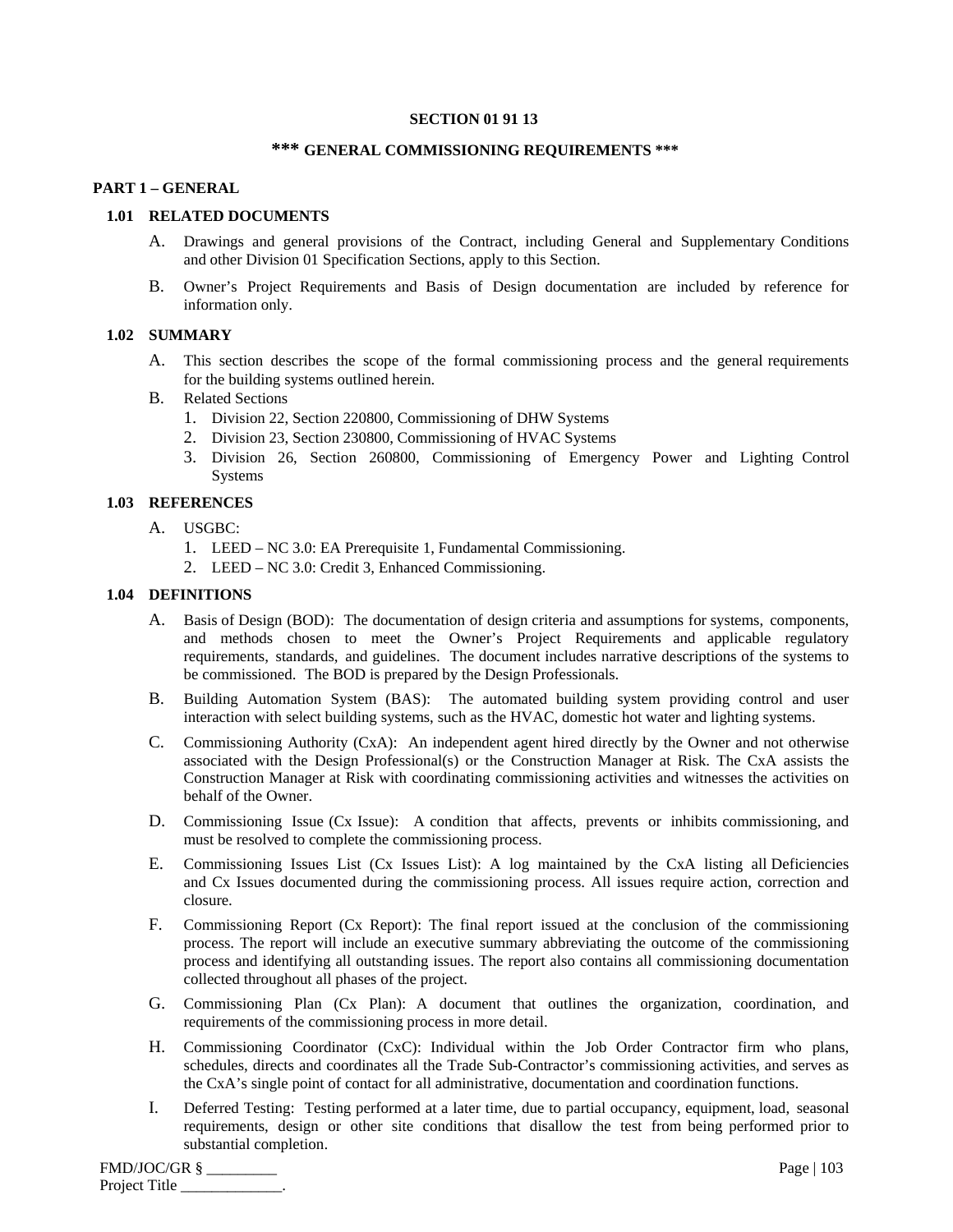- J. Deficiency: A condition in the installation or function of a component, piece of equipment or system that is not in compliance with the Contract Documents. A Deficiency will be considered a Cx Issue and documented on the Cx Issues List.
- K. Design Professional (DP): Architects, engineers and other consultants involved in the design of the over project scope.
- L. Functional Performance Test (FPT): A test of the dynamic function, operation and control of the equipment and systems to verify system performance to the fullest extent. Systems are tested under various operating modes and control sequences including failure modes. The FPTs are performed using manual (direct observation) or monitoring methods. The FPTs can include sequence of operation tests, performance verification tests, trend analysis and integrated systems tests.
- M. Installation Verification (IV): Field verification and documentation of proper installation of system equipment, assemblies and components prior to Startup. IV process is complete when systems are ready for Startup. IV's are organized and documented under the System Readiness Checklist (SRC) forms.
- N. Job Order Contractor: The contractor directly contracted to the Owner with overall responsibility for the project and all commissioning activities described herein.
- O. Monitoring: The recording of parameters (flow, current, status, pressure, etc) of equipment operation, which shall be completed using data-loggers or the Trending capabilities of BAS or control systems.
- P. Owner's Project Requirements (OPR): A document describing the operational and functional requirements of a project, the expectations of how the facility will be used and operated, and the equipment and system expectations and requirements, as defined by the Owner. This document provides an explanation of the ideas, concepts, goals, success criteria, and supporting information for the project.
- Q. Percent Sampling: Witnessing the Startup or testing of a selected fraction of the total number of identical or near-identical pieces of equipment such as VAV boxes.
- R. Pre-Functional Checks & Tests (PFCs): These are various checks and tests performed on a piece of equipment or system just before, during, or after the initial Startup and operation. They are performed to confirm that the equipment and individual components were installed correctly and are working properly. Examples include checking fan rotation, sensor calibration, actuator testing, and spot temperature, pressure and electrical measurements. They also include system specific tests such as pipe system pressure tests, duct leakage tests, mechanical system test and balance and electrical equipment NETA testing. They are organized under the System Readiness Checklist (SRC) forms and must be completed prior to FPTs.
- S. Startup: Initial starting or activating of equipment usually performed by the Trade Sub- Contractor or the Manufacturer's authorized representative.
- T. Systems Manual: The CxA will complete a LEED Systems Manual for the systems and equipment commissioned, with assistance provided by the CxC and Trade Sub- Contractors. The Systems Manual will provide the operating staff the information needed to understand and optimally operate the commissioned systems and includes the final BOD, single line diagrams, as-built controls drawings and sequences of operation and O&M manuals.
- U. System Readiness Checklist (SRC): A summary checklist, typically one page per equipment, covering the necessary commissioning tasks and required documentation to verify that a system is ready for FPTs, or system operation if no FPTs are performed. The tasks covered in the SRC include IV, Startup and PFC, and the Trade Sub-Contractor completed forms for these tasks are attached to the equipment specific SRC. The SRC must be completed and signed by the Job Order Contractor prior to conducting the FPTs.
- V. TAB: Testing, Adjusting, and Balancing work on the air and water systems to ensure design flow conditions are met. Performed by the TAB Trade Sub-Contractor.
- W. Trade Sub-Contractor: Typically a subcontractor to the Job Order Contractor who provides and installs specific building components and systems and/or provides certain services.
- X. Trending: Monitoring using the Building Automation System (BAS) or a control system, to aid in functional testing and to verify system operation and performance under actual operating conditions.
- Y. Warranty Phase: The phase of the project immediately after the initiation of the building equipment warranty which spans the entire length of the equipment warranty.

# **1.05 SYSTEMS TO BE COMMISSIONED**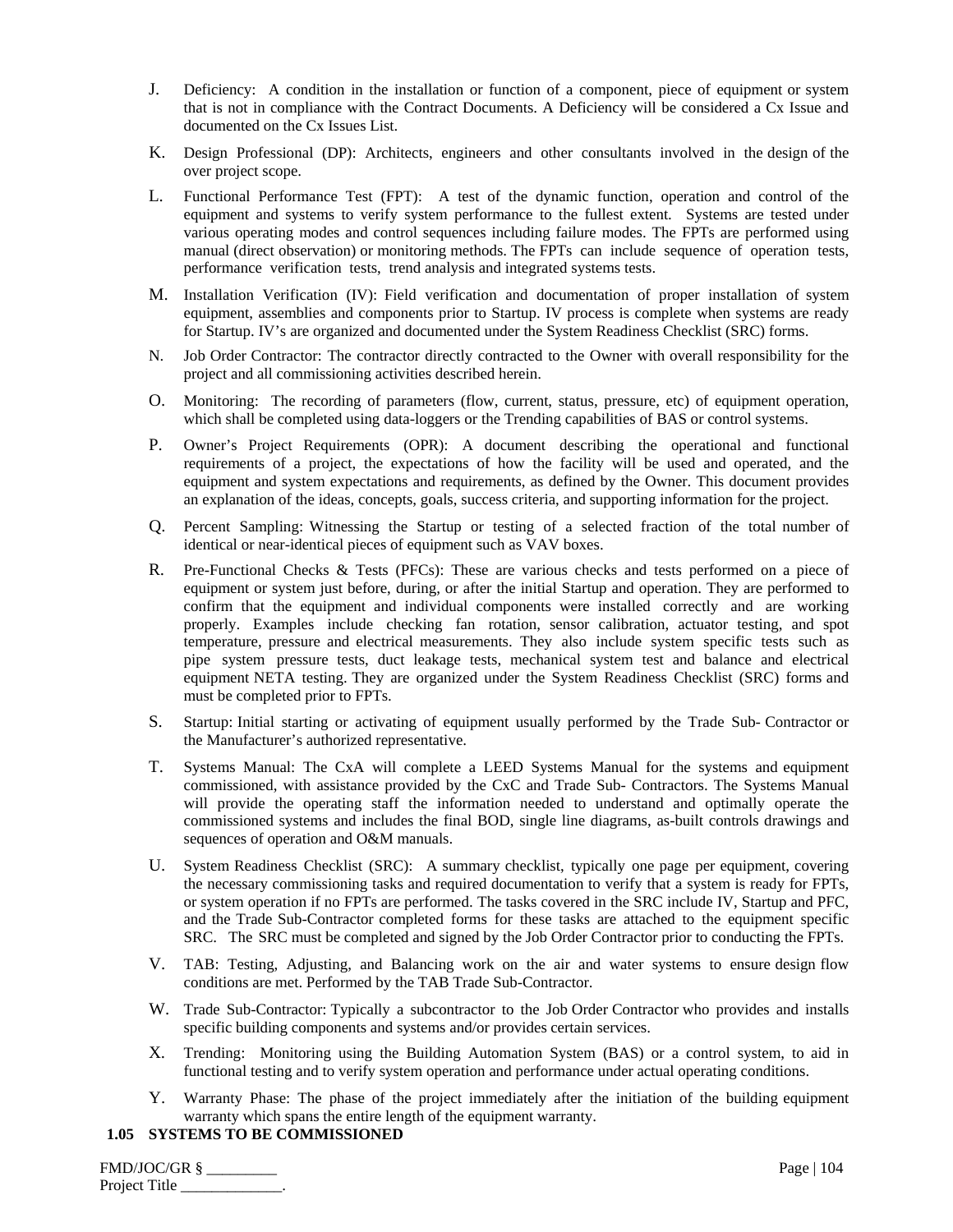- A. This specification section is applicable to the following systems and equipment to be commissioned in this project:
	- 1. All equipment and controls of the HVAC systems (does not include any process refrigeration equipment).
	- 2. Building Automation System / HVAC system controls
	- 3. Lighting controls
	- 4. Domestic hot water heating systems
	- 5. Emergency Power Systems, including:
		- a. Emergency Generators with a fuel oil system and storage tank
			- b. Paralleling Switchgear
			- c. Automatic Transfer Switches (ATS's)
			- d. Uninterruptable Power Supply (UPS) equipment

# **1.06 SUMMARY DESCRIPTION OF COMMISSIONING**

- A. Commissioning is a quality assurance process for achieving, verifying and documenting that building systems are installed and perform functionally as intended according to the OPR, BOD, and the requirements of the Contract Documents.
- B. Commissioning during the construction phase is intended to achieve the following specific objectives:
	- 1. Commissioning review of the Trade Sub-Contractor submittals for systems to be commissioned, concurrent with the Design Professional's review.
	- 2. Finalize the commissioning specific details within the Cx Plan.
	- 3. Verify that applicable equipment and systems are installed according to the manufacturer's recommendations and to industry-accepted minimum standards and that they receive the required operational checkout and testing by the Trade Sub- Contractors.
	- 4. Verify and document proper performance of equipment and systems.
	- 5. Verify that operation and maintenance documentation is provided by the Trade Sub- Contractors and is complete.
	- 6. Develop a systems manual (for energy-related systems per LEED) that provides future operating staff the information necessary to optimally operate the commissioned systems.
	- 7. Verify that the Owner's facilities and operations personnel are trained according to Contract Document requirements.
- C. The commissioning process does not take away from or reduce the responsibility of the Job Order Contractor to provide a finished and fully functioning building. The Job Order Contractor has overall responsibility to assure that all systems are properly tested and commissioned, and that all required commissioning documents are completed and provided to the Owner.
- D. The Project will meet the Commissioning Requirements of LEED-NC v3.0, Energy & Atmosphere, Prerequisite 1 (Fundamental Commissioning) and Credit 3 (Enhanced Commissioning). The Job Order Contractor, Trade Sub-Contractors, and suppliers are responsible to ensure all requirements for commissioning are met in their respective work.

## **1.07 GENERAL COMMISSIONING PROCESS**

- A. Unless otherwise noted in the trade specific commissioning specification sections, the general commissioning process is as follows. See the trade specific commissioning specification sections for additional details on the commissioning process.
- B. Submittal Reviews by the CxA (concurrent with the Design Professional reviews)
	- 1. The Job Order Contractor shall include the CxA on the distribution of the Trade Sub-Contractor issued submittals to the Design Professionals, for the systems to be commissioned. The CxA will provide review comments to the Design Professionals.
- C. Cx Plan and Form Development
	- 1. The CxA prepares a Cx Plan that provides guidance in the execution of the commissioning process during construction.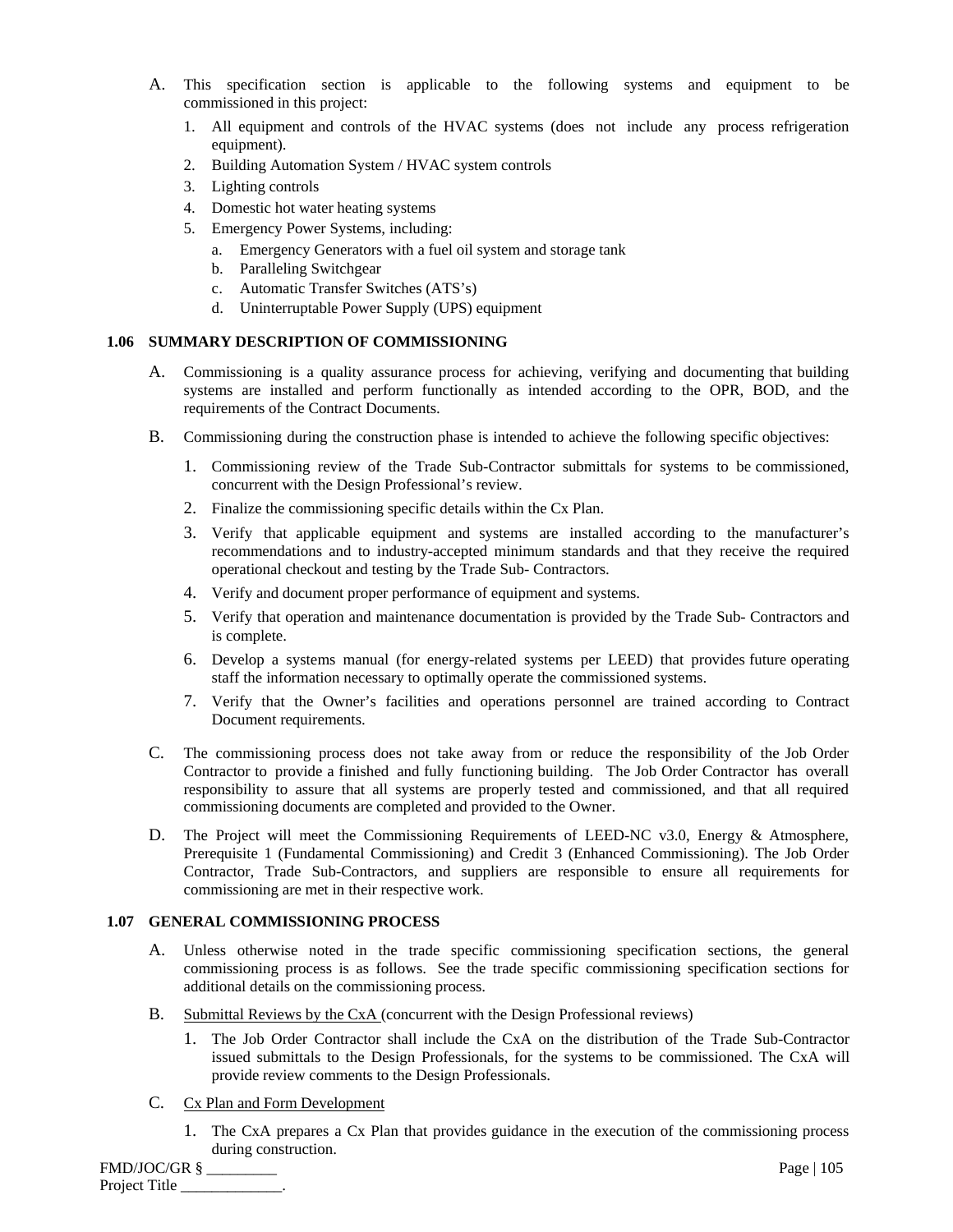- 2. The CxA develops the SRC and FPT forms and provides them to the JOB ORDER CONTRACTOR and Trade Sub-Contractors for review and comment.
- D. System Readiness Activities
	- 1. The Trade Sub-Contractors shall perform IV, Startup and PFC activities. The Trade Sub-Contractors and the CxC shall document completion of these activities on the SRC forms and attach the completed IV, Startup, and PFC forms to the SRC.
	- 2. The CxA will perform various observation inspections during the installation phase and backchecks of the completed IV. The CxA will also witness a percent sampling of the Startups and PFCs, including TAB procedures and back-checks after PFCs are completed.
		- a. The Trade Sub-Contractor shall resolve any PFC results deemed unacceptable by the CxA. The Trade Sub-Contractor shall execute a new sample of the PFCs, witnessed by the CxA per their discretion. The CxA shall deem the PFCs acceptable after resolution of all issues and any witnessed sampling results in no issues.
- E. Functional Testing
	- 1. Once the c Job Order Contractor Completes the SRC forms, the Trade Sub-Contractors execute all FPTs and the CxA witness a sample as defined in the Cx Plan. The FPTs may be achieved by any combination of manual testing, monitoring or trending.
		- a. Any witnessed sampling of the FPTs that do not pass shall require the Trade Sub-Contractor to resolve the issue for all equipment and a new sample of the FPTs shall be executed and witnessed by the CxA. The CxA shall deem the FPTs acceptable after resolution of all issues and any witnessed sampling of tests has passed.
	- 2. The Cx Plan will define any deferred testing.
- F. Deficiencies and Commissioning Issues
	- 1. Throughout the process, the CxA records Cx Issues on the Cx Issues List and distributes the list to the team. The Job Order Contractor and Trade Sub-Contractors shall correct Cx Issues and retest the system(s) without delay at no additional cost to the Owner. The CxA will verify the completion of the issues and make all amendments to the issues list.
- G. O&M Manuals, Training Verification and Final Documentation
	- 1. The CxA will verify the Trade Sub-Contractors provides complete operation and maintenance (O&M) manual documentation to the Owner.
	- 2. The Job Order Contractor shall submit to the CxA and Owner a training schedule and specific training agendas (for each training class), for review prior to conducting any training. The CxA will also verify completion of the training by receiving a copy of the training class sign-in sheets and any training materials / handouts, provided by the Job Order Contractor.
	- 3. The CxA will develop the Systems Manual (per LEED requirements) with assistance from the Job Order Contractor and Trade Sub-Contractors. The systems to be included are the HVAC systems and controls, lighting controls, domestic hot water systems and controls, and any renewable energy systems (none in project).
	- 4. The CxA will complete the Final Construction Phase Commissioning Report and documentation for the Owner with assistance from the Job Order Contractor and Trade Sub- Contractors.
- H. Post-Occupancy Warranty Phase Commissioning
	- 1. The CxA will report any identified performance issues, warranty items or problems to the CxC via a Warranty Phase Cx Issues List for correction by the Job Order Contractor and Trade Sub-Contractors during or prior to the end of the warranty period.
	- 2. The CxA will review trend data during the Warranty Phase and will report any identified issues.
	- 3. No later than 90 days prior to the expiration of the first 12 month warranty period of building occupancy, the CxA will return to the facility to interview facility O&M staff, walk the facility and review systems operation and trend data where applicable. Key representatives from the Job Order Contractor and Trade Sub-Contractors shall attend a site walk- through and meeting, as determined by the CxA.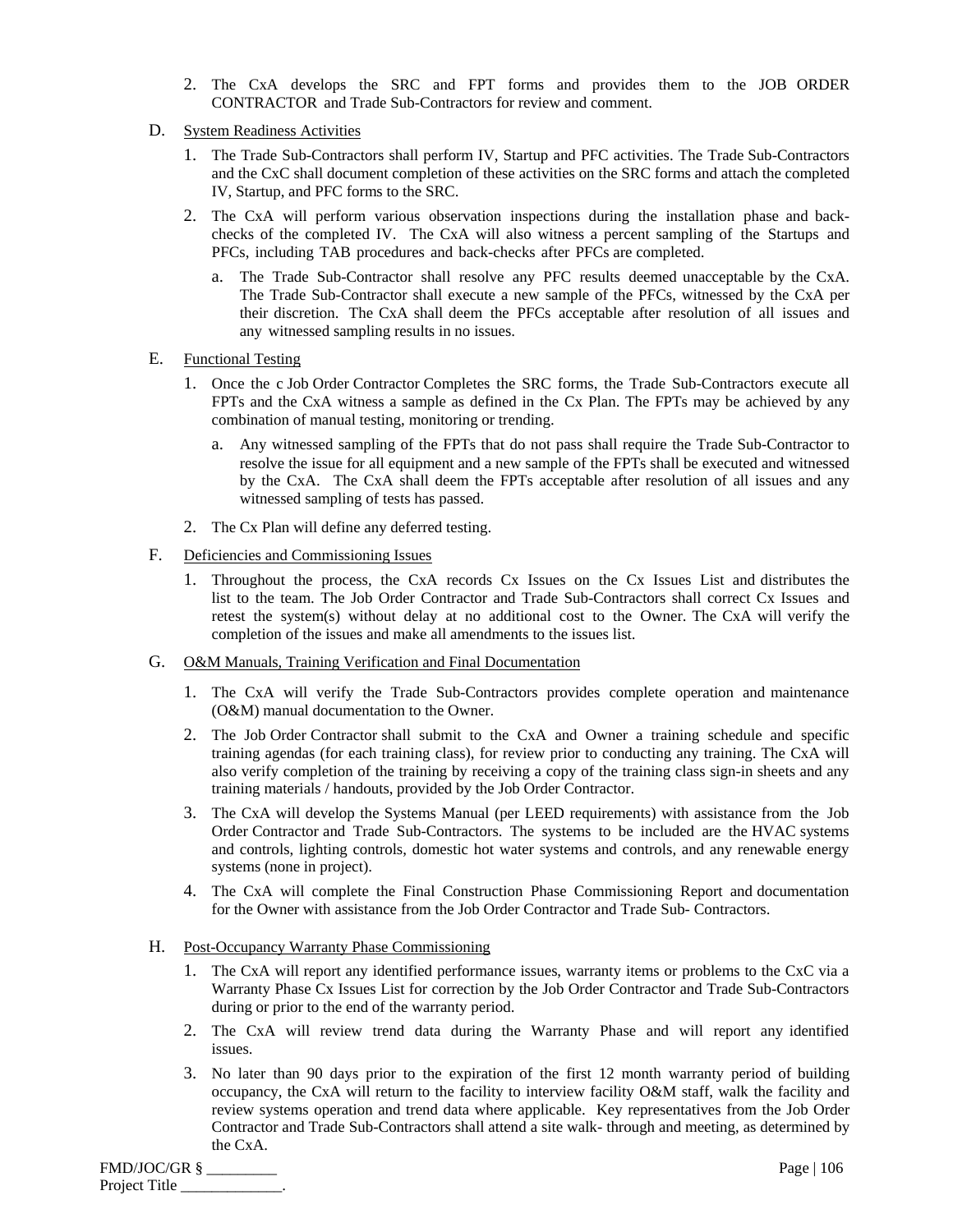# **1.08 GENERAL COMMISSIONING PROCESS**

- A. The Commissioning Team is responsible for performing the process and achieving successful commissioning results. The Commissioning Team is comprised of the following:
	- 1. Owner's Representatives
	- 2. Design Professionals (DP).
	- 3. Commissioning Authority (CxA).
	- 4. Construction Manager at Risk (Job Order Contractor)
	- 5. Job Order Contractor's Commissioning Coordinator (CxC)
	- 6. Trade Sub-Contractors responsible for specific types of systems being commissioned:
		- a. Mechanical Contractor
		- b. Electrical Contractor
		- c. HVAC Controls Contractor
		- d. Testing and Balance (TAB) Contractor
		- e. Plumbing Contractor

# **1.09 RESPONSIBILITIES**

- A. General:
	- 1. The Commissioning Team and all others invol**v**ed in the commissioning process shall follow the Cx Plan, attend the commissioning kickoff meeting, and attend additional commissioning meetings as necessary.
- B. Commissioning Authority (CxA)
	- 1. The primary role of the CxA is to oversee, organize and lead the commissioning team and assist the Job Order Contractor and Trade Sub-Contractors in executing the commissioning process.
		- a. Prepare the Cx Plan and develop the SRC and FPT forms.
		- b. Work with the Job Order Contractor to schedule commissioning activities.
		- c. Lead commissioning team meetings, prepare meeting agendas and distribute meeting minutes.
		- d. Observe on a sampling basis the system and equipment installation, start-up, checkout, and testing for compliance with the OPR, BOD, and Contract Documents; and review completion of commissioning documentation.
		- e. Sample witness the execution of the FPTs by the Trade Sub-Contractors. The CxA will witness one (1) re-test of any commissioned equipment or system.
		- f. Be the authority on commissioning test results and other commissioning program elements completion. Prepare, maintain and distribute the Cx Issues List.
		- g. Review and comment on training agendas and verify that training is completed and O&M manuals are delivered.
		- h. Lead the effort in developing the Systems Manual for energy-related systems in accordance with LEED requirements.
		- i. Assemble the commissioning documents and prepare the Commissioning Report.
	- 2. The CxA is not responsible for:
		- a. Design concept or design criteria
		- b. Review for code compliance
		- c. Inspector of record services
		- d. Design and construction scheduling
		- e. Cost estimating
		- f. Construction management
		- g. Providing tools and test equipment used for commissioning.
		- h. Scheduling startup and testing
		- i. Coordinating the work of Trade Contractors and any special testing agents
		- j. Performing startup and testing
- C. Construction Manager at Risk:
	- 1. The Job Order Contractor is responsible for performing all commissioning tasks, including tasks assigned to Trade Sub-Contractors and ensures that all Trade Sub-Contractors execute their commissioning responsibilities according to the Contract Documents, Cx Plan, and schedule.
		- a. Include the cost for commissioning in the project cost.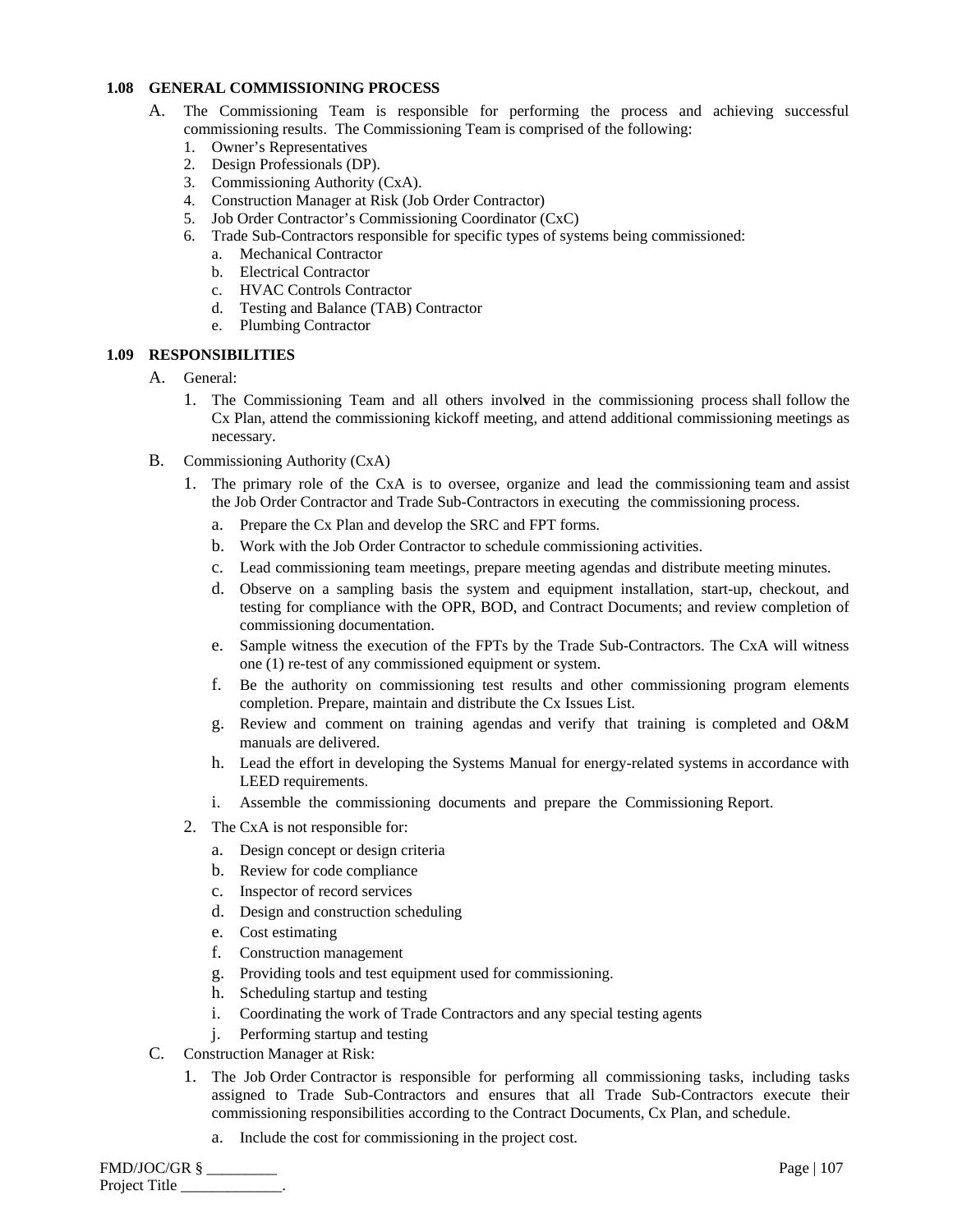- b. Assign a CxC for the duration of the project with responsibilities outlined herein.
	- 1) The CxC shall have at least five years' experience within the disciplines of construction.
	- 2) The Job Order Contractor shall submit the name of the person(s) assigned as the CxC to the CxA within a month of contract award.
- c. Schedule and coordinate the commissioning meetings with the CxA.
- d. Plan, schedule, coordinate and facilitate the commissioning work performed by the Trade Sub-Contractors. Provide sufficient lead time of at least 10 days to notify the CxA in advance of commissioning activities. Update the master construction schedule periodically with commissioning progress and activities.
- e. Review, comment and accept the Cx Plan prepared by the CxA.
- f. Furnish continual updates of any construction related documents such as change orders, submittals, shop drawings, ASIs and RFIs to the CxA. Electronic files are acceptable.
	- 1) The CxC shall ensure the issuance of the requested submittals for review by the CxA when also issued to the Design Team.
- g. Obtain and review the Trade Sub-Contractor IV, Startup and PFC forms prior to use.
- h. Using IV, Startup, PFC, SRC and FPT forms, document and certify the completion of all work and all systems are installed, operational, and functionally tested.
- i. Organize all Trade Sub-Contractor-completed Cx forms to be submitted to the CxA for review.
- j. Evaluate deficiencies identified on the Cx Issues List. The CxA will track the issues according to the responsible entity. Collaborate with Trade Sub- Contractors and recommend corrective action. Assure resolution of all Cx Issues.
- k. Prepare a training schedule along with the Trade Sub-Contractor training agendas and submit to CxA and Owner for review. Execute training of Owner's personnel per approved training schedule and agendas.
- l. Prepare O&M Manuals in accordance with the Contract Documents.
- m. Assist the CxA in developing the Systems Manual.
- D. Trade Sub-Contractors:
	- 1. See the trade specific commissioning specification sections for the Trade Sub- Contractor responsibilities.

# **PART 2 –PRODUCTS**

## **2.01 TEST EQUIPMENT**

- A. The responsible Trade Sub-Contractor shall furnish all standard testing equipment required to perform Startup, PFCs and FPTs.
- B. All testing equipment shall be of sufficient quality and accuracy to test and/or measure system performance with the tolerance specified in the Contract Documents. If not otherwise specified, the following minimum requirements apply:
	- 1. All equipment shall be calibrated according to the manufacturer's recommended intervals (or within one year if not otherwise specified) and recalibrated when dropped or damaged.
	- 2. Calibration tags shall be affixed to or certificates readily available for all test equipment.

# **PART 3 – EXECUTION**

## **3.01 SCHEDULING AND COORDINATION**

- A. The CxA will provide an initial list of commissioning milestones and deliverables to the CxC for scheduling purposes.
- B. The JOB ORDER CONTRACTOR shall integrate all commissioning activities, milestones and deliverables into the master construction schedule with assistance and input from the CxA.
- C. The CxC shall provide sufficient notice to the CxA and Owner for scheduling and coordinating commissioning activities. A minimum 10 days' notice shall be provided to the CxA for witnessing equipment Startups, PFCs, and FPTs.
- D. The Commissioning Team shall address scheduling problems and make necessary modifications in a timely manner in order to expedite the commissioning process.

| $FMD/JOC/GR$ § | Page $ 108$ |
|----------------|-------------|
| Project Title  |             |